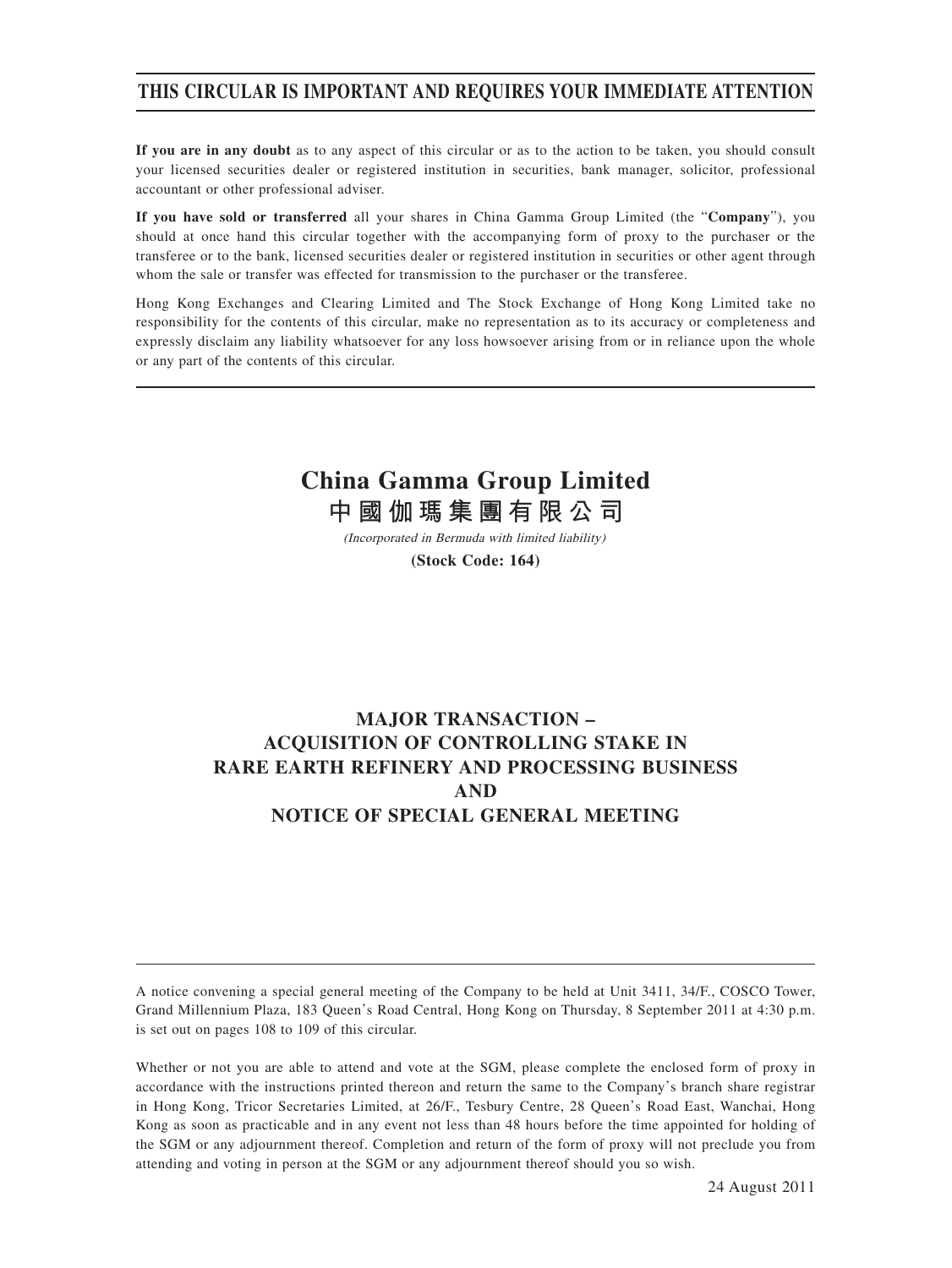# **CONTENTS**

#### Pages

|                                                                       | 5   |
|-----------------------------------------------------------------------|-----|
| Appendix I – Financial Information of the Group                       | 21  |
| Appendix II - Financial Information of the Target Company             | 23  |
| Appendix III - Financial Information of the Target Operator           | 46  |
| Appendix IV - Unaudited Pro Forma Financial Information of            | 69  |
| Appendix $V -$ Management Discussion and Analysis of the Target Group | 78  |
|                                                                       | 81  |
|                                                                       | 101 |
|                                                                       |     |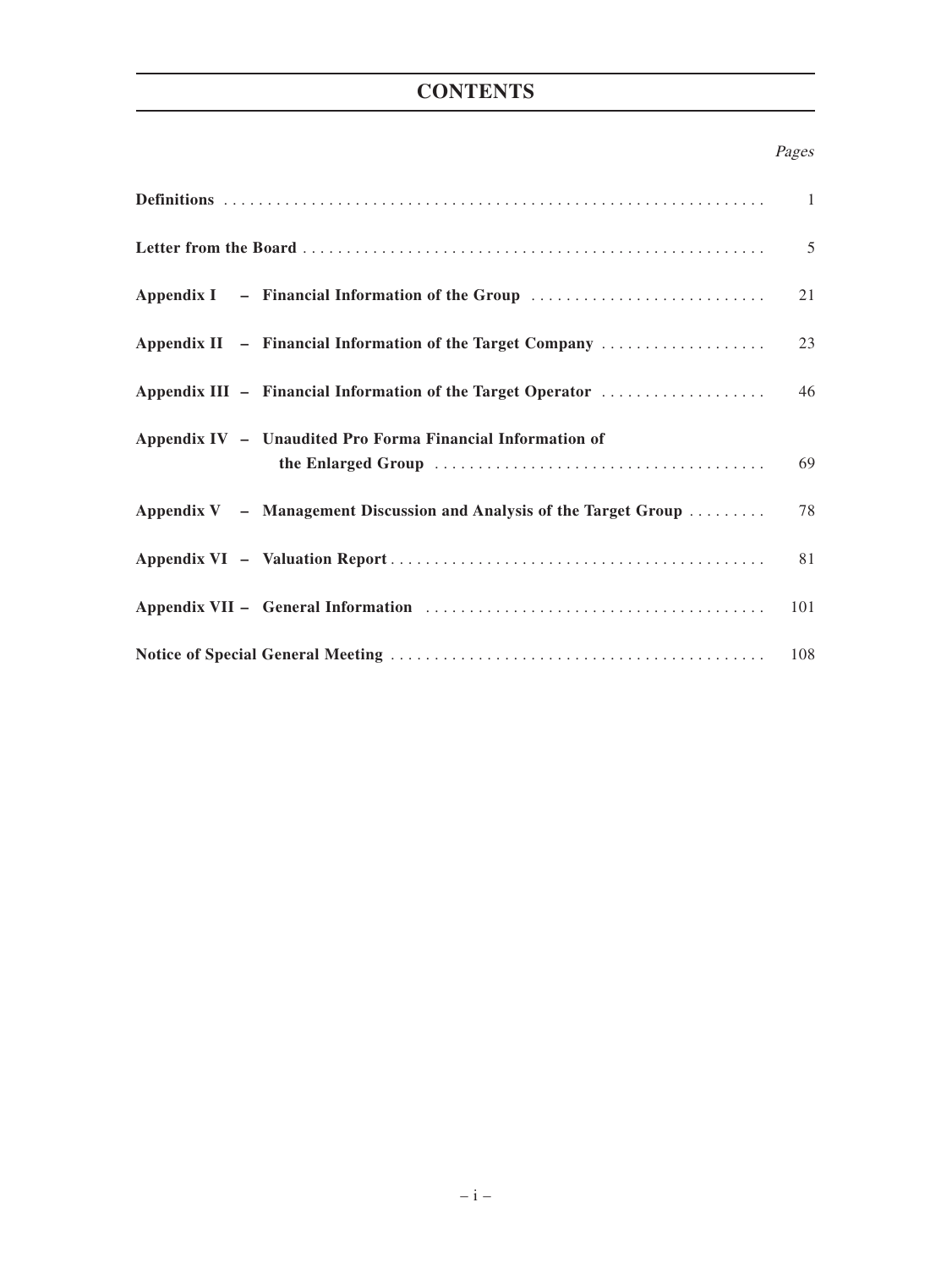In this circular, unless the context otherwise requires, the following expressions shall have the following meanings:

| "Acquisition"         | the acquisition of the Sale Share and the Sale Loan by BGCM<br>(or a PRC Domestic Enterprise to which BGCM may assign its<br>rights and obligations under the Sale and Purchase Agreement)<br>from the Vendor under the Sale and Purchase Agreement                                                                                                              |
|-----------------------|------------------------------------------------------------------------------------------------------------------------------------------------------------------------------------------------------------------------------------------------------------------------------------------------------------------------------------------------------------------|
| "Ample Capital"       | Ample Capital Limited, a licensed corporation to carry out<br>type 4 (advising on securities), type 6 (advising on corporate<br>finance) and type 9 (asset management) regulated activities<br>under the SFO, being the financial adviser appointed in<br>relation to the profit forecast as required under Rule $14.62(3)$<br>of the Listing Rules              |
| "associates"          | has the same meaning ascribed thereto in the Listing Rules                                                                                                                                                                                                                                                                                                       |
| "BGCM"                | 北京伽瑪企業管理有限公司 (Beijing Gamma Corporate<br>Management Company Limited*), a company incorporated in<br>the PRC and a wholly-owned subsidiary of the Company                                                                                                                                                                                                         |
| "Board"               | the board of Directors                                                                                                                                                                                                                                                                                                                                           |
| "Business Day(s)"     | a day (excluding Saturday, Sunday and public holidays)<br>on which banks in the PRC are open for general banking<br>transactions                                                                                                                                                                                                                                 |
| "Company"             | China Gamma Group Limited, a company incorporated in<br>Bermuda and the issued Shares are listed on the Main Board of<br>the Stock Exchange                                                                                                                                                                                                                      |
| "Completion"          | completion of the Sale and Purchase Agreement in accordance<br>with the terms thereof                                                                                                                                                                                                                                                                            |
| "Completion Date"     | the date of Completion, which shall be on the third Business<br>Day after the conditions set out in the paragraph headed<br>"Conditions Precedent" under the section "Sale and Purchase<br>Agreement" have been fulfilled or waived either in whole or in<br>part (as the case may be), or such other date as may be agreed<br>by the Vendor and BGCM in writing |
| "connected person(s)" | has the same meaning ascribed thereto in the Listing Rules                                                                                                                                                                                                                                                                                                       |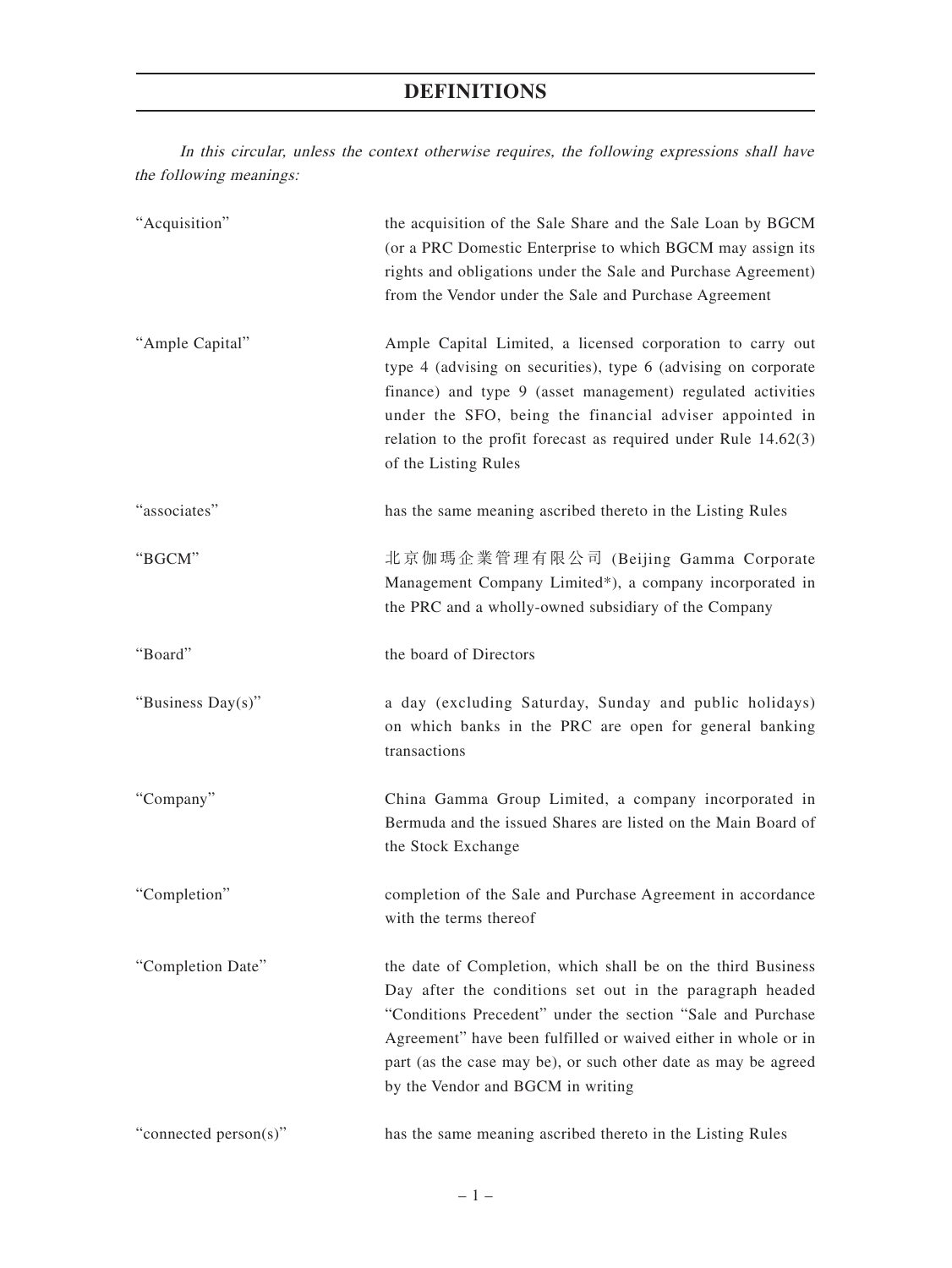| "Consideration"                   | the consideration of RMB380,000,000 (equivalent to<br>approximately HK\$454,860,000), payable in respect of the<br>Acquisition pursuant to the Sale and Purchase Agreement              |
|-----------------------------------|-----------------------------------------------------------------------------------------------------------------------------------------------------------------------------------------|
| " $Directory$ "                   | the director(s) of the Company                                                                                                                                                          |
| "Enlarged Group"                  | the Group together with the Target Group immediately after<br>Completion                                                                                                                |
| "Group"                           | the Company and its subsidiaries                                                                                                                                                        |
| "Group Restructuring"             | the restructuring of the Target Group to the effect that the<br>Target Company holds 60% equity interest in the Target<br>Operator (which owns the Rare Earth Refinery Plant)           |
| "HK\$"                            | Hong Kong dollars, the lawful currency of Hong Kong                                                                                                                                     |
| "Hong Kong"                       | The Hong Kong Special Administrative Region of the People's<br>Republic of China                                                                                                        |
| "Independent Third<br>Party(ies)" | third party(ies) and its/their ultimate beneficial owner(s) which<br>are independent of the Company and its connected persons (as<br>defined under the Listing Rules)                   |
| "Latest Practicable Date"         | 19 August 2011, being the latest practicable date prior to the<br>printing of this circular for ascertaining certain information<br>contain in this circular                            |
| "Listing Rules"                   | the Rules governing the Listing of Securities on the Stock<br>Exchange                                                                                                                  |
| "PRC"                             | Peoples' Republic of China which, for the purposes of<br>this circular, excluding Hong Kong, the Macau Special<br>Administrative Region of the People's Republic of China and<br>Taiwan |
| "PRC Domestic Enterprise"         | a company to be incorporated in the PRC by other<br>wholly-owned PRC subsidiaries of the Company                                                                                        |
| "Rare Earth Refinery Plant"       | rare earth refinery and processing plant located in Mianning,<br>Liangshan Zhou, Sichuan Province, the PRC                                                                              |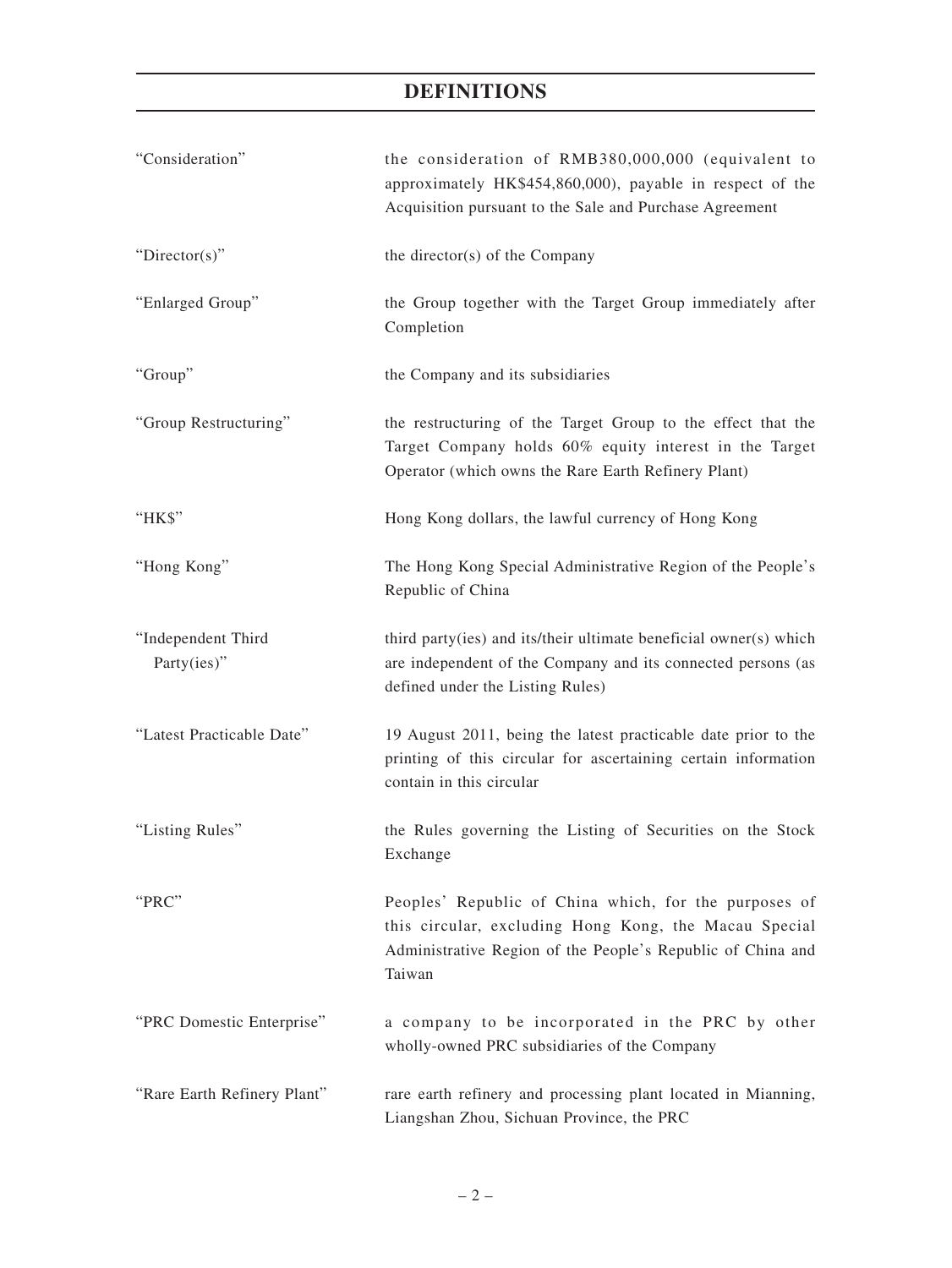| "RMB"                            | Renminbi, the lawful currency of the PRC                                                                                                                                                                                                                                                                                                                                                      |
|----------------------------------|-----------------------------------------------------------------------------------------------------------------------------------------------------------------------------------------------------------------------------------------------------------------------------------------------------------------------------------------------------------------------------------------------|
| "Sale and Purchase<br>Agreement" | the sale and purchase agreement dated 11 May 2011 entered<br>into between BGCM and the Vendor in relation to the<br>Acquisition (after 12:00 noon on 11 May 2011)                                                                                                                                                                                                                             |
| "Sale Loan"                      | all debts, disbursements or other liabilities owing or incurred<br>by the Target Group to the Vendor as at the Completion                                                                                                                                                                                                                                                                     |
| "Sale Share"                     | 90% of the equity interest of the Target Company, which<br>represents the Vendor's entire equity interest holding in the<br><b>Target Company</b>                                                                                                                                                                                                                                             |
| "SFO"                            | the Securities and Future Ordinance (Chapter 571 of the Laws<br>of Hong Kong)                                                                                                                                                                                                                                                                                                                 |
| "SGM"                            | a special general meeting of the Company to be convened to<br>approve the Sale and Purchase Agreement and the transactions<br>contemplated thereunder at Unit 3411, 34/F., COSCO Tower,<br>Grand Millennium Plaza, 183 Queen's Road Central, Hong<br>Kong on Thursday, 8 September 2011 at 4:30 p.m.                                                                                          |
| "Share $(s)$ "                   | ordinary share(s) of HK\$0.01 each in the share capital of the<br>Company                                                                                                                                                                                                                                                                                                                     |
| "Shareholder(s)"                 | $holder(s)$ of $Share(s)$                                                                                                                                                                                                                                                                                                                                                                     |
| "Stock Exchange"                 | The Stock Exchange of Hong Kong Limited                                                                                                                                                                                                                                                                                                                                                       |
| "Subscription CN"                | the 1% coupon unsecured convertible notes in the principal<br>amount of HK\$105,000,000 due on the third anniversary of the<br>date of issue which shall be issued by the Company to Mega<br>Market Assets Limited under the subscription agreement (as<br>amended) as disclosed in the announcement of the Company<br>dated 3 May 2011 and the circular of the Company dated 17<br>June 2011 |
| "Target Company"                 | 雲南和達投資有限公司 (Yunnan He Da Investments Company<br>Limited*), a company incorporated in the PRC                                                                                                                                                                                                                                                                                                  |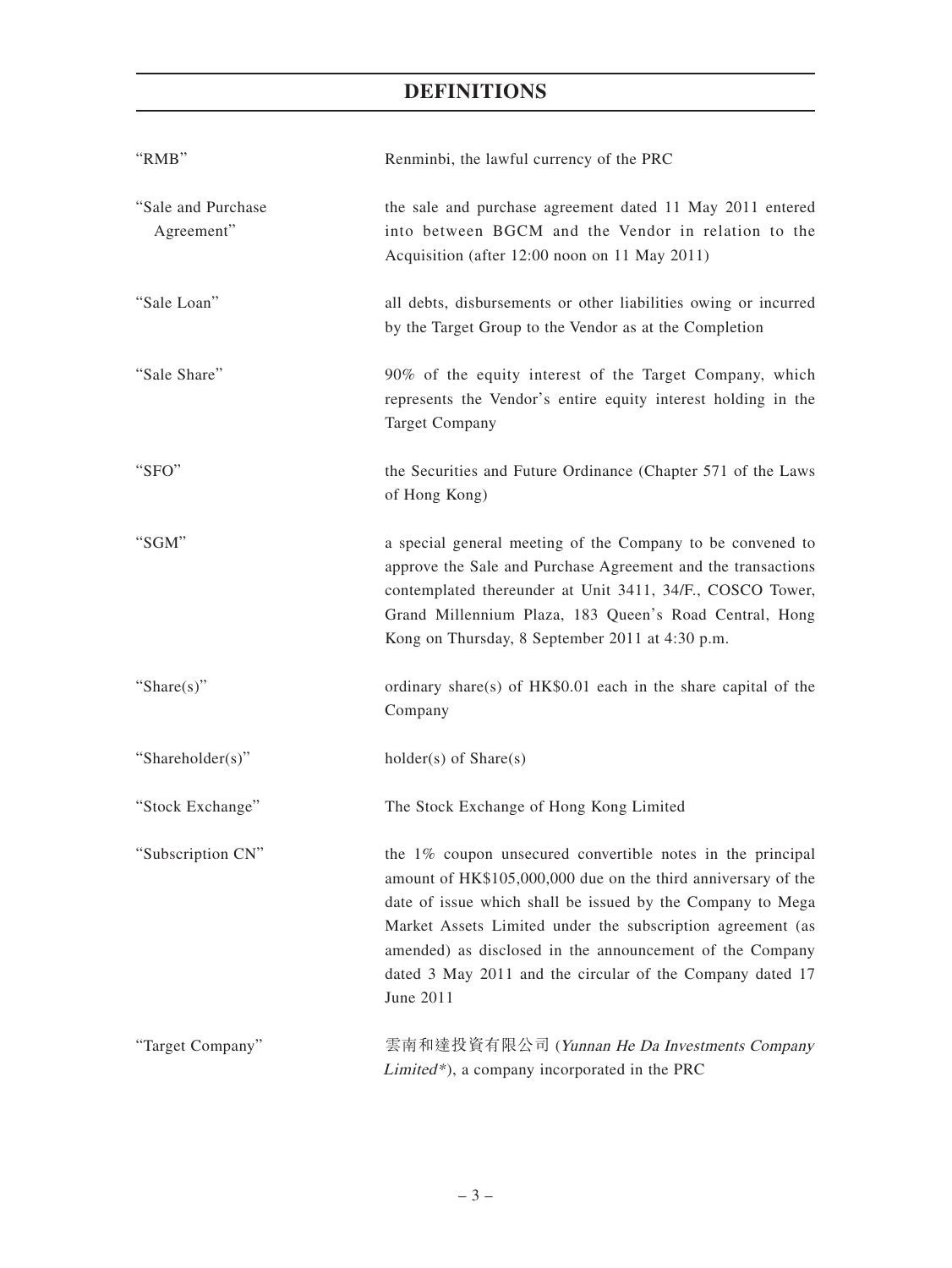| "Target Group"    | the Target Company and the Target Operator after the Group<br>Restructuring                                                               |
|-------------------|-------------------------------------------------------------------------------------------------------------------------------------------|
| "Target Operator" | 冕寧縣茂源稀土科技有限公司, (Mianning Mao Yuan<br>Rare Earth Technology Company Limited*), a company<br>incorporated in the PRC with limited liability |
| "US\$"            | United Sates dollars, the lawful currency of the United Sates of<br>America                                                               |
| "Vendor"          | Mr. Hu Zhengzhi (胡征志), an Independent Third Party, who<br>holds 90% equity interest in the Target Company                                 |
| $``q_0"$          | per cent.                                                                                                                                 |

\* The English translation of Chinese names or words are for information purpose only, and should not be regarded as the official English translation of such Chinese names or words.

For the purpose of this circular, unless otherwise specified, conversion of RMB into HK\$ is based on the approximate exchange rate of RMB1.00 to HK\$1.197. The exchange rate is for illustration purpose only and does not constitute a representation that any amounts have been or could have been or may be exchanged at this or any other rates at all.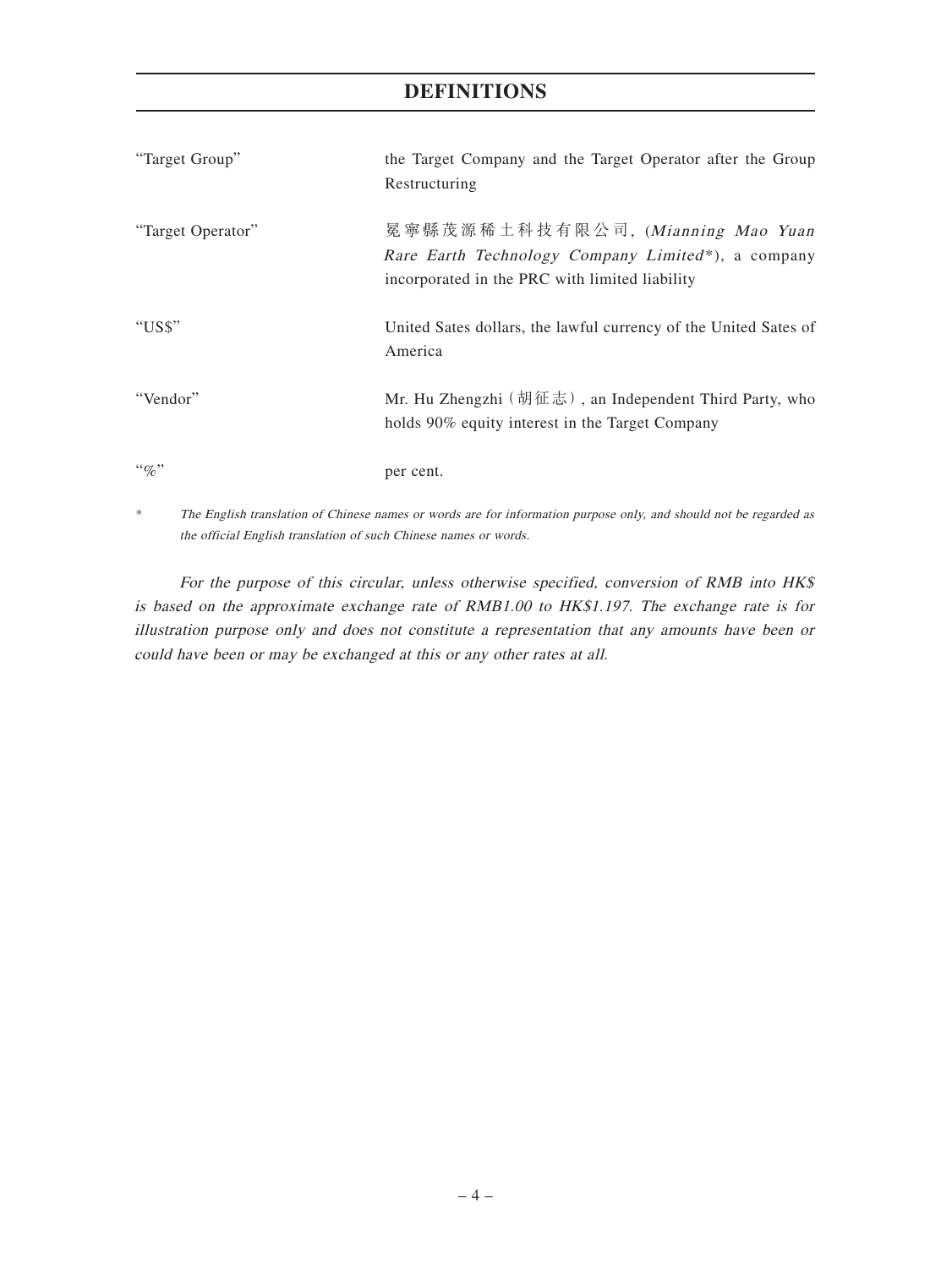# **China Gamma Group Limited 中國伽瑪集團有限公司**

(Incorporated in Bermuda with limited liability)

**(Stock Code: 164)**

Executive Director: Ho Chi Ho

Non-executive Directors: Ma Kwok Hung, Warren Chow Siu Ngor

Independent non-executive Directors: Wong Hoi Kuen Chan Chi Yuen Hung Hing Man

Registered office: Clarendon House Church Street Hamilton HM11 Bermuda

Principal place of business in Hong Kong: Unit 3411, 34/F., COSCO Tower Grand Millennium Plaza 183 Queen's Road Central Hong Kong

24 August 2011

To the Shareholders

Dear Sir/Madam,

# **MAJOR TRANSACTION – ACQUISITION OF CONTROLLING STAKE IN RARE EARTH REFINERY AND PROCESSING BUSINESS AND NOTICE OF SPECIAL GENERAL MEETING**

#### **INTRODUCTION**

Reference is made to the announcement published by the Company on 11 May 2011 in relation to the Acquisition.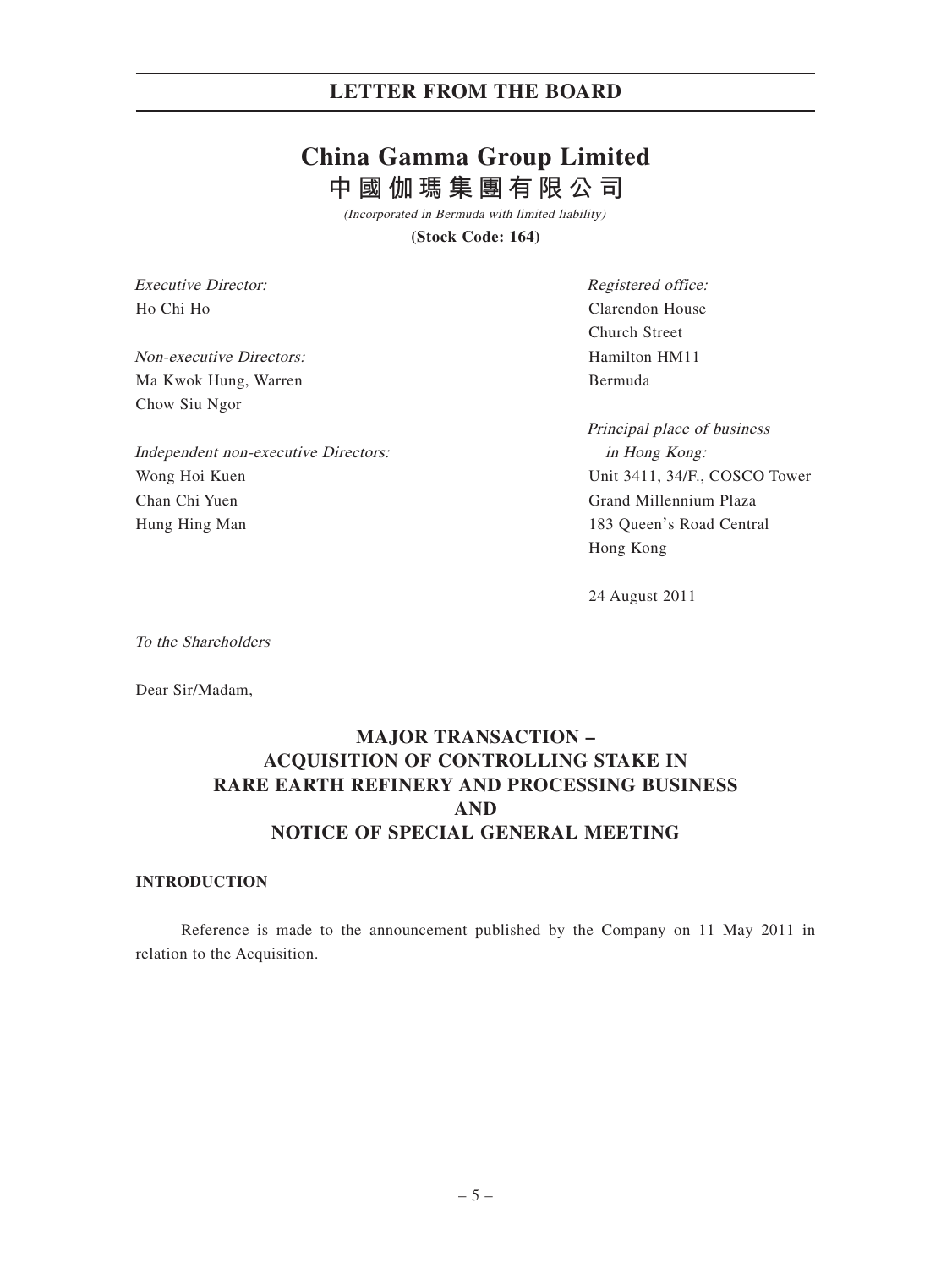On 11 May 2011 (after 12:00 noon), BGCM, a wholly-owned subsidiary of the Company in the PRC, entered into the Sale and Purchase Agreement with the Vendor, pursuant to which BGCM has conditionally agreed to purchase and the Vendor has conditionally agreed to dispose of the Sale Share and the Sale Loan at a consideration of RMB380,000,000 (equivalent to approximately HK\$454,860,000).

The purpose of this circular is to provide you with (i) information regarding the Sale and Purchase Agreement in relation to the Acquisition; and (ii) the notice of SGM at which a resolution will be proposed to consider and, if thought fit, approve (i) above.

### **THE SALE AND PURCHASE AGREEMENT**

#### **Date**

11 May 2011

#### **Parties**

- (i) Mr. Hu Zhengzhi(胡征志); and
- (ii) BGCM, a wholly-owned subsidiary of the Company in the PRC.

To the best of Directors' knowledge, information and belief, having made all reasonable enquiries, the Vendor is an Independent Third Party who is a PRC resident and a businessman who participates in various natural resources related projects.

#### **Assets to be acquired**

The Sale Share and the Sale Loan. The Sale Loan amounts to approximately HK\$5,900,000 up to the Latest Practicable Date.

#### **Consideration**

Pursuant to the Sale and Purchase Agreement, BGCM conditionally agreed to purchase and the Vendor conditionally agreed to dispose of the Sale Share and the Sale Loan at a cash consideration of RMB380,000,000 (equivalent to approximately HK\$454,860,000) payable to the Vendor on the Completion Date in accordance with the instruction of the Vendor.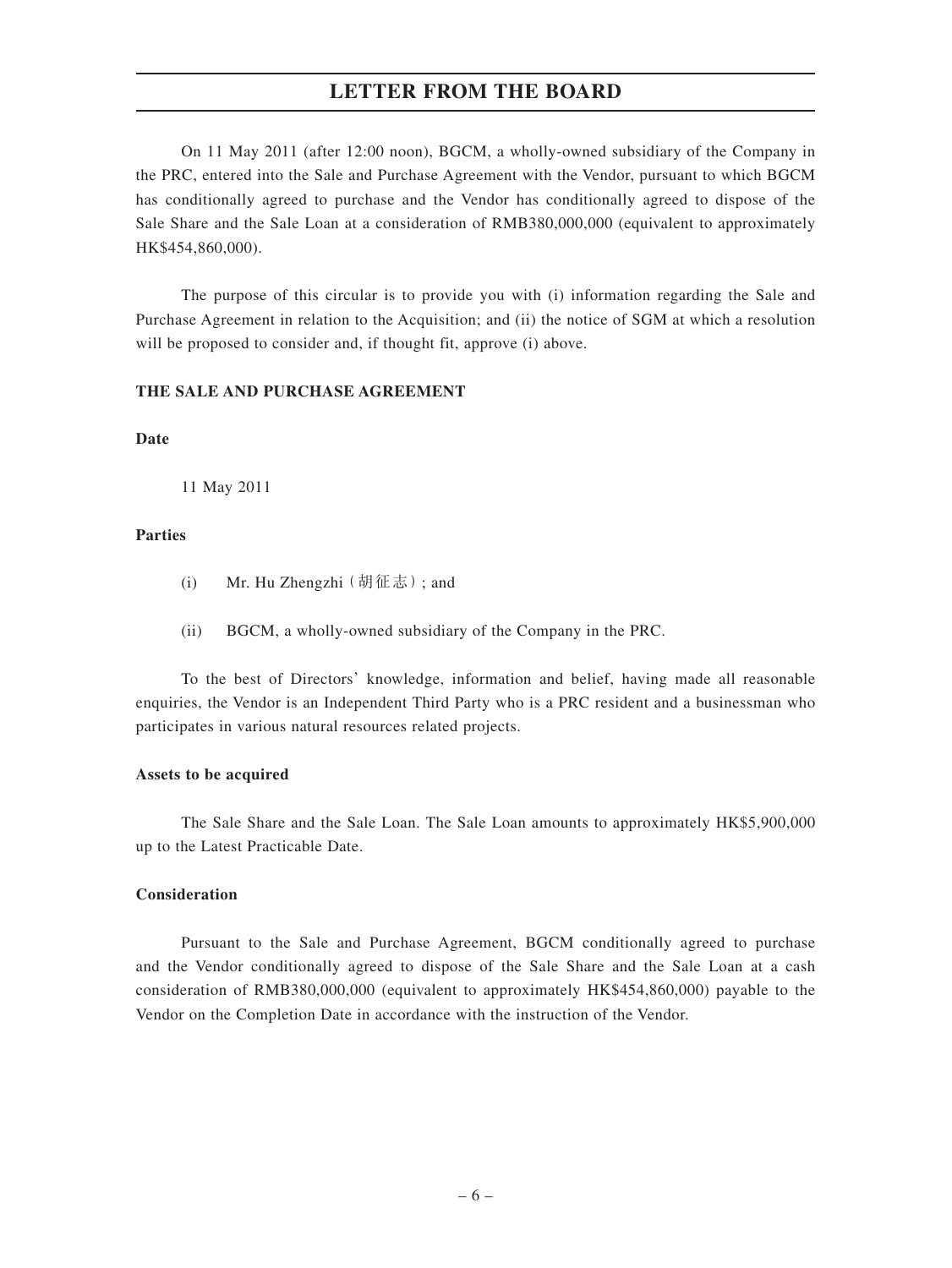It is currently expected that part of the Consideration will be satisfied by way of proceeds from the issue of the Subscription CN in the amount of HK\$105 million, and to satisfy the balance of the Consideration payable by way of a combination of equity and/or debt financing raised or arranged by the Group. As of 31 March 2011, the Group held a property under development and certain properties held for sale with an aggregate valuation of approximately HK\$90 million. The Group is in the process of arranging for the realization of such properties and the proceeds from such realization may be applied towards the partial satisfaction of the Consideration payable. Should that happen, the total amount that needs to be raised by way of equity and/or debts as mentioned herein may therefore be reduced accordingly.

At present, the Company is still in the process of arranging with different parties regarding its possible financing arrangement, which include (1) approaching several investment banks on the possible fund raising exercise to raise money through placings of new Shares to strategic or institutional investors, and (2) discussing with several banks in the PRC for loan facilities. Although the Company is in discussions with these parties on the possible funding raising arrangements, no concrete or confirmed arrangement has been finalised. The Company confirms that the Vendor will not be expected to be a party to the agreements relating to such equity and/or debt financing. In addition, depending on the change of financial circumstances, the amount and proportion of financing arrangements among the different possible sources may be subject to further adjustment or fine-tuning as the Board may consider from time to time as appropriate to finance the Acquisition. Such equity and/or debt financing or re-financing arrangement, if conducted, will be subject to the market conditions and therefore may or may not be successfully materialised. The Company will ensure compliance in relation to Rule 13.09(1) of the Listing Rules.

Under the Sale and Purchase Agreement (which is governed by the PRC law), BGCM is a wholly-owned subsidiary of the Company (which is a separate legal entity of the Company), and the Company is not a party nor a guarantor of BGCM. As advised by the Company's PRC legal counsel, in the event of BGCM's failure to timely pay the Consideration or any other breach by BGCM, the Vendor shall have the right to sue BGCM (but not the Company) for such nonpayment or breach of contract. In such circumstances, the loss to the Company is not expected to be substantial because BGCM has no substantial assets or business operations.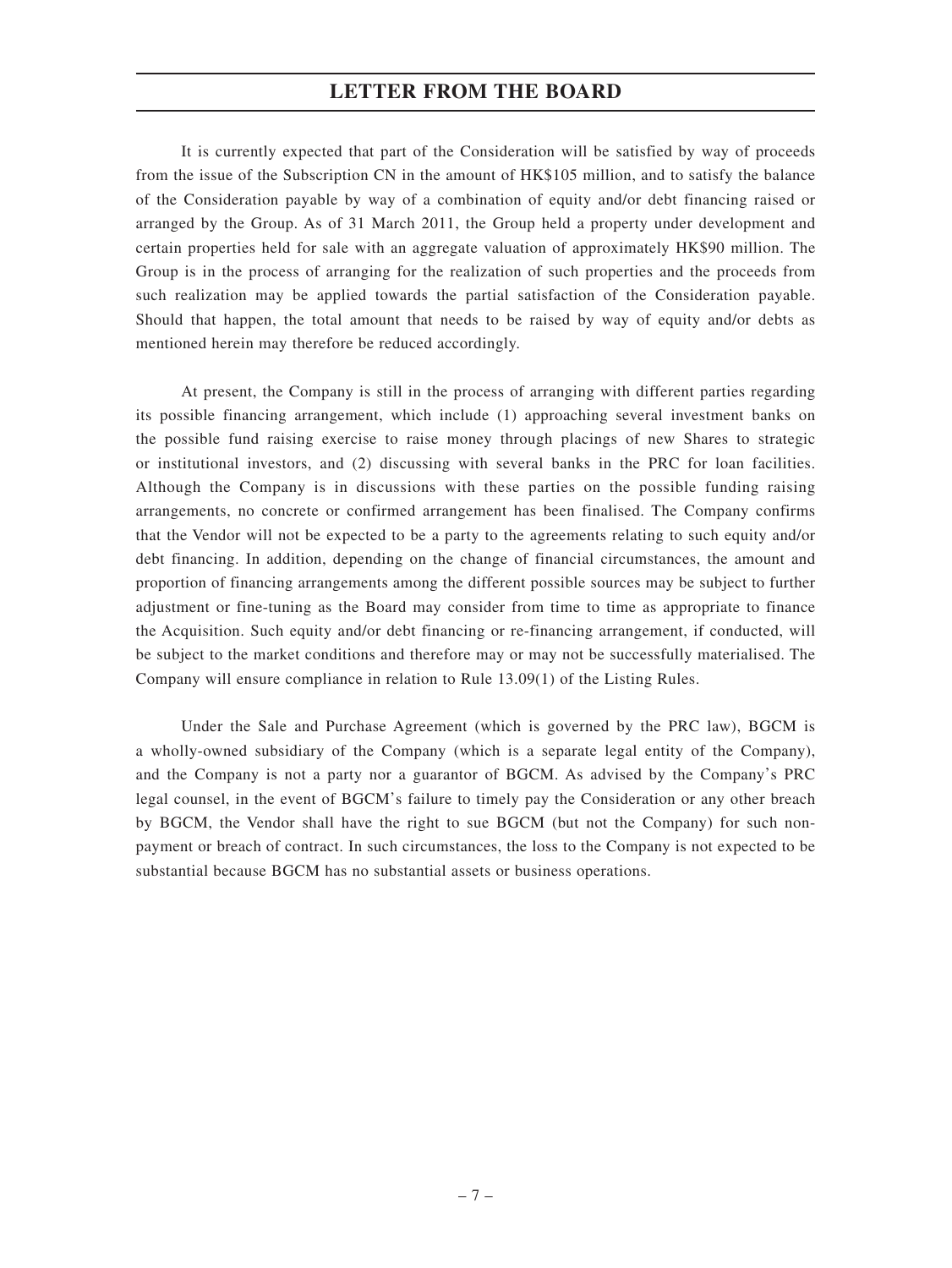The risk factors of the Acquisition in relation to the financing arrangement for the cash Consideration include:

- (i) The Company is still in discussion with several parties regarding the possible financing arrangements, such as equity and/or debt financing. However, as at the Latest Practicable Date, no concrete or confirmed arrangement has been finalised by the Company. As a result, the Company cannot assure investors or the Shareholders that the Company or BGCM, being the wholly-owned subsidiary of the Company, will be able to obtain sufficient funding to finance the intended purchases and to pay the Consideration in relation to the Acquisition. Hence, the Acquisition may or may not proceed, and the Completion will depend on the funding arrangements to be agreed with the financing institutions.
- (ii) The Company is not a party to the Sale and Purchase Agreement. The failure of the Group to obtain adequate funding for BGCM to pay the Consideration will result in a breach by only BGCM of the Sale and Purchase Agreement. Nevertheless, such breach may adversely affect the reputation of the whole Group.
- (iii) One of the financing arrangements to finance the Acquisition is placing of new Shares with possible institutional or strategic investors in the future in which could have a possible dilution effect to the shareholdings of the existing Shareholders.
- (iv) Regarding the possible bank facilities to obtain bank loan in the PRC, there is no assurance that the Group will always be able to pay its debt obligations in the future as they become due. In the event of liquidity difficulty, the Group might have to divert its cash flow from operations to the payment of its debts, which would reduce the funds available for its operations and future development projects and may result in deficiency in available working capital. Also, if the Company is eventually unable to generate sufficient cash flow and is otherwise unable to obtain funds necessary to meet required on its indebtedness, the Company could be in default under the terms of the loans and debts agreements. The creditors could institute proceedings against the Company's assets, which could force the Company into bankruptcy or liquidation.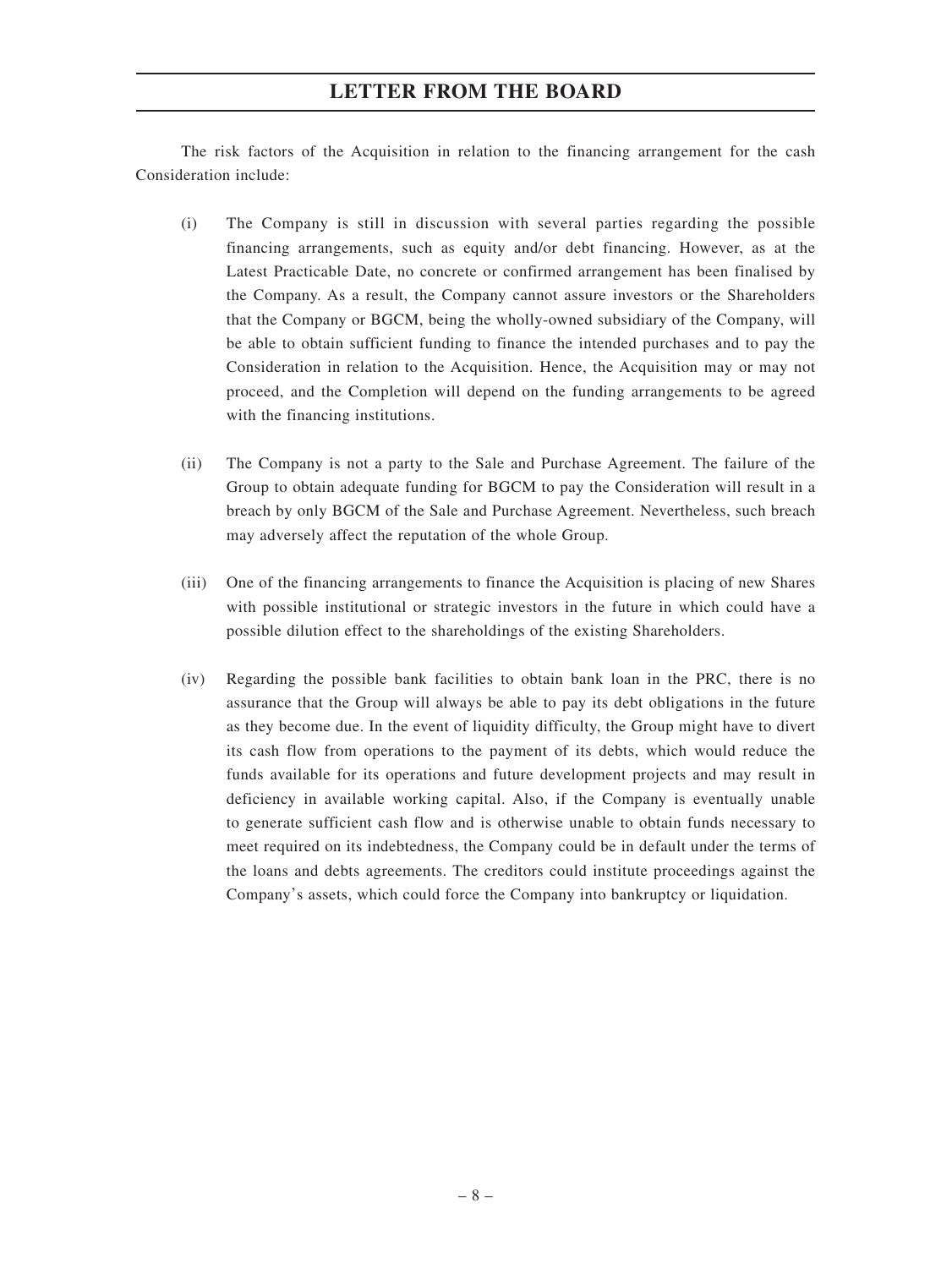### **Basis of Consideration**

The Consideration was agreed upon between BGCM and the Vendor on arm's length negotiations. The Board considers that the Consideration is fair and is reasonable to the Group as a whole, having taken into account, amongst other things:

- (i) the Rare Earth Refinery Plant of the Target Operator being one of few licensed plants in Sichuan Province which is the second largest production hub of rare earth in the PRC. According to the latest government policy on rare earth industry namely "Opinions of the State Council on Promoting Sustainable and Healthy Development of the Rare Earth Industry"(國務院關於促進稀土行業持續健康發展的若干意見) issued on 10 May 2011, no new rare earth refinery project will be approved within the 12th five-year plan of the PRC government;
- (ii) the designed annual processing capacity (upon completion of additional production lines) of the Target Operator being 10,000 tonnes of rare earth concentrates which, to the best knowledge of the Company, is one of the largest rare earth refinery and processing plants in Sichuan, the PRC;
- (iii) the variety of rare earth products of the Target Operator;
- (iv) the boosting of the price of rare earth products since 2010 and the anticipation of the continual increase in the price given the uniqueness of rare earth's characteristics and the growing worldwide demand for rare earth oxides and downstream products, especially polishing powder, magnets, catalysts, metal alloys and phosphors, in the coming years as reported in recent researches. For example, the domestic price of Cerium oxide, being the major and most consumed rare earth element worldwide, has increased about 4 times from about RMB35,000 per tonne in the beginning of 2011 to about RMB177,500 per tonne at the end of July;
- (v) the competition in the rare earth industry is becoming less keen following the adoption of a series of PRC government policies that encourage market consolidation and curb illegal production and smuggling of rare earth products; and
- (vi) the proximity of location of the Target Operator's plant to the rare earth mines region will result in a ready local supply of rare earth concentrates at lower logistic costs to the Target Operator.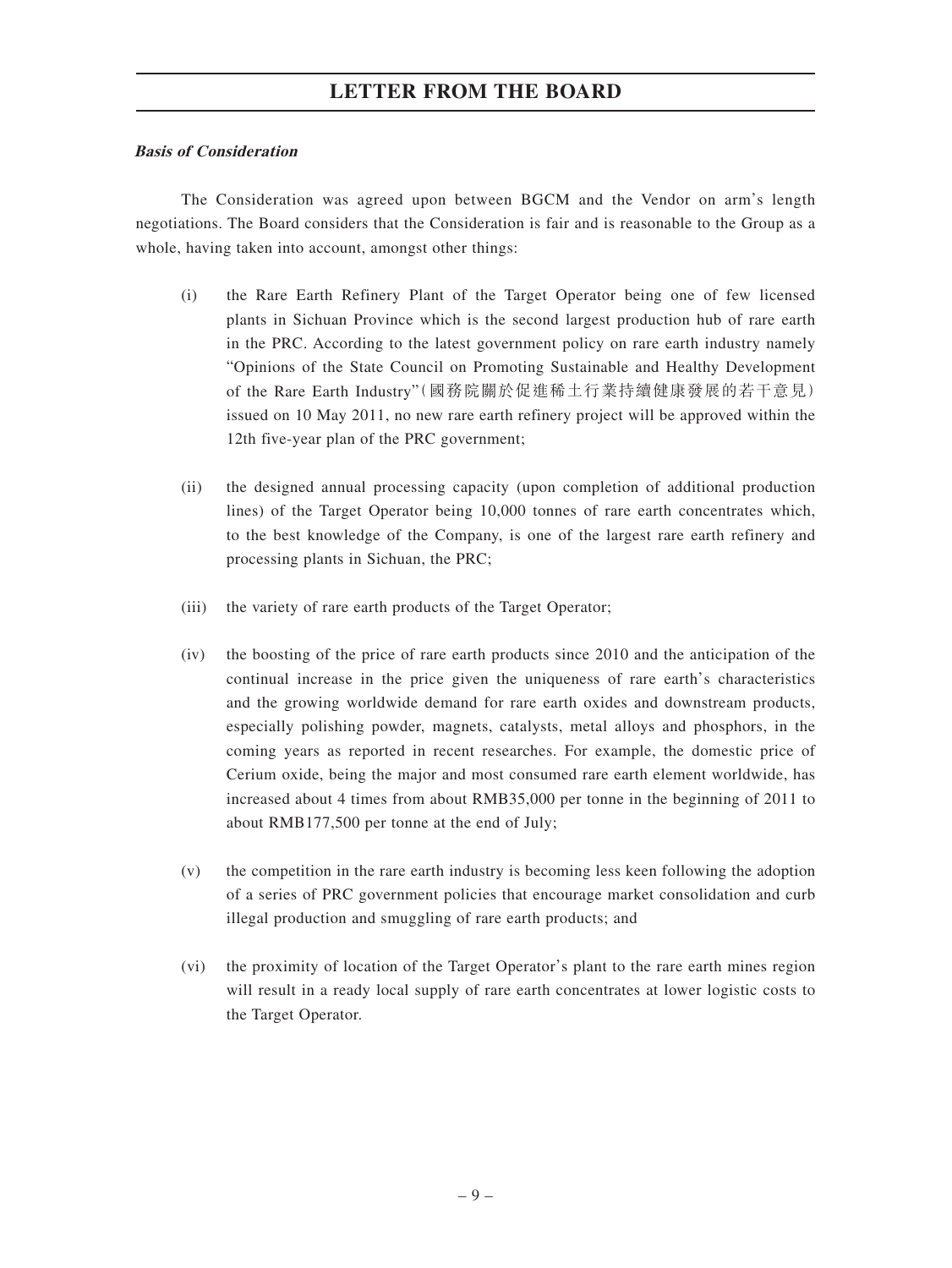#### **Conditions Precedent**

The Completion is subject to and conditional upon the satisfaction of the following conditions:

- (a) BGCM having completed, to its satisfaction with its due diligence review on the Target Company and the Target Operator which shall include but not limited to the financial, tax, operational and legal aspects;
- (b) the Group Restructuring having been completed in accordance with the terms and manner to the reasonable satisfaction of BGCM;
- (c) BGCM and the other shareholder of the Target Company having signed the shareholders' agreement relating to the Target Company and the amended and restated articles of association of the Target Company in accordance with the terms and format to the reasonable satisfaction of BGCM;
- (d) the other shareholder of the Target Company having waived the pre-emptive right relating to the Sale Share;
- (e) all requisite relevant governmental approvals, consents, authorization, registration and filings in connection with the transactions contemplated under the Sale and Purchase Agreement having been obtained, and each such approval, consent, authorization, registration and filing remaining entirely valid;
- (f) the industry and commerce registration and the register of members of the Target Company having shown that BGCM holds 90% equity interest in the Target Company;
- (g) the Company having obtained the approval of the Shareholders (or independent Shareholders, if required) as required under the Listing Rules in respect of the Sale and Purchase Agreement and the transactions contemplated thereunder;
- (h) all requisite third party consents in connection with the transactions contemplated under the Sale and Purchase Agreement having been obtained to the reasonable satisfaction of BGCM, and such consents remaining valid;
- (i) each of the two parties to the Sale and Purchase Agreement having obtained all delegations and consents that are necessary to its/his performance of the obligations, warranties and undertakings in the Sale and Purchase Agreement, including but not limited to its shareholders' and board approvals of the transactions contemplated under the Sale and Purchase Agreement;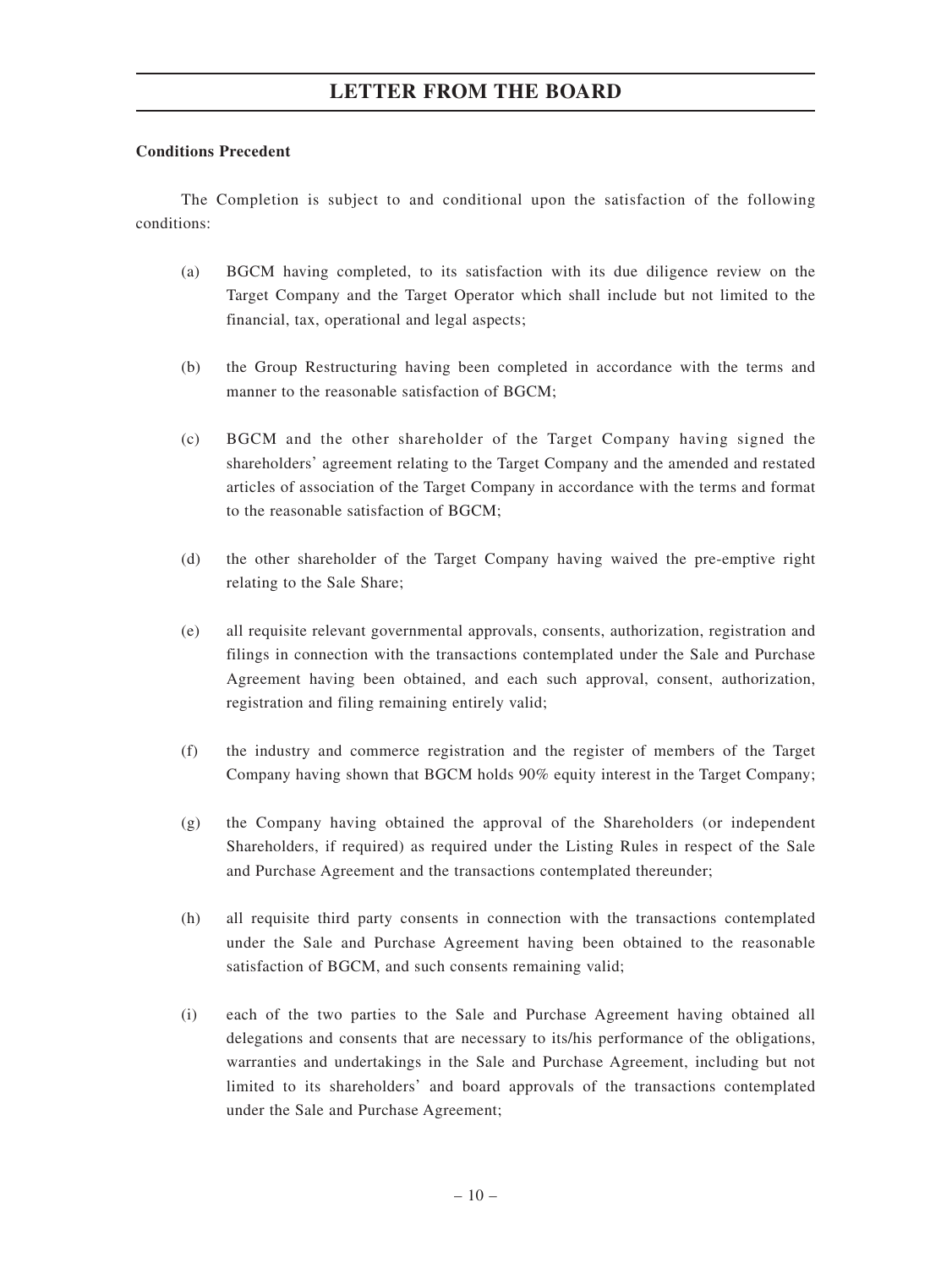- (j) each of the two parties to the Sale and Purchase Agreement having performed its/his obligations, warranties and undertakings in the Sale and Purchase Agreement;
- (k) BGCM having received an opinion issued by its PRC legal adviser in respect of the Target Company, the Target Operator and the transactions contemplated under the Sale and Purchase Agreement, in accordance with the terms and format to the satisfaction of BGCM;
- (l) no material adverse change having occurred to the financial and operational situation of the Target Company or the Target Operator;
- (m) all representations and warranties given by the Vendor in the Sale and Purchase Agreement remaining true and accurate as at Completion;
- (n) there having been no subsisting order signed by any court having jurisdiction or any governmental authority that prohibits or invalidates the transactions contemplated under the Sale and Purchase Agreement, and there having been no law, regulation, rule, Listing Rules or other requirement that restricts, prohibits or invalidates such transactions; and
- (o) there having been no litigation or proceedings pending decisions of any court or governmental authority, or any litigations or proceedings threatened by a third party, that purports to restrict, prohibit or invalidate the transactions contemplated under the Sale and Purchase Agreement or to make substantial claims in connection with such transactions.

BGCM shall be entitled at its discretion at any time by a notice in writing to the Vendor to waive any of the conditions above (save and except the conditions  $(e)$ ,  $(g)$ ,  $(h)$  and  $(g)$  and BGCM's obligations under conditions (i) and (j), which cannot be waived) either in whole or in part. BGCM will exercise its waiver right to the above conditions only upon prudent consideration by the Directors and if the Directors consider that it is beneficial to the Group as a whole.

In the event that any of the conditions has not been satisfied or waived by BGCM (as the case may be) on or before 30 September 2011 (or such other date as agreed between the parties to the Sale and Purchase Agreement), the Sale and Purchase Agreement shall cease to be of effect (unless otherwise decided by BGCM) whereupon neither of the parties to the Sale and Purchase Agreement shall have any other claim of any nature or liabilities hereunder whatsoever against the other party under the Sale and Purchase Agreement, save for any antecedent breaches of the terms hereof.

#### **Completion**

Completion shall take place on the third Business Day after the fulfillment or, where applicable, waiver either in whole or in part (as the case may be) of the abovementioned conditions precedent to the Sale and Purchase Agreement (or such other date as the Vendor and BGCM may agree in writing).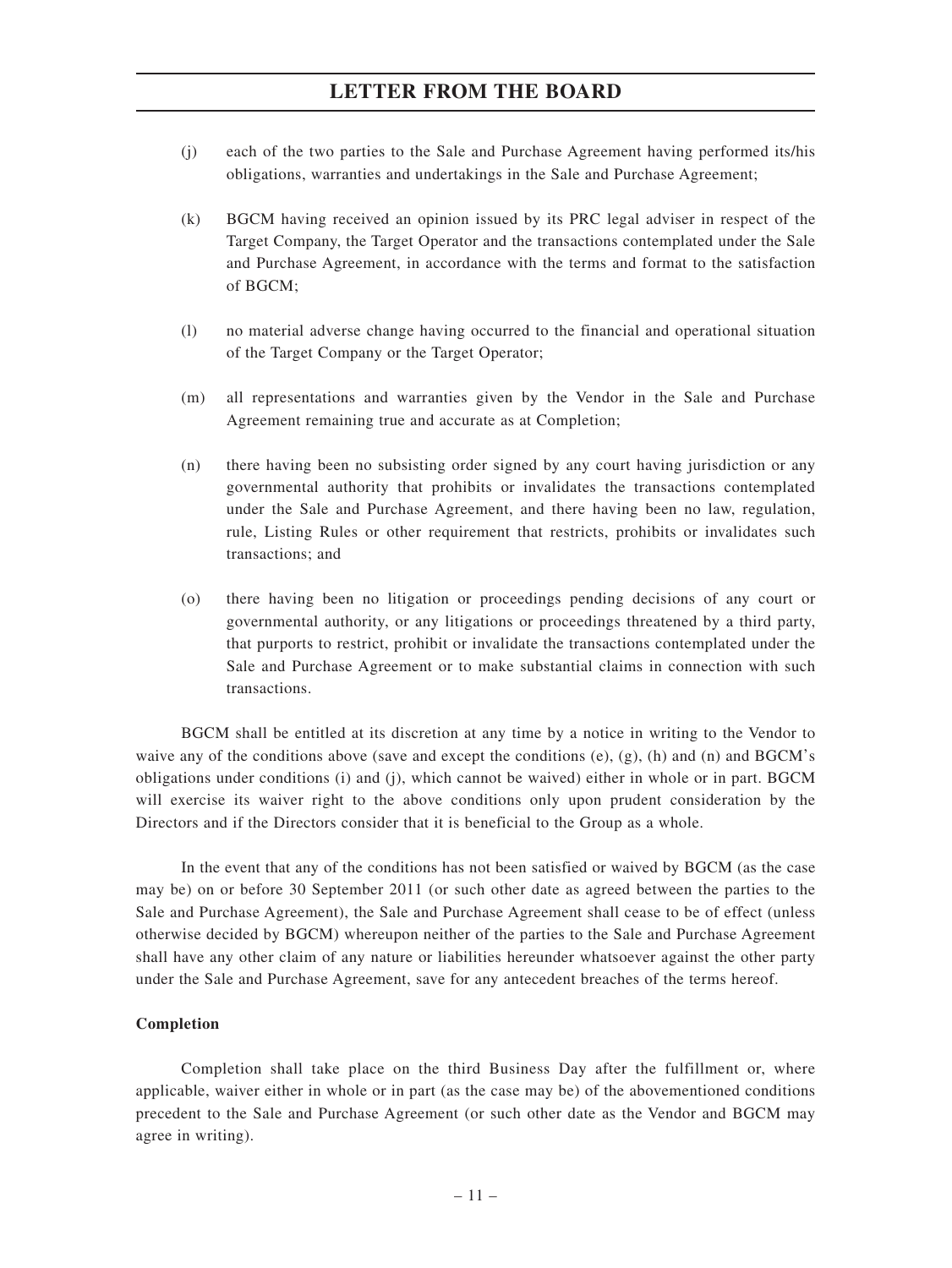#### **Assignment**

The Sale and Purchase Agreement allows BGCM to assign all its rights and obligations to a PRC Domestic Enterprise, and BGCM intends to so assign its rights and obligations to a PRC Domestic Enterprise such that after Completion, the PRC Domestic Enterprise will hold the Sale Share and the Sale Loan.

### **INFORMATION ON THE VENDOR, THE TARGET GROUP AND THE TARGET OPERATOR**

#### **Group Restructuring**

The Group Restructuring, which is one of the conditions precedent to the Completion, has been completed.

Set out below is the shareholding structure of the Target Group before Completion:



### **Target Group before Completion**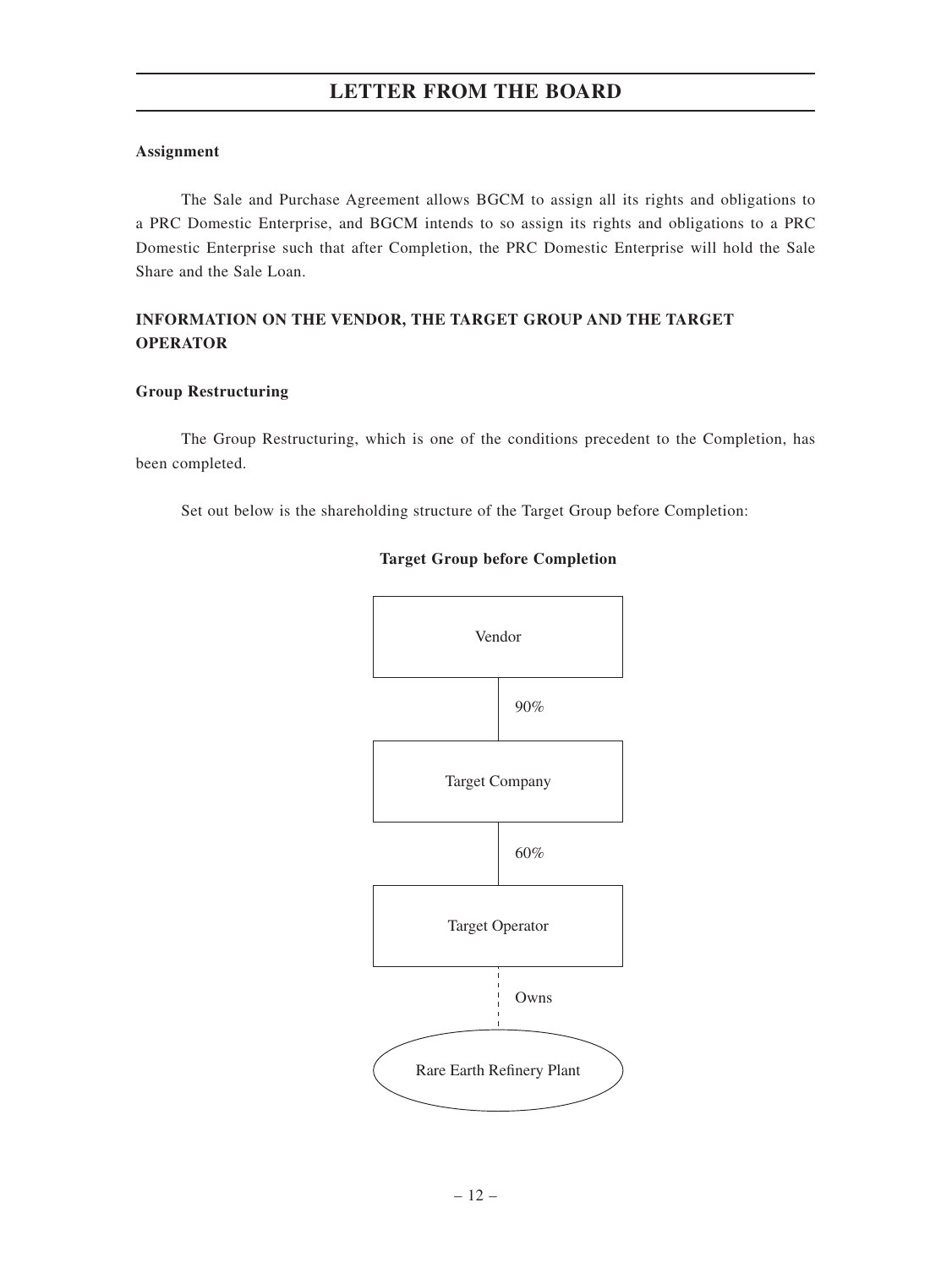Upon Completion, the Company will through, a PRC Domestic Enterprise, indirectly hold 90% equity interest in the Target Company, which in turn holds 60% equity interest in the Target Operator (which owns the entire interests in the Rare Earth Refinery Plant). It follows that the Group will own 54% attributable interest in the Target Operator.

#### **Vendor**

The Vendor, an Independent Third Party, is a PRC resident and a businessman who participates in various natural resources related projects.

#### **Target Company**

The Target Company is incorporated with limited liability in the PRC and the equity interest of which is held by the Vendor as to  $90\%$  (the remaining  $10\%$  interest is held by an Independent Third Party). It is principally engaged in investment holdings and procurement of rare earth concentrates. Up to the Latest Practicable Date, the Target Company has secured a long term supply of rare earth concentrates from a major rare earth mine for the Target Operator in Mianning, Sichuan, the PRC under a contract for a term of 15 years, under which the Target Company has the first right to purchase rare earth concentrates produced by the supplier who is an Independent Third Party.

Upon completion of the Group Restructuring, the Target Company holds 60% equity interest in the Target Operator.

#### **Target Operator and its rare earth refinery and processing business**

The Target Operator is a company incorporated in the PRC and principally engaged in the refinery and processing of rare earth elements into products which have broad applications in industrial and consumer related industries including high-technology and green energy technologies.

Given their magnetic, electrical, catalytic, optical and other properties, rare earth products are traditionally used in glass additives, ceramics, fertilizers and pigments. More new and important use of rare earth products is now in high-technology and green energy technologies and key products include magnet, catalysts, polishing powder, metal alloys and phosphors. They are applied in hi-tech and green energy products like compact fluorescent lights, hybrid vehicle, wind turbine generators, flat panel displays, integrated circuits, glass fibers for transmitting data, and digital cameras etc. Many other rare earth applications are currently ongoing, with a great focus in the areas of energy efficiency and conservation, and environmental protection, for instance, in the development of magnetic refrigeration, fuel cell applications and in water treatment technologies, etc.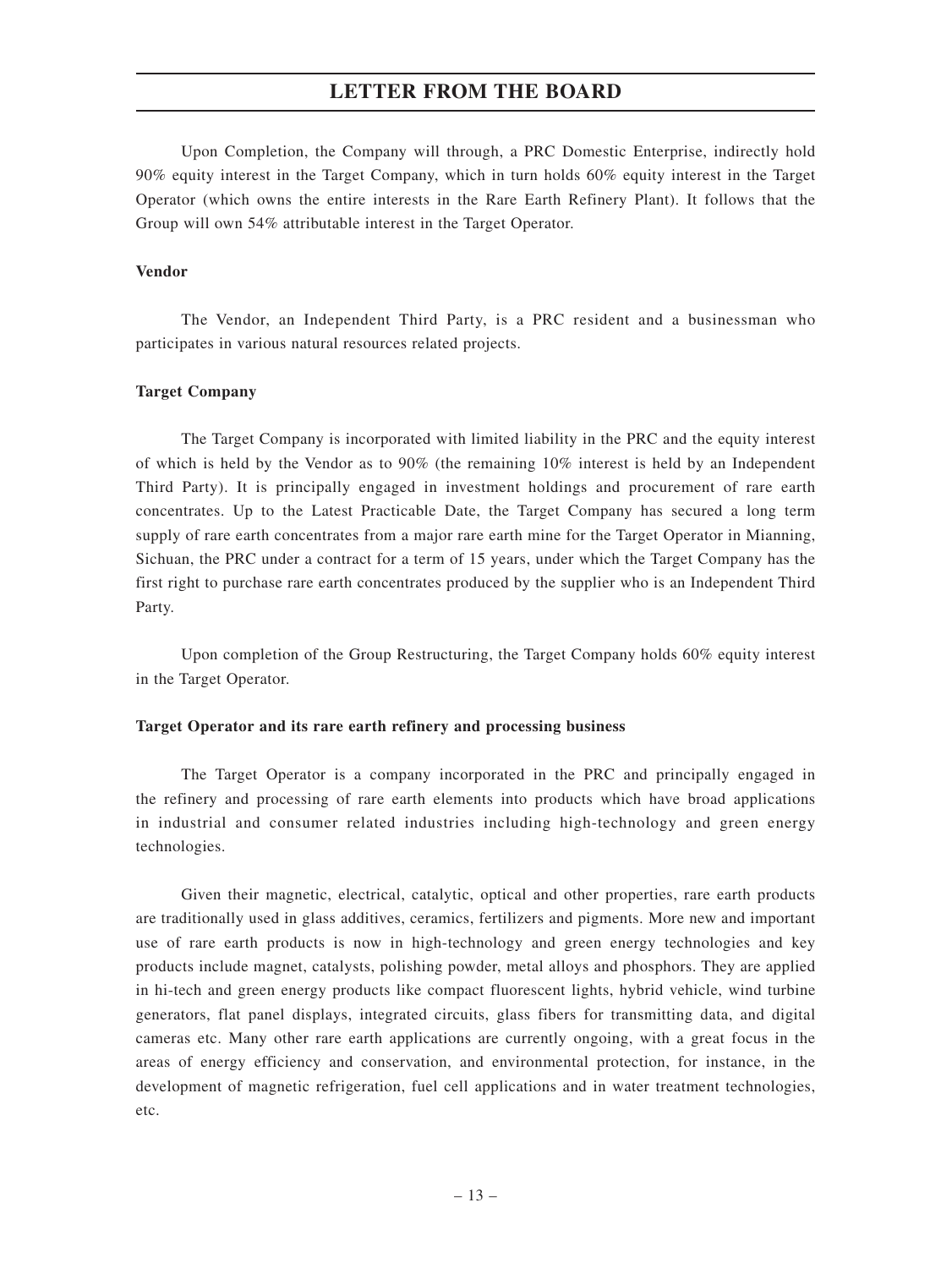The Target Operator owns the Rare Earth Refinery Plant located in Sichuan Province, the PRC. Sichuan Province is the second largest production hub of rare earth products in the PRC, accounting for 24% to 30% of the total national production, whereas the PRC is the largest supplier of rare earth products in the world and accounts for over 95% of the world production and dominates the supply. The operation of the Target Operator is situated in the vicinity of major rare earth mines regions. It is located at Mianning Rare Earth Industrial Park which already has an established road network linking the Industrial Park to the transportation network in the city and the region. The technology used by the Target Operator involved in its rare earth refinery processing is a technique which separates and processes rare earth concentrates into high purity rare earth oxides, rare earth metals and related products like polishing powder. The production process is divided into 6 major stages, namely, (1) roasting (which produces roasted ore which can be dissolved in hydrochloric acid), (2) leaching (using hydrochloric acid to produce rare earth chlorides solution), (3) extraction and separation (using chemicals to separate mixed rare earth chlorides into different classes of rare earth chlorides solution), (4) transformation/synthesis (precipitating of rare earth chlorides and production of rare earth carbonates), (5) calcining/roasting (a thermal treatment process to produce rare earth oxides) and (6) electrolysis (rare earth oxides are converted into rare earth metals by using direct electric current). The diagram below illustrates these:–

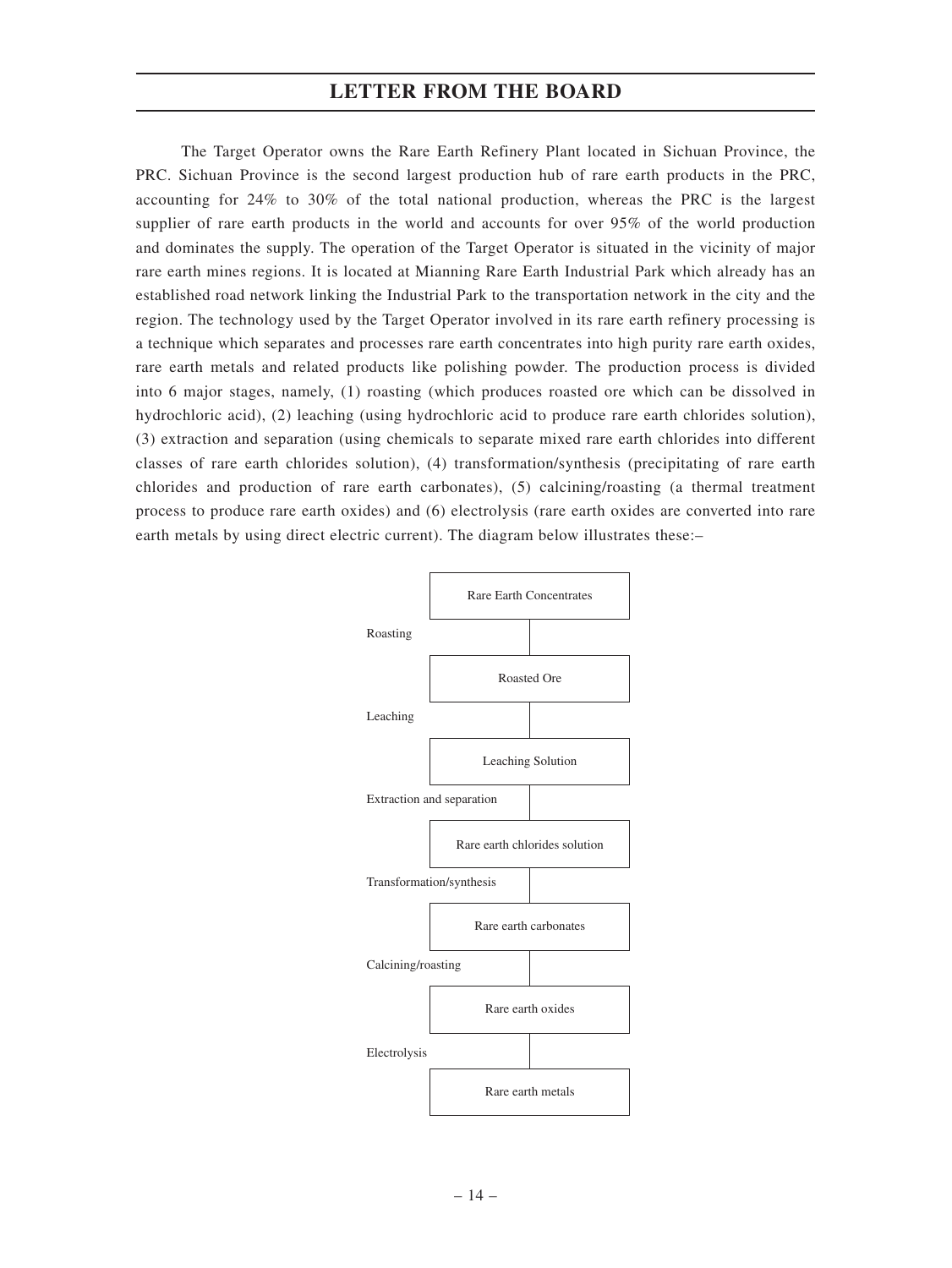The major equipment that are involved in the 6 stages are: (1) revolving kiln for roasting, (2) reaction tanks, hydrochloric acid tanks and pumps for leaching, (3) extraction tanks, pumps and water treatment equipment for extraction and separation, (4) reaction tanks, centrifuge and pumps for transformation/synthesis, (5) thermal channel, channel trucks for calcining/roasting, and (6) electrolysis furnace, voltage transformer for electrolysis.

In connection with the rare earth refinery and processing business, the Target Operator has obtained the following PRC governmental approvals:–

- Approval Reply Regarding High-performance Rare Earth Polishing Powder Project\* (關於高性能稀土拋光粉項目的批復)granted by the Office of Sichuan Provincial Development and Reform Commission\*(四川省發展和改革委員會辦公室)on 11 February 2011;
- Approval Reply Regarding Environmental Impact Statement on High-performance Rare Earth Polishing Powder Construction Project\*(關於高性能拋光粉建設項目環 境影響報告書的批復) granted by the Office of Environmental Protection Bureau of Sichuan Province\*(四川省環境保護廳辦公室)on 29 December 2010;
- Approval Reply Regarding Water and Soil Conservation Program Report on Highperformance Rare Earth Polishing Powder Project\*(關於高性能拋光粉項目水土保 持方案報告的批復)granted by the Office of Liangshan Prefecture Water Bureau\* (涼山州水務局辦公室)on 24 June 2010; and
- Approval Reply Regarding Original Company Business Scope to be retained by "Caogu Metallurgical Plant of Mianning Mao Yuan Rare Earth Technology Company Limited" After Restructuring\*(關於重組後「冕寧縣茂源稀土科技有限公司曹古 冶金廠」保留原公司經營範圍的批復)granted by Economics Bureau of Mianning County\*(冕寧縣經濟局)on 1 December 2010.

The Target Operator purchases rare earth concentrates from a major rare earth mine in the Sichuan Province which has a total reserve of rare earth concentrates being able to satisfy the Target Operator's planned annual processing capacity for a term of 15 years. The actual volume of the purchases from the supplier and the delivery arrangement will depend on the requirement of the Target Operator from time to time. Also, the pricing arrangement with the supplier is agreed to be set by reference to the market price of the rare earth concentrates.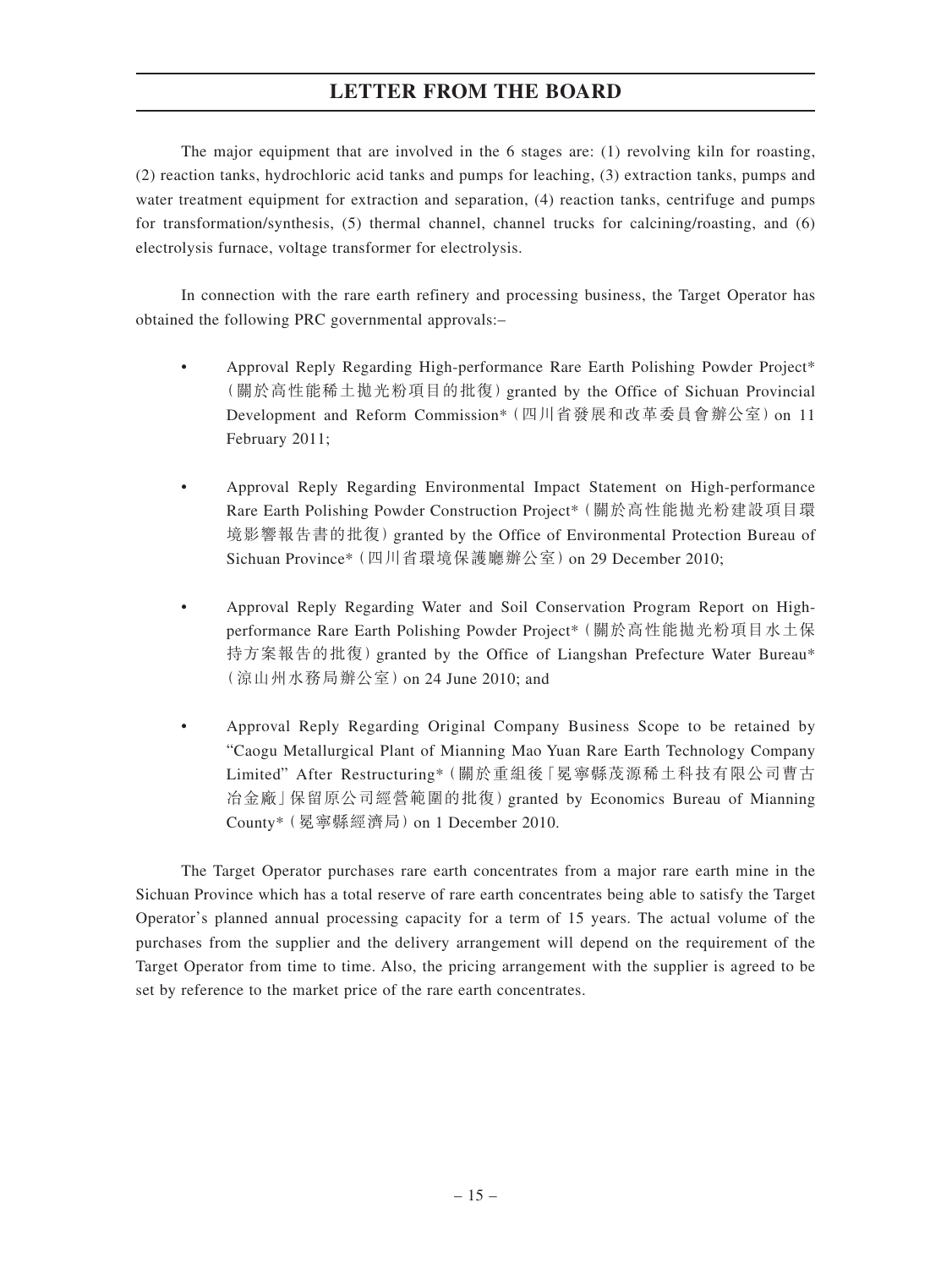The target customers of the Target Operator are mainly private enterprises, including end users such as manufacturers of consumer products from Chengdu  $(\mathbb{R}^*$ ), Leshan $(\mathcal{H} \mathbb{H})$ , Zhejiang (浙江), Shanxi (山西), and also traders from Chengdu (成都), Shandong (山東), Zhejiang (浙江) and Shanghai (上海) in the PRC. The terms of sales with these customers including volume, pricing and delivery arrangements vary and are subject to negotiations between the Target Operator and the respective individual customers, but in general the sales prices are set with reference to the market prices of the rare earth concentrates and the relevant products. Up to the Latest Practicable Date, the Target Operator has procured orders from over 20 target customers located across the PRC.

It started operations in May 2011. According to its plan, it is anticipated that majority of the production lines with a wide range of rare earth products output including Cerium rich compounds, Lanthanum carbonate, Lanthanum oxides, Praseodymium Neodymium oxides, polishing powder and Samarium Europium Gadolinium Compounds, will be accomplished and commence operations by end of the third quarter of 2011. For the remaining production lines, it is anticipated that their operations will commence before the end of 2011.

The Target Operator estimates and the Vendor warrants in the Sale and Purchase Agreement to BGCM that a further investment of not more than RMB50,000,000 (equivalent to approximately HK\$59,850,000) will be required for the completion of the remaining additional production lines. Given the Group is acquiring 54% attributable equity interest in the Target Operator, it follows that the Group will be expected to contribute not more than RMB27,000,000 (equivalent to approximately HK\$32,319,000). The Company expects that 40% of the RMB27,000,000 additional investment can be used for the construction of a separate plant for production of Europium oxides. Major equipment for the additional line is extraction and separation tanks. The additional line will enable the plant to produce high value oxide and metal and hence improve the products mix and profit margin of refinery business. Such further investment amount is estimated with reference to the cost of production lines equipment and the construction costs of the remaining plant for installing those production lines. The Company's current financing plan for funding the additional investment of RMB27,000,000 is proposed to be satisfied by way of a combination of internal resources and equity and/or debt financing.

The total planned processing capacity of the Rare Earth Refinery Plant upon completion of the additional production lines is 10,000 tonnes of rare earth concentrates per annum, which is one of the largest rare earth refinery plants in Sichuan Province, the PRC.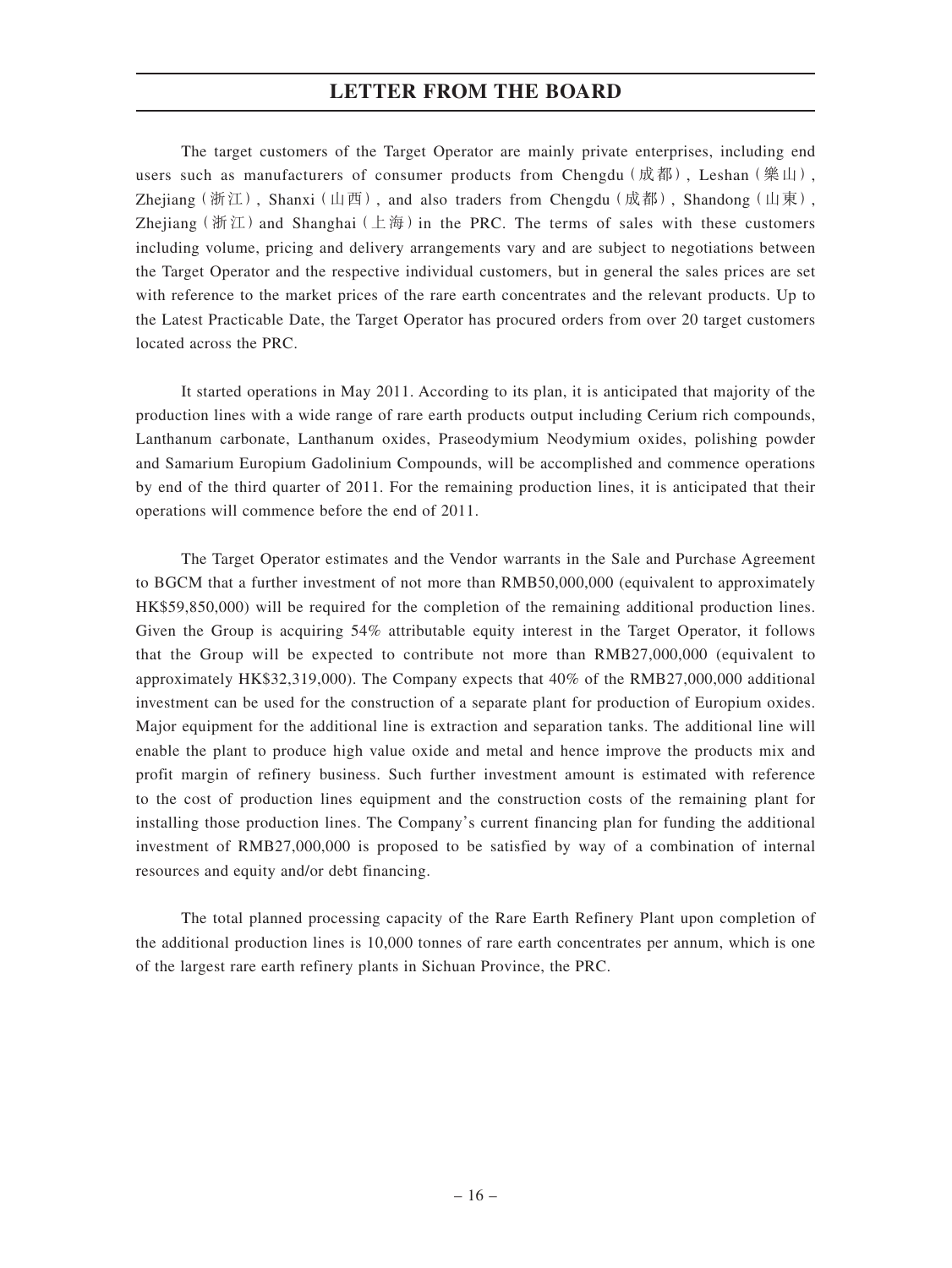#### **Financial information on the Target Group**

The unaudited loss (both before and after taxation) of the Target Group for each of the years ended 31 December 2009 and 31 December 2010 amounted to RMB4,000 (equivalent to approximately HK\$5,000). The Target Group has not commenced business for the two years ended 31 December 2009 and 31 December 2010. As of 31 December 2010, the unaudited consolidated net asset value of the Target Group was RMB17,960,000 (equivalent to approximately HK\$21,498,000).

Upon Completion, the Company through a PRC Domestic Enterprise will be interested in 90% of the equity interest of the Target Company, which holds 60% equity interest in the Target Operator (the remaining 40% interest in Target Operator will be held by Independent Third Parties). Both the Target Company and the Target Operator will become a non wholly-owned subsidiary of the Company and the financial results of both companies will be fully consolidated into the financial statements of the Group upon Completion.

#### **REASONS FOR AND BENEFITS OF THE ACQUISITION**

The Group is principally engaged in gamma ray irradiation services, property development, rental and sales, trading of building materials and provision of renovation services, and securities trading and investment. As underpinned in the 2011 annual report of the Company for the year ended 31 March 2011, the Company has been prudently, actively identifying and pursuing potential projects with immense development potentials to broaden the income base of the Group and increase shareholders' value. The Board considers that the Group should continue to leverage its resources in exploring opportunities in industries with high entry barriers but favoured by the PRC government policies.

Rare earth is widely recognized as rare and strategic resources worldwide. Its applications are broad for industrial and consumer markets, and rare earth is indispensable for many products, especially high-technology and green energy technology products. Recent research reports suggest that the demand for rare earth will continue to grow in the coming years. Prices of the rare earth products have seen continuing increases since year 2010.

The PRC government has indicated its long term policy since late 2010, to encourage market consolidation and substantially reduce the price differentials between domestic rare earth product prices in the PRC vis a vis FOB (free on board) prices for the same or similar products in the international market.

As far as the Board is aware, market consolidation is favoured by the PRC government with a view to improving industrial safety and environmental standards as well as bringing in better technologies to improve overall production efficiency for the industry and deepen the range of rare earth products that the PRC can produced.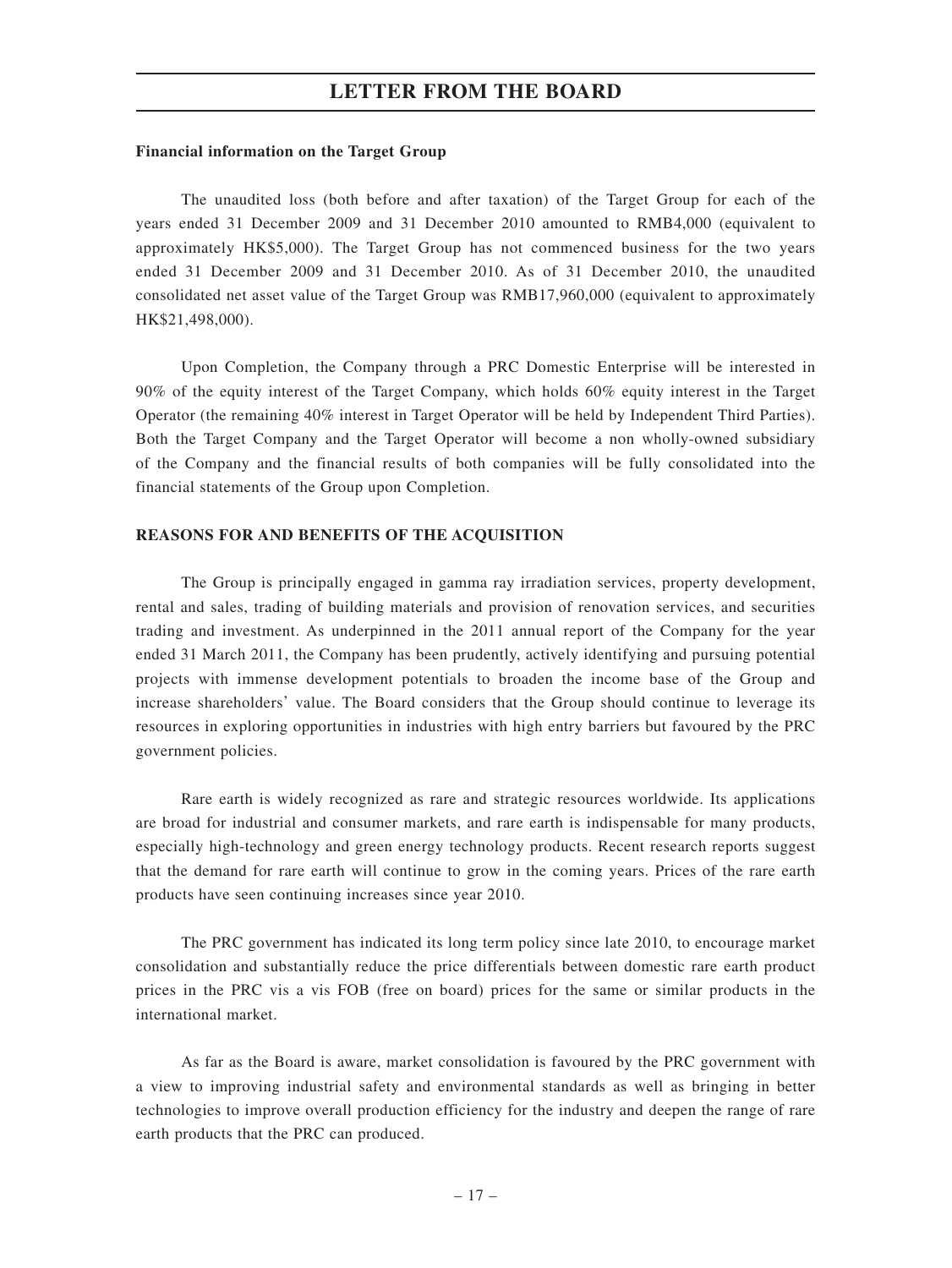To the knowledge of the Directors, the current price differential between domestic rare earth products in the PRC and FOB prices for the same or similar products in the international market is substantial. For instance, the price of Cerium oxide, being the major and most consumed rare earth element worldwide, for domestic market was about RMB157,500 per tonne at the end of April 2011 and the FOB price for the same product in the international market was about US\$134,000 per tonne (equivalent to about RMB872,000), which is over 5 times of the domestic prices; the price of Cerium oxide went up to about RMB177,500 per tonne at the end of July 2011 and its FOB price in the international market increased to about US\$158,000 per tonne (equivalent to about RMB1,018,000), which is over 5 times of the domestic price. It is our belief that following the PRC government policies, such price differential will narrow in the coming future and will present additional opportunities for the Group in addition to the substantial increase in demand for rare earth products.

Through the Acquisition, the Group will be able to engage itself in the rare earth refinery and processing business through the Target Operator whose Rare Earth Refinery Plant is located in Sichuan Province, the PRC, the second largest rare earth production region in the PRC. To the best knowledge of the Company after having made reasonable enquiries with the Vendor, the existing management team in the Target Operator mainly consists of (i) a general manager, who has over 7 years of experience in the management roles in rare earth refinery business in the PRC; (ii) a chief engineer, who has about 33 years of experience in the rare earth industry in the PRC; and (iii) two deputy general managers, one of whom has been engaged in polishing powder production operations since 2002 and the other one with experience in the roles of engineer and plant manager for about 19 years. It is the intention of the Group that all the staff of the Target Group will be retained after the Completion. The Group also has an in-house management team with expertise in the rare earth area and with capabilities to manage the Rare Earth Refinery Plant. The Board considers that the existing management expertise will ensure continual development and expansion of the rare earth refinery and processing business in the coming future.

The Board considers that the terms of the Sale and Purchase Agreement are fair and reasonable and that the Acquisition will diversify its businesses, further strengthen and enhance its cash flow, and increase profitability for the Group in the long run, and is in the interests of the Company and the Shareholders as a whole.

#### **FINANCIAL EFFECTS OF THE ACQUISITION**

Upon Completion, both the Target Company and the Target Operator will become non wholly-owned subsidiaries of the Company and the financial results of both companies will be fully consolidated into the financial statements of the Group.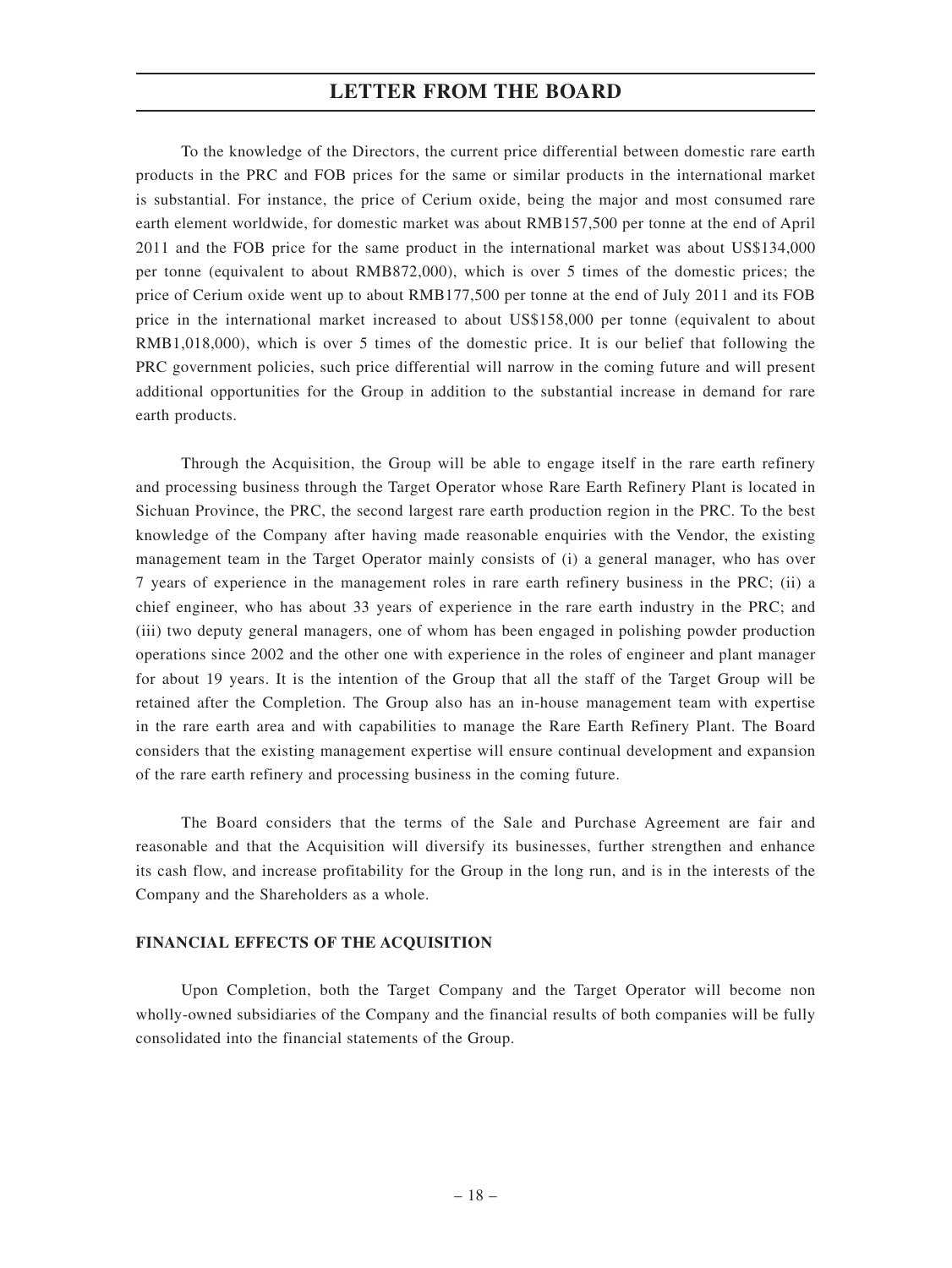As extracted from the Unaudited Pro Forma Financial Information as contained in Appendix IV to this circular, the audited consolidated total assets and total liabilities of the Group as at 31 March 2011 were approximately HK\$204,748,000 and HK\$99,606,000. Upon Completion, the Enlarged Group's unaudited consolidated total assets and total liabilities will increase to approximately HK\$448,258,000 and HK\$143,076,000 respectively.

The aforementioned estimations are for illustrative purpose only and do not purport to represent how the financial position of the Enlarged Group will be upon Completion.

In light of the potential prospects of the Target Group, which will lay the foundation of the Enlarged Group to become one of the major players in the rare earth refinery and processing industry in the PRC, the Directors are of the view that the Acquisition will likely to have a positive impact on the earnings of the Enlarged Group.

#### **LISTING RULES IMPLICATION**

As one or more of the applicable percentage ratios (as defined under Rule 14.07 of the Listing Rules) in respect of the Acquisition are more than 25% but less than 100%, the Acquisition constitutes a major transaction for the Company under Chapter 14 of the Listing Rules. Pursuant to Chapter 14 of the Listing Rules, the Sale and Purchase Agreement and the transactions contemplated thereunder are therefore subject to the reporting, announcement and Shareholders' approval requirements.

Under Rule 14.62(3) of the Listing Rules, Ample Capital has been appointed as the financial adviser in the review of the profit forecast in relation to the valuation report dated 24 August 2011 prepared by Roma Appraisals Limited, as set out in Appendix VI to this circular.

#### **SPECIAL GENERAL MEETING**

A notice convening the SGM to be held at Unit 3411, 34/F., COSCO Tower, Grand Millennium Plaza, 183 Queen's Road Central, Hong Kong, on Thursday, 8 September 2011 at 4:30 p.m. is set out on pages 108 to 109 of this circular. An SGM will be convened and held to consider and, if thought fit, to approve the Sale and Purchase Agreement and the transactions contemplated thereunder.

Pursuant to Rule 13.39(4) of the Listing Rules, any vote of Shareholders at a general meeting must be taken by poll. Further announcement on the results of the poll vote will be made by the Company after the SGM.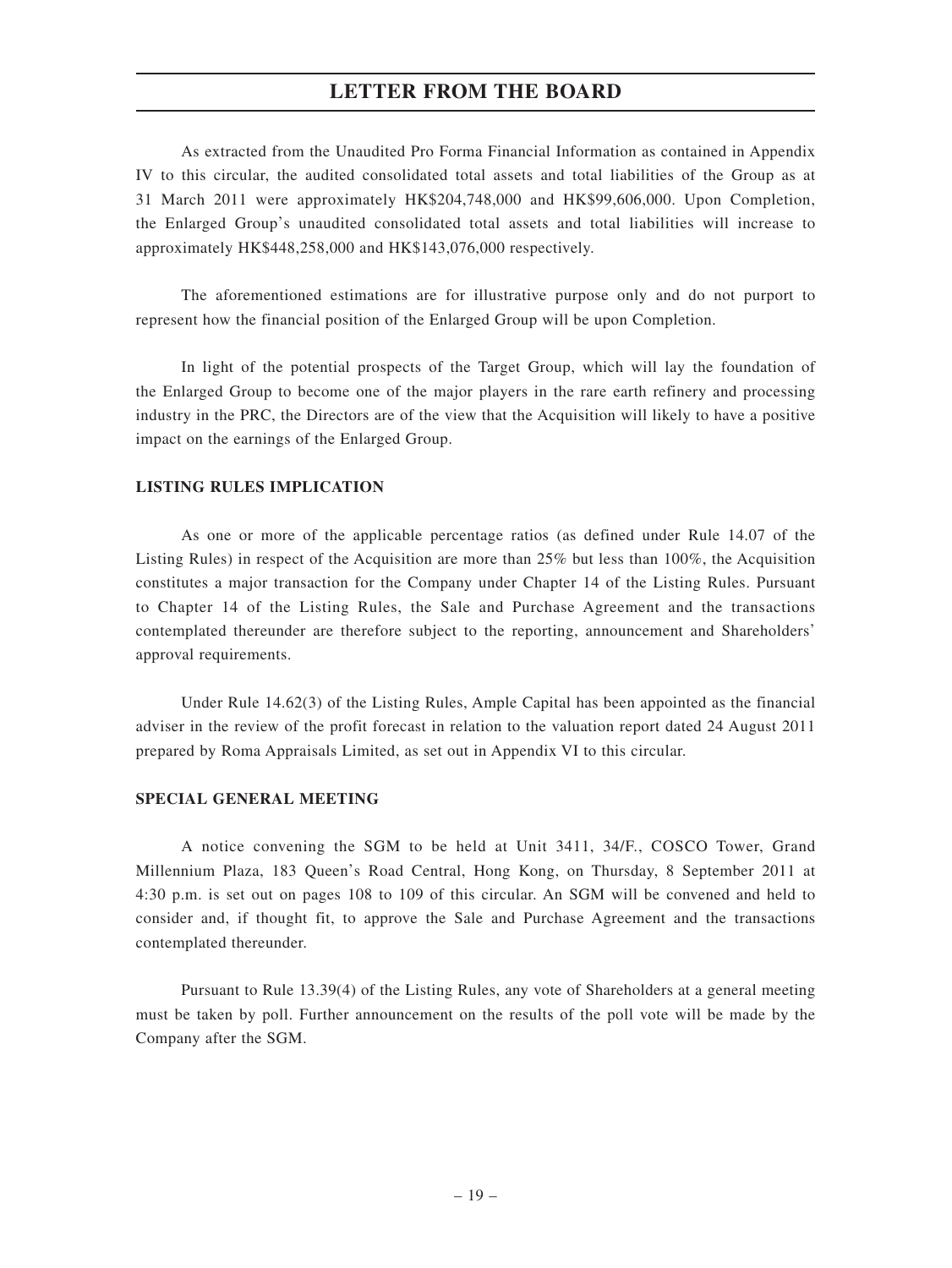A form of proxy for use in the SGM is enclosed with this circular. Whether or not you intend to attend and vote at the SGM in person, you are requested to complete the enclosed form of proxy in accordance with the instructions printed thereon and return it to the Company's branch share registrar in Hong Kong, Tricor Secretaries Limited at 26/F., Tesbury Centre, 28 Queen's Road East, Wanchai, Hong Kong, as soon as practicable but in any event not less than 48 hours before the time appointed for holding the SGM or any adjournment thereof. Completion and return of the form of proxy will not preclude you from attending and voting in person at the SGM or any adjournment thereof should you so wish.

To the best of Directors' knowledge, information and belief, having made all reasonable enquiries, none of the Vendor and his respective associates hold any Shares as at the Latest Practicable Date and no Shareholder has any material interest in the Acquisition. Therefore, no Shareholder is required to abstain from voting at the SGM on the resolution to approve the Sale and Purchase Agreement and the transactions contemplated thereunder.

#### **RECOMMENDATION**

The Board considers that the transactions contemplated under the Sale and Purchase Agreement is on normal commercial terms and the terms of the Sale and Purchase Agreement is fair and reasonable and are in the interests of the Company and its Shareholders as a whole. Accordingly, the Board recommends the Shareholders to vote in favour of the ordinary resolution to be proposed at the SGM to approve the Sale and Purchase Agreement and the transactions contemplated thereunder.

#### **ADDITIONAL INFORMATION**

Your attention is also drawn to the information as set out in the Appendices to this circular.

Yours faithfully, By order of the Board **CHINA GAMMA GROUP LIMITED Ho Chi Ho** Executive Director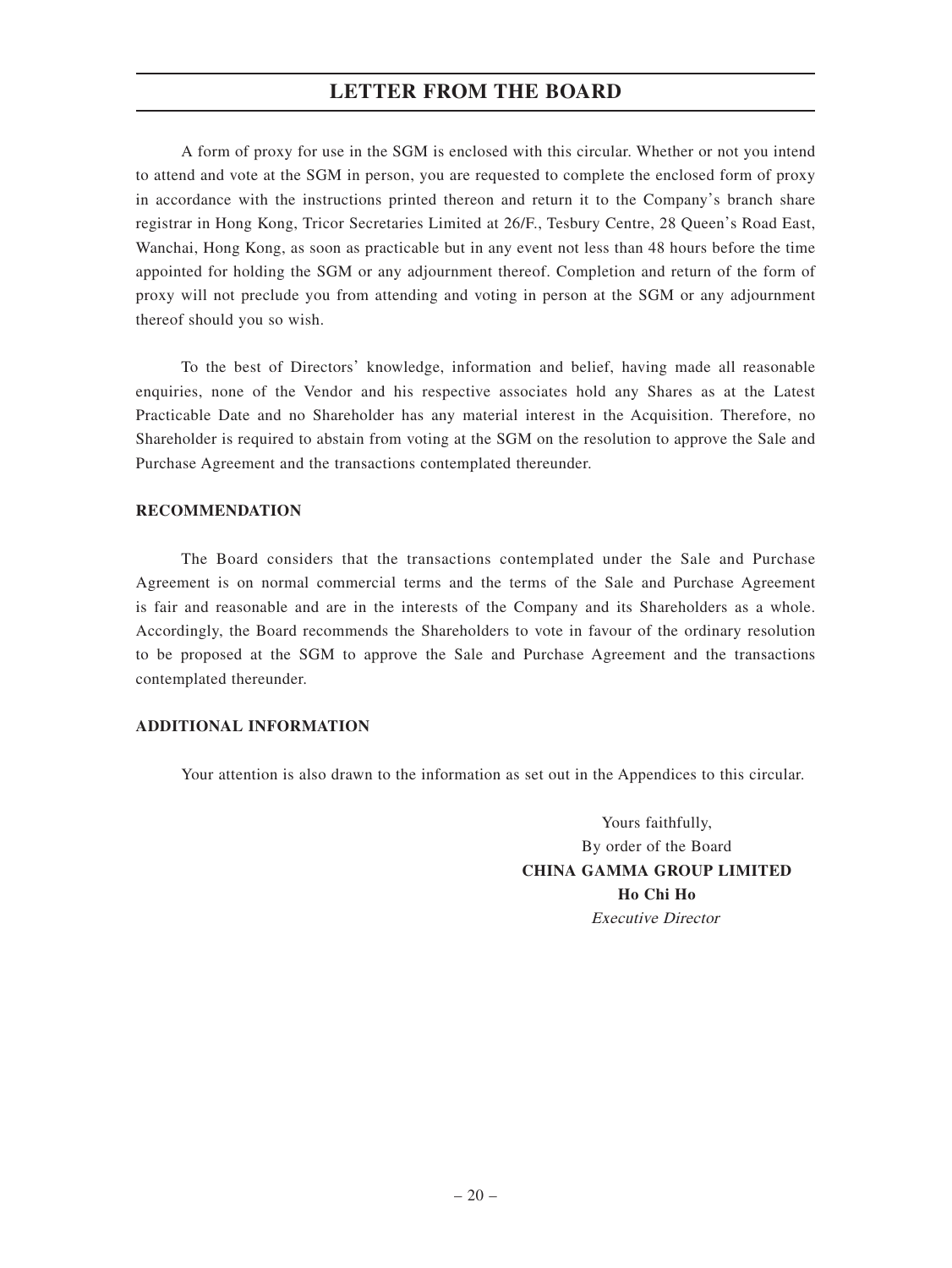#### **1. THREE YEARS FINANCIAL INFORMATION**

Financial information of the Group for each of the three years ended 31 March 2011, 2010 and 2009 are disclosed on pages 41 to 150 of annual report 2011 of the Company, pages 41 to 154 of annual report 2010 of the Company and pages 37 to 135 of annual report 2009 of the Company respectively, which are published on the website of the Stock Exchange (www.hkexnews.hk).

#### **2. INDEBTEDNESS**

As at the close of business on 30 June 2011, being the latest practicable date for the purpose of this indebtedness statement, the Enlarged Group had outstanding indebtedness of approximately HK\$84,835,000, comprising secured bank borrowing of approximately HK\$9,620,000, amount due to a non-controlling shareholder of a subsidiary of approximately HK\$20,892,000 and amount due to an equity holder of the Target Operator of approximately HK\$54,323,000.

As at 30 June 2011, the Group had pledged a leasehold building and land use rights with carrying value of approximately HK\$3,652,000 and HK\$12,235,000 respectively to secure the bank loan granted to the Group.

Save as aforesaid or as otherwise disclosed herein and apart from intra-group liabilities, at the close of business on 30 June 2011, the Enlarged Group did not have any outstanding indebtedness, any loan capital issued and outstanding or agreed to be issued, bank overdrafts, loans or similar indebtedness, liabilities under acceptances or acceptable credits, debentures, mortgagees, charges, hire purchase commitments, guarantees or other material contingent liabilities.

The Directors have confirmed that there have been no material changes in the indebtedness and contingent liabilities of the Enlarged Group since 30 June 2011.

#### **3. WORKING CAPITAL**

Taking into account the internally generated funds, the presently available credit facilities, the proceeds from the Subscription CN and equity and/or debt financing, the Directors are of the opinion that the Enlarged Group will have sufficient working capital for its present requirements, that is for at least 12 months from the date of this circular, in the absence of unforeseeable circumstances. In forming such opinion, the Directors have considered the impact on the Enlarged Group's cash flow position resulting from the future equity and/or debt financing, as well as the requirements of the investment banks and the PRC banks relating to the proposed placing arrangements and loan facilities, respectively, from the Company's negotiations with such parties.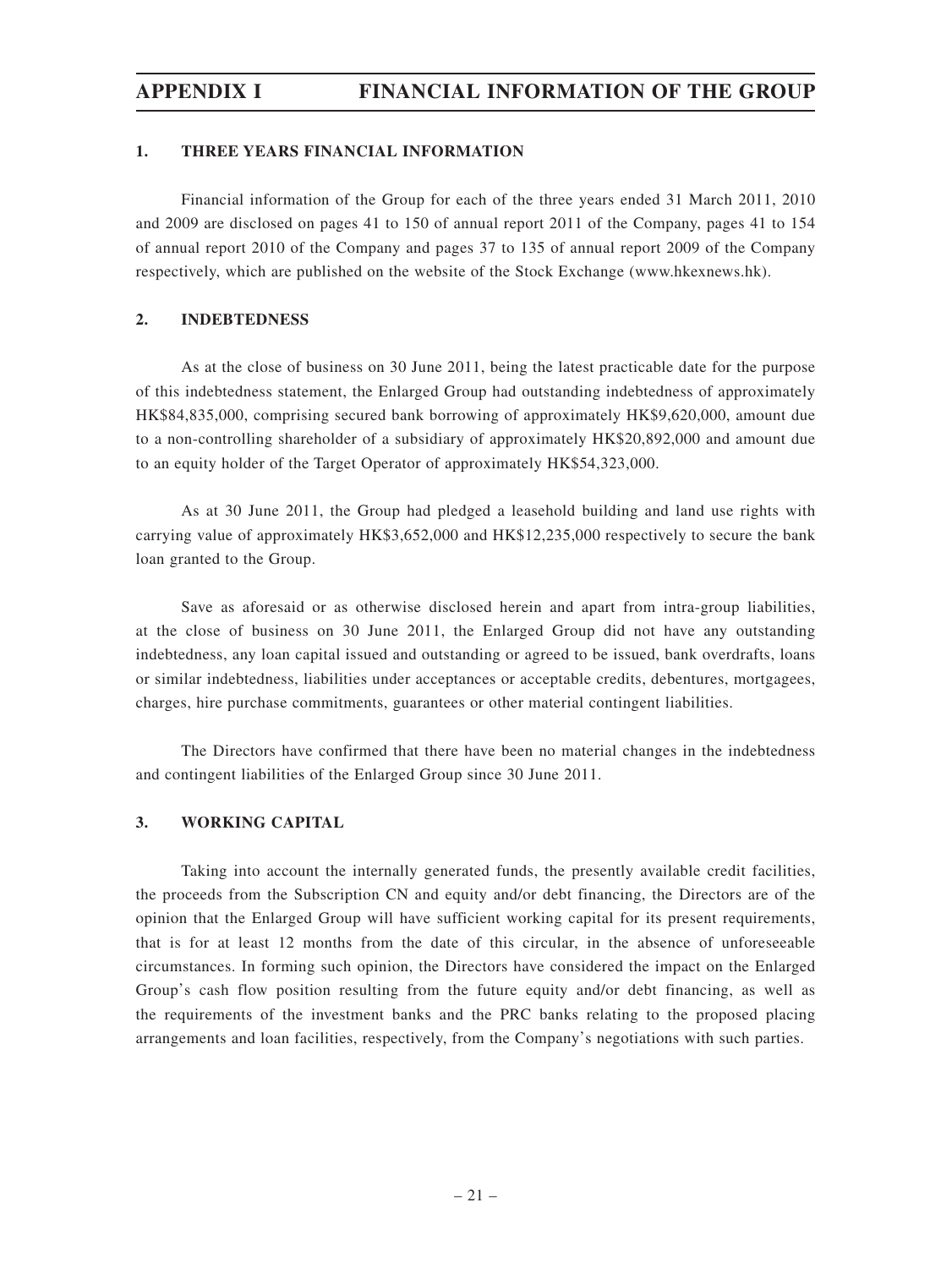#### **4. FINANCIAL AND TRADING PROSPECT OF THE GROUP**

The Group is principally engaged in gamma ray irradiation services, property development, rental and sales, trading of building materials and provision of renovation services, and securities trading and investment.

The Company has been prudently, actively identifying and pursuing potential projects with immense development potentials to broaden the income base of the Group and increase shareholders' value. The Group focuses on leveraging its resources in exploring opportunities in industries with high entry barriers but favoured by the PRC government policies.

The Directors consider that the Target Group is positioned to benefit from the growing demand in rare earth products worldwide which have broad applications in industrial and consumer related industries including high-technology and green energy technologies. The Acquisition provides an opportunity for the Group to diversify its scope of business and to enter into an industry with high growth potentials. The Directors are of the view that the Acquisition is beneficial to the Enlarged Group and the Shareholders as a whole and will potentially broaden its income base and improve its overall financial performance of the Enlarged Group.

As announced by the Company on 3 May 2011, the Group has entered into a memorandum of understanding for the proposed acquisition of all the issued share capital of Park Target Limited at a consideration of HK\$350,000,000 in relation to a vanadium mining project. The aforesaid proposed acquisition will be subject to the execution and completion of the formal sale and purchase agreement, which is conditional upon the satisfaction of certain conditions including the Group having received the relevant reserve report, feasibility study report, technical report and valuation report in respect of the vanadium mines. As at the Latest Practicable Date, such reports are still under preparation and no formal sale and purchase agreement has been executed.

#### **5. MATERIAL ADVERSE CHANGE**

As at the Latest Practicable Date, the Directors are not aware of any material adverse change in the financial or trading position of the Group since 31 March 2011, the date to which the latest published audited financial statements of the Group were made up.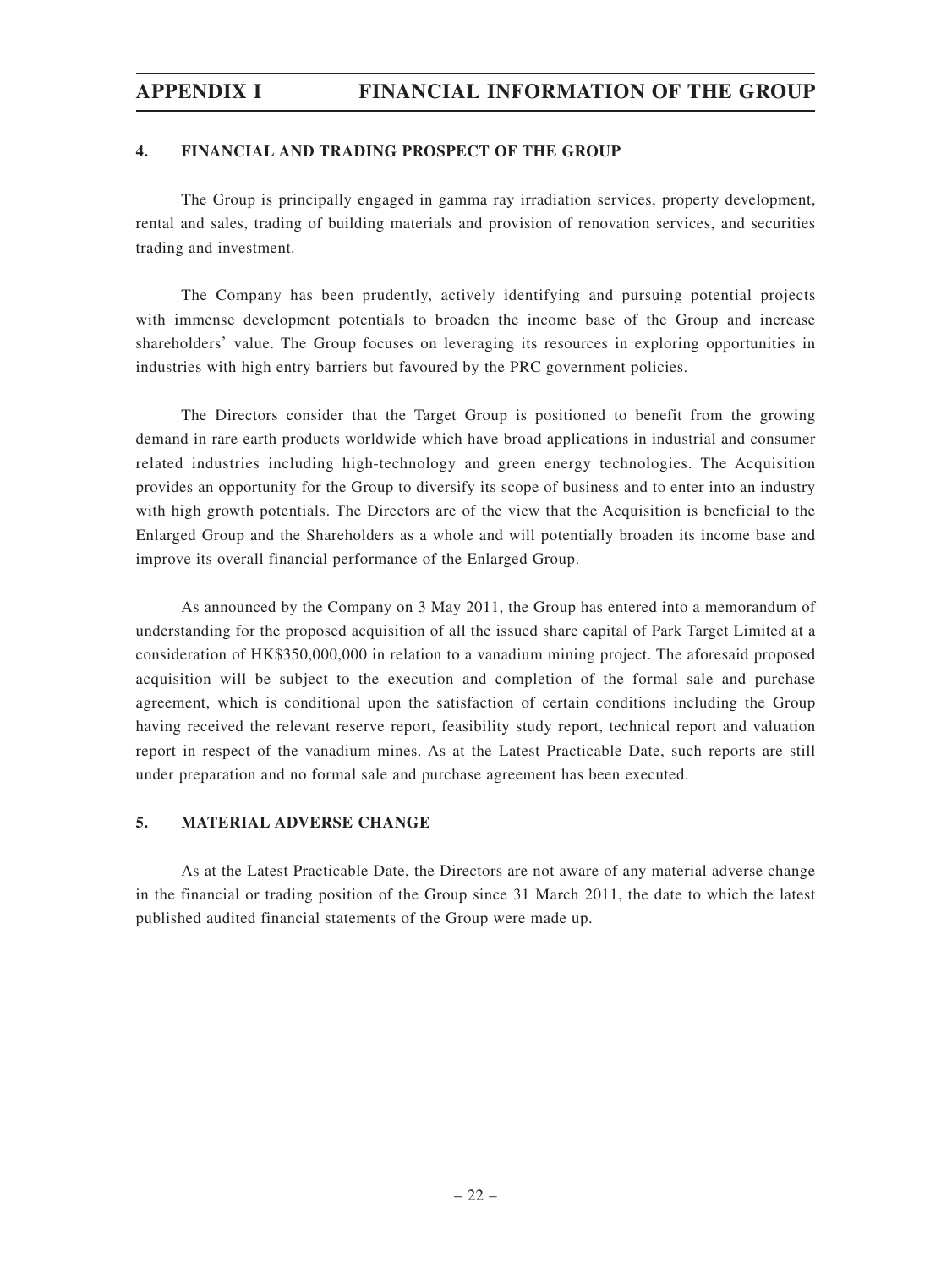The following is the text of a report, prepared for the purpose of incorporation in this circular, received from the independent reporting accountants, Ting Ho Kwan & Chan, Certified Public Accountants (Practising), Hong Kong.

#### **TING HO KWAN & CHAN CERTIFIED PUBLIC ACCOUNTANTS (PRACTISING)**

9th Floor, Tung Ning Building 249-253 Des Voeux Road Central Hong Kong



24 August 2011

The Board of Directors **China Gamma Group Limited** Unit 3411, 34/F., COSCO Tower, Grand Millennium Plaza, 183 Queen's Road Central, Hong Kong.

Dear Sirs,

#### **INTRODUCTION**

We set out below our report on the financial information (the "Financial Information") of Yunnan He Da Investments Company Limited\*(雲南和達投資有限公司)(formerly Yunnan He Da Mining Company Limited\*(雲南和達礦業有限公司)) (the "Target Company") including the income statement, the statement of comprehensive income, the statement of changes in equity and the statement of cash flows of the Target Company for each of the three years ended 31 March 2009, 2010 and 2011 (the "Relevant Periods") and the balance sheets of the Target Company as at 31 March 2009, 2010 and 2011 together with the explanatory notes thereto for inclusion in the shareholders' circular of China Gamma Group Limited (the "Company") dated 24 August 2011 (the "Circular") in connection with the proposed acquisition of the 90% equity interest in the Target Company by Beijing Gamma Corporate Management Company Limited\*(北京伽瑪企業管理有限 公司), a wholly-owned subsidiary of the Company.

The Target Company was established in the PRC on 8 November 2006 as a limited liability company and has not yet commenced business.

The financial statements of the Target Company for the years ended 31 March 2009, 2010 and 2011 have been prepared in accordance with the relevant accounting principles and financial regulations applicable to companies established in the PRC and were audited in accordance with Independent Auditing Standards for Chinese Certified Public Accountants by BDO China Li Xin Da Hua CPAs, certified public accountants registered in the PRC.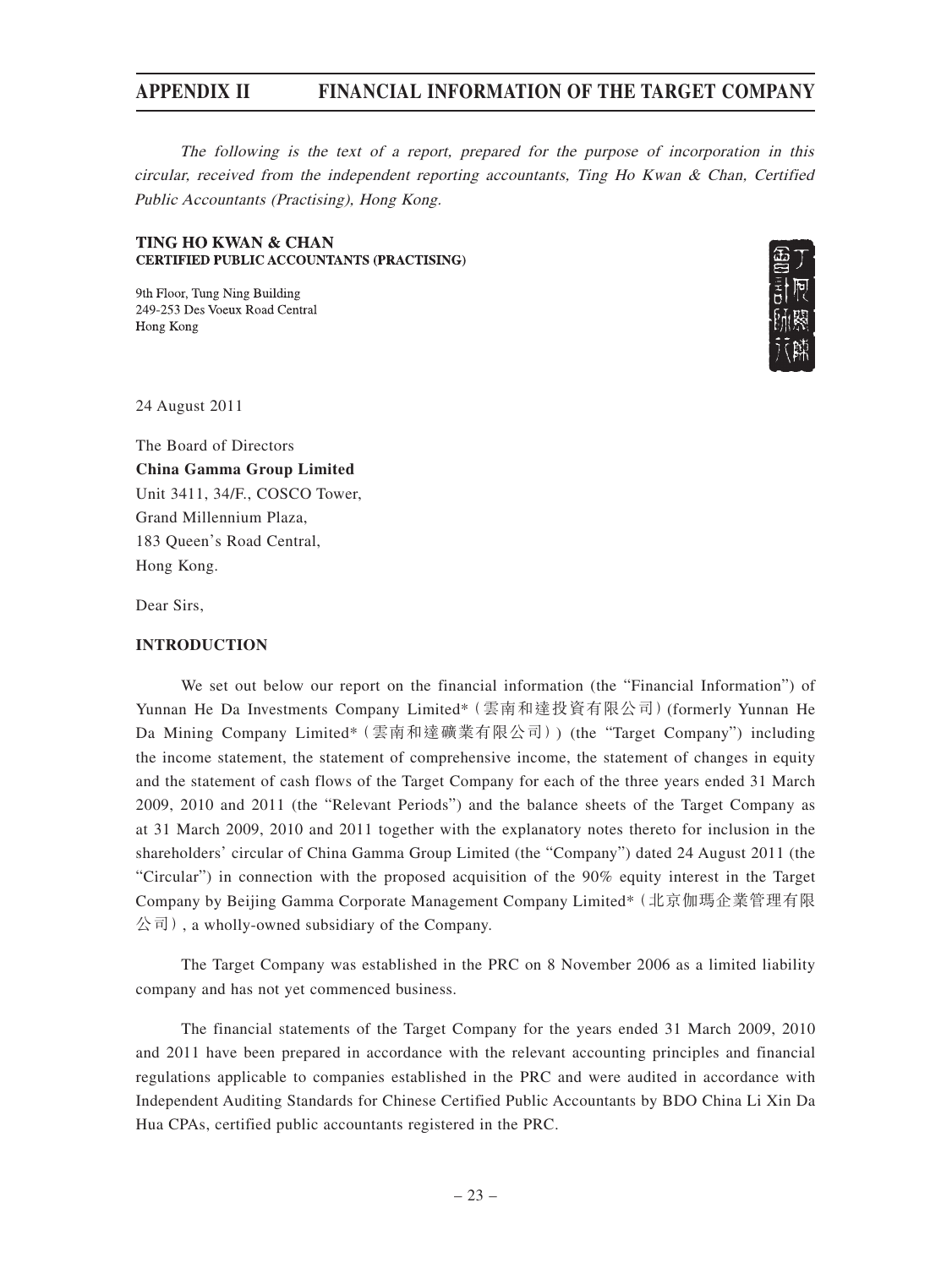The director of the Target Company has prepared the financial statements of the Target Company for the Relevant Periods from the audited financial statements under relevant accounting principles and regulations applicable to enterprises established in the PRC after making such adjustments as are appropriate to comply with Hong Kong Financial Reporting Standards ("HKFRSs") issued by the Hong Kong Institute of Certified Public Accountants (the "HKICPA") (the "Underlying Financial Statements"). The Underlying Financial Statements for the Relevant Periods were audited by us in accordance with Hong Kong Standards on Auditing issued by the **HKICPA** 

The Financial Information has been prepared by the directors of the Company based on the Underlying Financial Statements, with no adjustments made thereon.

#### **RESPECTIVE RESPONSIBILITIES OF DIRECTORS AND REPORTING ACCOUNTANTS**

The directors of the Company are responsible for the preparation of the Financial Information that gives a true and fair view in accordance with HKFRSs issued by the HKICPA, the disclosure requirements of the Hong Kong Companies Ordinance and the applicable disclosure provisions of the Rules Governing the Listing of Securities on The Stock Exchange of Hong Kong Limited (the "Listing Rules"), and for such internal control as the directors of the Company determine is necessary to enable the preparation of the Financial Information that is free from material misstatement, whether due to fraud or error.

Our responsibility is to form an opinion on the Financial Information based on our procedures.

#### **BASIS OF OPINION**

As a basis for forming an opinion on the Financial Information, for the purpose of this report, we have examined the Underlying Financial Statements and have carried out such appropriate procedures as we considered necessary in accordance with Auditing Guideline "Prospectuses and the Reporting Accountant" (Statement 3.340) issued by the HKICPA.

#### **OPINION**

In our opinion, for the purpose of this report, the Financial Information gives a true and fair view of the Target Company's results and cash flows for the Relevant Periods and the state of affairs of the Target Company as at 31 March 2009, 2010 and 2011.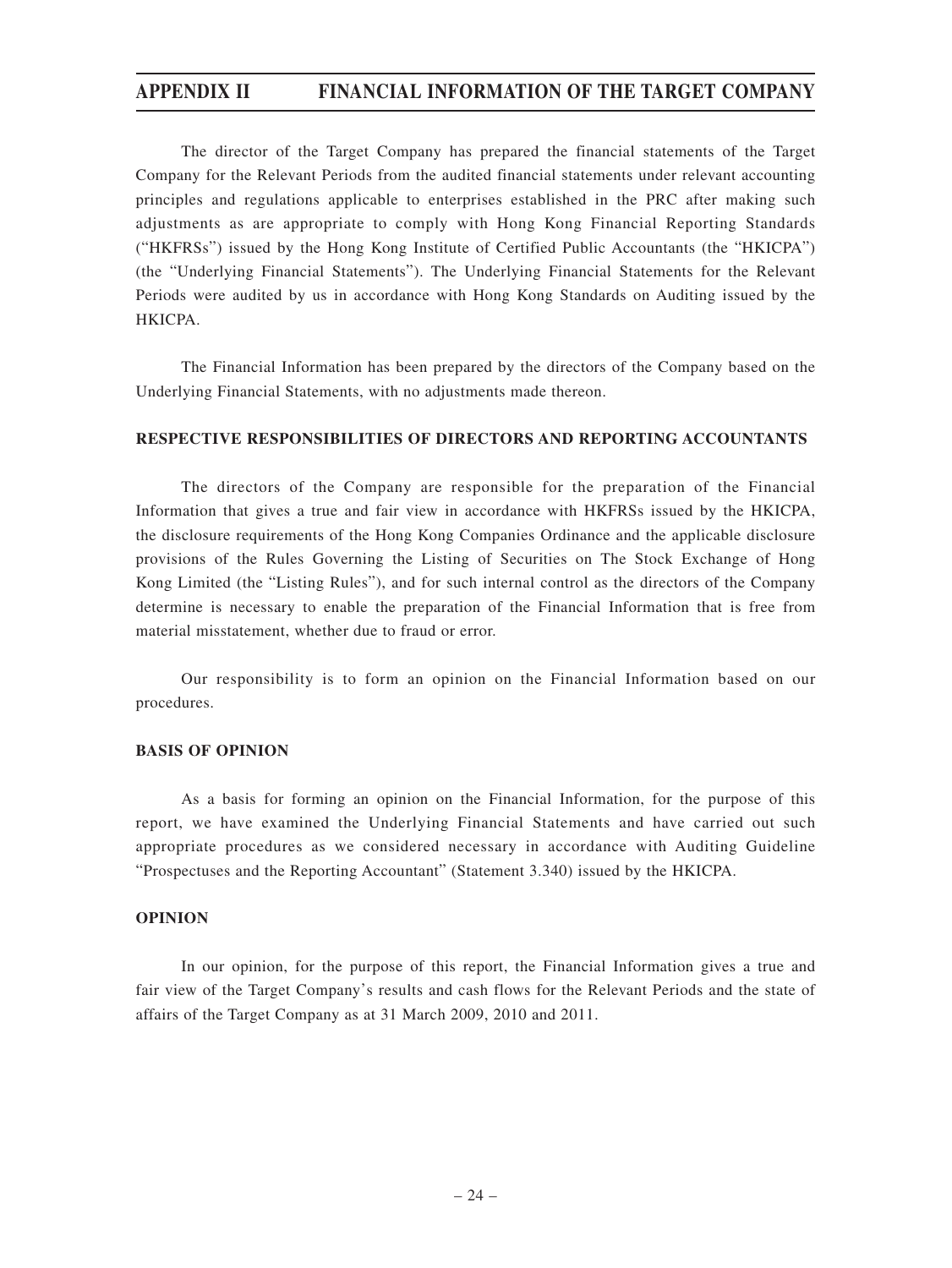### **I. FINANCIAL INFORMATION**

### **1. Income statements**

|                         | <b>Year ended 31 March</b> |                 |          |                 |
|-------------------------|----------------------------|-----------------|----------|-----------------|
|                         |                            | 2009            | 2010     | 2011            |
|                         | <b>Notes</b>               | <b>HK\$'000</b> | HK\$'000 | <b>HK\$'000</b> |
| Turnover                | 5                          |                 |          |                 |
| Administrative expenses |                            | (5)             | (5)      | (5)             |
| Loss for the year       | 6                          | (5)             | (5)      | (5)             |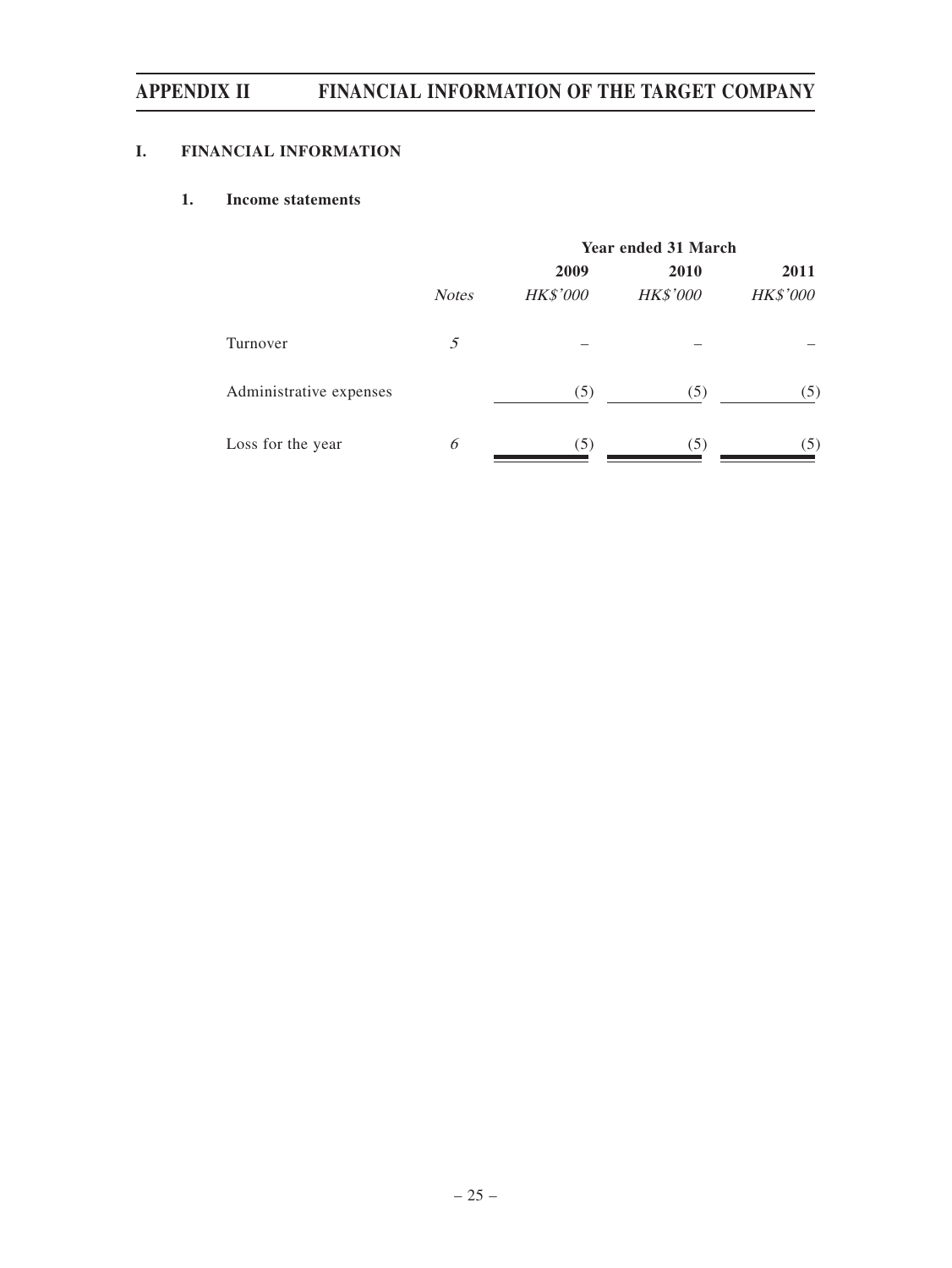### **2. Statements of comprehensive income**

|                          | <b>Year ended 31 March</b> |                 |                 |                 |
|--------------------------|----------------------------|-----------------|-----------------|-----------------|
|                          |                            | 2009            | 2010            | 2011            |
|                          | <b>Note</b>                | <b>HK\$'000</b> | <b>HK\$'000</b> | <b>HK\$'000</b> |
| Loss for the year        | 6                          | (5)             | (5)             | (5)             |
| Other comprehensive      |                            |                 |                 |                 |
| income for the year      |                            |                 |                 |                 |
| Exchange differences on  |                            |                 |                 |                 |
| translation of financial |                            |                 |                 |                 |
| statements               |                            | 238             | 39              | 498             |
| Total comprehensive      |                            |                 |                 |                 |
| income for the year      |                            | 233             | 34              | 493             |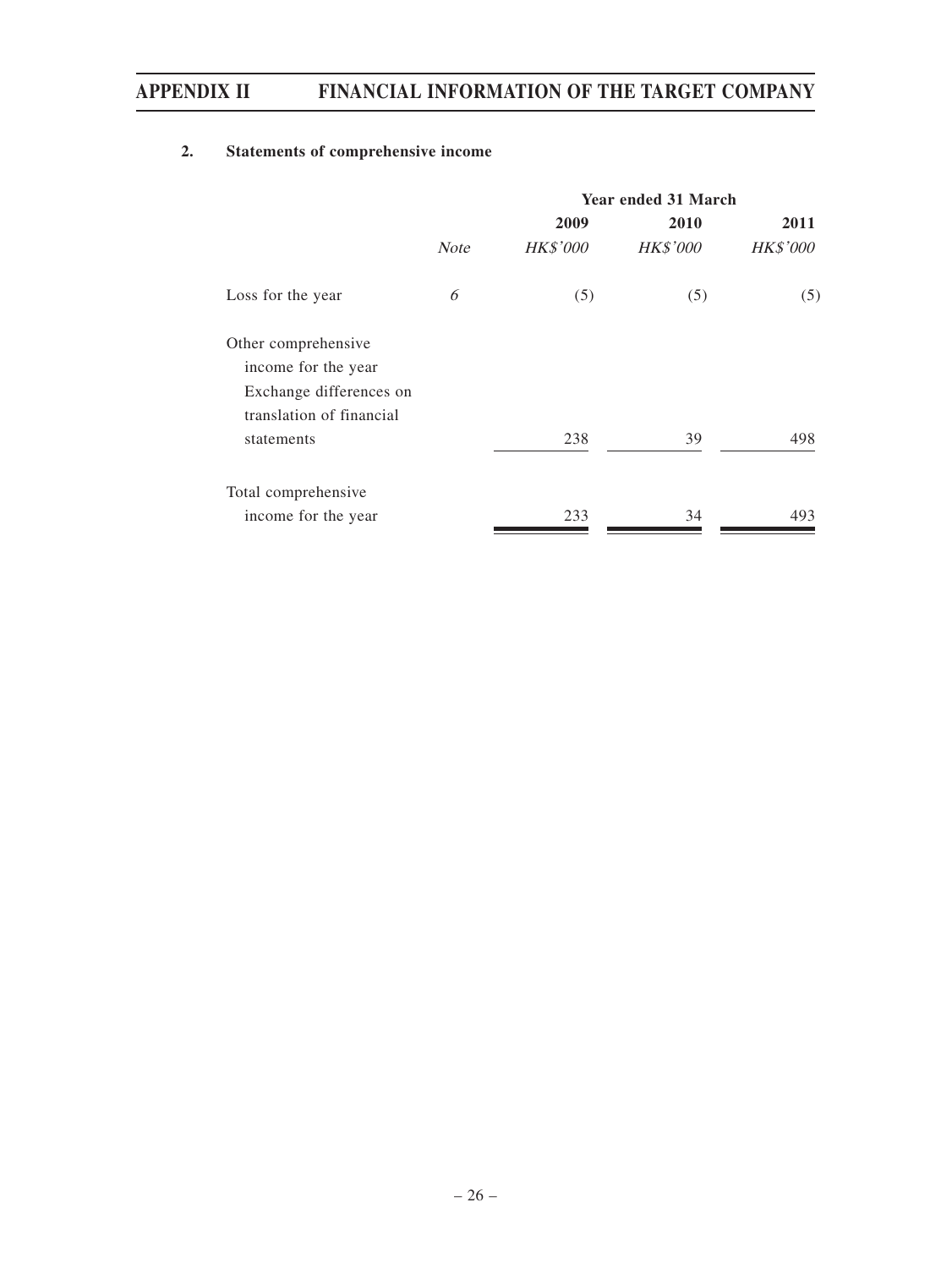### **3. Balance sheets**

|                            |              | As at 31 March  |                 |                 |  |
|----------------------------|--------------|-----------------|-----------------|-----------------|--|
|                            |              | 2009            | 2010            | 2011            |  |
|                            | <b>Notes</b> | <b>HK\$'000</b> | <b>HK\$'000</b> | <b>HK\$'000</b> |  |
| <b>Current Asset</b>       |              |                 |                 |                 |  |
| Other receivable           | 9            | 11,337          | 11,376          | 11,876          |  |
| <b>Current Liabilities</b> |              |                 |                 |                 |  |
| Other payables             | 10           | 36              | 41              | 48              |  |
| <b>Net Assets</b>          |              | 11,301          | 11,335          | 11,828          |  |
| <b>Capital and Reserve</b> |              |                 |                 |                 |  |
| Paid-up capital            | 11           | 10,142          | 10,142          | 10,142          |  |
| Exchange reserve           | 12           | 1,193           | 1,232           | 1,730           |  |
| Accumulated losses         |              | (34)            | (39)            | (44)            |  |
| <b>Total Equity</b>        |              | 11,301          | 11,335          | 11,828          |  |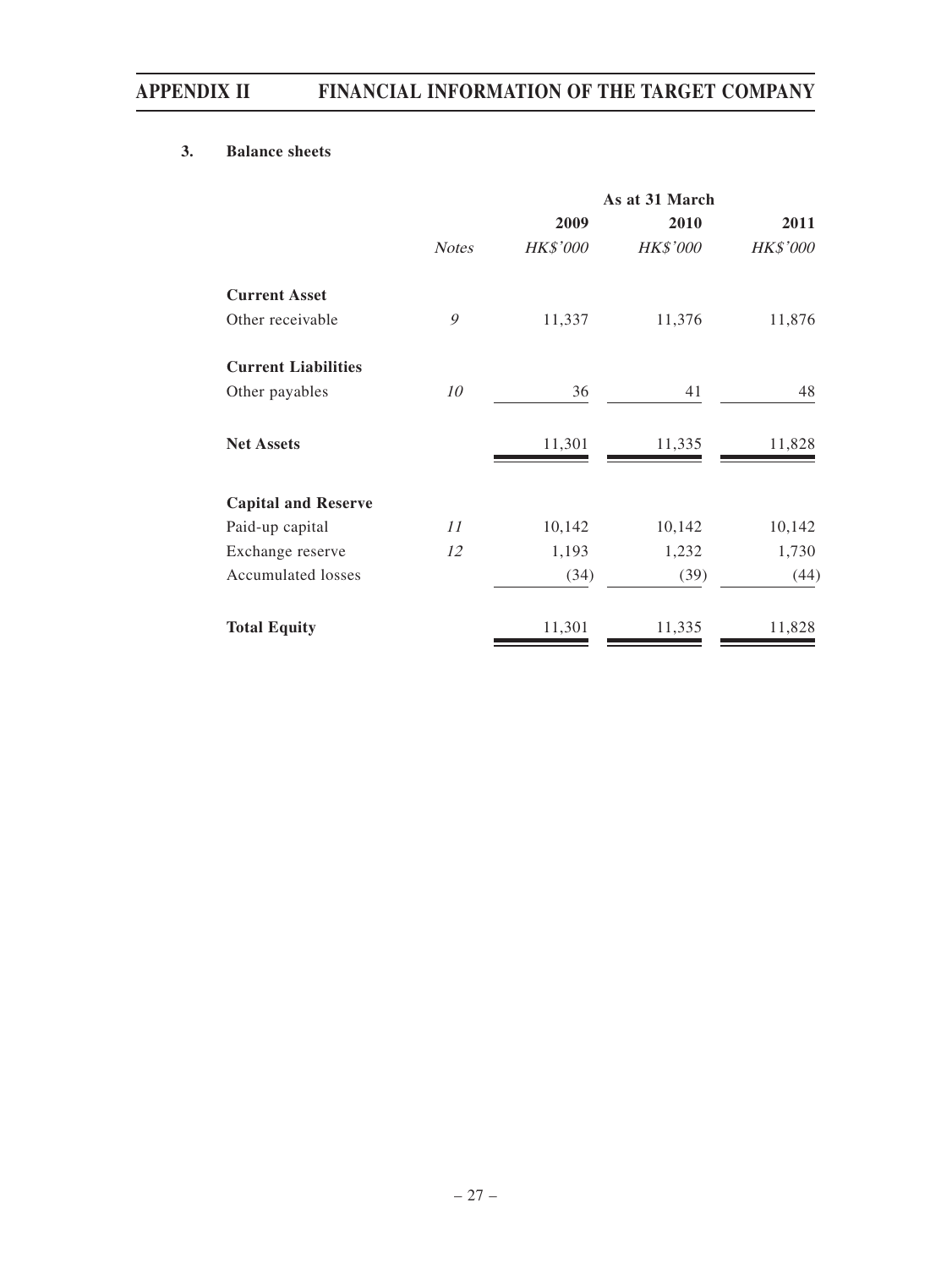### **4. Statements of changes in equity**

|                                                      | Paid-up<br>capital<br><b>HK\$'000</b> | Accumulated<br>losses<br><b>HK\$'000</b> | <b>Exchange</b><br>reserve<br><b>HK\$'000</b> | <b>Total</b><br><i>HK\$'000</i> |
|------------------------------------------------------|---------------------------------------|------------------------------------------|-----------------------------------------------|---------------------------------|
| At 1 April 2008                                      | 10,142                                | (29)                                     | 955                                           | 11,068                          |
| Total comprehensive (expense)<br>income for the year |                                       | (5)                                      | 238                                           | 233                             |
| At 31 March 2009 and<br>1 April 2009                 | 10,142                                | (34)                                     | 1,193                                         | 11,301                          |
| Total comprehensive (expense)<br>income for the year |                                       | (5)                                      | 39                                            | 34                              |
| At 31 March 2010 and<br>1 April 2010                 | 10,142                                | (39)                                     | 1,232                                         | 11,335                          |
| Total comprehensive (expense)<br>income for the year |                                       | (5)                                      | 498                                           | 493                             |
| At 31 March 2011                                     | 10,142                                | (44)                                     | 1,730                                         | 11,828                          |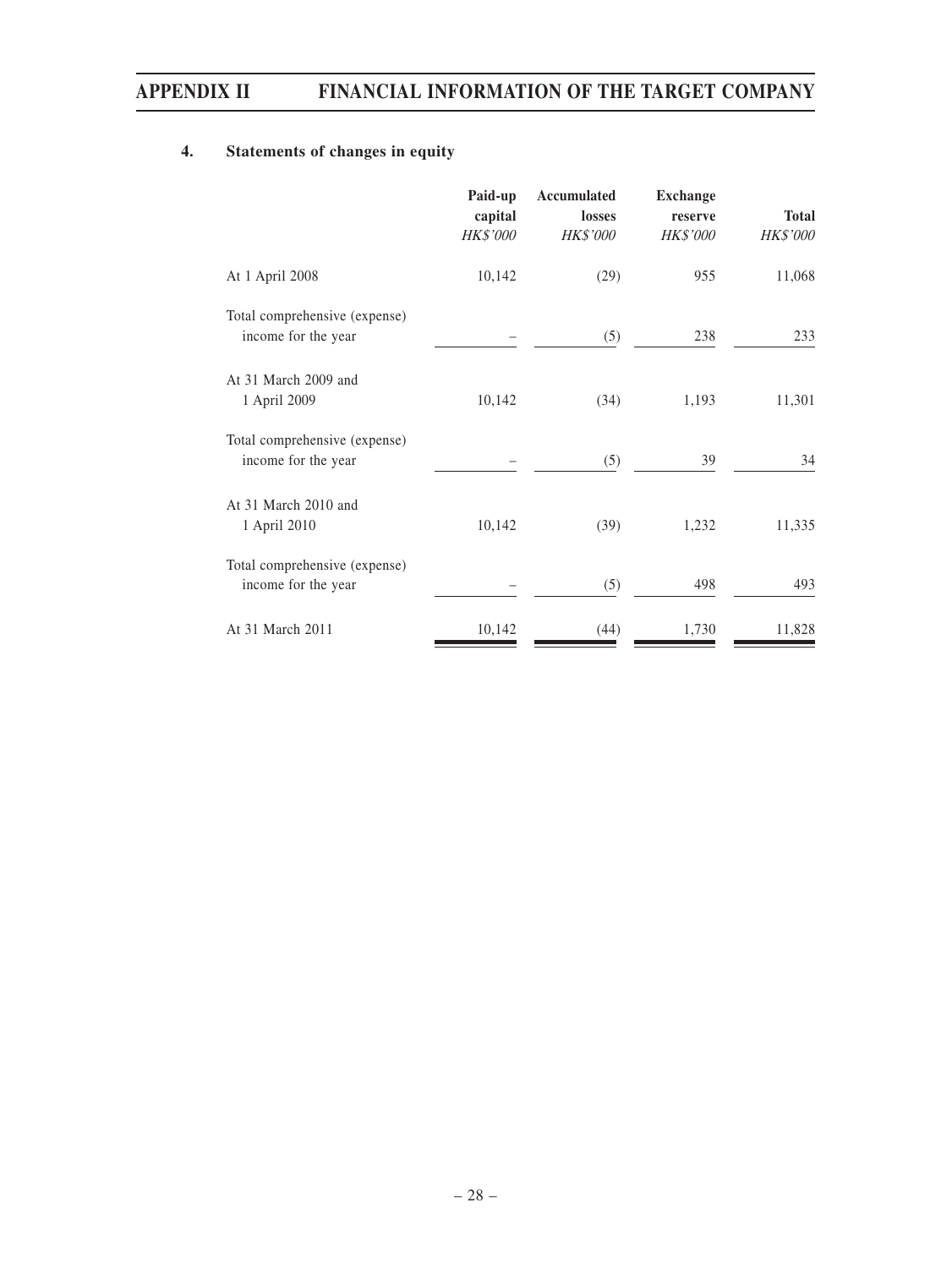### **5. Statements of cash flows**

|                                                 | <b>Year ended 31 March</b> |                 |                 |  |
|-------------------------------------------------|----------------------------|-----------------|-----------------|--|
|                                                 | 2009                       | 2010            | 2011            |  |
|                                                 | <b>HK\$'000</b>            | <b>HK\$'000</b> | <b>HK\$'000</b> |  |
| <b>Operating activities</b>                     |                            |                 |                 |  |
| Loss for the year                               | (5)                        | (5)             | (5)             |  |
| Operating cash outflow before                   |                            |                 |                 |  |
| changes in working capital                      | (5)                        | (5)             | (5)             |  |
| Increase in other payables                      | 5                          | 5               | 5               |  |
| Net cash generated from<br>operating activities |                            |                 |                 |  |
| Cash and cash equivalents at                    |                            |                 |                 |  |
| beginning and end of the years                  |                            |                 |                 |  |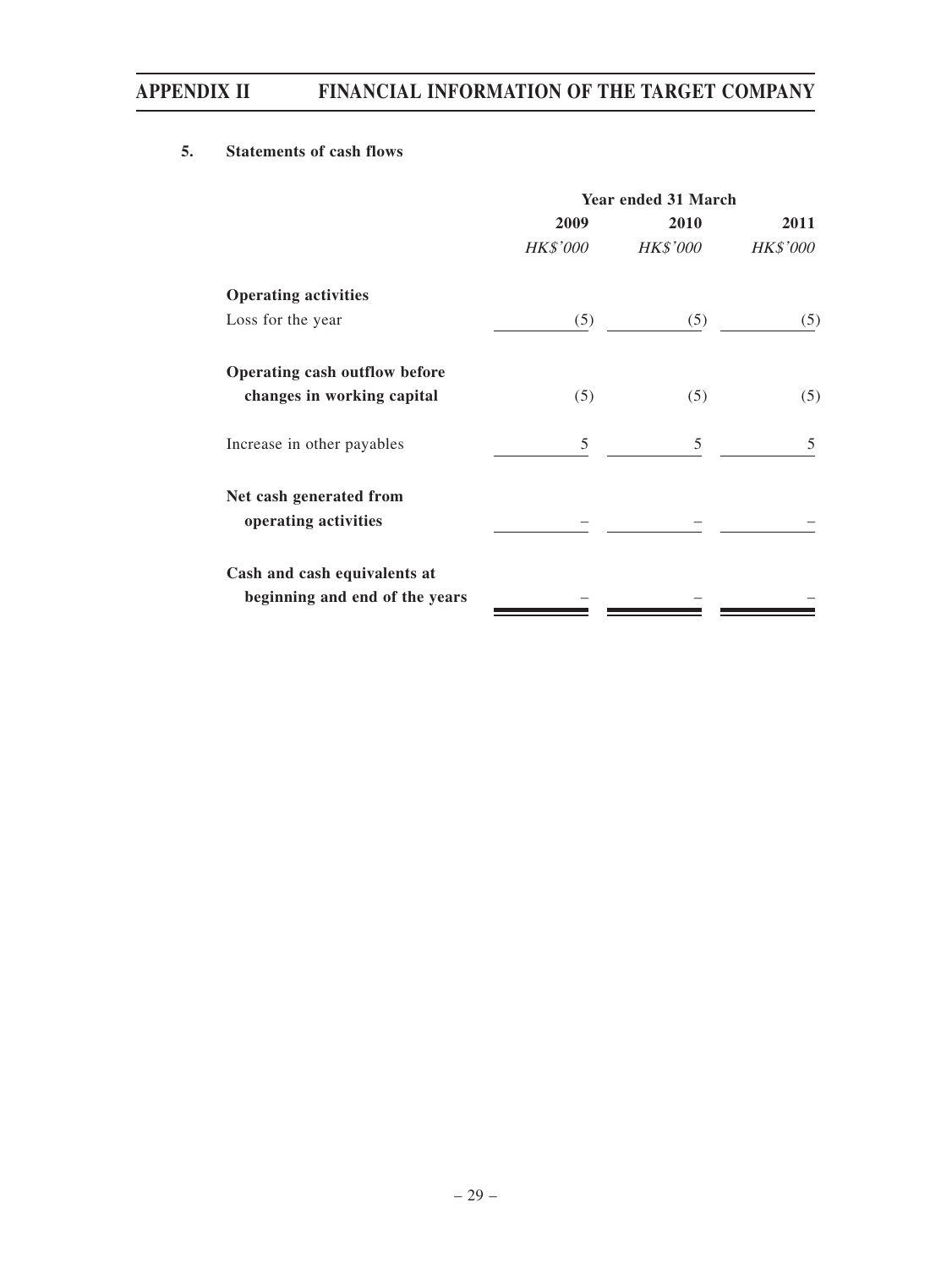#### **II. NOTES TO THE FINANCIAL INFORMATION**

#### **1. General information**

Yunnan He Da Investments Company Limited\*(雲南和達投資有限公司)(formerly Yunnan He Da Mining Company Limited\*(雲南和達礦業有限公司)) (the "Target Company") is a limited liability company incorporated in the PRC. The address of its registered office and its principal place of business is Complex Building, Air Force Hostel, No. 736 Beijing Road, Kunming, the PRC\*(中國昆明市北京路736號空軍招待所院內綜合 樓).

The Target Company has not yet commenced business. Upon completion of the transfer of the 60% equity interest of Mianning Mao Yuan Rare Earth Technology Company Limited\*(冕寧縣茂源稀土科技有限公司)(the "Target Operator") from Mr. Hu Zhengzhi\* (胡征志先生) to the Target Company, the Target Company will hold 60% equity interest in the Target Operator.

The Financial Information of the Target Company is presented in Hong Kong dollars ("HK\$"), whereas the functional currency of the Target Company is Renminbi ("RMB").

#### **2. Significant accounting policies**

#### **Statement of compliance**

The Financial Information set out in this report has been prepared in accordance with all applicable HKFRSs, which collective term includes all applicable individual Hong Kong Financial Reporting Standards, Hong Kong Accounting Standards ("HKASs") and Interpretations issued by the HKICPA and accounting principles generally accepted in Hong Kong. Further details of the significant accounting policies adopted are set out in the remainder of this note.

The HKICPA has issued a number of new and revised HKFRSs. For the purpose of preparing this Financial Information, the Target Company has adopted all these new and revised HKFRSs for the Relevant Periods, except for any new standards or interpretations that are not yet effective for the Relevant Periods. The new and revised accounting standards and interpretations issued but not yet effective for the accounting period ended 31 March 2011 are set out in note 17.

The Financial Information also complies with the disclosure requirements of the Hong Kong Companies Ordinance and the applicable disclosure provisions of the Listing Rules.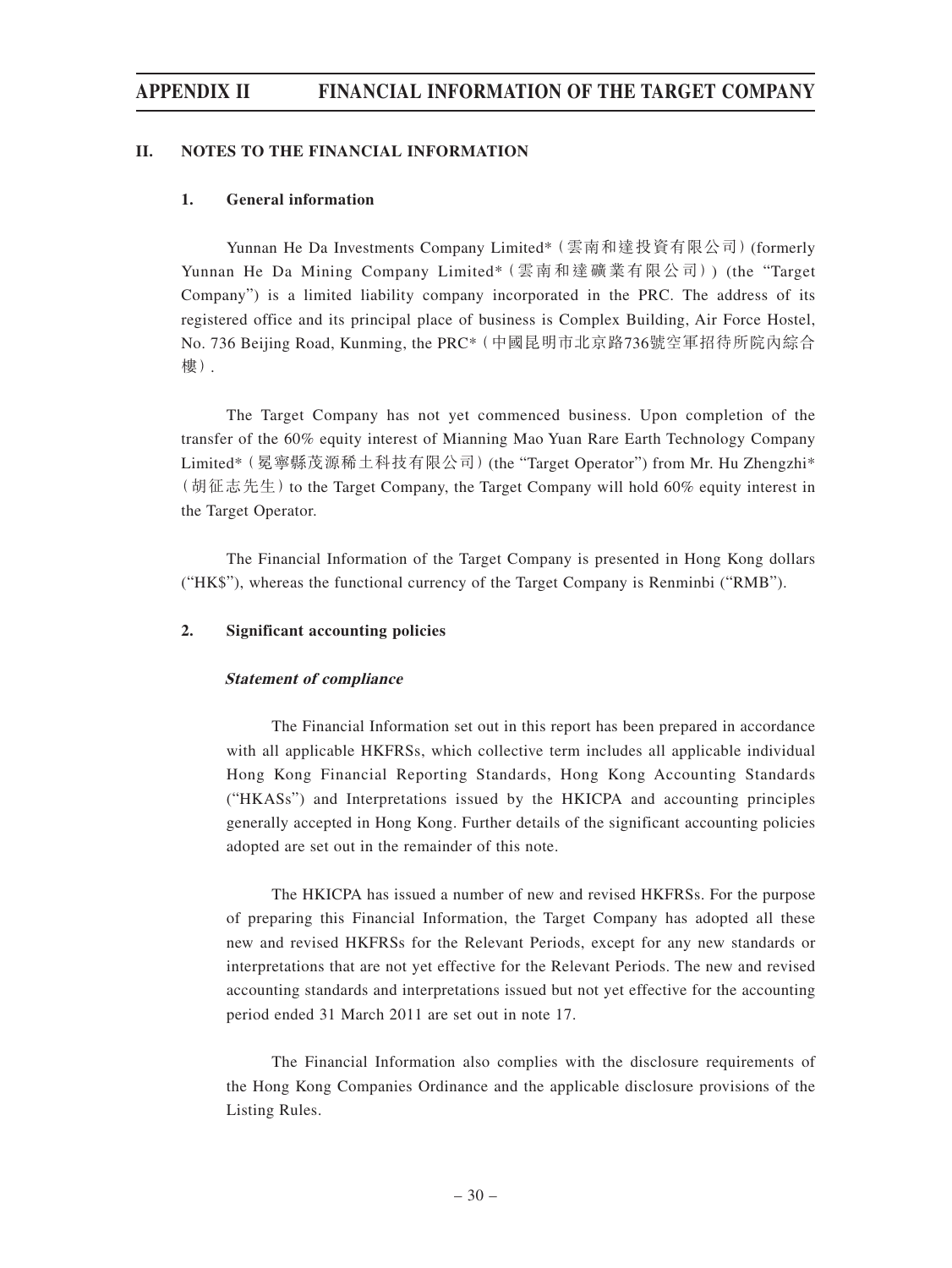#### **II. NOTES TO THE FINANCIAL INFORMATION (Continued)**

#### **2. Significant accounting policies** (Continued)

#### **Basis of measurement**

The Financial Information has been prepared under the historical cost convention.

#### **Use of estimates and judgements**

The preparation of Financial Information in conformity with HKFRSs requires the use of certain key assumptions and estimates. It also requires management to exercise its judgements in the process of applying the accounting policies. The areas involving critical judgements and areas where assumptions and estimates are significant to the Financial Information are disclosed in note 3 to the Financial Information.

The significant accounting policies applied in the preparation of the Financial Information are set out below.

#### **(a) Revenue recognition**

No turnover was generated during the Relevant Periods.

#### **(b) Foreign currency translation**

#### (i) Functional and presentation currency

Items included in the Financial Information are measured using the currency of the primary economic environment in which the Target Company operates (the "Functional Currency"). The Financial Information is presented in Hong Kong Dollars ("HK\$"), which is the Target Company's presentation currency.

#### (ii) Transactions and balances

Foreign currency transactions are translated into the Functional Currency using the exchange rates prevailing at the dates of the transactions. Foreign exchange gains and losses resulting from the settlement of such transactions and from the translation at year-end exchange rates of monetary assets and liabilities denominated in foreign currencies are recognised in profit or loss. All resulting exchange differences are recognised in profit or loss.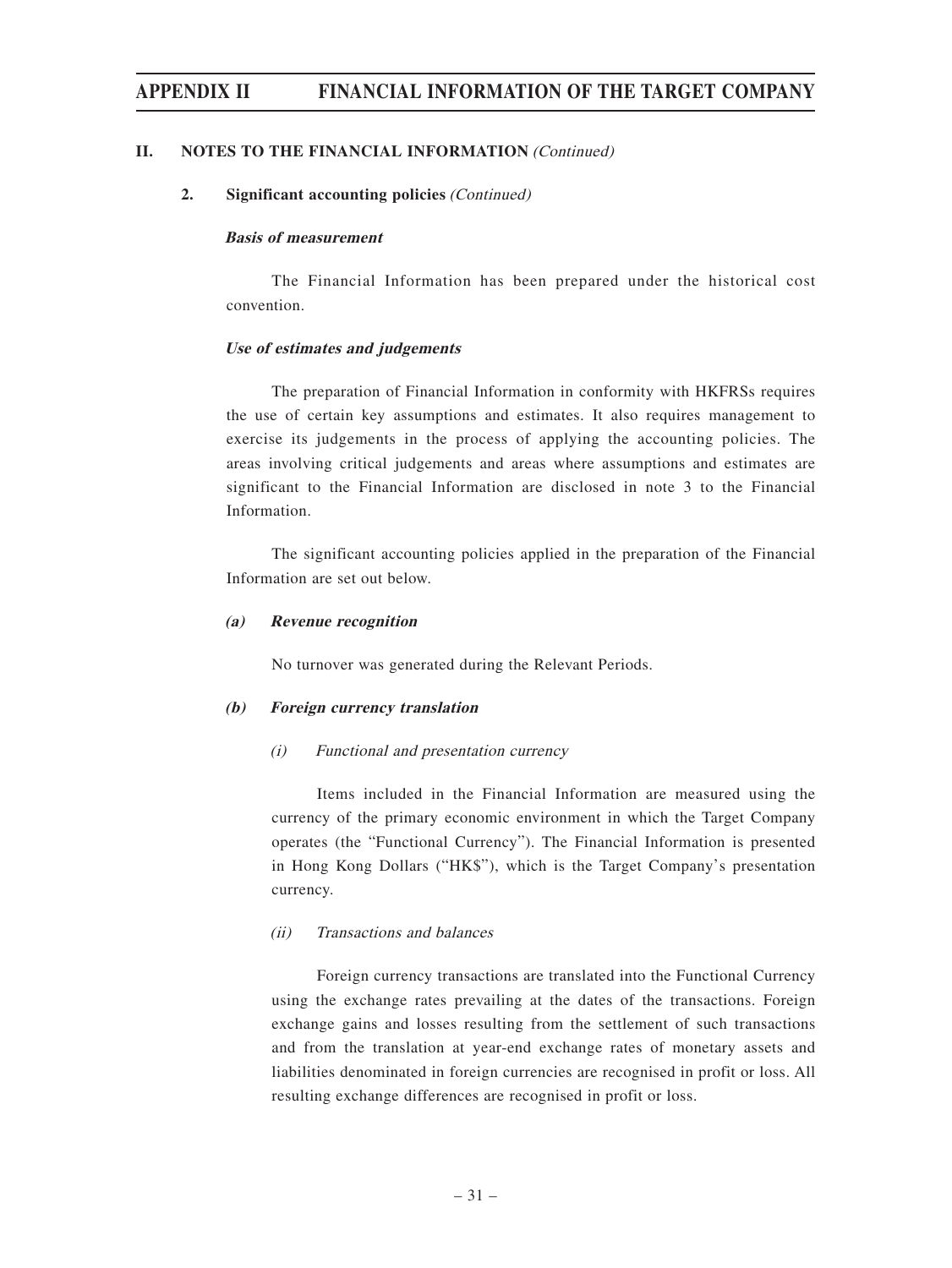#### **II. NOTES TO THE FINANCIAL INFORMATION (Continued)**

#### **2. Significant accounting policies** (Continued)

#### **(b) Foreign currency translation** (Continued)

#### (iii) Translation of the Financial Information to presentation currency

The results and financial position of the Target Company have a functional currency different from the presentation currency are translated into the presentation currency as follows:

- assets and liabilities for each balance sheet presented are translated at the closing rate at the date of that balance sheet;
- income and expenses for each income statement are translated at average exchange rates (unless this average is not a reasonable approximation of the cumulative effect of the rates prevailing at the dates of the transactions); and
- all resulting exchange differences are recognised in other comprehensive income and accumulated separately in equity in the translation reserve.

#### **(c) Loans and receivables**

Loans and receivables are non-derivative financial assets with fixed or determinable payments that are not quoted in an active market. They are subsequently carried at amortised cost using the effective interest method. They arise when the Target Company provides money, goods or services directly to a debtor with no intention of trading the receivable. They are included in current assets, except for maturities greater than 12 months after the balance sheet date which are classified as non-current assets. The Target Company's loans and receivables comprise "Other receivable" in the balance sheet.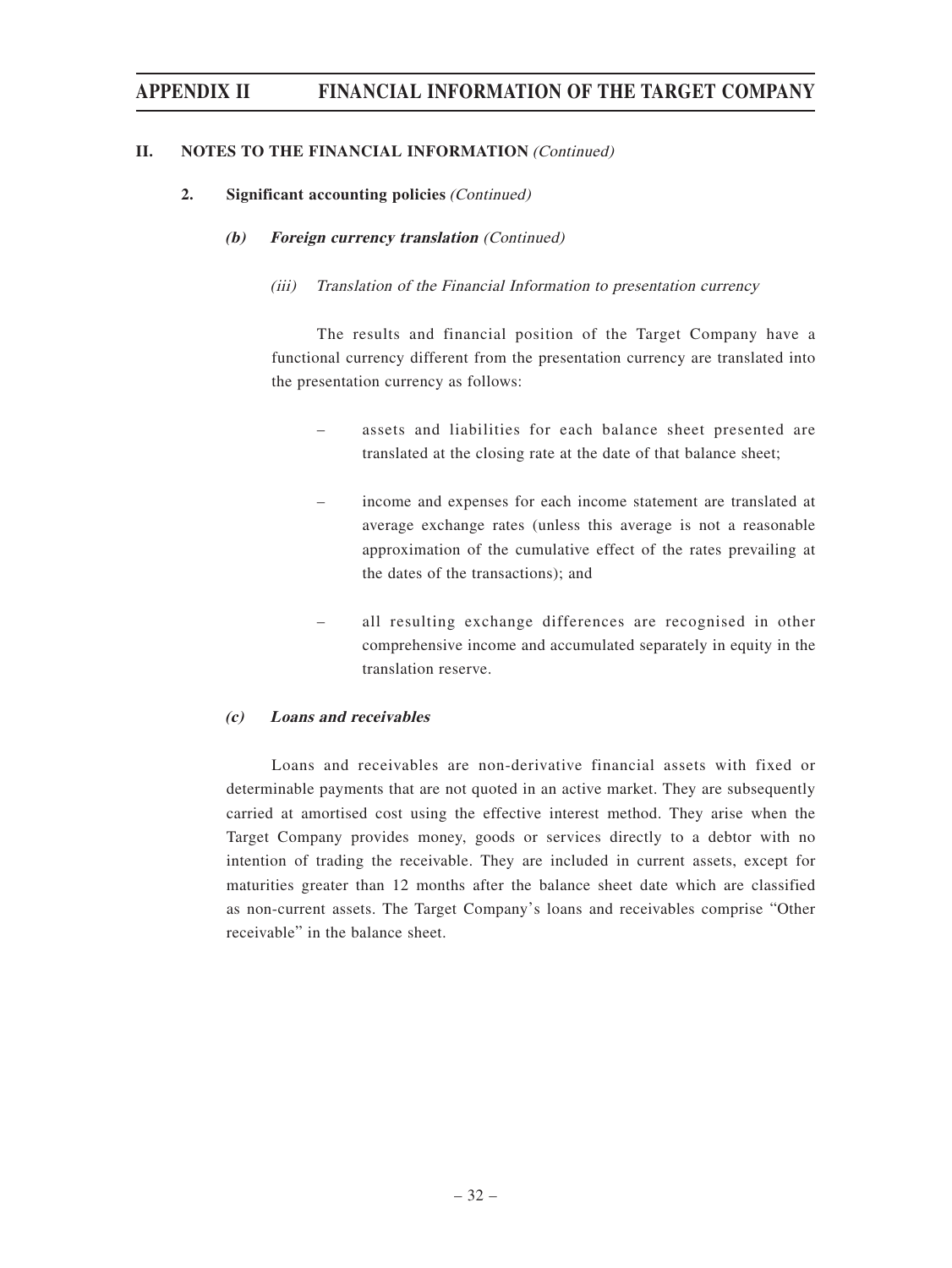#### **II. NOTES TO THE FINANCIAL INFORMATION** (Continued)

#### **2. Significant accounting policies** (Continued)

#### **(d) Other receivables**

Other receivables are initially recognised at fair value and, after initial recognition, at amortised cost less any allowance for impairment of bad and doubtful debts, except for the following receivables:

- interest-free loans made to related parties without any fixed repayment terms or the effect of discounting being immaterial, that are measured at cost less any allowance for impairment of bad and doubtful debts; and
- short term receivables with no stated interest rate and the effect of discounting being immaterial, that are measured at their original invoiced amount less any allowance for impairment of bad and doubtful debts.

#### **(e) Impairment of assets**

#### Impairment of other receivables

Other receivables are reviewed at each balance sheet date to determine whether there is objective evidence of impairment. If any such evidence exists, any impairment loss is determined and recognised as follows:

– For other current receivables and other financial assets carried at amortised cost, the impairment loss is measured as the difference between the asset's carrying amount and the present value of estimated future cash flows, discounted at the financial asset's original effective interest rate (i.e. the effective interest are computed at initial recognition of these assets), where the effect of discounting is material.

If in a subsequent period the amount of an impairment loss decreases and the decrease can be linked objectively to an event occurring after the impairment loss was recognised, the impairment loss is reversed through profit or loss. A reversal of an impairment loss shall not result in the asset's carrying amount exceeding that which would have been determined had no impairment loss been recognised in prior years.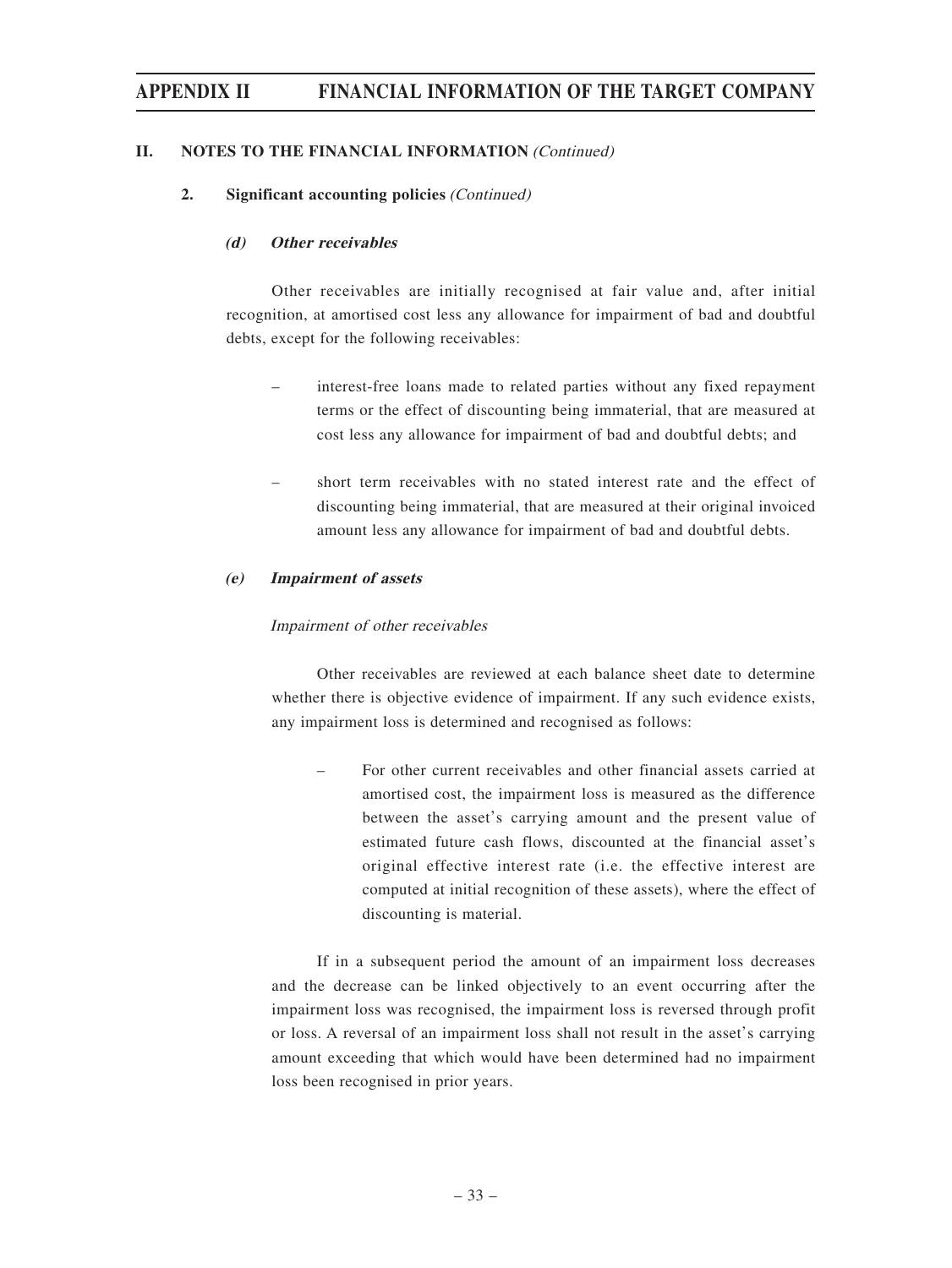#### **II. NOTES TO THE FINANCIAL INFORMATION (Continued)**

#### **2. Significant accounting policies** (Continued)

#### **(f) Cash and cash equivalents**

Cash and cash equivalents comprise cash at bank and on hand, demand deposits with banks and other financial institutions, and short-term, highly liquid investments that are readily convertible to known amounts of cash and which are subject to an insignificant risk of changes in value, having been within three months of maturity at acquisition.

#### **(g) Other payables**

Other payables are initially measured at fair value and, are subsequently stated at amortised cost except for the following payables:

- short-term payables with no stated interest rate and the effect of discounting being immaterial, that are measured at their original invoiced amount; and
- interest free loans from related parties without any fixed repayment terms or the effect of discounting being immaterial, that are measured at cost.

#### **(h) Income tax**

Income tax for the Relevant Periods (if any) comprises current tax and movements in deferred tax assets and liabilities. Current tax and movements in deferred tax assets and liabilities are recognised in profit or loss except to the extent that they relate to items recognised in other comprehensive income or directly in equity, in which case the relevant amounts of tax are recognised in other comprehensive income or directly in equity, respectively.

Deferred tax (if any) is provided in full, using the liability method, on temporary differences arising between the tax bases of assets and liabilities and their carrying amounts in the Financial Information. However, if the deferred tax arises from initial recognition of an asset or liability in a transaction other than a business combination that at the time of the transaction affects neither accounting nor taxable profit or loss, it is not accounted for. The amount of deferred tax recognised is measured based on the expected manner of realisation or settlement of the carrying amount of the assets and liabilities, using the tax rates enacted or substantially enacted at the balance sheet date. Deferred tax assets and liabilities are not discounted.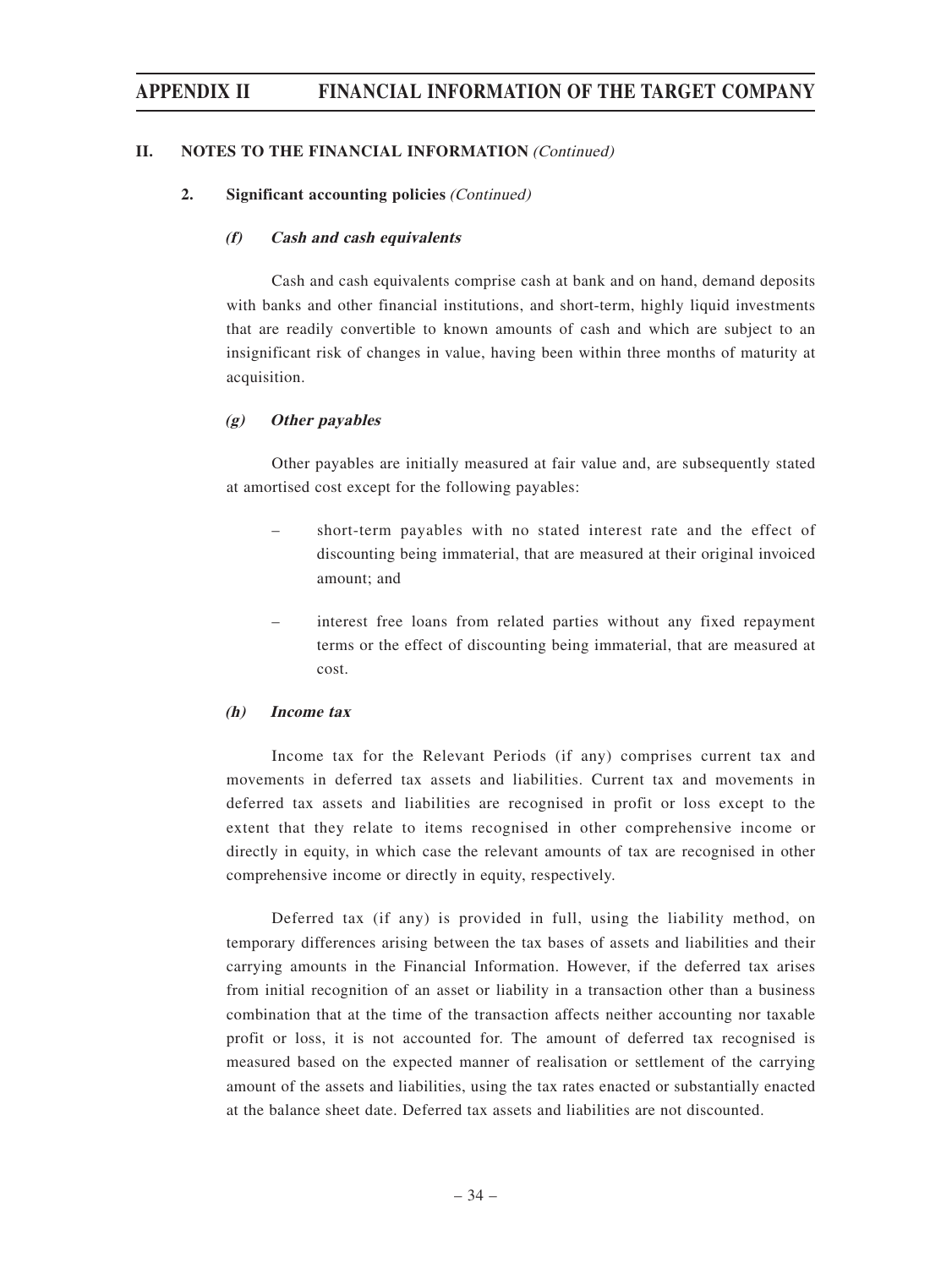#### **II. NOTES TO THE FINANCIAL INFORMATION (Continued)**

#### **2. Significant accounting policies** (Continued)

#### **(h) Income tax** (Continued)

Deferred tax assets (if any) are recognised to the extent that it is probable that future taxable profit will be available against which the temporary differences can be utilised.

#### **(i) Provisions and contingent liabilities**

Provisions are recognised for liabilities of uncertain timing or amount when the Target Company has a legal or constructive obligation arising as a result of a past event, it is probable that an outflow of economic benefits will be required to settle the obligation and a reliable estimate can be made. Where the time value of money is material, provisions are stated at the present value of the expenditure expected to settle the obligation.

Where it is not probable that an outflow of economic benefits will be required, or the amount cannot be estimated reliably, the obligation is disclosed as a contingent liability, unless the probability of outflow of economic benefits is remote. Possible obligations, whose existence will only be confirmed by occurrence or non-occurrence of one or more future events are also disclosed as contingent liabilities unless the probability of outflow of economic benefits is remote.

#### **(j) Related parties**

For the purposes of the Financial Information, a party is considered to be related to the Target Company if:

- (i) the party has the ability, directly or indirectly through one or more intermediaries, to control the Target Company or exercise significant influence over the Target Company in making financial and operating policies decisions, or has joint control over the Target Company;
- (ii) the Target Company and the party are subject to common control;
- (iii) the party is an associate of the Target Company or a joint venture in which the Target Company is a venturer;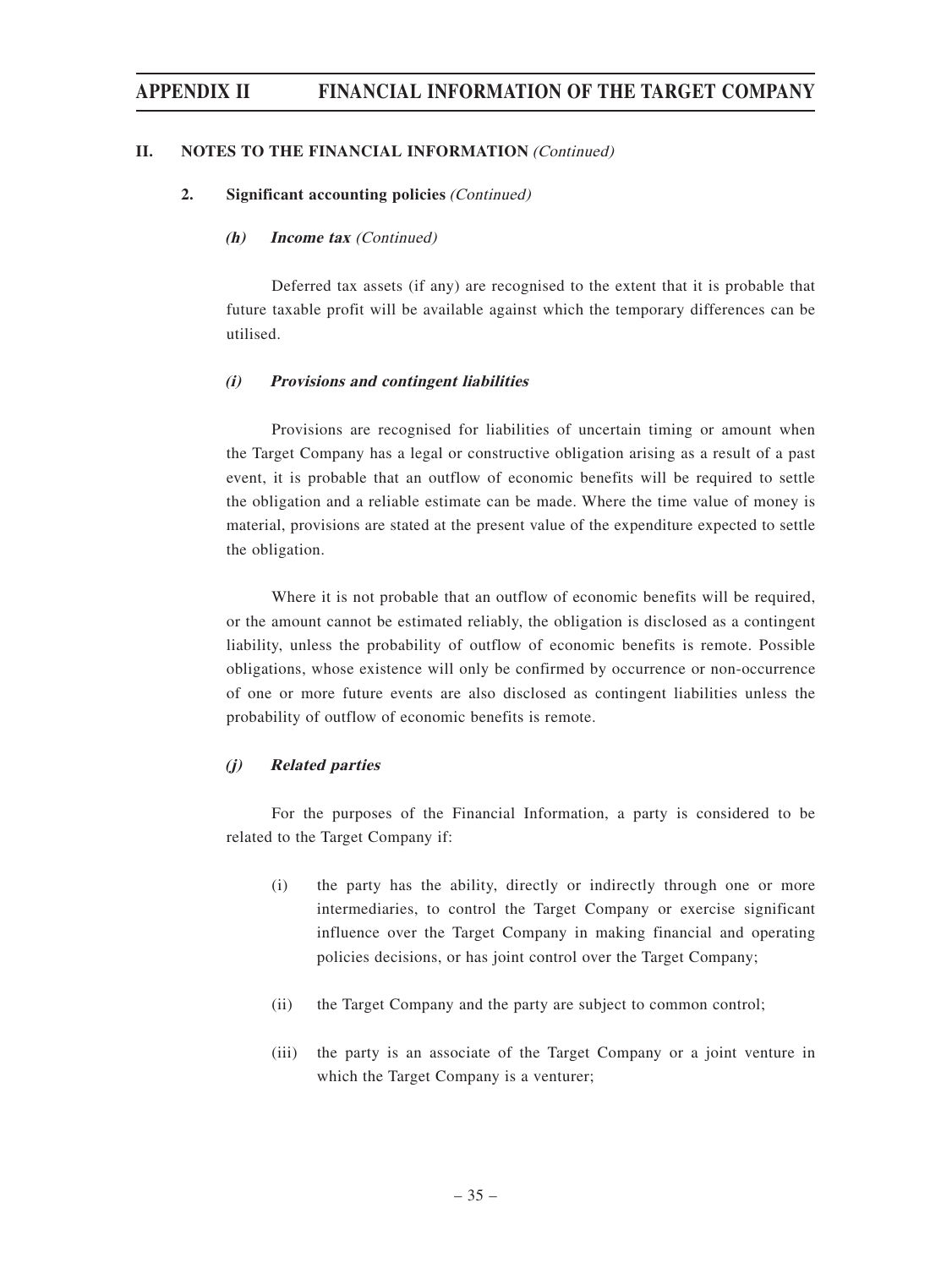#### **II. NOTES TO THE FINANCIAL INFORMATION** (Continued)

#### **2. Significant accounting policies** (Continued)

#### **(j) Related parties** (Continued)

- (iv) the party is a member of the key management personnel of the Target Company or the Target Company's parent, or a close family member of such an individual, or is an entity under the control, joint control or significant influence of such individuals;
- (v) the party is a close family member of a party referred to in (i) or is an entity under the control, joint control or significant influence of such individuals; or
- (vi) the party is a post-employment benefit plan which is for the benefit of employees of the Target Company or of any entity that is a related party of the Target Company.

Close family members of an individual are those family members who may be expected to influence, or be influenced by, that individual in their dealings with the Target Company.

#### **3. Critical accounting estimates and judgements**

Estimates and judgements are continually evaluated and are based on historical experience and other factors, including expectations of future events that are believed to be reasonable under the circumstances.

#### **Capital risk management**

The Target Company's objectives of managing capital are to safeguard the Target Company's ability to continue as a going concern in order to provide adequate returns for equity holders in the long term and benefits for other stakeholders and to maintain an optimal capital structure to reduce the cost of capital.

In order to maintain or adjust the capital structure, the Target Company may adjust the amount of dividends paid to equity holders, increase registered capital or sell assets to reduce debt.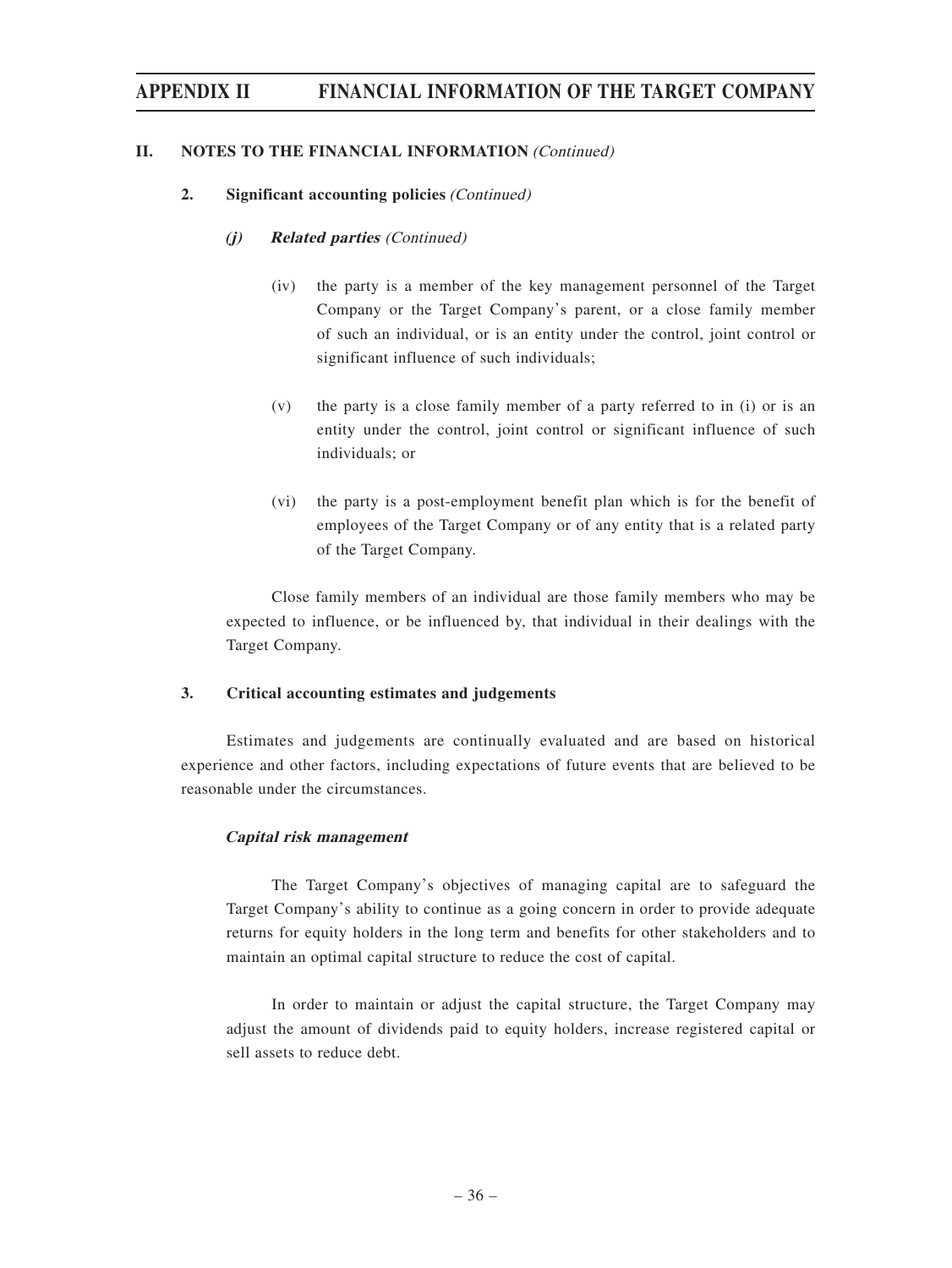#### **II. NOTES TO THE FINANCIAL INFORMATION** (Continued)

#### **3. Critical accounting estimates and judgements** (Continued)

#### **Capital risk management** (Continued)

Consistent with others in the industry, the Target Company monitors capital on the basis of the gearing ratio. This ratio is calculated as net debt divided by total capital. Net debt is calculated as total borrowings less cash and cash equivalents. Total capital is calculated as total equity plus net debt. The Target Company's policy is to keep the gearing ratio at a reasonable level.

#### **4. Financial risk management**

The Target Company's activities expose it to a variety of financial risks: foreign currency risk, credit risk and liquidity risk. The Target Company's overall risk management objectives and policies mainly focus on minimising the potential adverse effects of these risks by closely monitoring the individual exposure as follows:

#### **(a) Foreign currency risk**

The Target Company has no significant exposure to foreign currency risk as substantially all of transactions are denominated in their functional currency to which they relate.

#### **(b) Credit risk**

The carrying amount of other receivable represents the maximum exposure of the Target Company to the credit risk in relation to financial assets as at each balance sheet date.

#### **(c) Liquidity risk**

The Target Company's policy is to regularly monitor current and expected liquidity requirements to ensure that it maintains sufficient reserves of cash to meet its liquidity requirements in the short and longer term.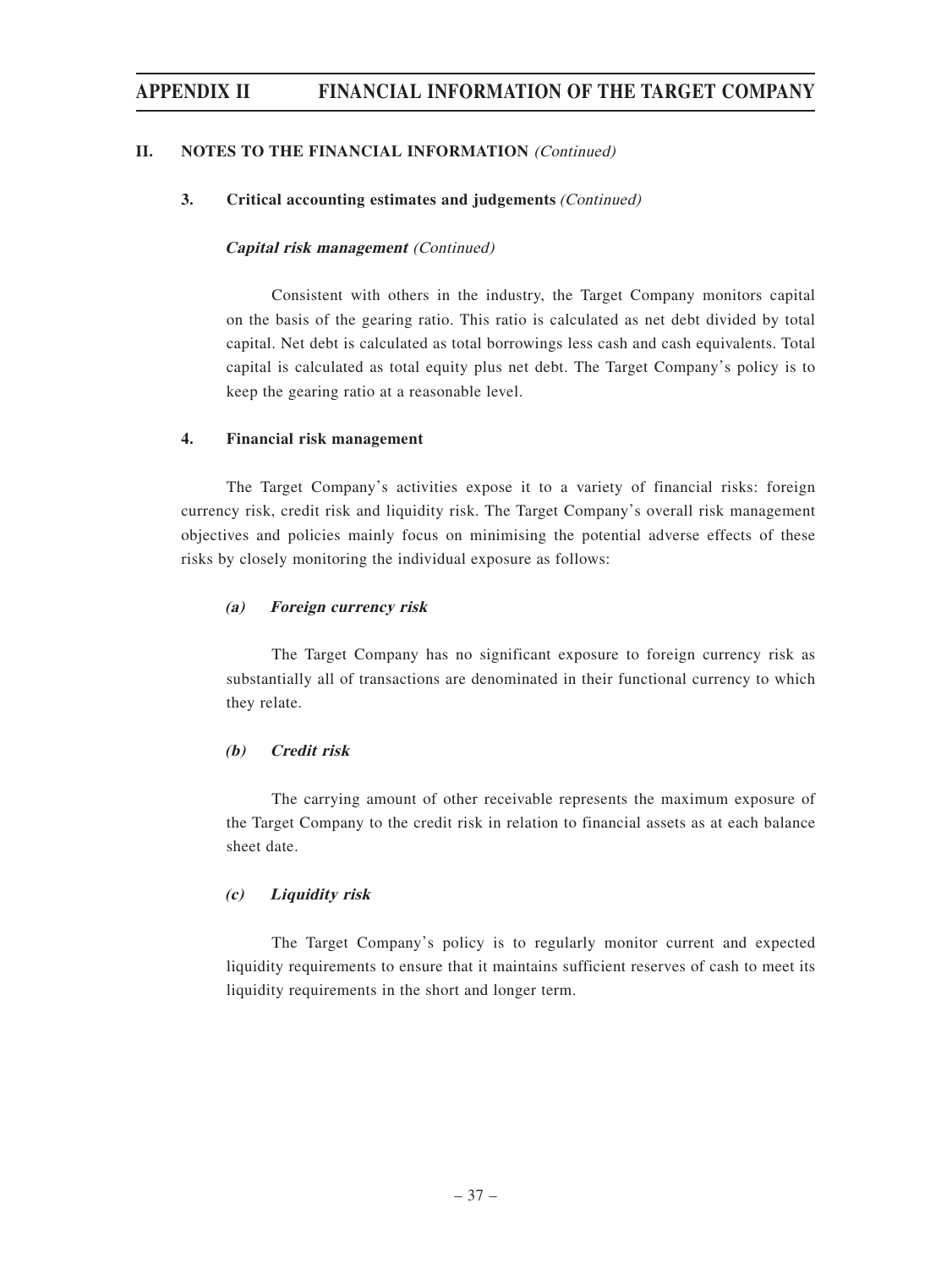#### **II. NOTES TO THE FINANCIAL INFORMATION** (Continued)

#### **4. Financial risk management** (Continued)

#### **(c) Liquidity risk** (Continued)

The remaining contractual maturities at the balance sheet date of the Target Company's financial liabilities are all due within one year or are repayable on demand. The total contractual undiscounted cash outflows of the Target Company's financial liabilities are the same as their carrying values.

#### **(d) Fair values**

The carrying amounts of the Target Company's financial assets and financial liabilities as reflected in the balance sheets approximate to their respective fair values.

#### **5. Turnover and other income**

The Target Company did not have any turnover during the Relevant Periods.

#### **6. Loss for the year**

|                                      | <b>Year ended 31 March</b> |                 |                 |  |
|--------------------------------------|----------------------------|-----------------|-----------------|--|
|                                      | 2009                       | 2010            | 2011            |  |
|                                      | <b>HK\$'000</b>            | <b>HK\$'000</b> | <b>HK\$'000</b> |  |
| Loss for the year is stated after    |                            |                 |                 |  |
| charging:                            |                            |                 |                 |  |
| Auditor's remuneration               |                            |                 |                 |  |
| Staff costs                          |                            |                 |                 |  |
| $-$ director's remuneration (note 7) | 5                          | 5               | 5               |  |
| - basic salaries and other benefits  |                            |                 |                 |  |
| - retirement benefits scheme         |                            |                 |                 |  |
| contribution                         |                            |                 |                 |  |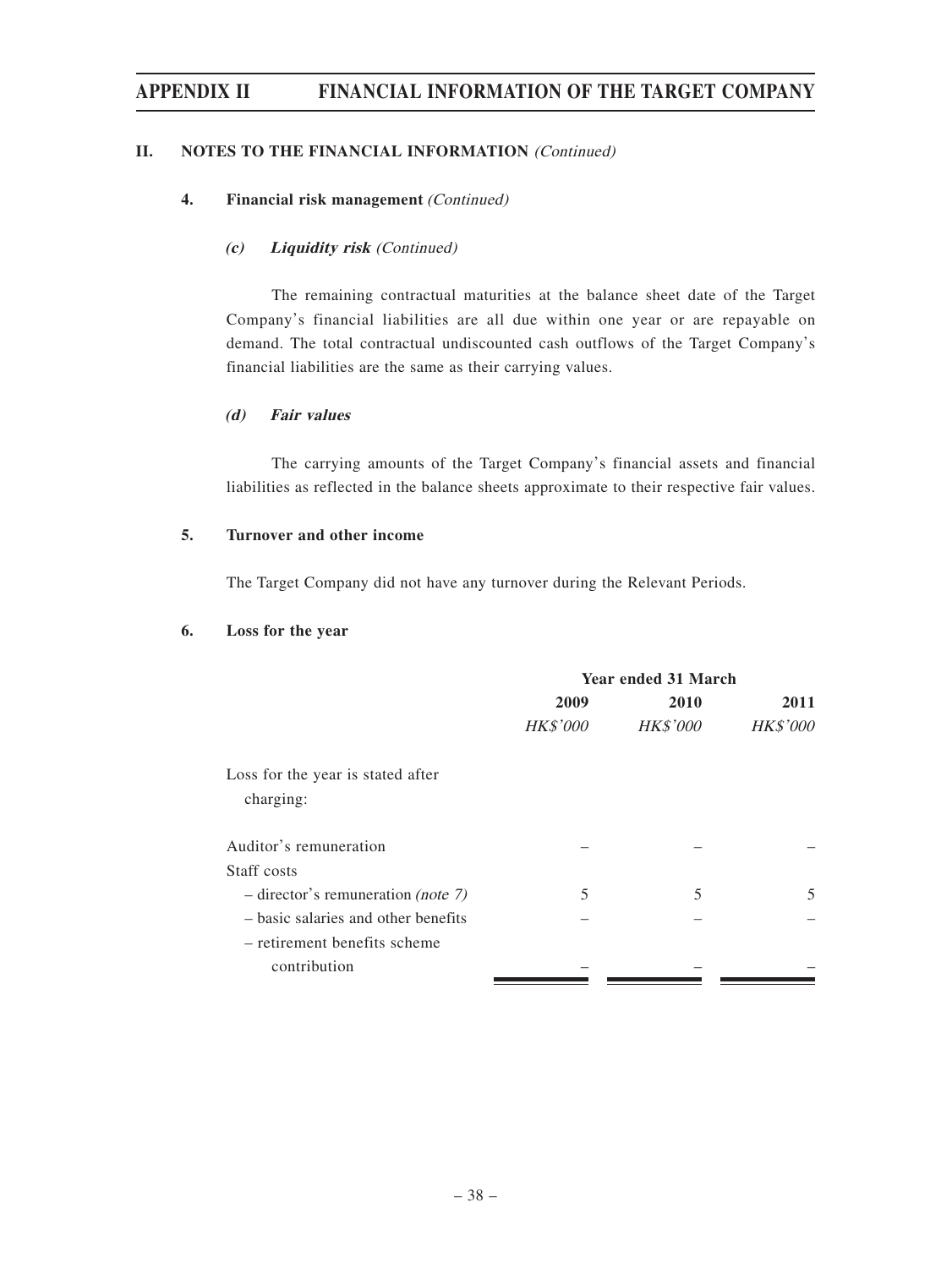#### **II. NOTES TO THE FINANCIAL INFORMATION** (Continued)

#### **7. Director's remuneration**

Director's remuneration disclosed pursuant to Section 161 of the Hong Kong Companies Ordinance is as follows:

| Name of director                                     | <b>Fees</b><br><b>HK\$'000</b> | <b>Salaries and</b><br>allowances<br><b>HK\$'000</b> | <b>Retirement</b><br>benefits<br>scheme<br>contribution<br><b>HK\$'000</b> | <b>Total</b><br><b>HK\$'000</b> |
|------------------------------------------------------|--------------------------------|------------------------------------------------------|----------------------------------------------------------------------------|---------------------------------|
| Year ended 31 March 2009<br>Mr. Hu Zhengzhi* (胡征志先生) |                                | 5                                                    |                                                                            | 5                               |
| Year ended 31 March 2010<br>Mr. Hu Zhengzhi* (胡征志先生) |                                | 5                                                    |                                                                            | 5.                              |
| Year ended 31 March 2011<br>Mr. Hu Zhengzhi* (胡征志先生) |                                |                                                      |                                                                            |                                 |

The emoluments of the five highest paid individuals fell within the emolument band of Nil to HK\$1,000,000.

During the Relevant Periods, no director waived or agreed to waive any emolument and no emoluments were paid by the Target Company to the director of the Target Company as an inducement to join or upon joining the Target Company or as compensation for loss of office.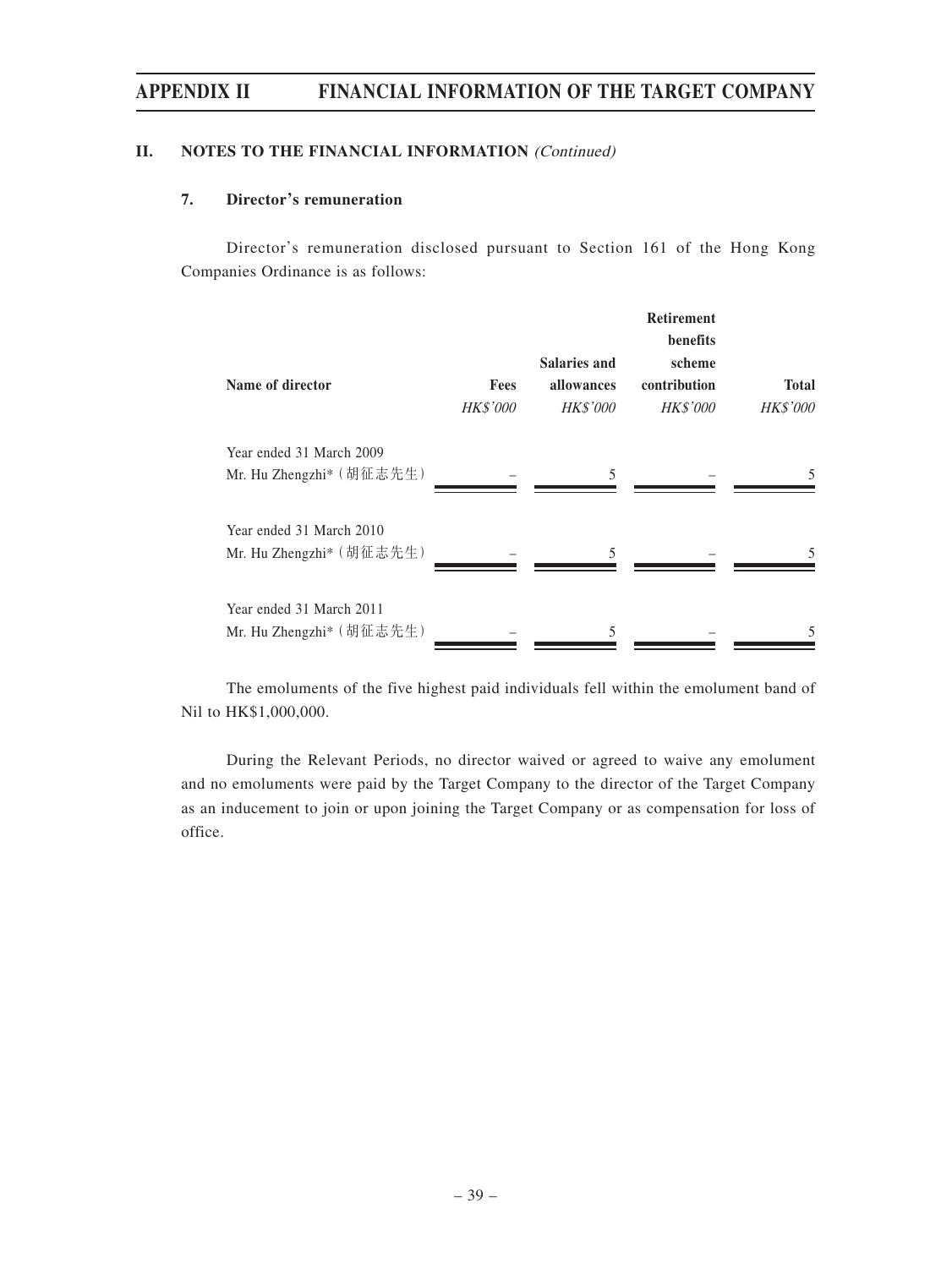#### **II. NOTES TO THE FINANCIAL INFORMATION** (Continued)

#### **8. Income tax**

No provision for the PRC Enterprise Income Tax is made in the financial statements as the Target Company did not have any assessable income during the Relevant Periods.

No deferred tax has been provided for the Relevant Periods as there are no material temporary differences.

The reconciliation between the income tax expense and the loss before tax multiplied by the applicable PRC Enterprise Income Tax rate is as follows:

|                                                                      | <b>Year ended 31 March</b> |                 |                 |  |
|----------------------------------------------------------------------|----------------------------|-----------------|-----------------|--|
|                                                                      | 2009                       | 2010            | 2011            |  |
|                                                                      | <b>HK\$'000</b>            | <b>HK\$'000</b> | <b>HK\$'000</b> |  |
| Loss before tax                                                      | (5)                        | (5)             | (5)             |  |
| Tax at the domestic tax rate of $25\%$<br>Tax effect of tax loss not | (1)                        | (1)             | (1)             |  |
| recognised for the year                                              | 1                          |                 |                 |  |
| Income tax expense                                                   |                            |                 |                 |  |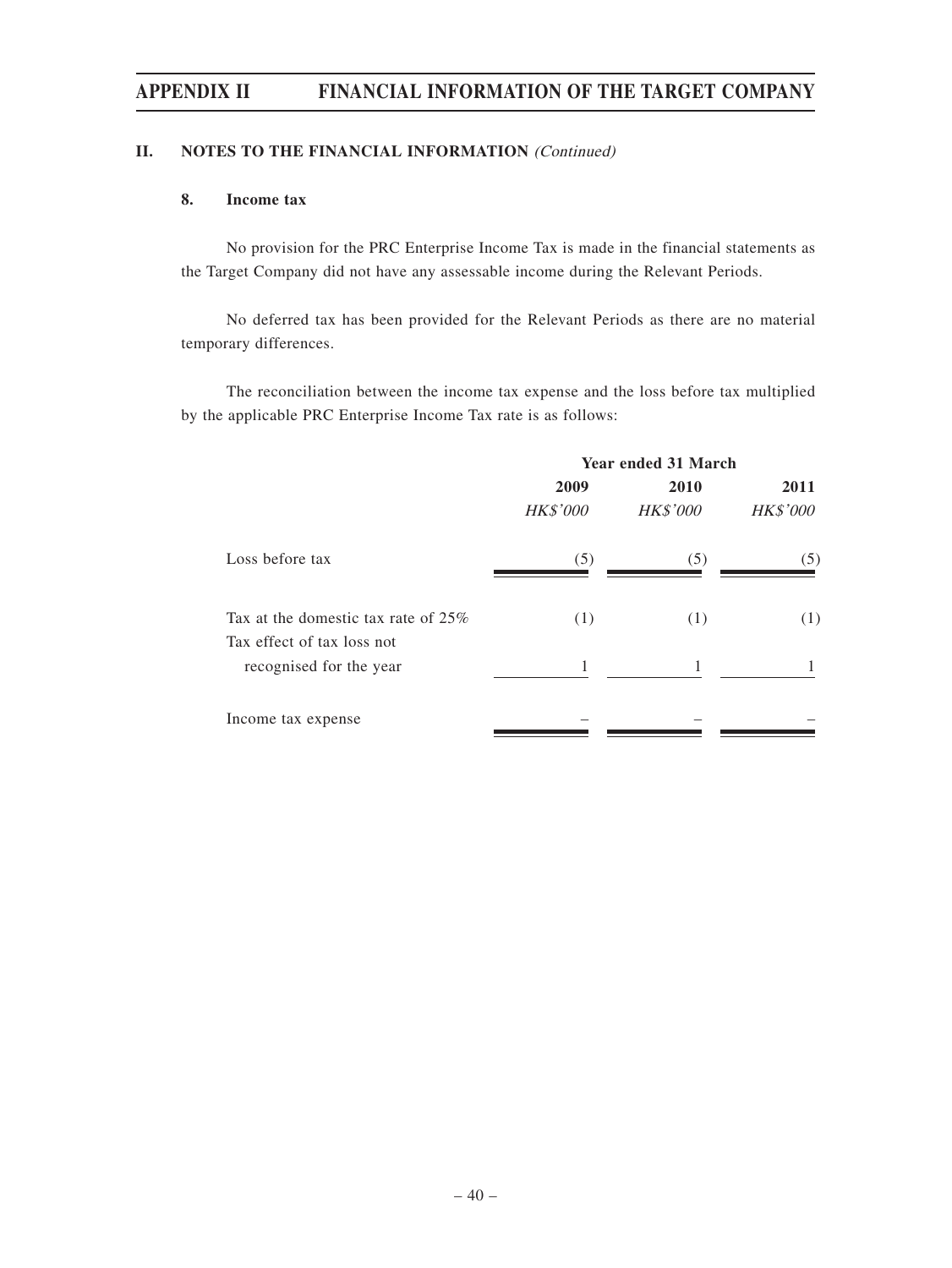#### **II. NOTES TO THE FINANCIAL INFORMATION** (Continued)

#### **9. Other receivable**

|                                             | As at 31 March  |                 |                 |
|---------------------------------------------|-----------------|-----------------|-----------------|
|                                             | 2009            | <b>2010</b>     | 2011            |
|                                             | <b>HK\$'000</b> | <b>HK\$'000</b> | <b>HK\$'000</b> |
| Amount due from a director <i>(note 13)</i> | 11,337          | 11,376          | 11,876          |

The amount due from a director is unsecured, interest free and without indication of repayment date. This amount advanced to a director as at 31 March 2011 will be used to acquire Mianning Mao Yuan Rare Earth Technology Company Limited\*(冕寧縣茂源稀土科 技有限公司) for the Target Company.

The director considers that the carrying amount of other receivable approximates to its fair value.

#### **10. Other payables**

|                             | As at 31 March  |                 |                 |  |
|-----------------------------|-----------------|-----------------|-----------------|--|
|                             | 2009            | 2010            | 2011            |  |
|                             | <b>HK\$'000</b> | <b>HK\$'000</b> | <b>HK\$'000</b> |  |
| Other payables and accruals | 36              | 41              | 48              |  |

The director considers that the carrying amount of other payables approximates to their fair values.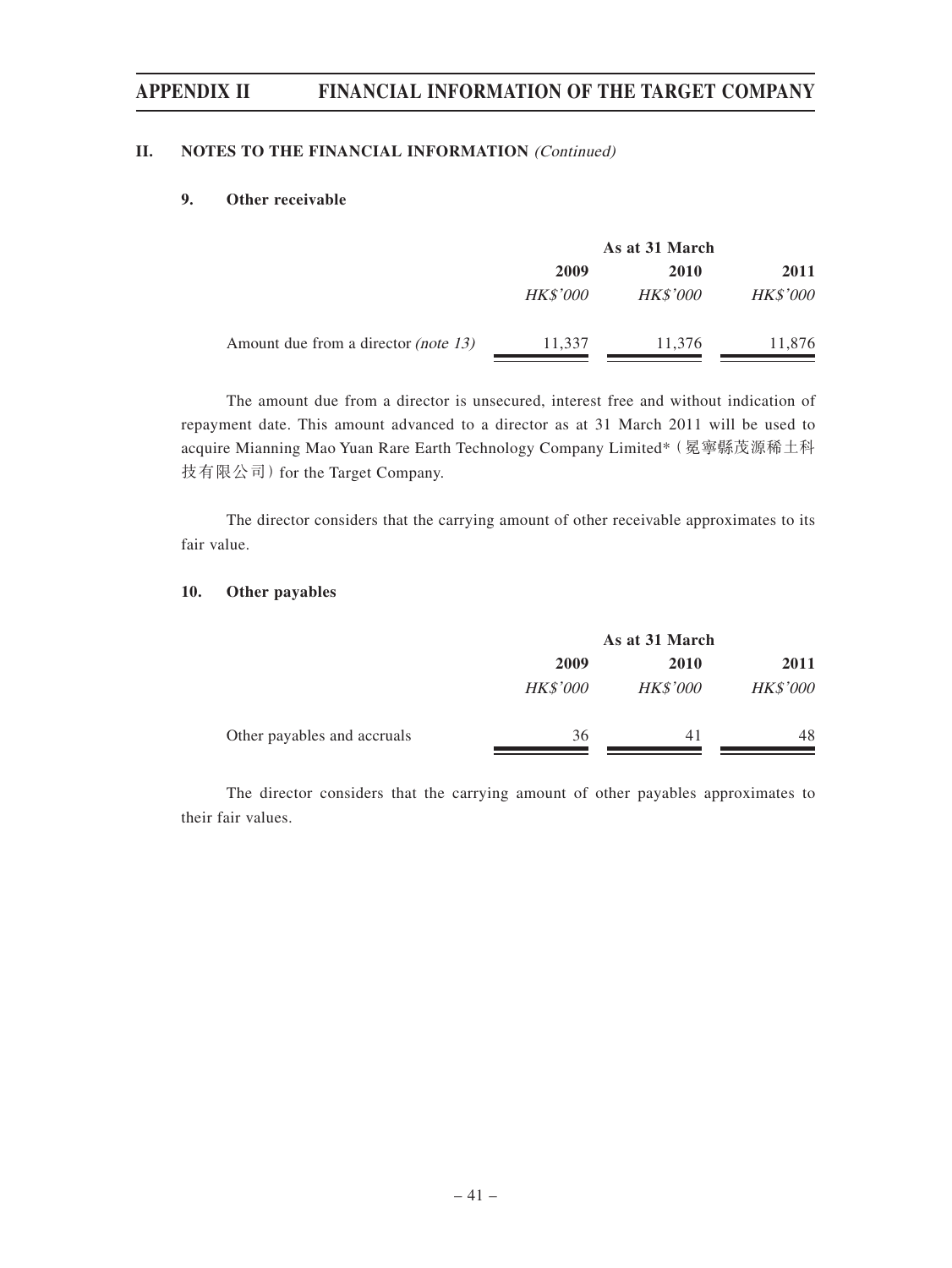#### **II. NOTES TO THE FINANCIAL INFORMATION** (Continued)

#### **11. Paid-up capital**

|                                 | Amount         |                 |  |
|---------------------------------|----------------|-----------------|--|
|                                 | <i>RMB'000</i> | <b>HK\$'000</b> |  |
| Registered:                     |                |                 |  |
| At 1 April 2008, 31 March 2009, |                |                 |  |
| 31 March 2010 and 31 March 2011 | 10,000         |                 |  |
| Paid-up:                        |                |                 |  |
| At 1 April 2008, 31 March 2009, |                |                 |  |
| 31 March 2010 and 31 March 2011 | 10,000         | 10.142          |  |

#### **12. Exchange reserve**

The exchange reserve comprises all foreign exchange differences arising from the translation of the Target Company's Financial Information from functional currency to presentation currency. The reserve is dealt with in accordance with the accounting policy set out in note 2(b).

#### **13. Relevant loan**

(a) Particulars of loan to a director, disclosed pursuant to Section 161B of the Hong Kong Companies Ordinance are as follows:

|     |                             |                               | <b>Balance at</b><br>1.4.2009            | <b>Balance at</b><br>1.4.2010 |                 | <b>Maximum</b><br><b>balance</b>           | <b>Maximum</b><br><b>balance</b> | <b>Maximum</b><br><b>balance</b> |
|-----|-----------------------------|-------------------------------|------------------------------------------|-------------------------------|-----------------|--------------------------------------------|----------------------------------|----------------------------------|
|     |                             | <b>Balance at</b><br>1.4.2008 | and<br>31.3.2009                         | and<br>31.3.2010              | 31.3.2011       | Balance at outstanding outstanding<br>2011 | 2010                             | outstanding<br>2009              |
|     |                             | <b>HK\$'000</b>               | <b>HK\$'000</b>                          | <b>HK\$'000</b>               | <b>HK\$'000</b> | <b>HKS'000</b>                             | <b>HK\$'000</b>                  | <b>HKS'000</b>                   |
|     | Mr. Hu Zhengzhi*<br>(胡征志先生) | 11.099                        | 11.337                                   | 11.376                        | 11.876          | 11.876                                     | 11.376                           | 11,337                           |
| (b) | Form of loan:               |                               | In the form of current account advances. |                               |                 |                                            |                                  |                                  |

(c) Term of loan: Free of interest, unsecured and repayable on demand.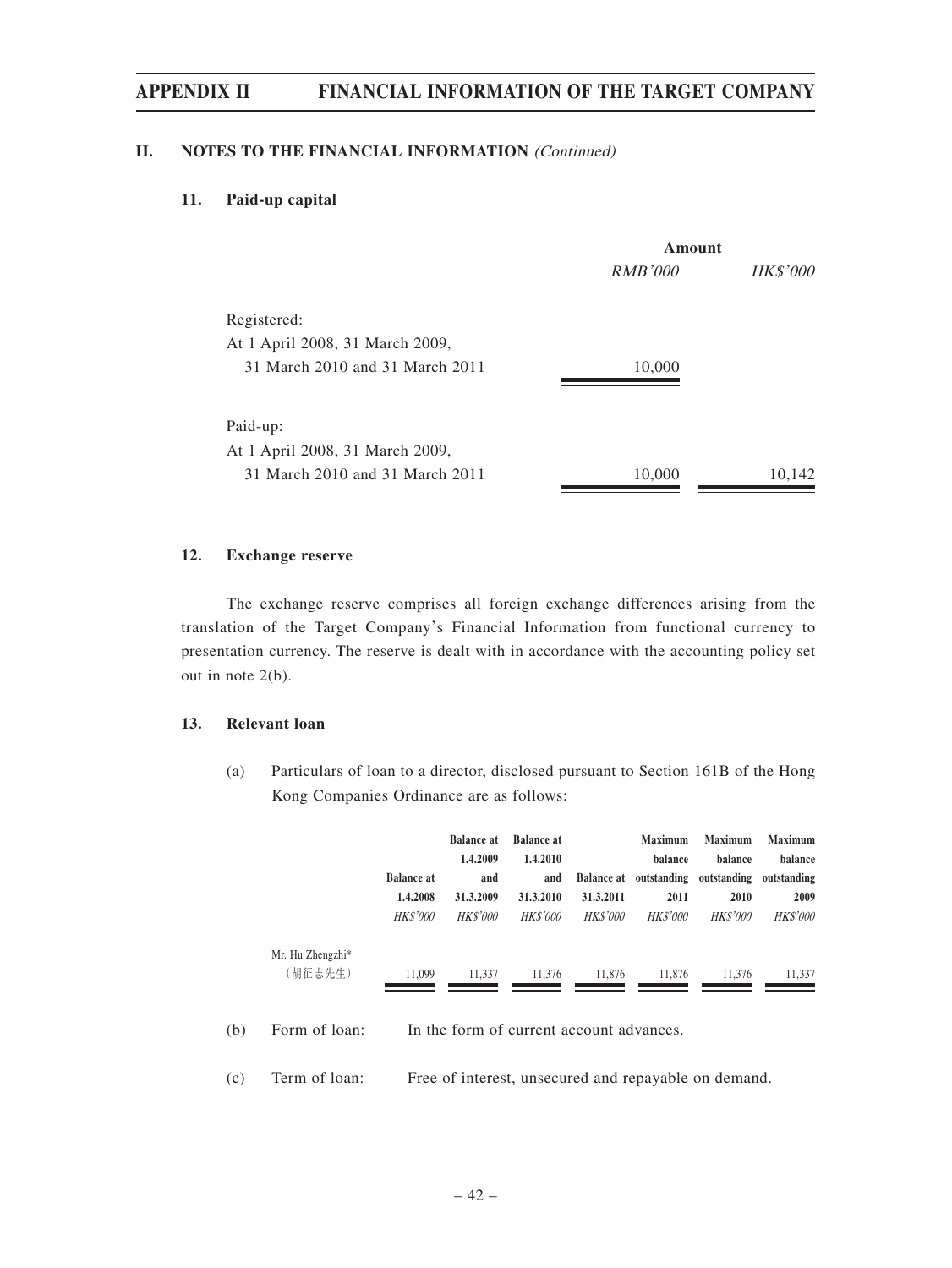#### **II. NOTES TO THE FINANCIAL INFORMATION** (Continued)

#### **14. Transaction and balance with a related party**

The Target Company had the following transaction and balance with a related party for the years ended 31 March 2009, 2010 and 2011:

|                             | <b>Year ended 31 March</b> |                 |                 |  |
|-----------------------------|----------------------------|-----------------|-----------------|--|
|                             | 2009                       | 2010            | 2011            |  |
|                             | <b>HK\$'000</b>            | <b>HK\$'000</b> | <b>HK\$'000</b> |  |
| Key management compensation | 5                          |                 |                 |  |
| Amount due from a director  | 11,337                     | 11,376          | 11,876          |  |

The director of the Target Company is of the opinion that the above transaction was entered into at terms agreed by both parties. The balance is unsecured, interest free and without indication of repayment date.

#### **15. Ultimate Controlling Party**

At 31 March 2011, the director of the Target Company considers that the ultimate controlling party of the Target Company to be Mr. Hu Zhengzhi\*(胡征志先生).

#### **16. Contingent liabilities**

The Target Company did not have any significant contingent liabilities as at 31 March 2011.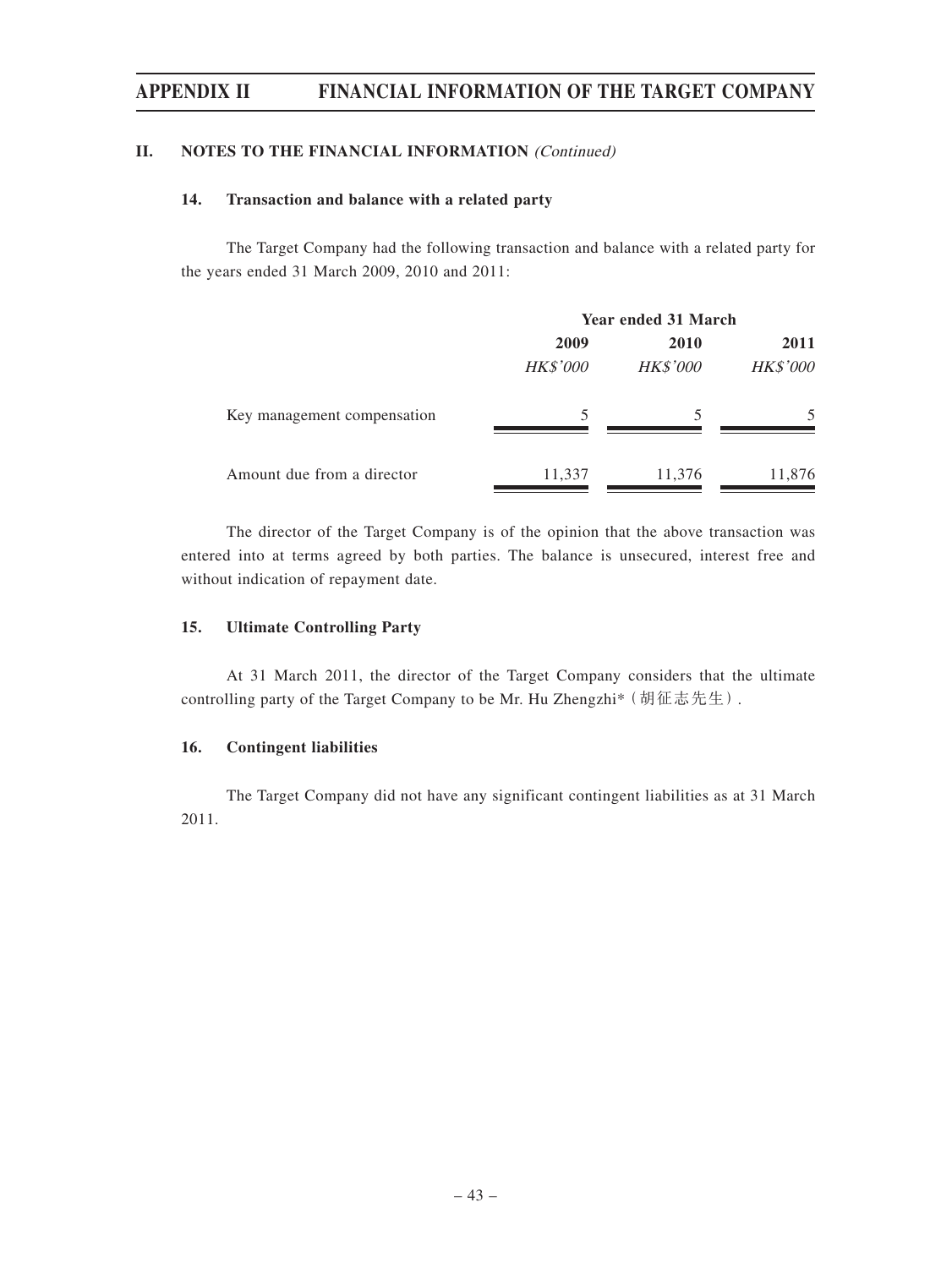#### **II. NOTES TO THE FINANCIAL INFORMATION** (Continued)

#### **17. Possible impact of new standards, amendments to standards and interpretations issued but not yet effective for the relevant periods**

Up to the date of issue of the Financial Information, the HKICPA has issued a number of new standards, amendments to standards and interpretations which are not yet effective for the Relevant Periods and which have not been adopted in the Financial Information.

|                                        |                                                 | <b>Effective for annual</b><br>periods beginning<br>on or after |
|----------------------------------------|-------------------------------------------------|-----------------------------------------------------------------|
| HKAS 24 (Revised)                      | Related party disclosures                       | 1 January 2011                                                  |
| <b>HKFRS 9</b>                         | Financial instruments                           | 1 January 2013                                                  |
| Improvements to<br><b>HKFRS (2010)</b> |                                                 | 1 July 2010 or<br>1 January 2011                                |
| Amendments to HKAS 12                  | Income taxes                                    | 1 January 2012                                                  |
| HKAS 27 (2011)                         | Separate financial statements                   | 1 January 2013                                                  |
| HKAS 28 (2011)                         | Investments in associates and<br>joint ventures | 1 January 2013                                                  |
| HKFRS 10                               | Consolidated financial<br>statements            | 1 January 2013                                                  |
| <b>HKFRS 11</b>                        | Joint arrangements                              | 1 January 2013                                                  |
| HKFRS 12                               | Disclosure of interests<br>in other entities    | 1 January 2013                                                  |

The directors of the Company have confirmed that the Target Company has commenced considering the potential impact of the above new standards, amendments to standards and interpretations but is not yet in a position to determine whether these new standards, amendments to standards and interpretations will have a significant impact on how the results of operations and financial position are prepared and presented. These new standards, amendments to standards and interpretations may result in changes in the future as to how the results and financial position are prepared and presented.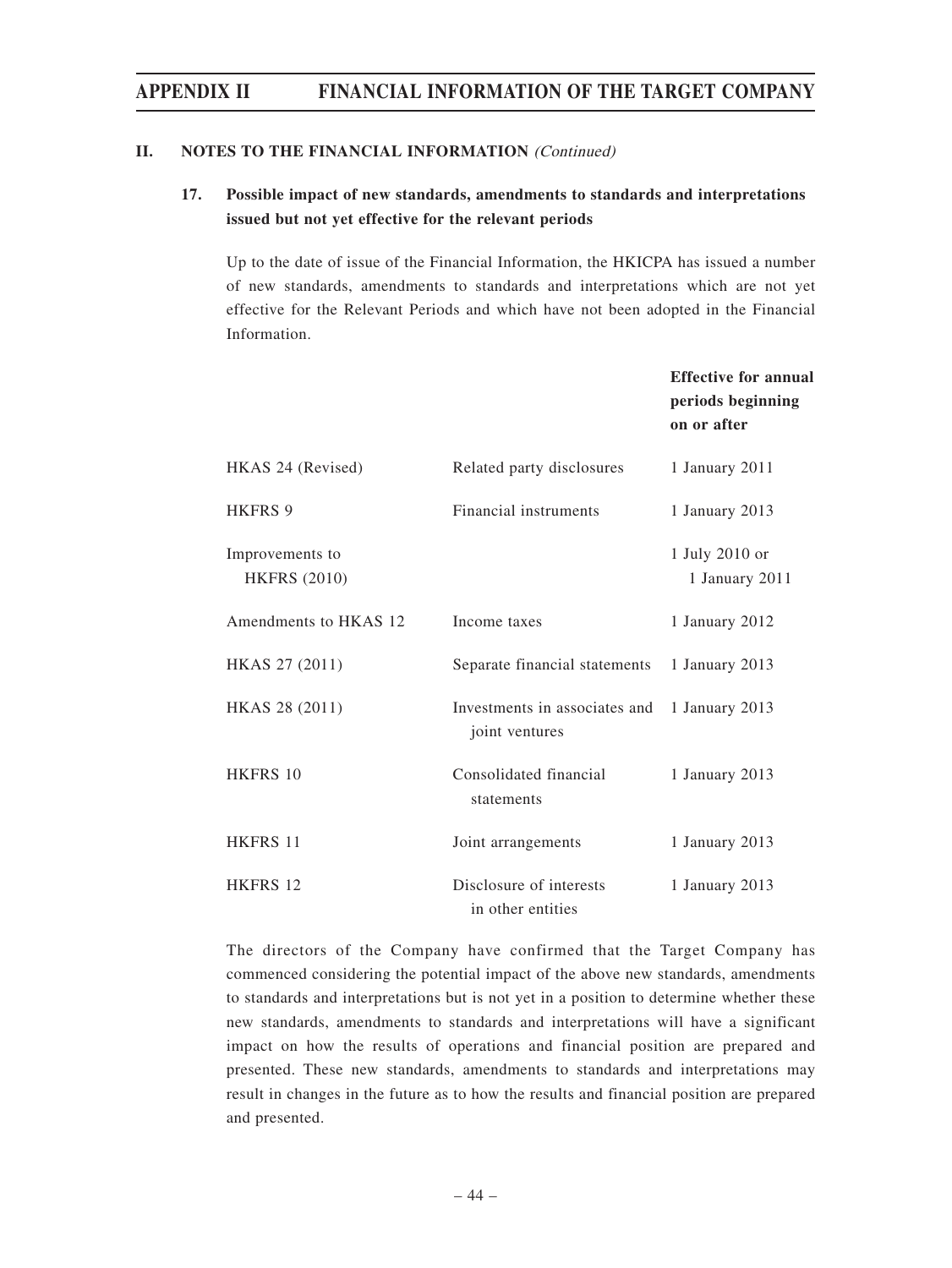#### **III. SUBSEQUENT EVENTS**

On 13 April 2011 the name of the Target Company has been changed from Yunnan He Da Mining Company Limited\* (雲南和達礦業有限公司) to 雲南和達投資有限公司 ("Yunnan He Da Investments Company Limited").

#### **IV. SUBSEQUENT FINANCIAL STATEMENTS**

No audited financial statements have been prepared by the Target Company in respect of any period subsequent to 31 March 2011.

> Yours faithfully, **Ting Ho Kwan & Chan** Certified Public Accountants (Practising)

\* The English translation of Chinese names or words are for information purpose only, and should not be regarded as the official English translation of such Chinese names or words.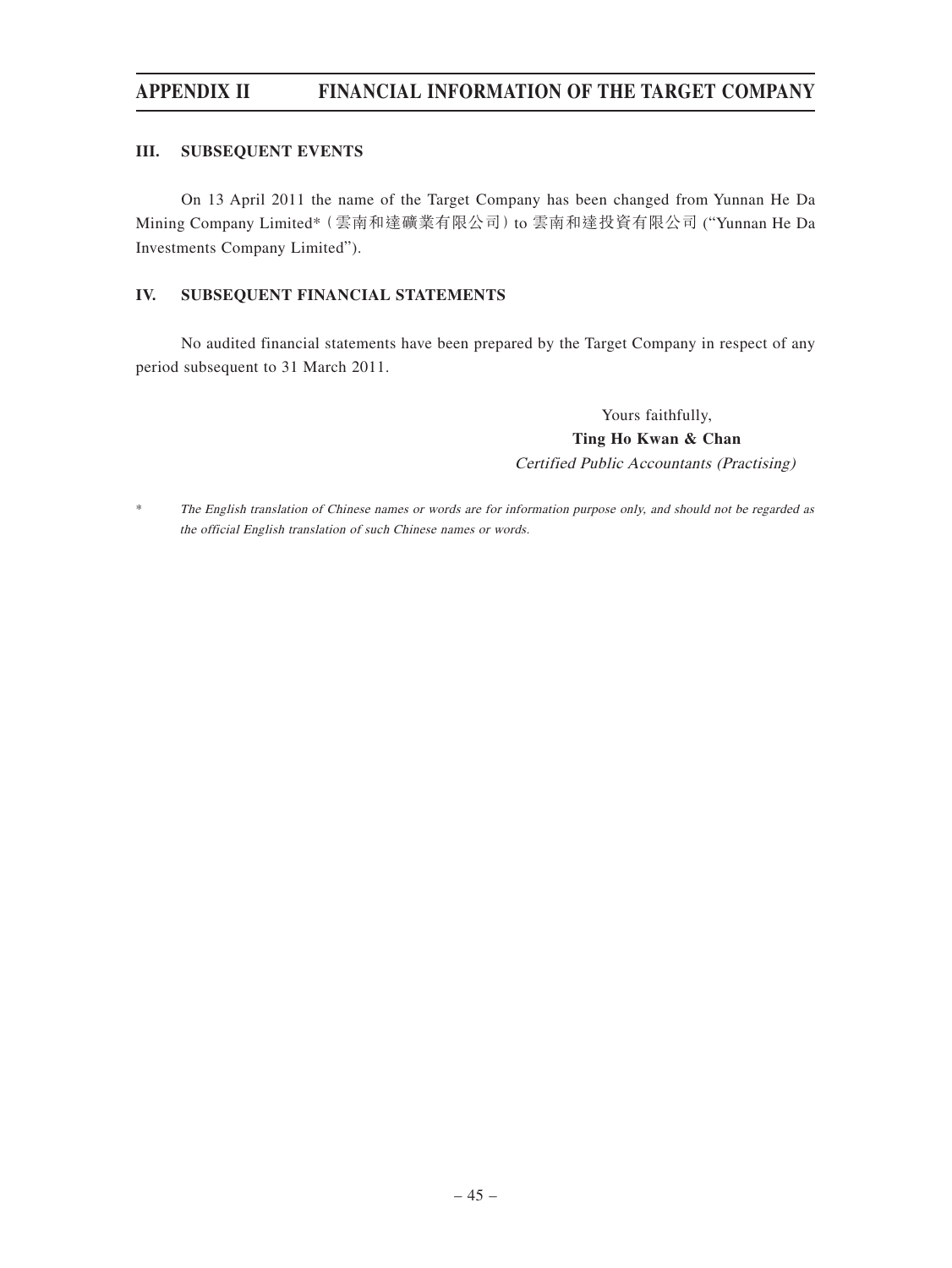The following is the text of a report, prepared for the purpose of incorporation in this circular, received from the independent reporting accountants, Ting Ho Kwan & Chan, Certified Public Accountants (Practising), Hong Kong.

#### **TING HO KWAN & CHAN CERTIFIED PUBLIC ACCOUNTANTS (PRACTISING)**

9th Floor, Tung Ning Building 249-253 Des Voeux Road Central Hong Kong



24 August 2011

The Board of Directors **China Gamma Group Limited** Unit 3411, 34/F., COSCO Tower, Grand Millennium Plaza, 183 Queen's Road Central, Hong Kong.

Dear Sirs,

#### **INTRODUCTION**

We set out below our report on the financial information of Mianning Mao Yuan Rare Earth Technology Company Limited\*(冕寧縣茂源稀土科技有限公司)(the "Target Operator") including the income statement, the statement of comprehensive income, the statement of changes in equity and the statement of cash flows of the Target Operator for the period from 12 June 2010 (date of incorporation) to 31 March 2011 (the "Relevant Period") and the balance sheet of the Target Operator as at 31 March 2011 together with the explanatory notes thereto (the "Financial Information"), for inclusion in the shareholders' circular of China Gamma Group Limited (the "Company") dated 24 August 2011 (the "Circular") in connection with the proposed acquisition of the 60% indirect equity interest in the Target Operator by Beijing Gamma Corporate Management Company Limited\*(北京伽瑪企業管理有限公司), a wholly-owned subsidiary of the Company.

The Target Operator was established in the PRC on 12 June 2010 as a limited liability company and principally engaged in the refinery and processing of rare earth elements into products which have broad applications in industrial and consumer related industries including hightechnology and green energy technologies.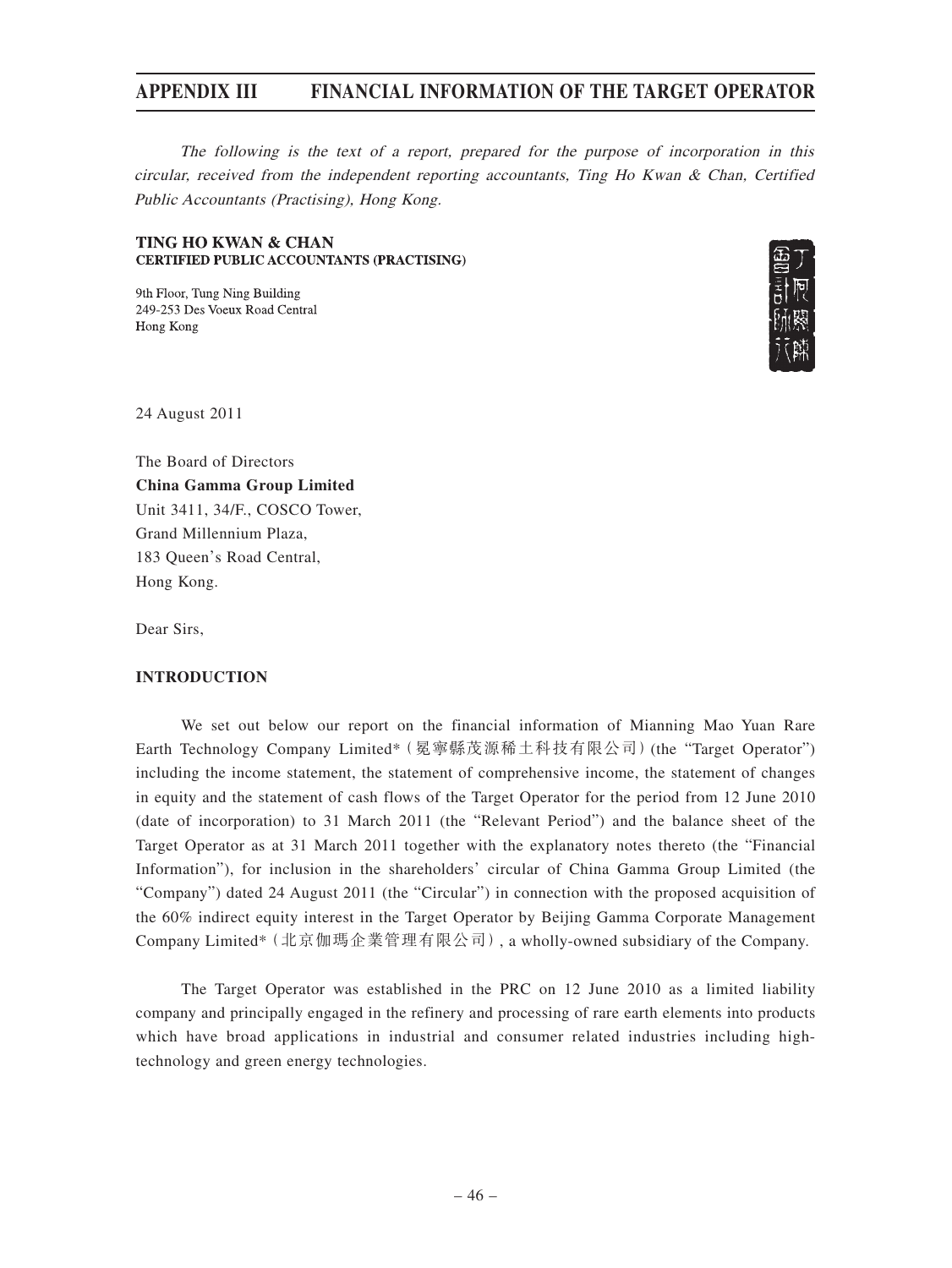The financial statements of the Target Operator for the period from 12 June 2010 (date of incorporation) to 31 March 2011 have been prepared in accordance with the relevant accounting principles and financial regulations applicable to companies established in the PRC and were audited in accordance with Independent Auditing Standards for Chinese Certified Public Accountants by BDO China Li Xin Da Hua CPAs, certified public accountants registered in the PRC.

The director of the Target Operator has prepared the financial statements of the Target Operator for the Relevant Period from the audited financial statements under relevant accounting principles and regulations applicable to enterprises established in the PRC after making such adjustments as are appropriate to comply with Hong Kong Financial Reporting Standards ("HKFRSs") issued by the Hong Kong Institute of Certified Public Accountants (the "HKICPA") (the "Underlying Financial Statements"). The Underlying Financial Statements for the Relevant Period were audited by us in accordance with Hong Kong Standards on Auditing issued by the HKICPA.

The Financial Information has been prepared by the directors of the Company based on the Underlying Financial Statements, with no adjustments made thereon.

#### **RESPECTIVE RESPONSIBILITIES OF DIRECTORS AND REPORTING ACCOUNTANTS**

The directors of the Company are responsible for the preparation of the Financial Information that gives a true and fair view in accordance with HKFRSs issued by the HKICPA, the disclosure requirements of the Hong Kong Companies Ordinance and the applicable disclosure provisions of the Rules Governing the Listing of Securities on The Stock Exchange of Hong Kong Limited (the "Listing Rules"), and for such internal control as the directors of the Company determine is necessary to enable the preparation of the Financial Information that is free from material misstatement, whether due to fraud or error.

Our responsibility is to form an opinion on the Financial Information based on our procedures.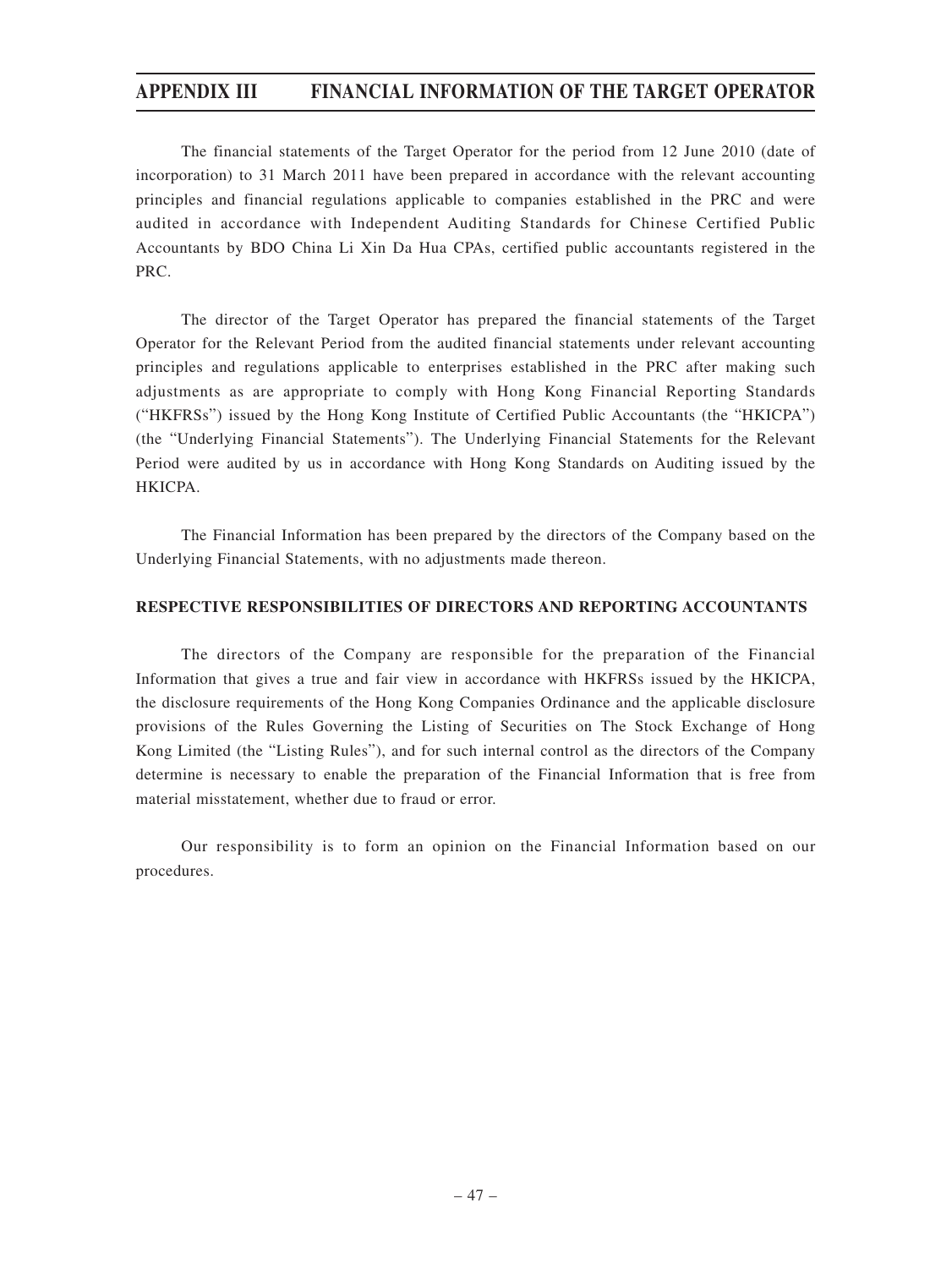#### **BASIS OF OPINION**

As a basis for forming an opinion on the Financial Information, for the purpose of this report, we have examined the Underlying Financial Statements and have carried out such appropriate procedures as we considered necessary in accordance with Auditing Guideline "Prospectuses and the Reporting Accountant" (Statement 3.340) issued by the HKICPA.

#### **OPINION**

In our opinion, for the purpose of this report, the Financial Information gives a true and fair view of the Target Operator's results and cash flows for the Relevant Period and the state of affairs of the Target Operator as at 31 March 2011.

#### **EMPHASIS OF MATTER**

Without qualifying our opinion, we draw attention to note 3 of Section I to the Financial Information which indicates that the Target Operator had net current liabilities of HK\$29,475,000 as at 31 March 2011. This condition indicates the existence of a material uncertainty which may cast significant doubt about the Target Operator's ability to continue as a going concern.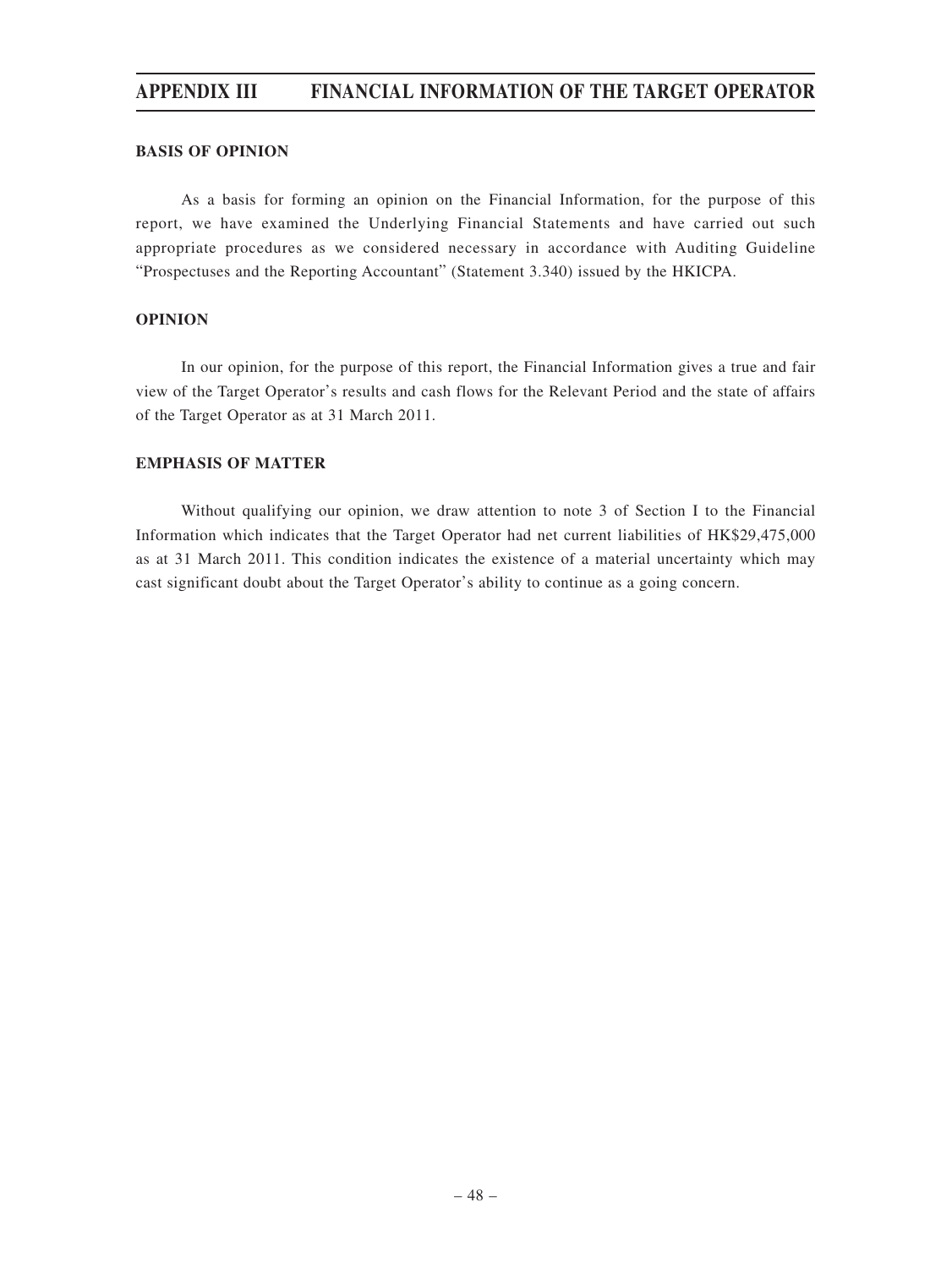### **I. FINANCIAL INFORMATION**

### **1. Income statement**

|                         |              | <b>Period from</b> |
|-------------------------|--------------|--------------------|
|                         |              | 12 June 2010       |
|                         |              | (date of           |
|                         |              | incorporation)     |
|                         |              | to 31 March        |
|                         |              | 2011               |
|                         | <b>Notes</b> | HK\$'000           |
| Turnover                | 5            |                    |
| Administrative expenses |              |                    |
| Profit for the period   | 6            |                    |

### **2. Statement of comprehensive income**

|                                           |             | <b>Period from</b><br>12 June 2010<br>(date of<br>incorporation)<br>to 31 March |
|-------------------------------------------|-------------|---------------------------------------------------------------------------------|
|                                           | <b>Note</b> | 2011<br><b>HK\$'000</b>                                                         |
| Profit for the period                     | 6           |                                                                                 |
| Other comprehensive income                |             |                                                                                 |
| Total comprehensive income for the period |             |                                                                                 |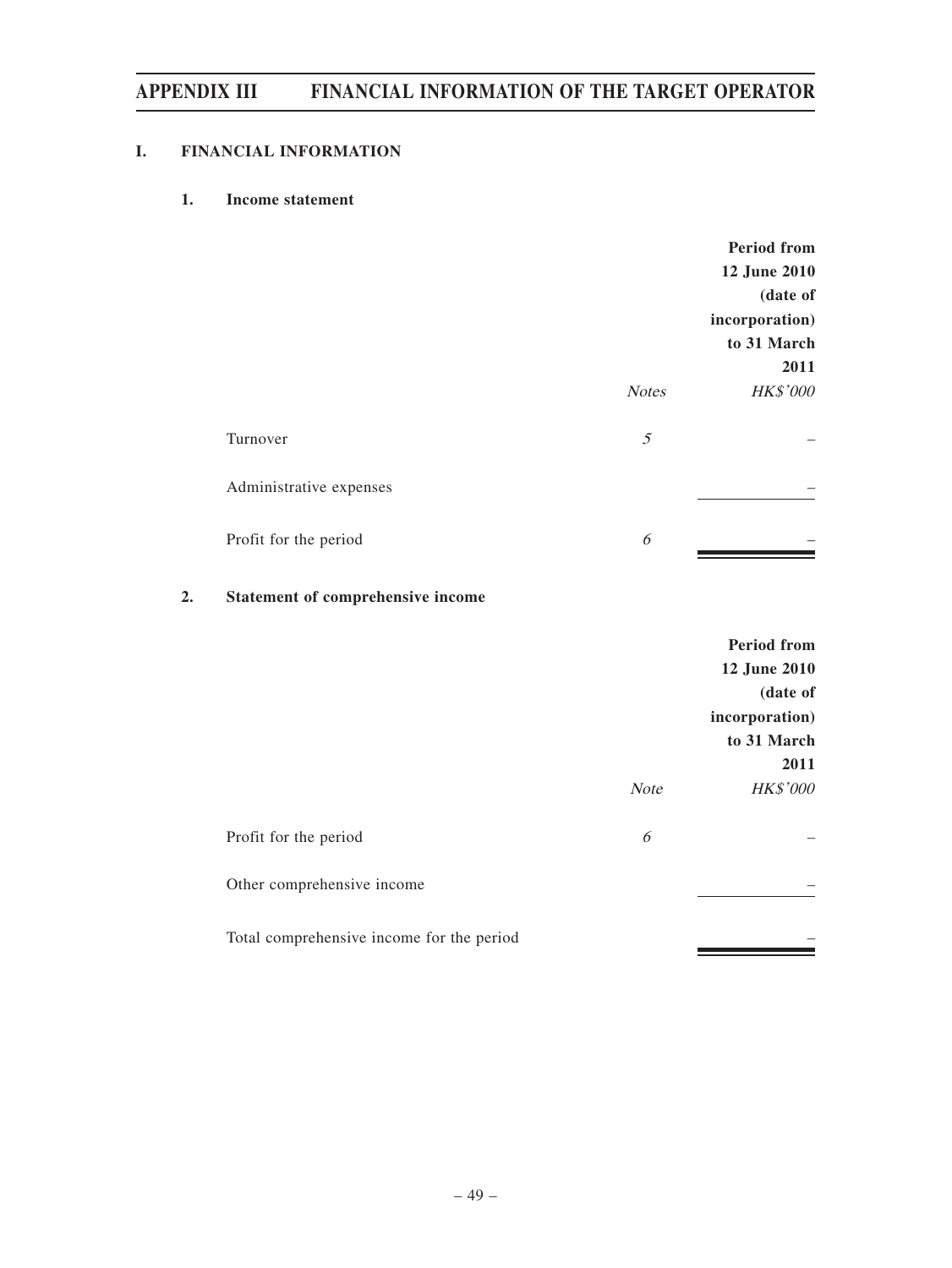### **I.** FINANCIAL INFORMATION (Continued)

### **3. Balance sheet**

|                                |              | As at<br>31 March 2011 |
|--------------------------------|--------------|------------------------|
|                                | <b>Notes</b> | HK\$'000               |
| <b>Non-Current Assets</b>      |              |                        |
| Property, plant and equipment  | 9            | 53,228                 |
| <b>Current Assets</b>          |              |                        |
| Other receivables              | 10           | 12,588                 |
| Cash and cash equivalents      | 11           | 359                    |
|                                |              | 12,947                 |
| <b>Current Liabilities</b>     |              |                        |
| Other payables                 | 12           | 42,422                 |
| <b>Net Current Liabilities</b> |              | (29, 475)              |
| <b>Net Assets</b>              |              | 23,753                 |
| <b>Equity</b>                  |              |                        |
| Paid-up capital                | 13           | 23,753                 |
| <b>Total Equity</b>            |              | 23,753                 |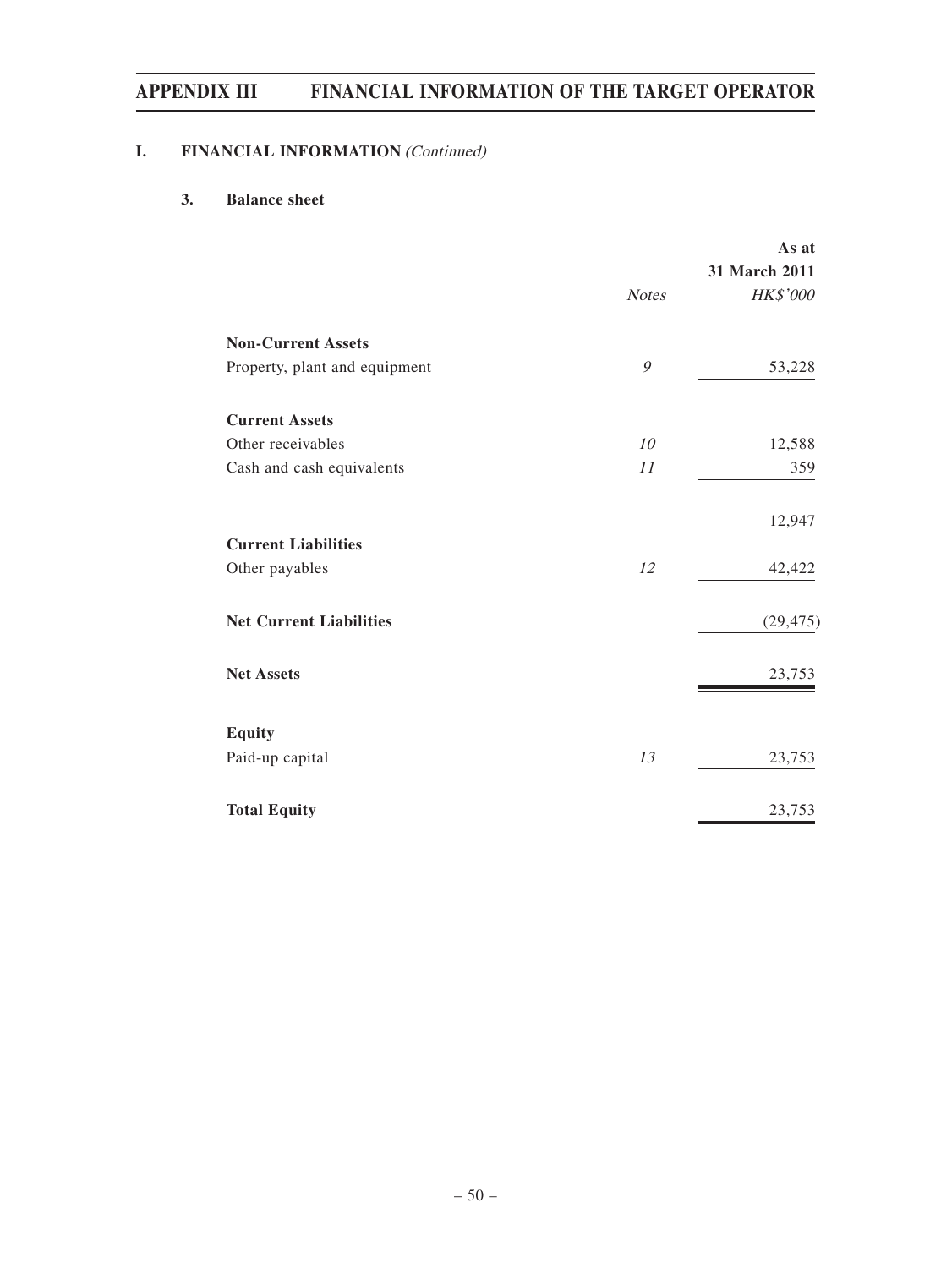### **I.** FINANCIAL INFORMATION (Continued)

### **4. Statement of changes in equity**

|                            | Paid-up<br>capital | <b>Retained</b><br>profits | <b>Total</b>    |  |
|----------------------------|--------------------|----------------------------|-----------------|--|
|                            | HK\$'000           | <b>HK\$'000</b>            | <b>HK\$'000</b> |  |
| At 12 June 2010            |                    |                            |                 |  |
| (date of incorporation)    | 4,751              |                            | 4,751           |  |
| Capital contribution       |                    |                            |                 |  |
| on 18 January 2011         | 19,002             |                            | 19,002          |  |
| Total comprehensive income |                    |                            |                 |  |
| for the period             |                    |                            |                 |  |
| At 31 March 2011           | 23,753             |                            | 23,753          |  |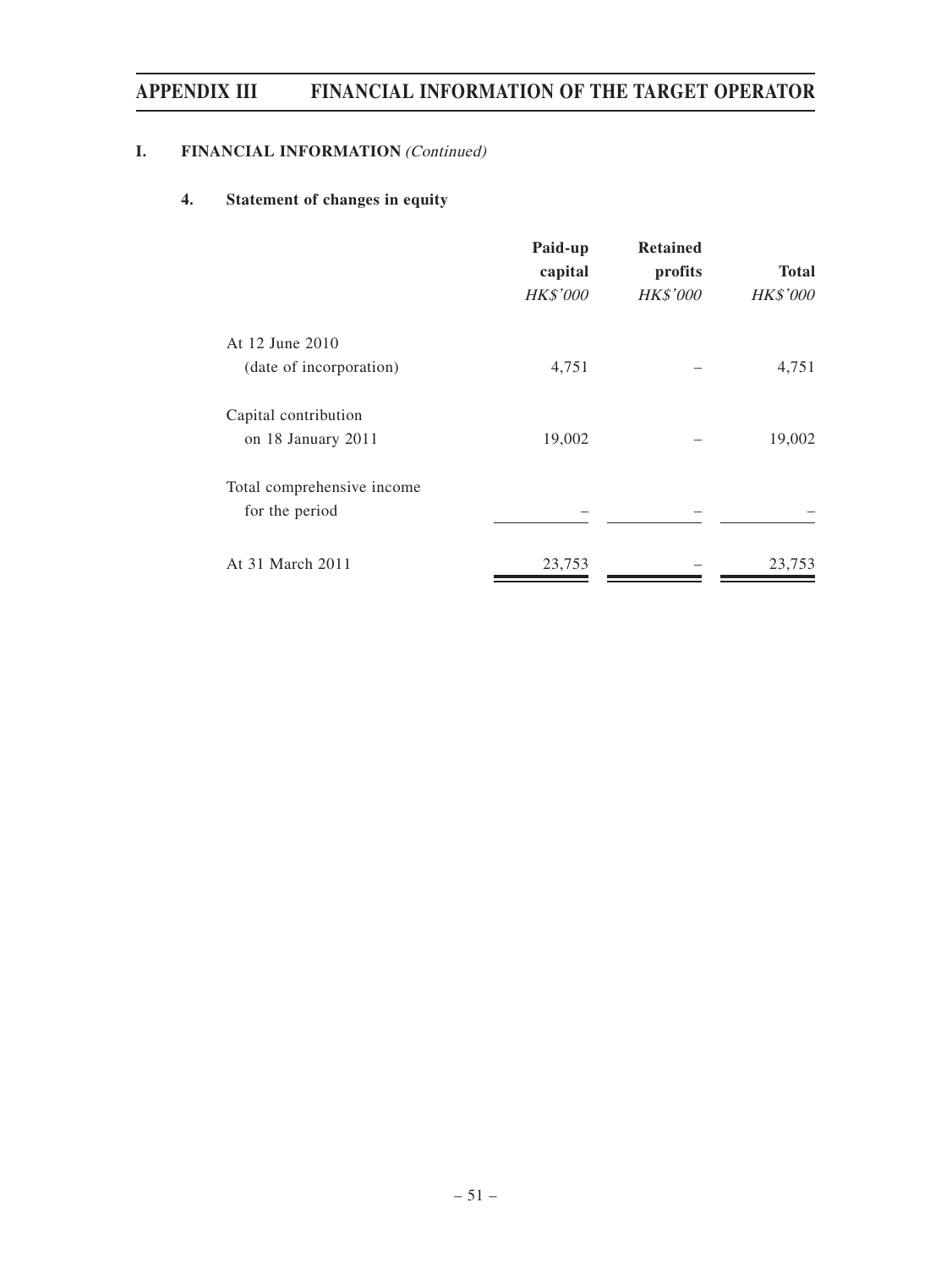### **I.** FINANCIAL INFORMATION (Continued)

### **5. Statement of cash flows**

|                                                          | <b>Period from</b>       |
|----------------------------------------------------------|--------------------------|
|                                                          | 12 June 2010<br>(date of |
|                                                          | incorporation)           |
|                                                          | to 31 March              |
|                                                          | 2011                     |
|                                                          | HK\$'000                 |
| <b>Operating activities</b>                              |                          |
| Profit for the period                                    |                          |
| Operating cash outflow before changes in working capital |                          |
| Increase in other receivables                            | (12, 588)                |
| Increase in other payables                               | 42,422                   |
| Net cash generated from operating activities             | 29,834                   |
| <b>Investing activities</b>                              |                          |
| Purchase of property, plant and equipment                | (53, 228)                |
| Net cash used in investing activities                    | (53, 228)                |
| <b>Financing activities</b>                              |                          |
| Capital contributions                                    | 23,753                   |
| Net cash generated from financing activities             | 23,753                   |
| Net change in cash and cash equivalents                  | 359                      |
| Cash and cash equivalents at beginning of the period     |                          |
| Cash and cash equivalents at end of the period           | 359                      |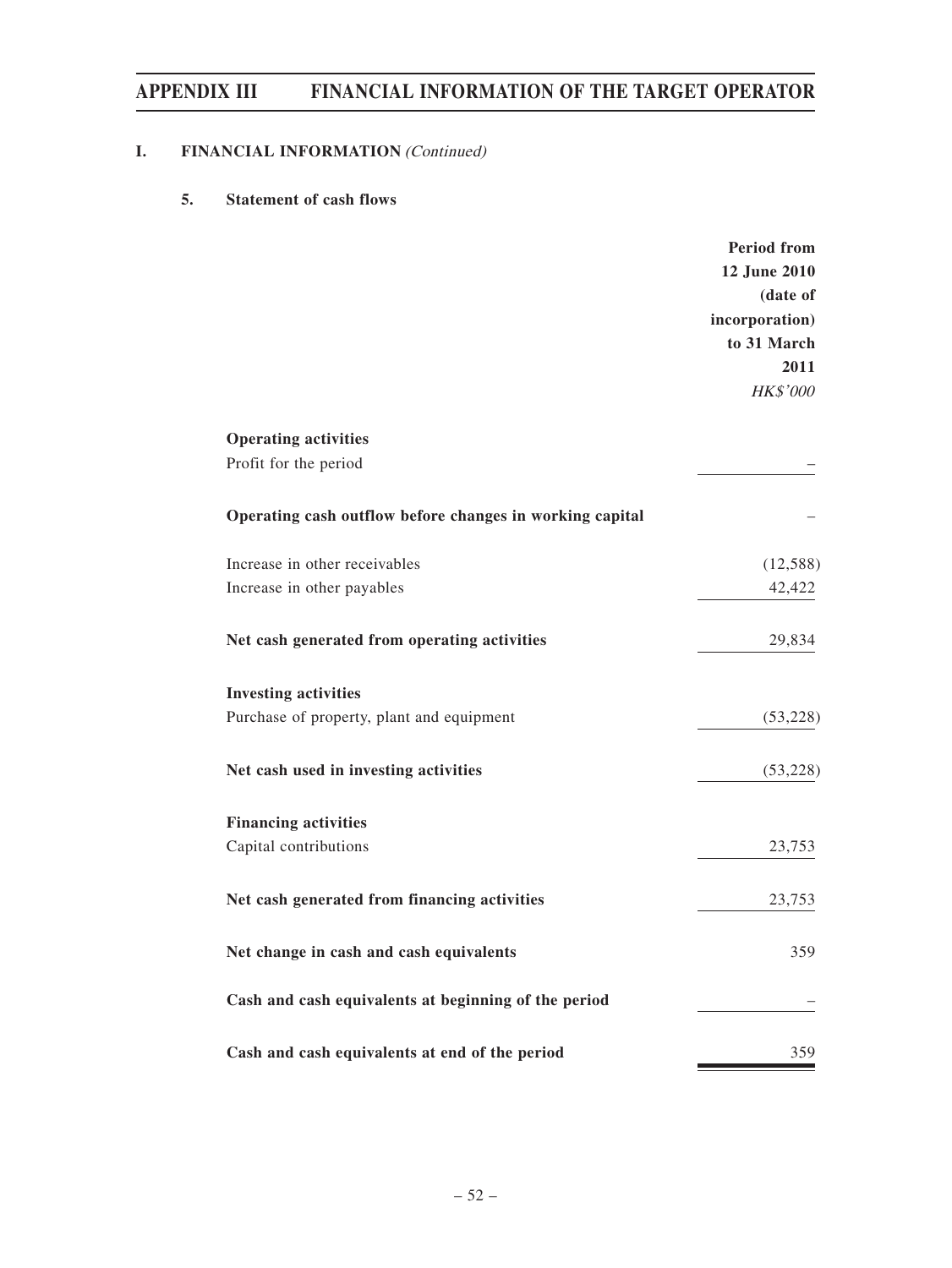#### **II. NOTES TO THE FINANCIAL INFORMATION**

#### **1. General information**

Mianning Mao Yuan Rare Earth Technology Company Limited\*(冕寧縣茂源稀 土科技有限公司)(the "Target Operator") is a limited liability company domiciled and incorporated in the PRC. The address of its registered office is Industrial Park, Fuxing Town, Mianning County, Liangshan Yi Autonomous Prefecture, Sichuan Province, the PRC\*(中國 四川省涼山彝族自治州冕寧縣復興鎮工業園區).

The Target Operator has not yet commenced business.

The Financial Information of the Target Operator is presented in Hong Kong dollars ("HK\$"), whereas the functional currency of the Target Operator is Renminbi ("RMB").

#### **2. Significant accounting policies**

#### **Statement of compliance**

The Financial Information set out in this report has been prepared in accordance with all applicable HKFRSs, which collective term includes all applicable individual Hong Kong Financial Reporting Standards, Hong Kong Accounting Standards ("HKASs") and Interpretations issued by the HKICPA and accounting principles generally accepted in Hong Kong. Further details of the significant accounting policies adopted are set out in the remainder of this note.

The HKICPA has issued a number of new and revised HKFRSs. For the purpose of preparing this Financial Information, the Target Operator has adopted all these new and revised HKFRSs for the Relevant Period, except for any new standards or interpretations that are not yet effective for the accounting period ended 31 March 2011. The new and revised accounting standards and interpretations issued but not yet effective for the accounting period ended 31 March 2011 are set out in note 18.

The Financial Information also complies with the disclosure requirements of the Hong Kong Companies Ordinance and the applicable disclosure provisions of the Listing Rules.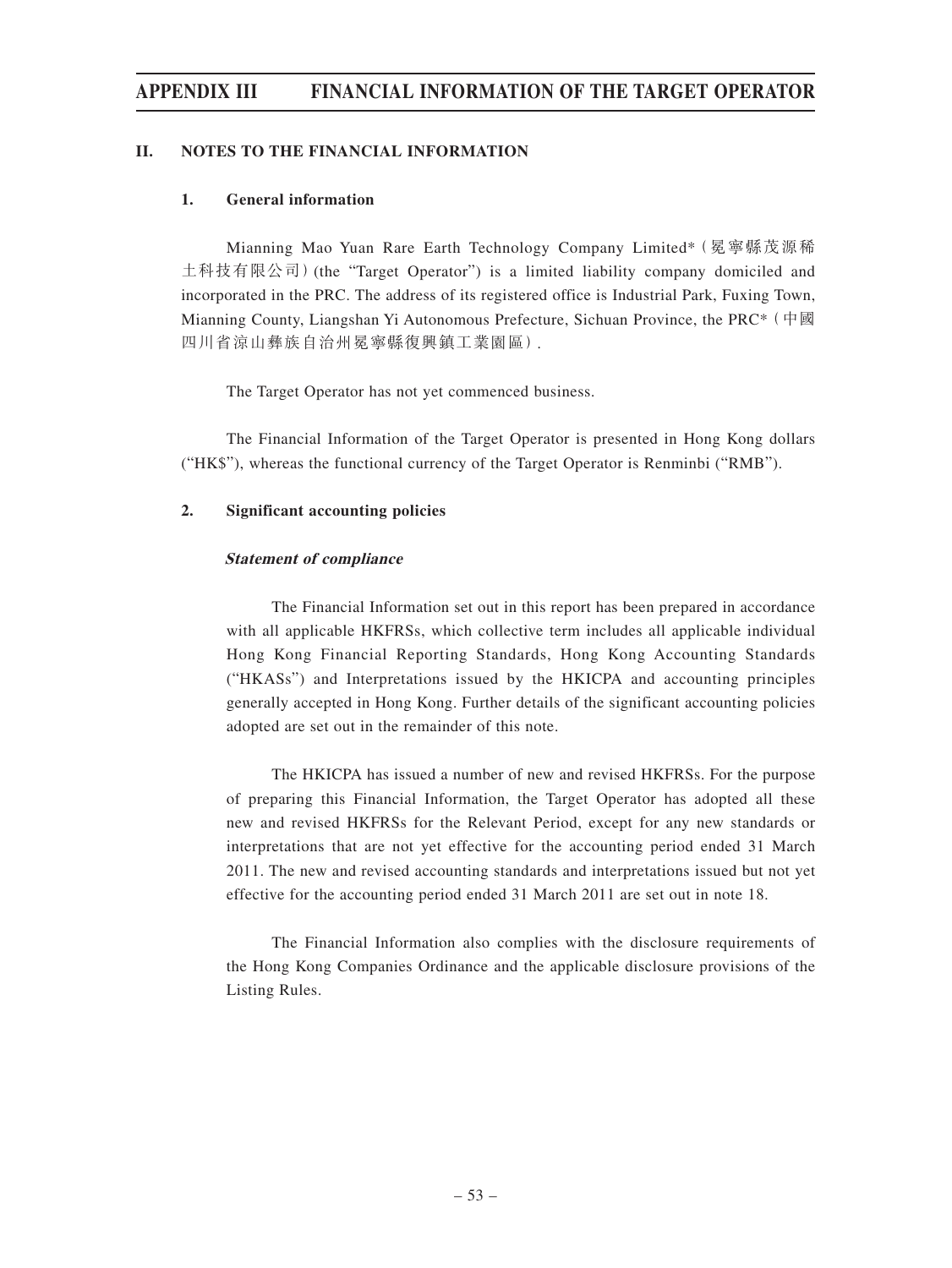#### **II. NOTES TO THE FINANCIAL INFORMATION (Continued)**

#### **2. Significant accounting policies** (Continued)

#### **Basis of measurement**

The Financial Information has been prepared under the historical cost convention.

#### **Use of estimates and judgements**

The preparation of Financial Information in conformity with HKFRSs requires the use of certain key assumptions and estimates. It also requires management to exercise its judgements in the process of applying the accounting policies. The areas involving critical judgements and areas where assumptions and estimates are significant to the Financial Information are disclosed in note 3 to the Financial Information.

The significant accounting policies applied in the preparation of the Financial Information are set out below.

#### **(a) Revenue recognition**

No turnover was generated during the Relevant Period.

#### **(b) Foreign currency translation**

#### (i) Functional and presentation currency

Items included in the Financial Information are measured using the currency of the primary economic environment in which the Target Operator operates (the "Functional Currency"). The Financial Information is presented in Hong Kong Dollars ("HK\$"), which is the Target Operator's presentation currency.

#### (ii) Transactions and balances

Foreign currency transactions are translated into the Functional Currency using the exchange rates prevailing at the dates of the transactions. Foreign exchange gains and losses resulting from the settlement of such transactions and from the translation at year-end exchange rates of monetary assets and liabilities denominated in foreign currencies are recognised in profit or loss. All resulting exchange differences are recognised in profit or loss.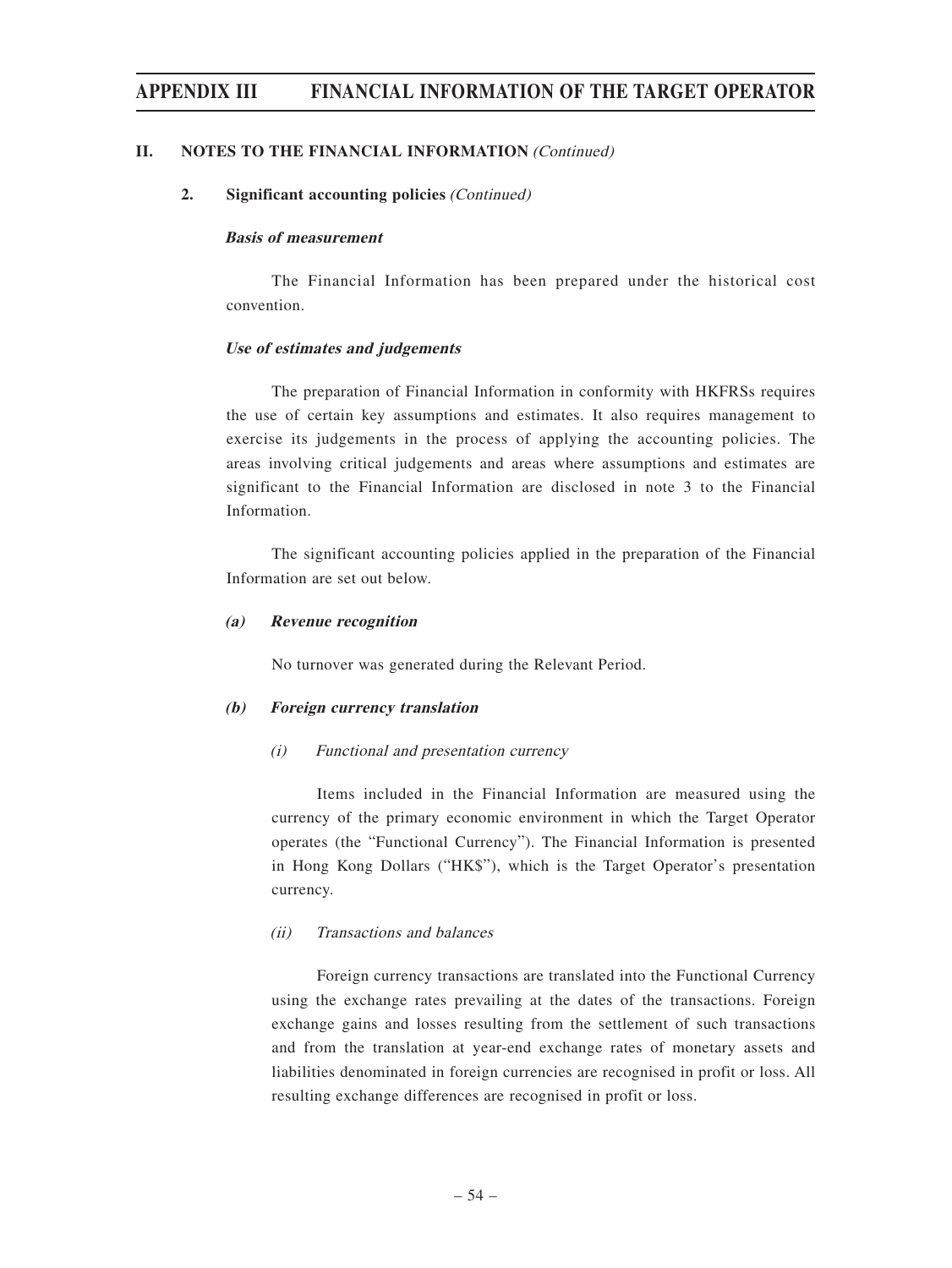#### **II. NOTES TO THE FINANCIAL INFORMATION (Continued)**

#### **2. Significant accounting policies** (Continued)

#### **(b) Foreign currency translation** (Continued)

#### (iii) Translation of the Financial Information to presentation currency

The results and financial position of the Target Operator have a functional currency different from the presentation currency are translated into the presentation currency as follows:

- assets and liabilities for each balance sheet presented are translated at the closing rate at the date of that balance sheet;
- income and expenses for each income statement are translated at average exchange rates (unless this average is not a reasonable approximation of the cumulative effect of the rates prevailing at the dates of the transactions); and
- all resulting exchange differences are recognised in other comprehensive income and accumulated separately in equity in the translation reserve.

#### **(c) Property, plant and equipment**

Construction in progress represents buildings, structures, plant and machinery and other fixed assets under construction or installation and is stated at cost less any accumulated impairment losses, and is not depreciated. Cost comprises direct costs of construction, installation and testing as well as capitalised borrowings costs on related borrowed funds during the period of construction or installation. Construction in progress is reclassified to the appropriate category of property, plant and equipment or investment properties when completed and ready for use.

#### **(d) Loans and receivables**

Loans and receivables are non-derivative financial assets with fixed or determinable payments that are not quoted in an active market. They are subsequently carried at amortised cost using the effective interest method. They arise when the Target Operator provides money, goods or services directly to a debtor with no intention of trading the receivable. They are included in current assets, except for maturities greater than 12 months after the balance sheet date which are classified as non-current assets. The Target Operator's loans and receivables comprise "Other receivables" and "Cash and cash equivalents" in the balance sheet.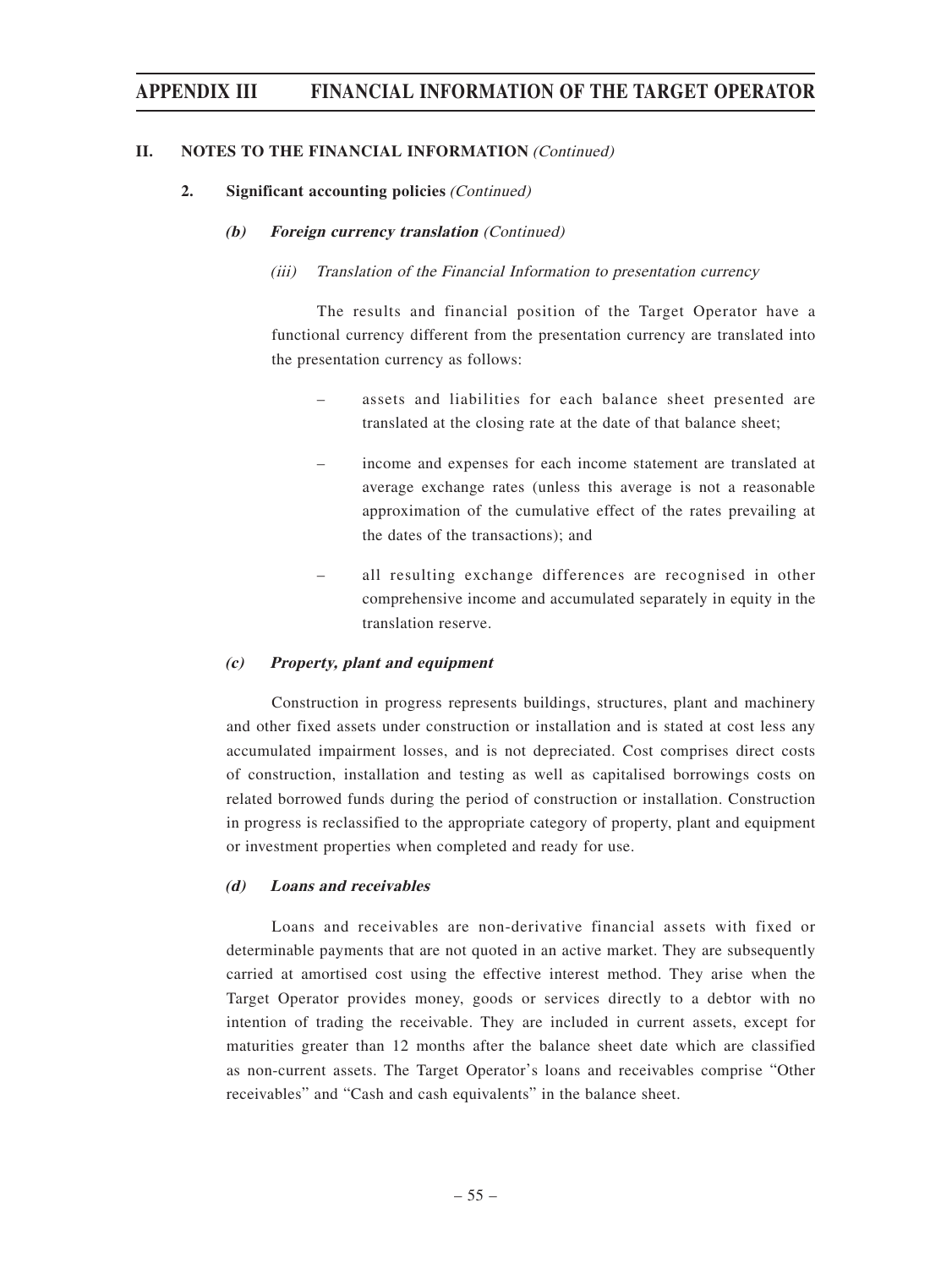#### **II. NOTES TO THE FINANCIAL INFORMATION** (Continued)

#### **2. Significant accounting policies** (Continued)

#### **(e) Other receivables**

Other receivables are initially recognised at fair value and, after initial recognition, at amortised cost less any allowance for impairment of bad and doubtful debts, except for the following receivables:

- interest-free loans made to related parties without any fixed repayment terms or the effect of discounting being immaterial, that are measured at cost less any allowance for impairment of bad and doubtful debts; and
- short term receivables with no stated interest rate and the effect of discounting being immaterial, that are measured at their original invoiced amount less any allowance for impairment of bad and doubtful debts.

#### **(f) Impairment of assets**

#### (i) Impairment of other receivables

Other receivables are reviewed at each balance sheet date to determine whether there is objective evidence of impairment. If any such evidence exists, any impairment loss is determined and recognised as follows:

– For other current receivables and other financial assets carried at amortised cost, the impairment loss is measured as the difference between the asset's carrying amount and the present value of estimated future cash flows, discounted at the financial asset's original effective interest rate (i.e. the effective interest are computed at initial recognition of these assets), where the effect of discounting is material.

If in a subsequent period the amount of an impairment loss decreases and the decrease can be linked objectively to an event occurring after the impairment loss was recognised, the impairment loss is reversed through profit or loss. A reversal of an impairment loss shall not result in the asset's carrying amount exceeding that which would have been determined had no impairment loss been recognised in prior years.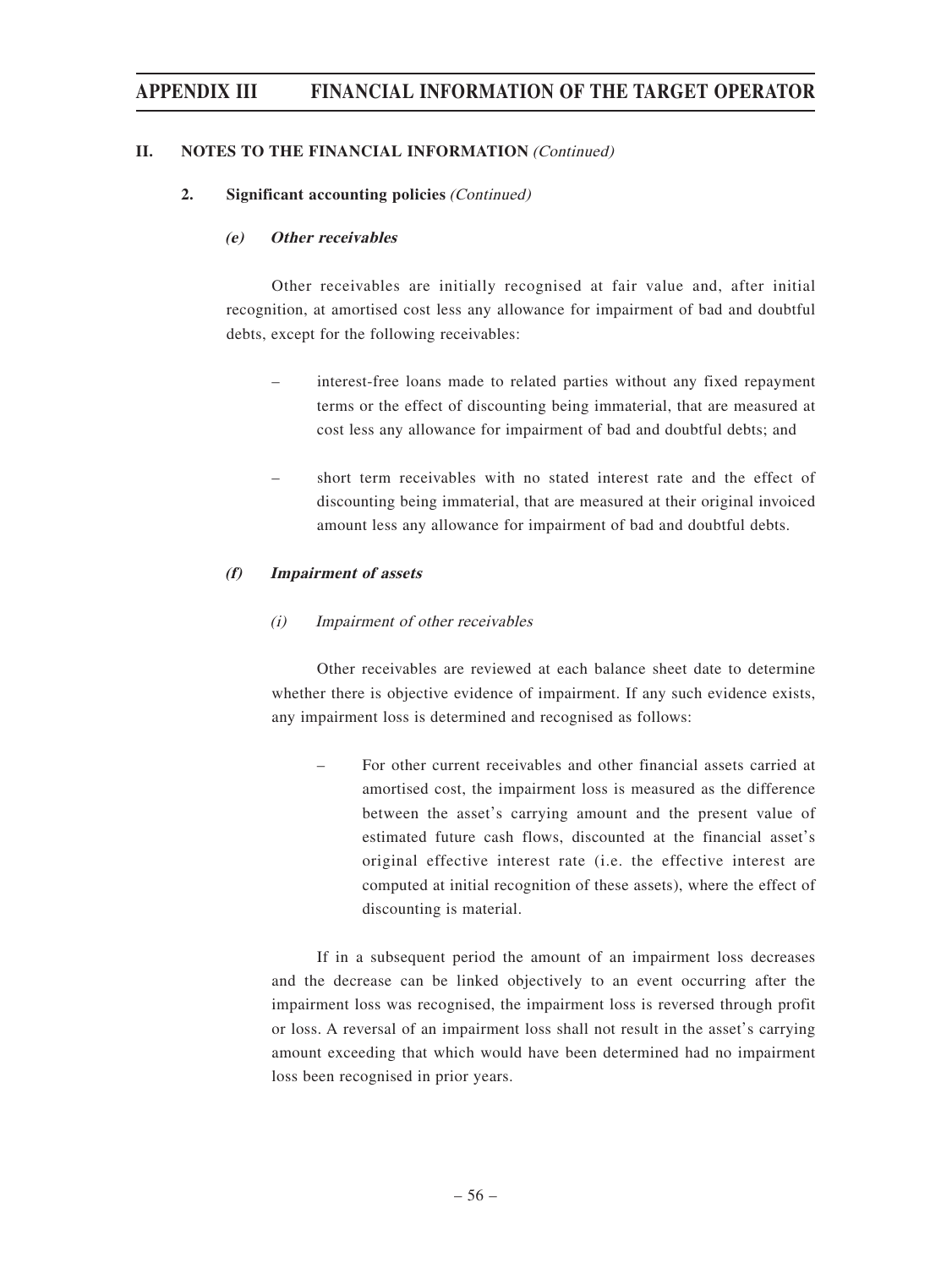#### **II. NOTES TO THE FINANCIAL INFORMATION** (Continued)

#### **2. Significant accounting policies** (Continued)

#### **(f) Impairment of assets** (Continued)

#### (ii) Impairment of other assets

Internal and external sources of information are reviewed at each balance sheet date to identify indicators that the following assets may be impaired or, except in the case of goodwill, an impairment loss previously recognised no longer exists or may have decreased:

#### – Property, plant and equipment

If any such indication exists, the asset's recoverable amount is estimated. In addition, for goodwill, intangible assets that are not yet available for use and intangible assets that have indefinite useful lives, the recoverable amount is estimated annually whether or not there is any indication of impairment.

#### – Calculation of recoverable amount

The recoverable amount of an asset is the greater of its net selling price and value in use. In assessing value in use, the estimated future cash flows are discounted to their present value using a pre-tax discount rate that reflects current market assessments of time value of money and the risks specific to the asset. Where an asset does not generate cash flows largely independent of those from other assets, the recoverable amount is determined for the smallest group of assets that generates cash inflows independently (i.e. cash-generated unit).

– Recognition of impairment losses

An impairment loss is recognised in profit or loss whenever the carrying amount of an asset, or the cash-generating unit to which it belongs, exceeds its recoverable amount. Impairment losses recognised in respect of cash-generating units are allocated first to reduce the carrying amount of any goodwill allocated to the cash-generated units (or group of units) and then, to reduce the carrying amount of the other assets in the unit (or group of units) on a pro rata basis, except that the carrying value of an asset will not be reduced below its individual fair value less costs to sell, or value in use, if determinable.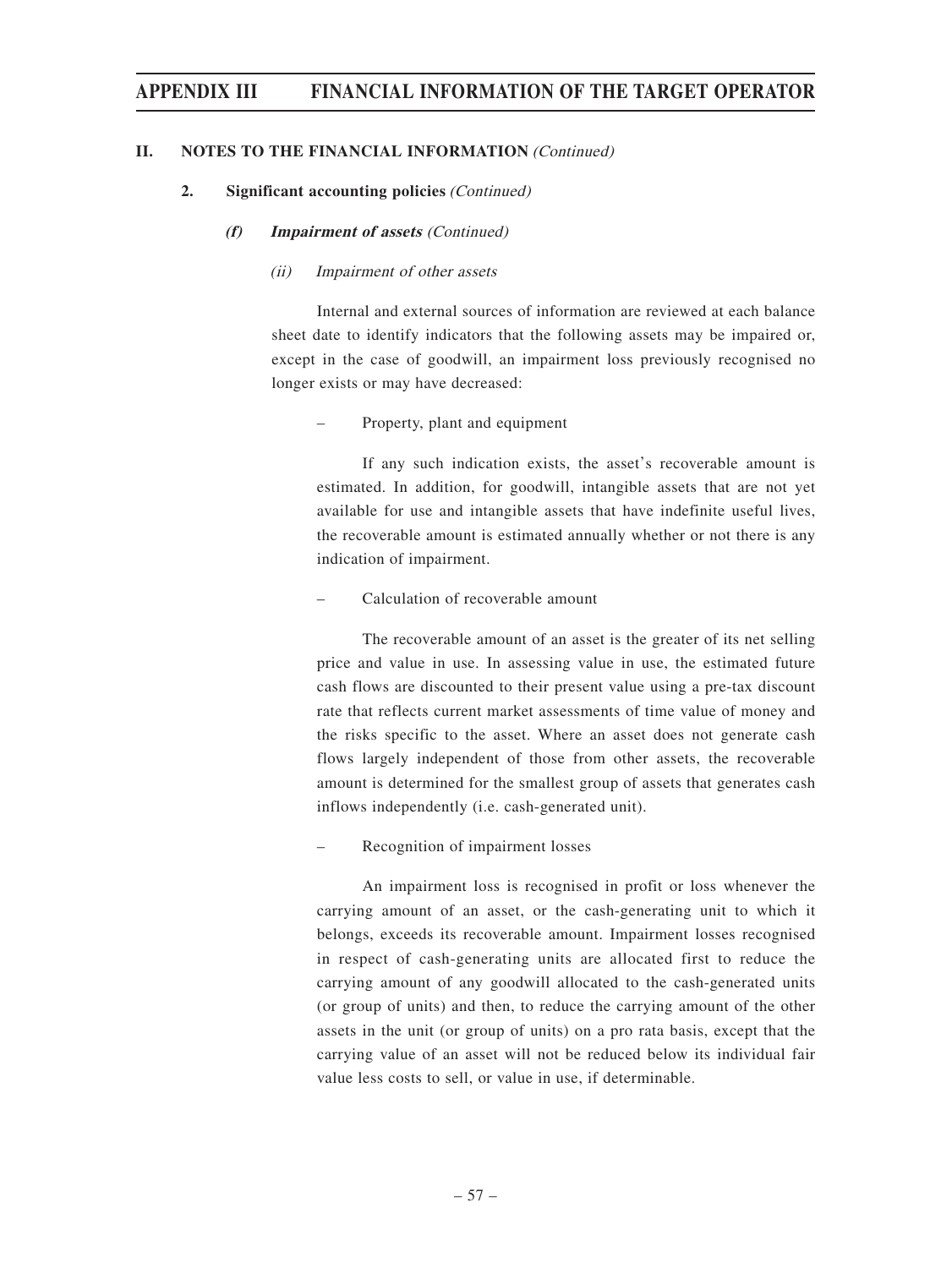#### **II. NOTES TO THE FINANCIAL INFORMATION (Continued)**

#### **2. Significant accounting policies** (Continued)

#### **(f) Impairment of assets** (Continued)

#### (ii) Impairment of other assets (Continued)

– Reversals of impairment losses

In respect of assets other than goodwill, an impairment loss is reversed if there has been a favourable change in the estimates used to determine the recoverable amount. An impairment loss in respect of goodwill is not reversed.

A reversal of an impairment loss is limited to the asset's carrying amount that would have been determined had no impairment loss been recognised in prior years. Reversals of impairment losses are credited to profit or loss in the year in which the reversals are recognised.

#### **(g) Cash and cash equivalents**

Cash and cash equivalents comprise cash at bank and on hand, demand deposits with banks and other financial institutions, and short-term, highly liquid investments that are readily convertible to known amounts of cash and which are subject to an insignificant risk of changes in value, having been within three months of maturity at acquisition.

#### **(h) Other payables**

Other payables are initially measured at fair value and, are subsequently stated at amortised cost except for the following payables:

- short-term payables with no stated interest rate and the effect of discounting being immaterial, that are measured at their original invoiced amount; and
- interest free loans from related parties without any fixed repayment terms or the effect of discounting being immaterial, that are measured at cost.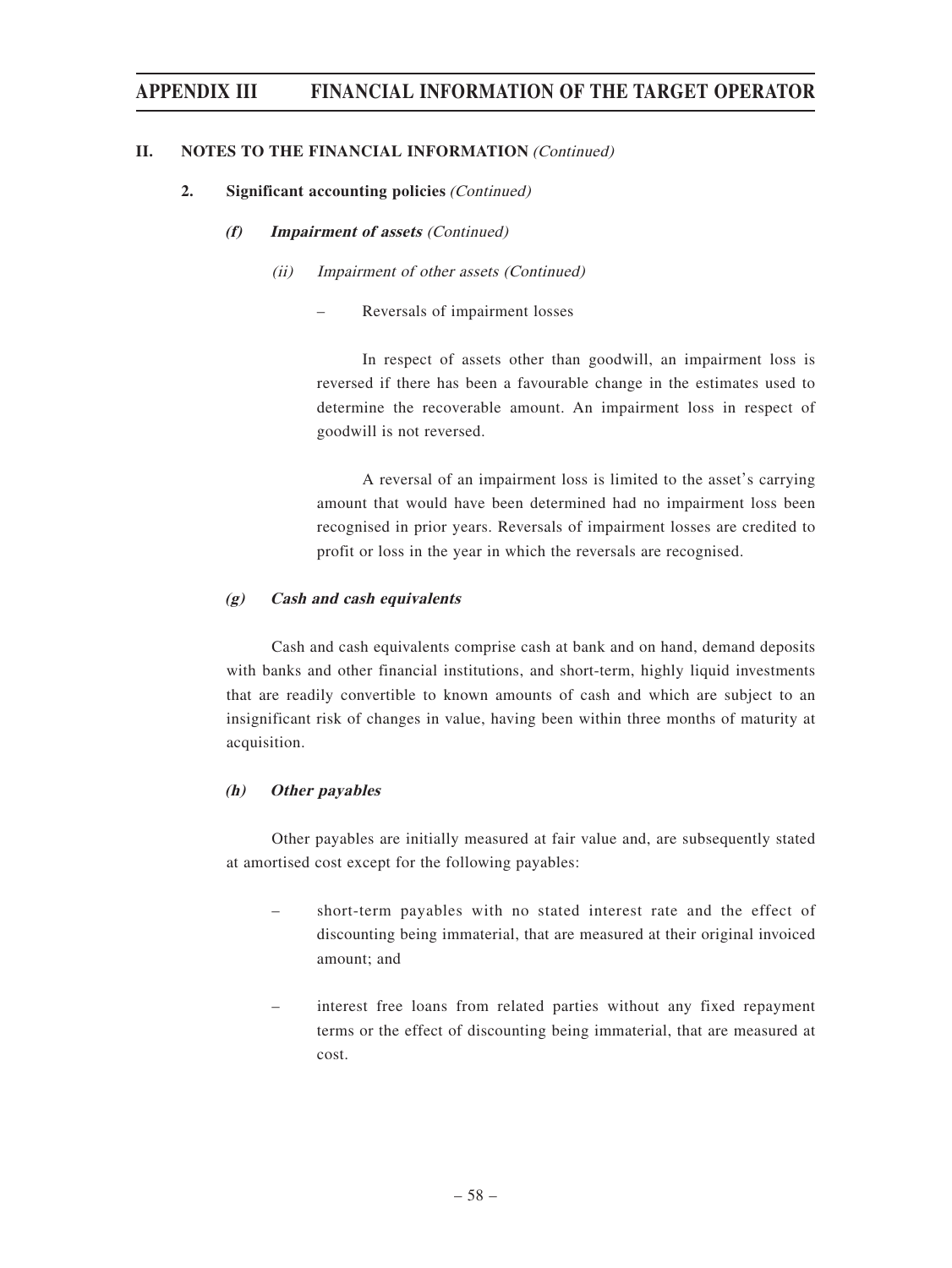#### **II. NOTES TO THE FINANCIAL INFORMATION** (Continued)

#### **2. Significant accounting policies** (Continued)

#### **(i) Income tax**

Income tax for the Relevant Period (if any) comprises current tax and movements in deferred tax assets and liabilities. Current tax and movements in deferred tax assets and liabilities are recognised in profit or loss except to the extent that they relate to items recognised in other comprehensive income or directly in equity, in which case the relevant amounts of tax are recognised in other comprehensive income or directly in equity, respectively.

Deferred tax (if any) is provided in full, using the liability method, on temporary differences arising between the tax bases of assets and liabilities and their carrying amounts in the Financial Information. However, if the deferred tax arises from initial recognition of an asset or liability in a transaction other than a business combination that at the time of the transaction affects neither accounting nor taxable profit or loss, it is not accounted for. The amount of deferred tax recognised is measured based on the expected manner of realisation or settlement of the carrying amount of the assets and liabilities, using the tax rates enacted or substantially enacted at the balance sheet date. Deferred tax assets and liabilities are not discounted.

Deferred tax assets (if any) are recognised to the extent that it is probable that future taxable profit will be available against which the temporary differences can be utilised.

#### **(j) Provisions and contingent liabilities**

Provisions are recognised for liabilities of uncertain timing or amount when the Target Operator has a legal or constructive obligation arising as a result of a past event, it is probable that an outflow of economic benefits will be required to settle the obligation and a reliable estimate can be made. Where the time value of money is material, provisions are stated at the present value of the expenditure expected to settle the obligation.

Where it is not probable that an outflow of economic benefits will be required, or the amount cannot be estimated reliably, the obligation is disclosed as a contingent liability, unless the probability of outflow of economic benefits is remote. Possible obligations, whose existence will only be confirmed by occurrence or non-occurrence of one or more future events are also disclosed as contingent liabilities unless the probability of outflow of economic benefits is remote.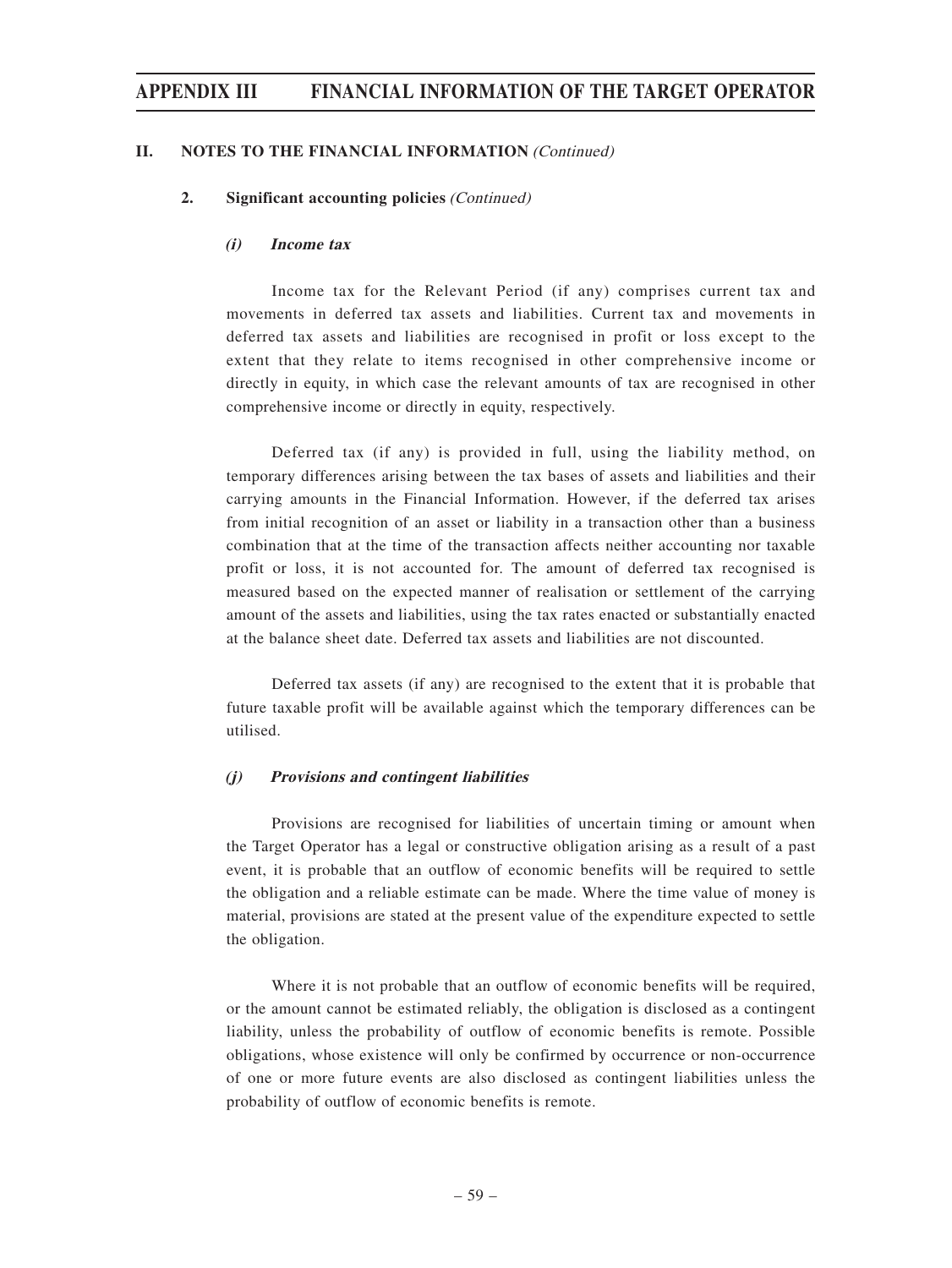#### **II. NOTES TO THE FINANCIAL INFORMATION** (Continued)

#### **2. Significant accounting policies** (Continued)

#### **(k) Related parties**

For the purposes of the Financial Information, a party is considered to be related to Target Operator if:

- (i) the party has the ability, directly or indirectly through one or more intermediaries, to control the Target Operator or exercise significant influence over the Target Operator in making financial and operating policies decisions, or has joint control over the Target Operator;
- (ii) the Target Operator and the party are subject to common control;
- (iii) the party is an associate of the Target Operator or a joint venture in which the Target Operator is a venturer;
- (iv) the party is a member of the key management personnel of the Target Operator or the Target Operator's parent, or a close family member of such an individual, or is an entity under the control, joint control or significant influence of such individuals;
- (v) the party is a close family member of a party referred to in (i) or is an entity under the control, joint control or significant influence of such individuals; or
- (vi) the party is a post-employment benefit plan which is for the benefit of employees of the Target Operator or of any entity that is a related party of the Target Operator.

Close family members of an individual are those family members who may be expected to influence, or be influenced by, that individual in their dealings with the Target Operator.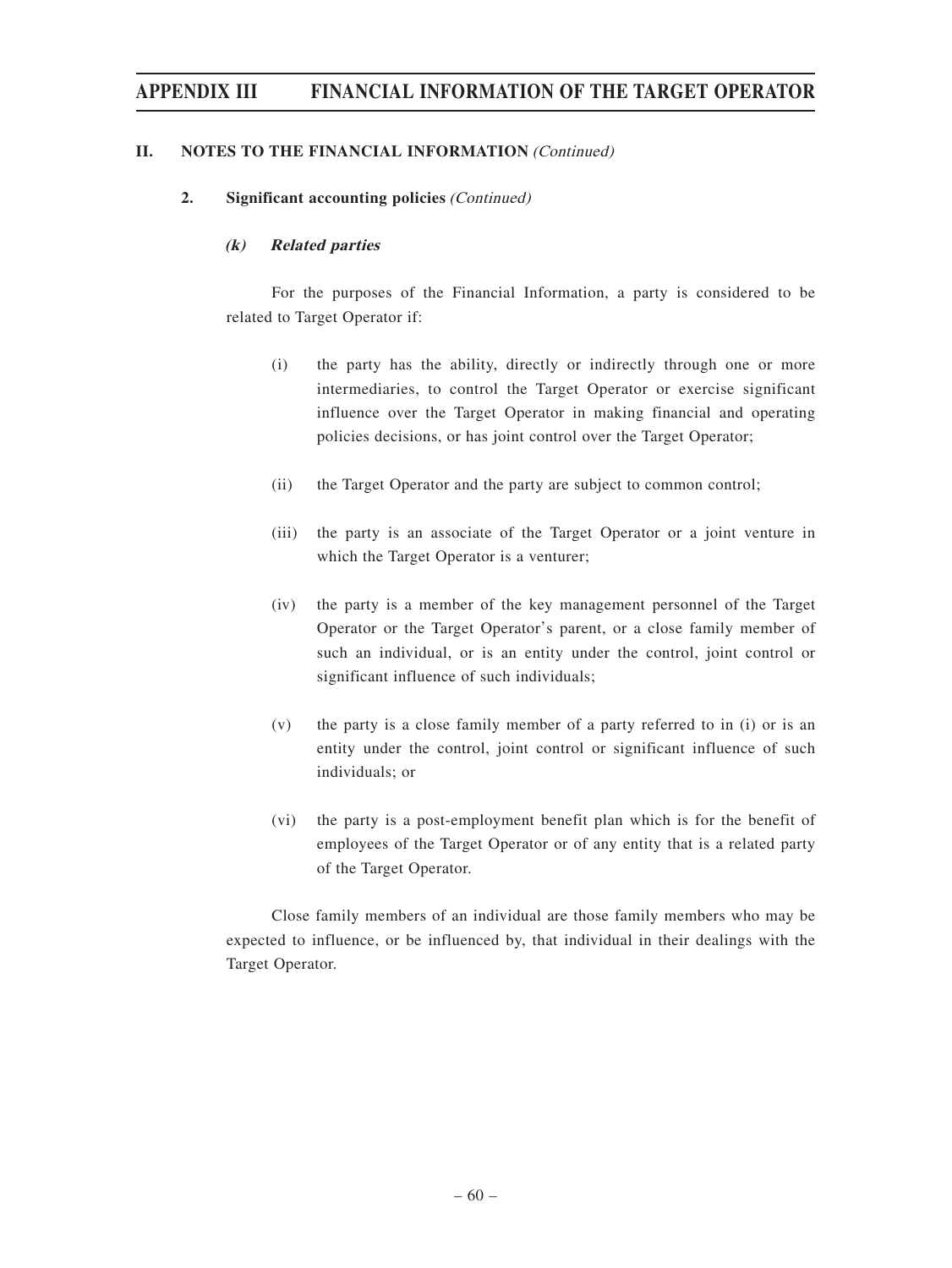#### **II. NOTES TO THE FINANCIAL INFORMATION** (Continued)

#### **3. Critical accounting estimates and judgements**

Estimates and judgements are continually evaluated and are based on historical experience and other factors, including expectations of future events that are believed to be reasonable under the circumstances.

#### **Capital risk management**

The Target Operator's objectives of managing capital are to safeguard the Target Operator's ability to continue as a going concern in order to provide adequate returns for equity holders in the long term and benefits for other stakeholders and to maintain an optimal capital structure to reduce the cost of capital.

In order to maintain or adjust the capital structure, the Target Operator may adjust the amount of dividends paid to equity holders, increase registered capital or sell assets to reduce debt.

Consistent with others in the industry, the Target Operator monitors capital on the basis of the gearing ratio. This ratio is calculated as net debt divided by total capital. Net debt is calculated as total borrowings less cash and cash equivalents. Total capital is calculated as total equity plus net debt. The Target Operator's policy is to keep the gearing ratio at a reasonable level.

#### **4. Financial risk management**

The Target Operator's activities expose it to a variety of financial risks: foreign currency risk, credit risk and liquidity risk. The Target Operator's overall risk management objectives and policies mainly focus on minimising the potential adverse effects of these risks by closely monitoring the individual exposure as follows:

#### **(a) Foreign currency risk**

The Target Operator has no significant exposure to foreign currency risk as substantially all of transactions are denominated in their functional currency to which they relate.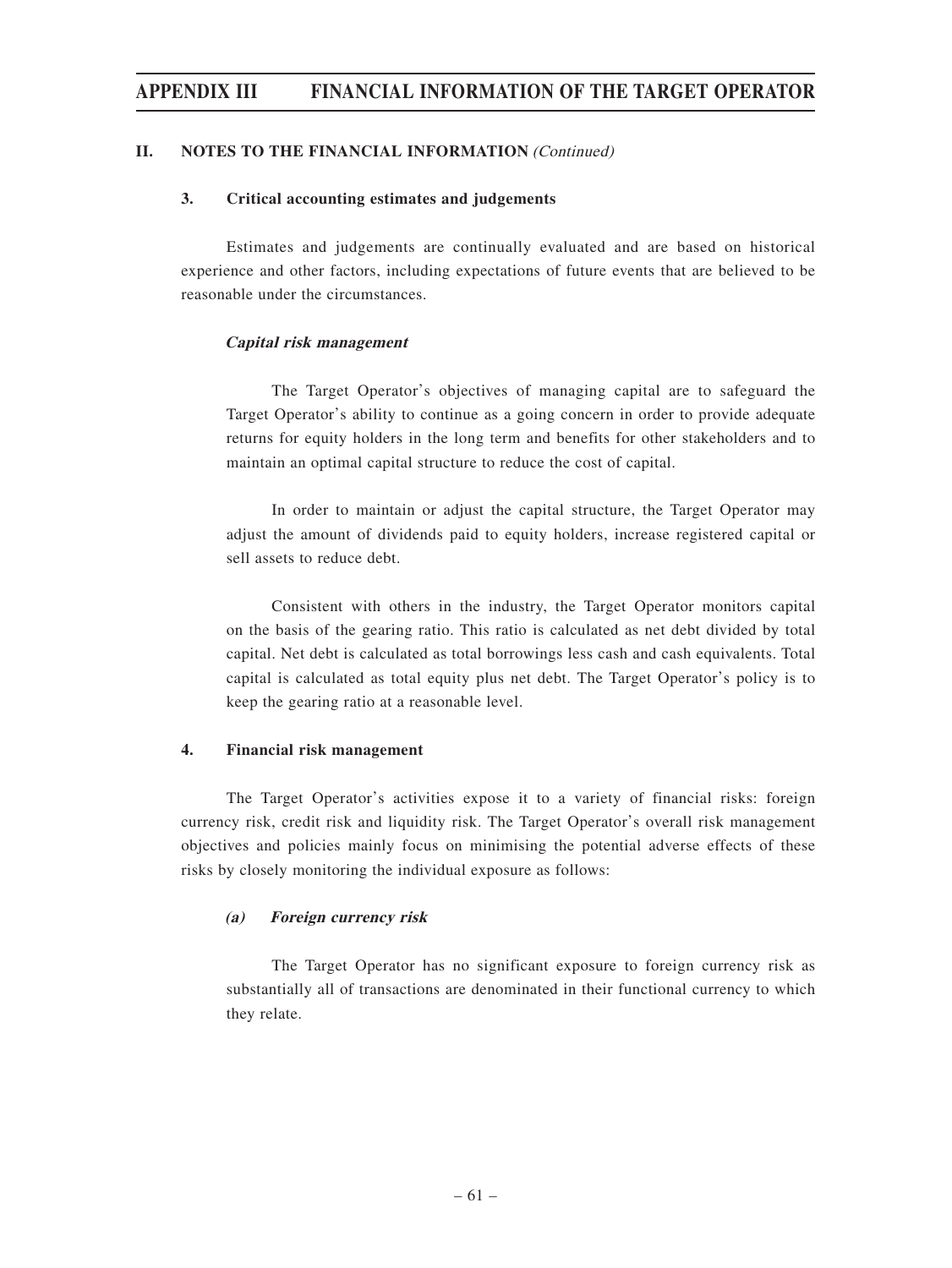#### **II. NOTES TO THE FINANCIAL INFORMATION** (Continued)

#### **4. Financial risk management** (Continued)

#### **(b) Credit risk**

The carrying amounts of cash and cash equivalents and other receivables except for prepayments represents the maximum exposure of the Target Operator to the credit risk in relation to the financial assets as at 31 March 2011.

#### **(c) Liquidity risk**

The Target Operator's policy is to regularly monitor current and expected liquidity requirements to ensure that it maintains sufficient reserves of cash to meet its liquidity requirements in the short and longer term.

The remaining contractual maturities at the balance sheet date of the Target Operator's financial liabilities are all due within one year or are repayable on demand. The total contractual undiscounted cash outflows of the Target Operator's financial liabilities are the same as their carrying values.

#### **(d) Fair values**

The carrying amounts of the Target Operator's financial assets and financial liabilities as reflected in the balance sheet approximate to their respective fair values.

#### **5. Turnover**

The Target Operator has not carried on any business since the date of incorporation, and accordingly, the Target Operator did not have any turnover during the Relevant Period.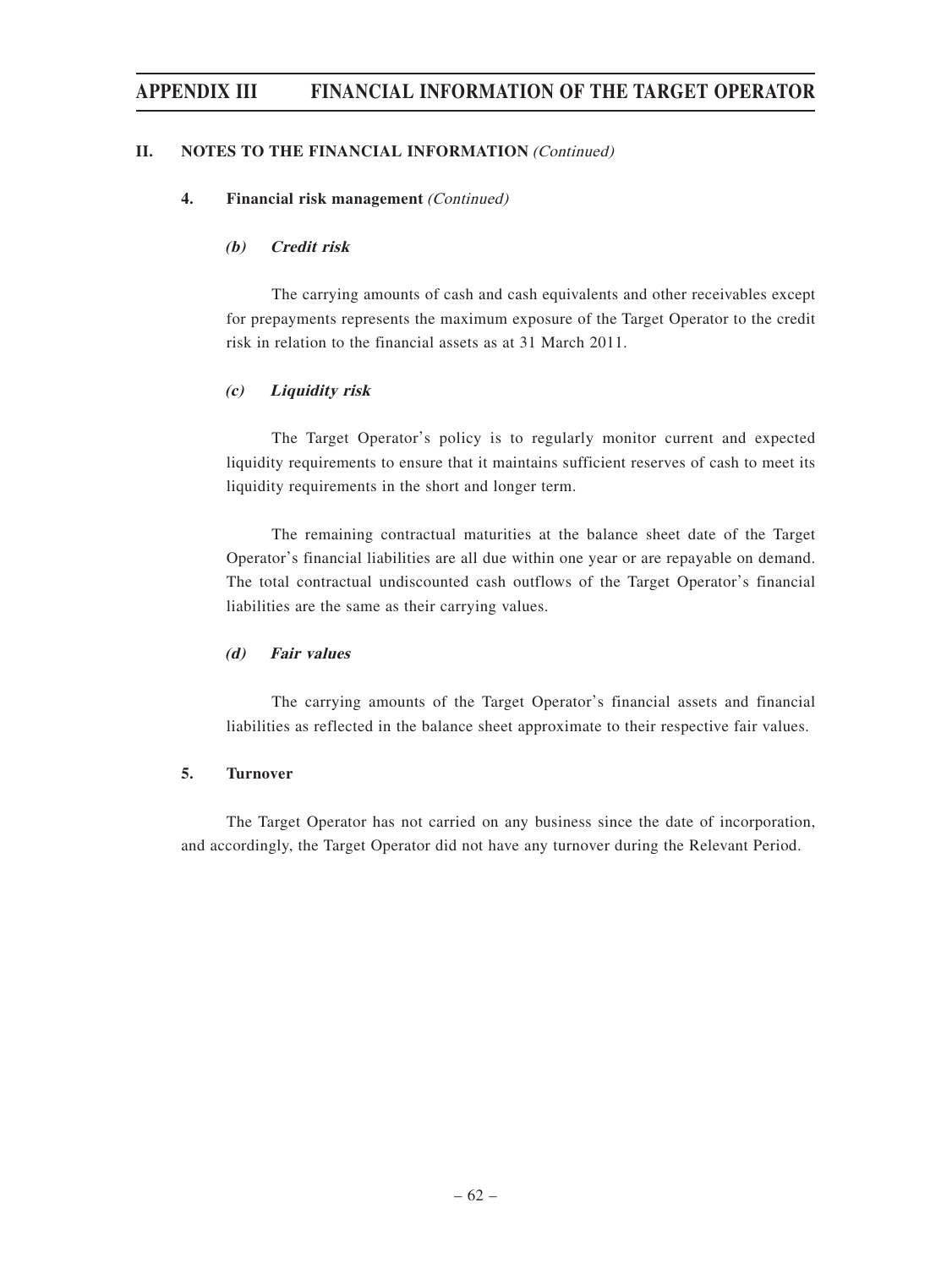#### **II. NOTES TO THE FINANCIAL INFORMATION (Continued)**

#### **6. Profit for the period**

**Period from 12 June 2010 (date of incorporation) to 31 March 2011** HK\$'000

Profit for the period is stated after charging:

Auditors' remuneration – Director's remuneration – Staff costs – the costs – the costs – the costs – the costs – the costs – the costs – the costs – the costs – the costs – the costs – the costs – the costs – the costs – the costs – the costs – the costs – the costs – the

#### **7. Director's remuneration**

None of the directors received or will receive any fees or emoluments in respect of their services to the Target Operator during the Relevant Period.

During the Relevant Period, the director did not waive or agreed to waive any emolument and no emoluments were paid by the Target Operator to the director of the Target Operator as an inducement to join or upon joining the Target Operator or as compensation for loss of office.

#### **8. Income tax**

No provision for the PRC Enterprise Income Tax is made in the financial statements as the Target Operator did not have any assessable income during the Relevant Period.

No deferred tax has been provided for the Relevant Period as there are no material temporary differences.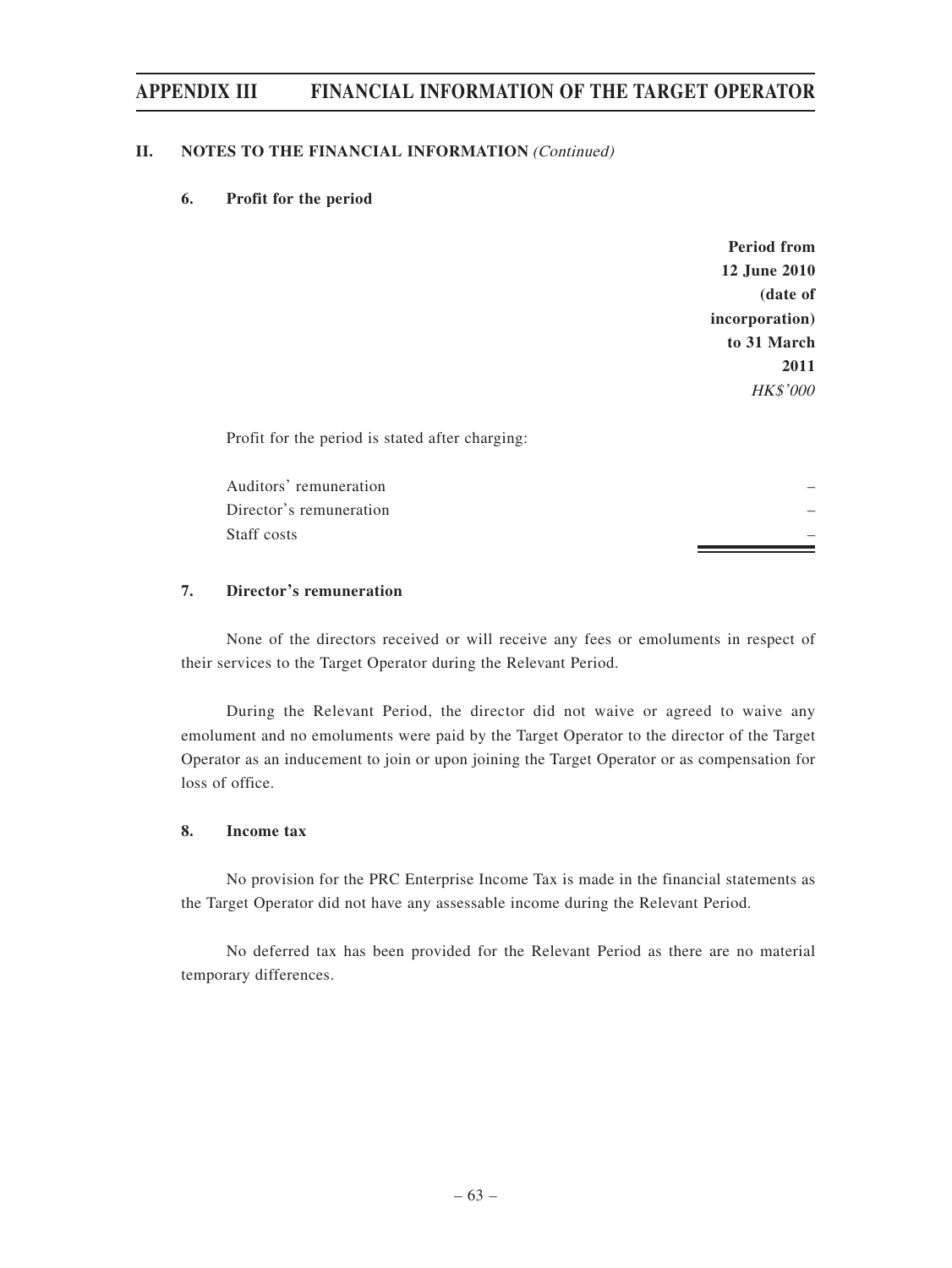### **II.** NOTES TO THE FINANCIAL INFORMATION *(Continued)*

### **9. Property, plant and equipment**

**10.** 

|                                 | Construction<br>in progress<br>HK\$'000 |
|---------------------------------|-----------------------------------------|
| Cost                            |                                         |
| Additions                       | 53,228                                  |
| At 31 March 2011                | 53,228                                  |
| <b>Accumulated depreciation</b> |                                         |
| Charge for the period           |                                         |
| At 31 March 2011                |                                         |
| Net book value                  |                                         |
| At 31 March 2011                | 53,228                                  |
| Other receivables               |                                         |
|                                 | HK\$'000                                |
| Deposits and prepayments        | 12,550                                  |
| Other receivables               | 38                                      |
|                                 | 12,588                                  |

The director considers that the carrying amount of other receivables approximates to their fair values.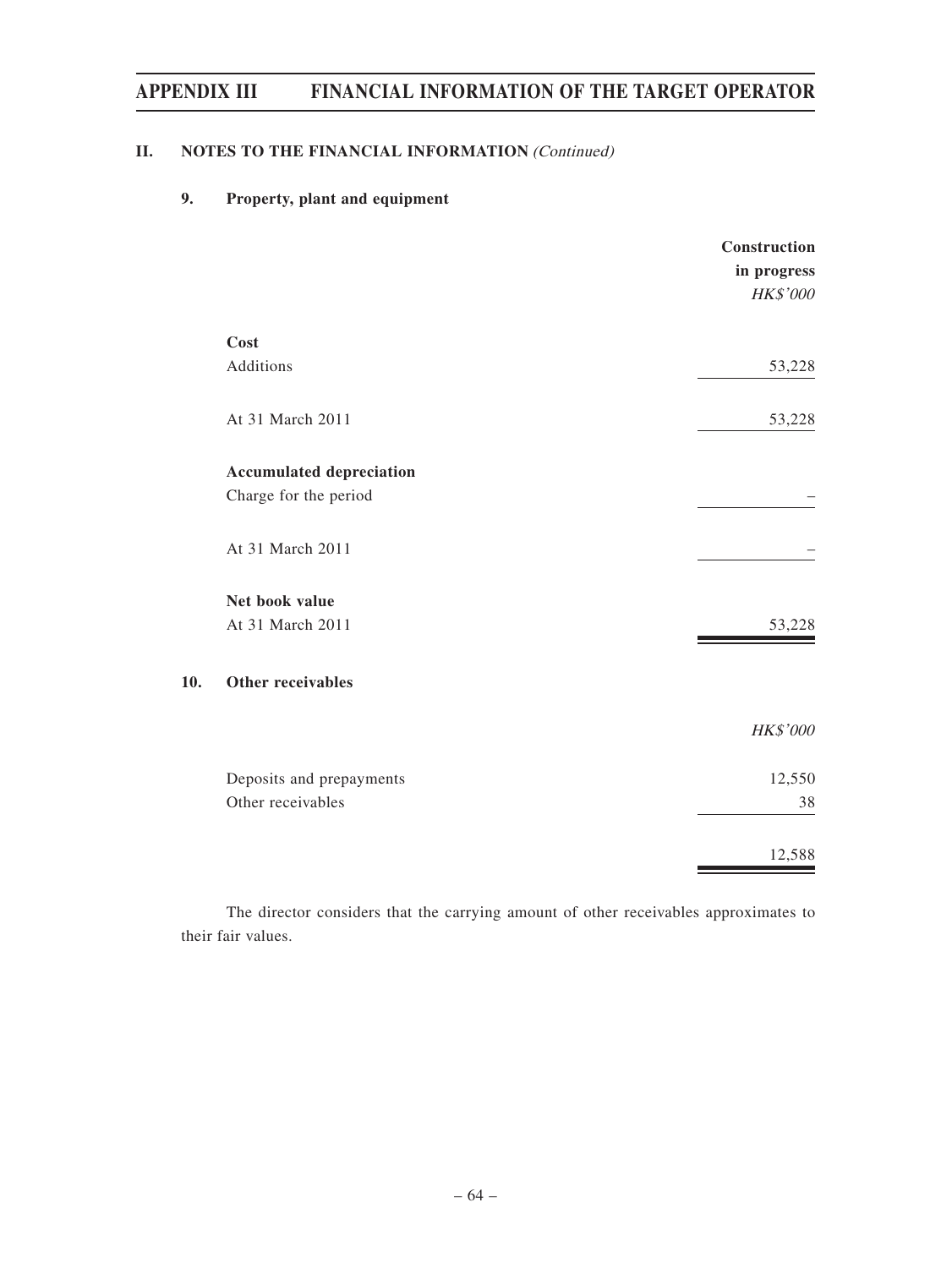#### **II. NOTES TO THE FINANCIAL INFORMATION** (Continued)

### **11. Cash and cash equivalents**

|     |                          | <b>HK\$'000</b> |
|-----|--------------------------|-----------------|
|     | Cash at bank and on hand | 359             |
| 12. | Other payables           |                 |
|     |                          | HK\$'000        |
|     | Other payables           | 13,787          |
|     | Amount due to a director | 28,635          |
|     |                          | 42,422          |

The amount due to a director is unsecured, interest free and without indication of repayment date. The director considers that the carrying amount of other payables approximates to their fair values.

#### **13. Paid-up capital**

|                                         | Amount         |                 |  |
|-----------------------------------------|----------------|-----------------|--|
|                                         | <b>RMB'000</b> | <b>HK\$'000</b> |  |
| Registered:                             |                |                 |  |
| On incorporation and at 31 March 2011   | 20,000         |                 |  |
| Paid-up:                                |                |                 |  |
| On incorporation                        | 4,000          | 4,751           |  |
| Capital contribution on 18 January 2011 | 16,000         | 19,002          |  |
| At 31 March 2011                        | 20,000         | 23,753          |  |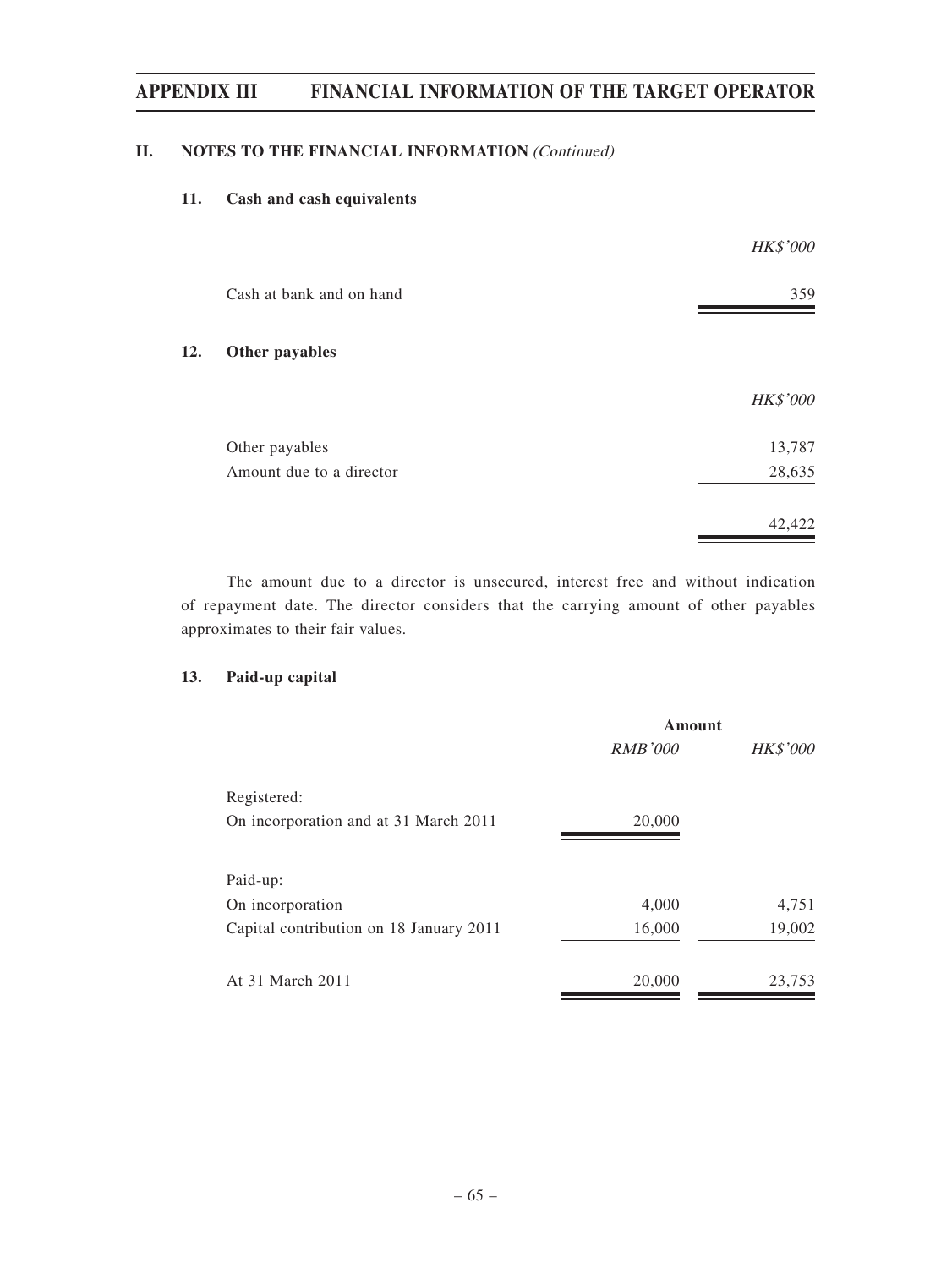#### **II. NOTES TO THE FINANCIAL INFORMATION** (Continued)

#### **14. Transaction and balances with related parties**

The Target Operator had the following transaction and balances with related parties as at 31 March 2011:

|                                           | <b>HK\$'000</b> |
|-------------------------------------------|-----------------|
| Company controlled by a director:         |                 |
| Purchase of property, plant and equipment | 13.640          |
| Amount due from the Target Operator       | 6.955           |
| Amount due to a director                  | 28.635          |

The director of the Target Operator is of the opinion that the above transaction was entered into at terms agreed by both parties. The balances are unsecured, interest free and without indication of repayment date.

#### **15. Ultimate controlling party**

At 31 March 2011, the director of the Target Operator considers that the ultimate controlling party of the Target Operator to be Mr. Gao Chenggang<sup>\*</sup> (高成剛先生).

#### **16. Commitments**

| Capital expenditure in respect of the acquisition of property, |        |
|----------------------------------------------------------------|--------|
| plant and equipment and land use rights contracted for         |        |
| but not provided for in the Financial Information              | 10.333 |

HK\$'000

#### **17. Contingent liabilities**

The Target Operator did not have any significant contingent liabilities as at 31 March 2011.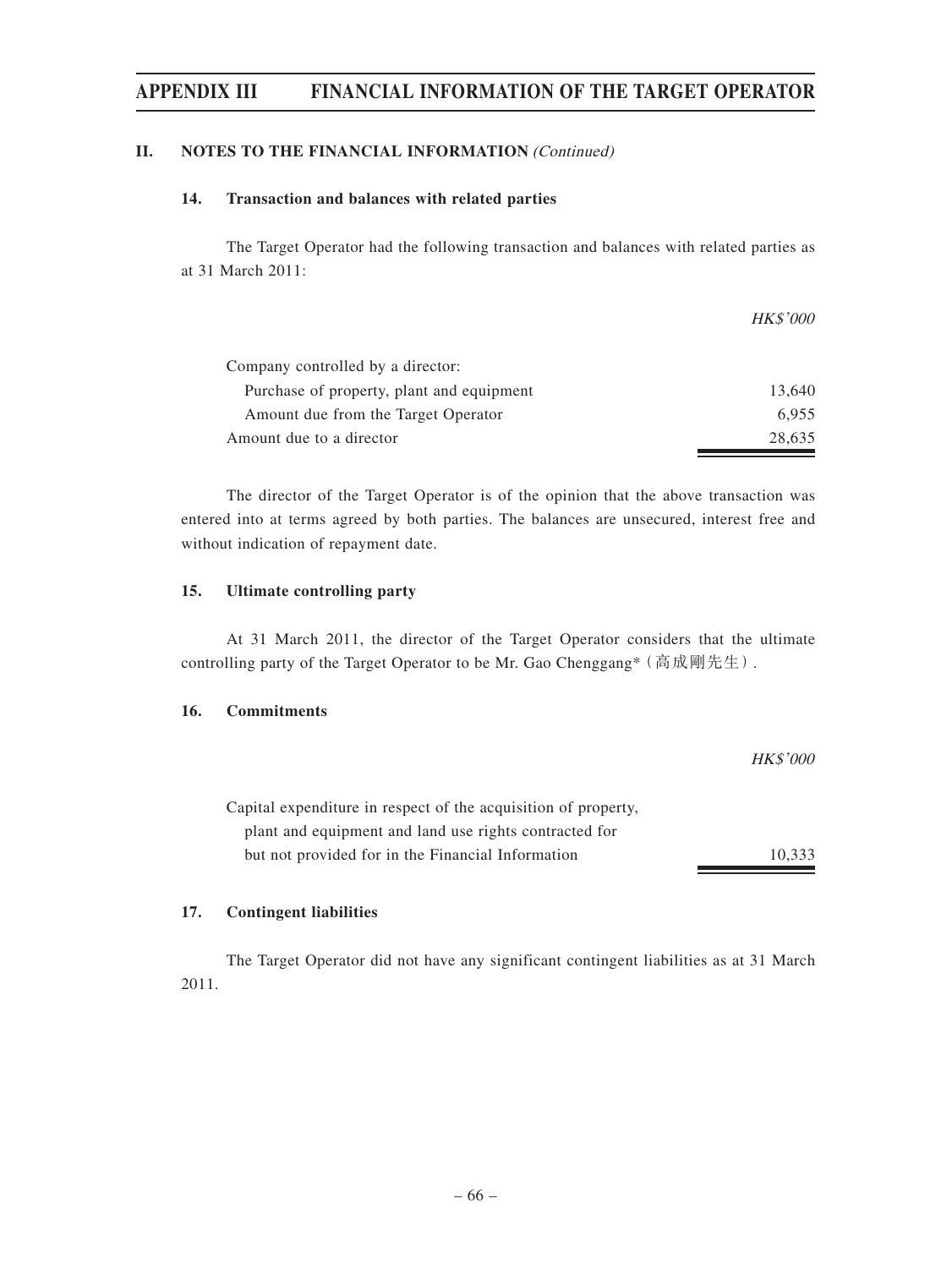#### **II. NOTES TO THE FINANCIAL INFORMATION** (Continued)

### **18. Possible impact of new standards, amendments to standards and interpretations issued but not yet effective for the relevant period**

Up to the date of issue of the Financial Information, the HKICPA has issued a number of new standards, amendments to standards and interpretations which are not yet effective for the Relevant Period and which have not been adopted in the Financial Information.

|                                        |                                                 | <b>Effective for annual</b><br>periods beginning<br>on or after |
|----------------------------------------|-------------------------------------------------|-----------------------------------------------------------------|
| HKAS 24 (Revised)                      | Related party disclosures                       | 1 January 2011                                                  |
| <b>HKFRS 9</b>                         | Financial instruments                           | 1 January 2013                                                  |
| Improvements to<br><b>HKFRS (2010)</b> |                                                 | 1 July 2010 or<br>1 January 2011                                |
| Amendments to HKAS 12                  | Income taxes                                    | 1 January 2012                                                  |
| HKAS 27 (2011)                         | Separate financial statements                   | 1 January 2013                                                  |
| HKAS 28 (2011)                         | Investments in associates and<br>joint ventures | 1 January 2013                                                  |
| HKFRS 10                               | Consolidated financial<br>statements            | 1 January 2013                                                  |
| <b>HKFRS 11</b>                        | Joint arrangements                              | 1 January 2013                                                  |
| <b>HKFRS 12</b>                        | Disclosure of interests<br>in other entities    | 1 January 2013                                                  |

The directors of the Company have confirmed that the Target Operator has commenced considering the potential impact of the above new standards, amendments to standards and interpretations but is not yet in a position to determine whether these new standards, amendments to standards and interpretations will have a significant impact on how the results of operations and financial position are prepared and presented. These new standards, amendments to standards and interpretations may result in changes in the future as to how the results and financial position are prepared and presented.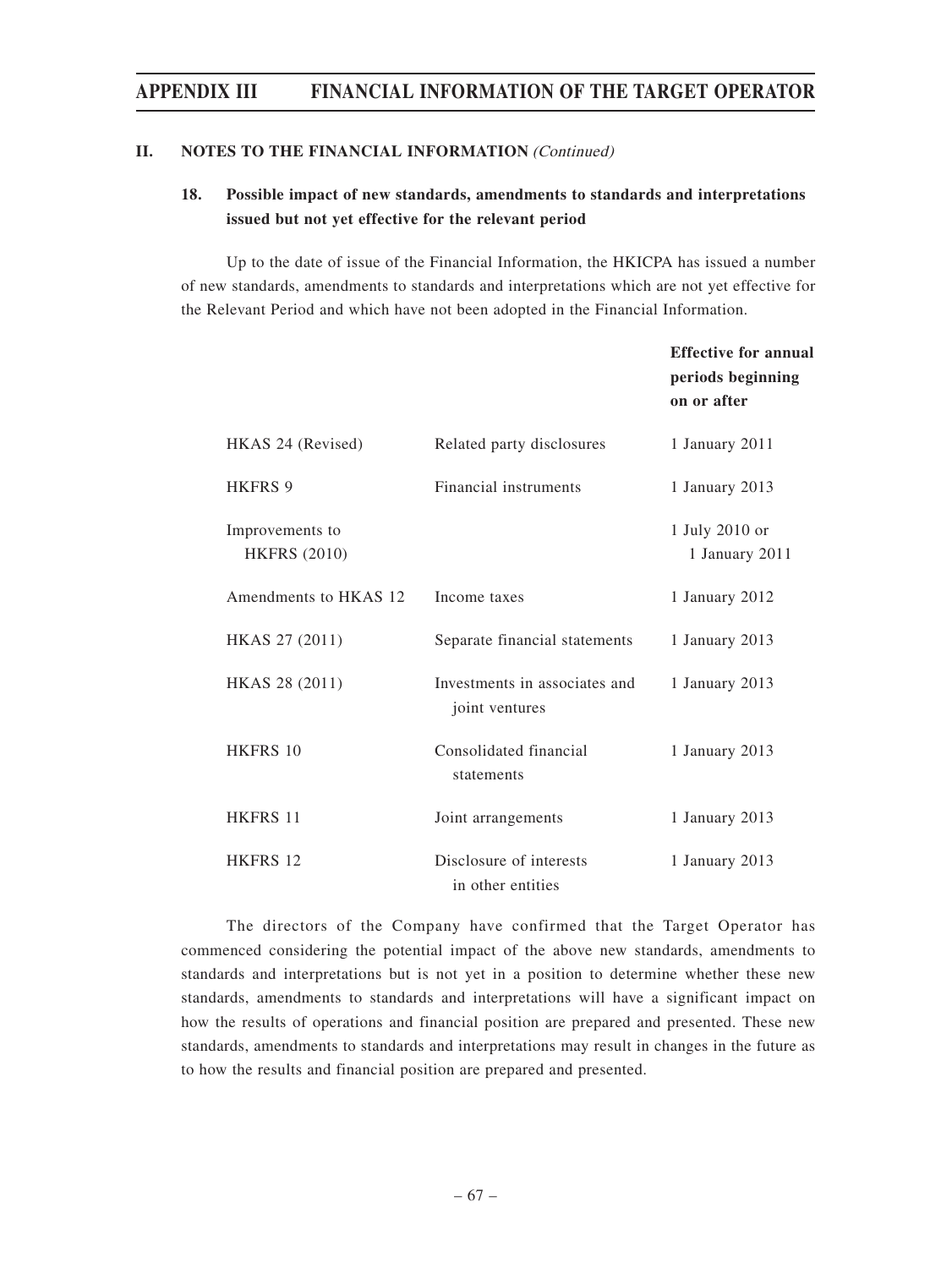#### **III. SUBSEQUENT EVENTS**

There were no significant events taken place subsequent to 31 March 2011.

#### **IV. SUBSEQUENT FINANCIAL STATEMENTS**

No audited financial statements have been prepared by the Target Operator in respect of any period subsequent to 31 March 2011.

> Yours faithfully, **Ting Ho Kwan & Chan** Certified Public Accountants (Practising)

\* The English translation of Chinese names or words are for information purpose only, and should not be regarded as the official English translation of such Chinese names or words.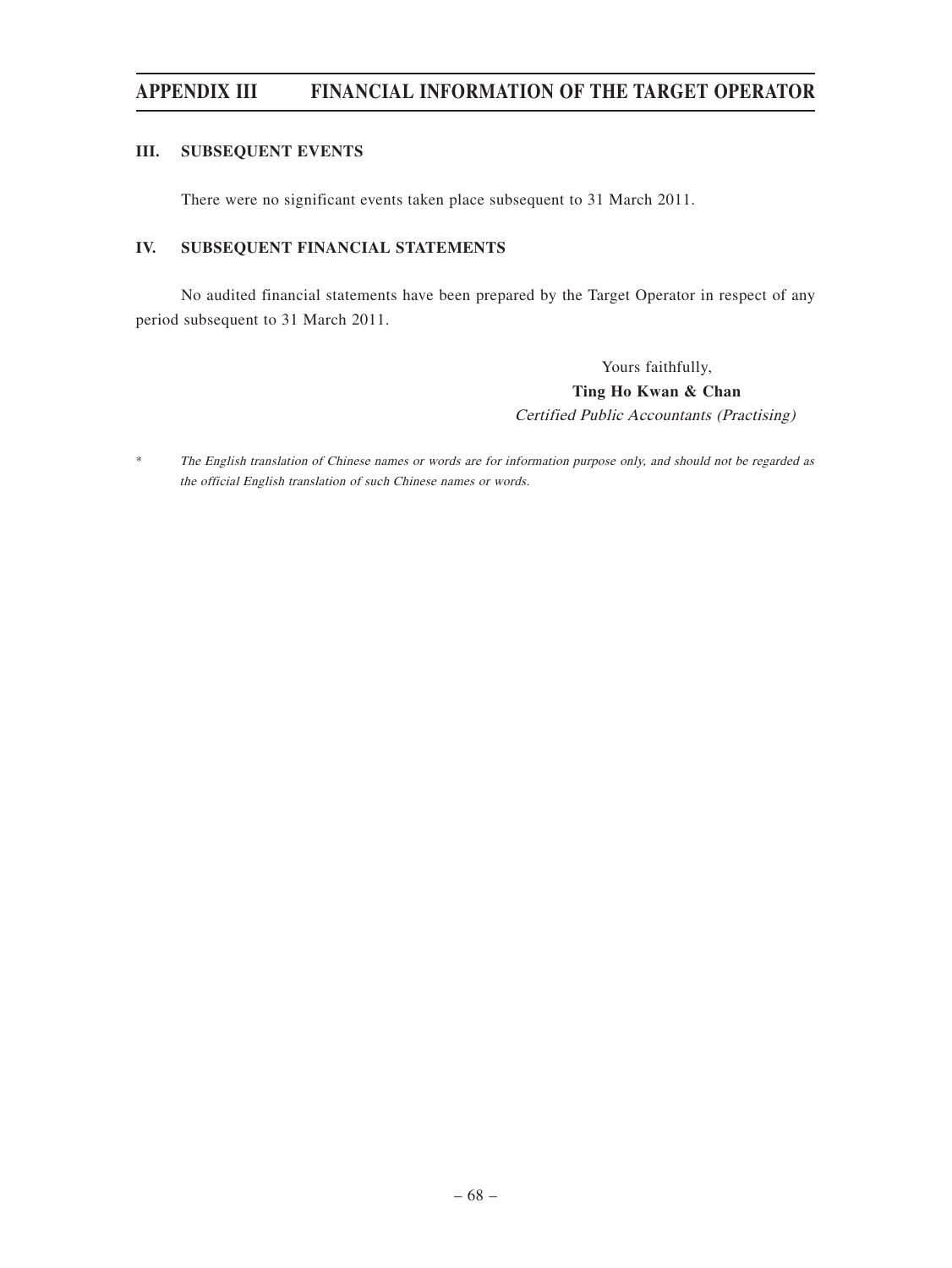# **APPENDIX IV UNAUDITED PRO FORMA FINANCIAL INFORMATION OF THE ENLARGED GROUP**

### **(I) BASIS OF PREPARATION OF THE UNAUDITED PRO FORMA STATEMENT OF ASSETS AND LIABILITIES OF THE ENLARGED GROUP**

The accompanying unaudited pro forma statement of assets and liabilities of China Gamma Group Limited (the "Company") and its subsidiaries (the "Group") and Yunnan He Da Investments Company Limited (the "Target Company") and Mianning Mao Yuan Rare Earth Technology Company Limited (the "Target Operator") (hereinafter collectively referred to as the "Enlarged Group") (the "Statement") has been prepared to illustrate the effect of the Acquisition, assuming the transaction had been completed as at 31 March 2011.

The Statement is prepared based on the audited consolidated balance sheet of the Group as at 31 March 2011 as extracted from the annual report of the Group for the year ended 31 March 2011 and the audited balance sheets of the Target Company and the Target Operator as at 31 March 2011 as extracted from the Accountants' Reports set out in Appendix II and Appendix III of the Circular respectively after making certain pro forma adjustments resulting from the Acquisition. The Financial Information of the Target Company, the Target Operator and the pro forma adjustments are translated from RMB to HK\$ at the rate of 0.842.

The Statement is prepared based on a number of assumptions, estimates, uncertainties and currently available information, and is provided for illustrative purposes only. Accordingly, as a result of the nature of the Statement, it may not give a true picture of the actual financial position of the Group that would have been attained had the Acquisition actually occurred on 31 March 2011. Furthermore, the Statement does not purport to predict the Group's future financial position.

The Statement should be read in conjunction with the financial information of the Group as set out in Appendix I of the Circular, the Financial Information of the Target Company and the Target Operator as set out in Appendix II and Appendix III of the Circular and other financial information included elsewhere in the Circular.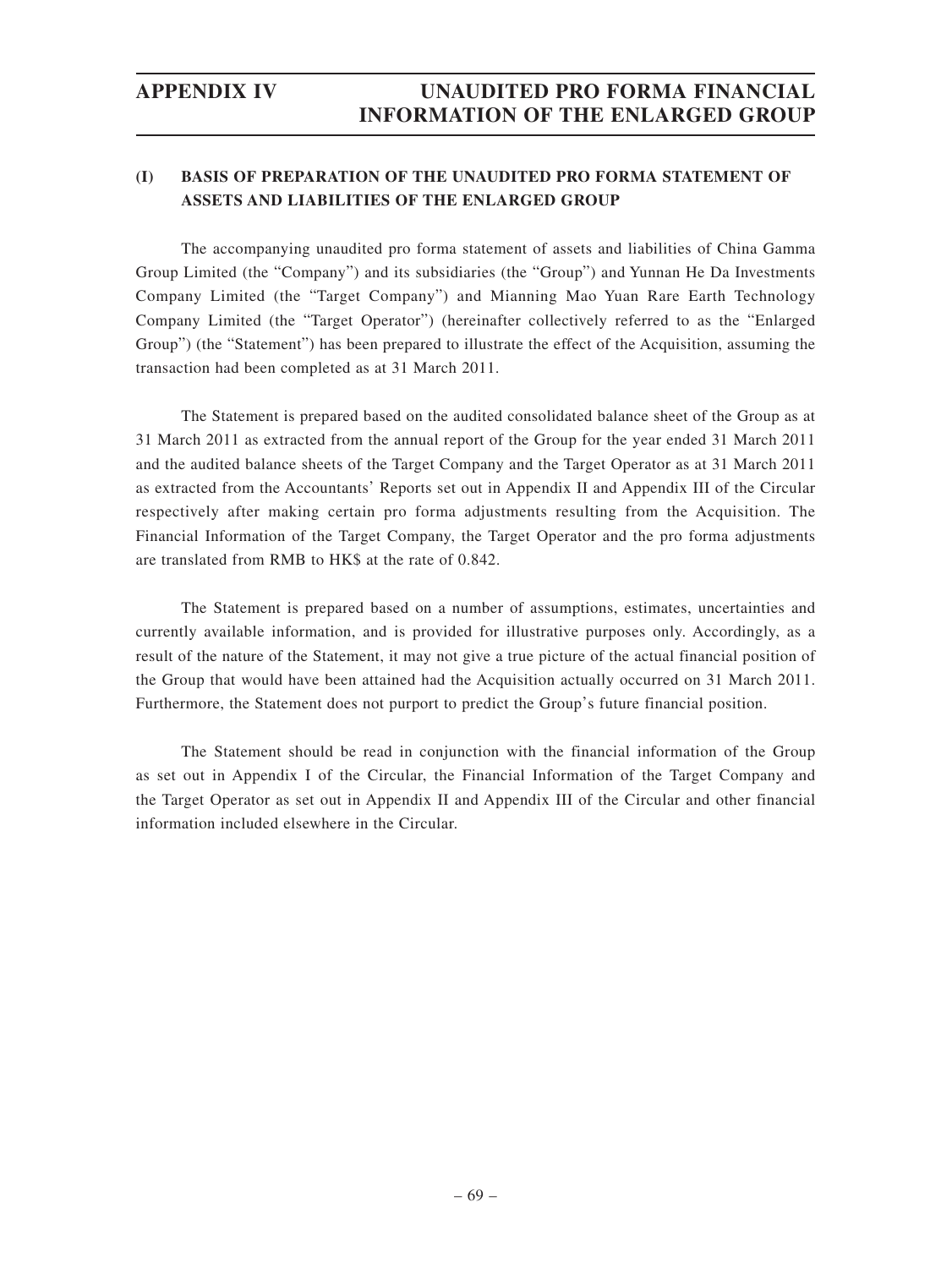# **APPENDIX IV UNAUDITED PRO FORMA FINANCIAL INFORMATION OF THE ENLARGED GROUP**

## **(II) UNAUDITED PRO FORMA STATEMENT OF ASSETS AND LIABILITIES OF THE ENLARGED GROUP AS IF THE ACQUISITION HAD BEEN COMPLETED ON 31 MARCH 2011**

|                                                                                | <b>The Group</b><br>as at<br>31 March<br>2011<br>(Audited)<br><b>HK\$'000</b> | <b>Target</b><br>Company<br>as at<br>31 March<br>2011<br>(Audited)<br><b>HK\$'000</b> | <b>Target</b><br>Operator<br>as at<br>31 March<br>2011<br>(Audited)<br><b>HK\$'000</b> | <b>Total</b><br><b>HK\$'000</b> | <b>HK\$'000</b>          | Pro forma adjustments<br><b>HK\$'000</b> | <b>HK\$'000</b>          | <b>Enlarged</b><br>Group<br><b>HK\$'000</b> |
|--------------------------------------------------------------------------------|-------------------------------------------------------------------------------|---------------------------------------------------------------------------------------|----------------------------------------------------------------------------------------|---------------------------------|--------------------------|------------------------------------------|--------------------------|---------------------------------------------|
|                                                                                | (note 1)                                                                      | (note 2)                                                                              | (note 3)                                                                               |                                 | (note 4)                 | (note 5)                                 | (note 6)                 |                                             |
| <b>Non-Current Assets</b>                                                      |                                                                               |                                                                                       |                                                                                        |                                 |                          |                                          |                          |                                             |
| Property, plant and equipment                                                  | 33,804                                                                        | $\overline{a}$                                                                        | 53,228                                                                                 | 87,032                          |                          | $\overline{\phantom{0}}$                 |                          | 87,032                                      |
| Land use rights                                                                | 12,201                                                                        | $\overline{\phantom{0}}$                                                              | $\qquad \qquad -$                                                                      | 12,201                          |                          |                                          | $\overline{\phantom{0}}$ | 12,201                                      |
| Intangible asset                                                               | $\overline{a}$                                                                |                                                                                       | $\overline{a}$                                                                         | $\overline{a}$                  |                          | $\overline{\phantom{0}}$                 | 413,302                  | 413,302                                     |
| Goodwill                                                                       | 23,592                                                                        | $\overline{\phantom{a}}$                                                              | $\overline{a}$                                                                         | 23,592                          | 3,563                    | $\overline{a}$                           | 211,776                  | 238,931                                     |
|                                                                                | 69,597                                                                        | $\overline{a}$                                                                        | 53,228                                                                                 | 122,825                         | 3,563                    | $\overline{a}$                           | 625,078                  | 751,466                                     |
| <b>Current Assets</b>                                                          |                                                                               |                                                                                       |                                                                                        |                                 |                          |                                          |                          |                                             |
| Inventories                                                                    | 32,777                                                                        |                                                                                       |                                                                                        | 32,777                          |                          | $\overline{a}$                           |                          | 32,777                                      |
| Properties under development                                                   | 41,897                                                                        |                                                                                       | $\overline{\phantom{0}}$                                                               | 41,897                          |                          |                                          | $\overline{a}$           | 41,897                                      |
| Trade and other receivables                                                    | 35,198                                                                        | 11,876                                                                                | 12,588                                                                                 | 59,662                          | (11, 876)                |                                          | $\overline{a}$           | 47,786                                      |
| Financial assets at fair value                                                 |                                                                               |                                                                                       |                                                                                        |                                 |                          |                                          |                          |                                             |
| through profit or loss                                                         | 5,522                                                                         | $\overline{a}$                                                                        | $\overline{\phantom{0}}$                                                               | 5,522                           | $\overline{\phantom{a}}$ | $\overline{\phantom{a}}$                 | $\overline{a}$           | 5,522                                       |
| Cash and cash equivalents                                                      | 19,757                                                                        | $\overline{a}$                                                                        | 359                                                                                    | 20,116                          |                          | $\overline{a}$                           | (451,306)                | $(431, 190)$ (note 7)                       |
|                                                                                | 135,151                                                                       | 11,876                                                                                | 12,947                                                                                 | 159,974                         | (11, 876)                | $\overline{\phantom{a}}$                 | (451, 306)               | (303, 208)                                  |
| <b>Current Liabilities</b><br>Trade and other payables<br>Amount due to a non- | 59,056                                                                        | 48                                                                                    | 42,422                                                                                 | 101,526                         | 5,939                    | 1,000                                    | (5,939)                  | 102,526                                     |
| controlling shareholder of<br>a subsidiary                                     | 20,827                                                                        | $\overline{\phantom{0}}$                                                              | $\overline{a}$                                                                         | 20,827                          | $\overline{a}$           | $\overline{\phantom{0}}$                 |                          | 20,827                                      |
| Current taxation payable                                                       | 79                                                                            | $\overline{a}$                                                                        |                                                                                        | 79                              |                          |                                          |                          | 79                                          |
|                                                                                | 79,962                                                                        | 48                                                                                    | 42,422                                                                                 | 122,432                         | 5,939                    | 1,000                                    | (5,939)                  | 123,432                                     |
| <b>Net Current Assets</b>                                                      |                                                                               |                                                                                       |                                                                                        |                                 |                          |                                          |                          |                                             |
| (Liabilities)                                                                  | 55,189                                                                        | 11,828                                                                                | (29, 475)                                                                              | 37,542                          | (17, 815)                | (1,000)                                  | (445, 367)               | (426, 640)                                  |
| <b>Non-Current Liabilities</b>                                                 |                                                                               |                                                                                       |                                                                                        |                                 |                          |                                          |                          |                                             |
| Bank borrowing                                                                 | 9,501                                                                         |                                                                                       |                                                                                        | 9,501                           |                          |                                          |                          | 9,501                                       |
| Deferred taxation                                                              | 10,143                                                                        |                                                                                       |                                                                                        | 10,143                          |                          |                                          |                          | 10,143                                      |
|                                                                                |                                                                               |                                                                                       |                                                                                        |                                 |                          |                                          |                          |                                             |
|                                                                                | 19,644                                                                        |                                                                                       |                                                                                        | 19,644                          |                          |                                          |                          | 19,644                                      |
| Net Assets                                                                     | 105,142                                                                       | 11,828                                                                                | 23,753                                                                                 | 140,723                         | (14, 252)                | (1,000)                                  | 179,711                  | 305,182                                     |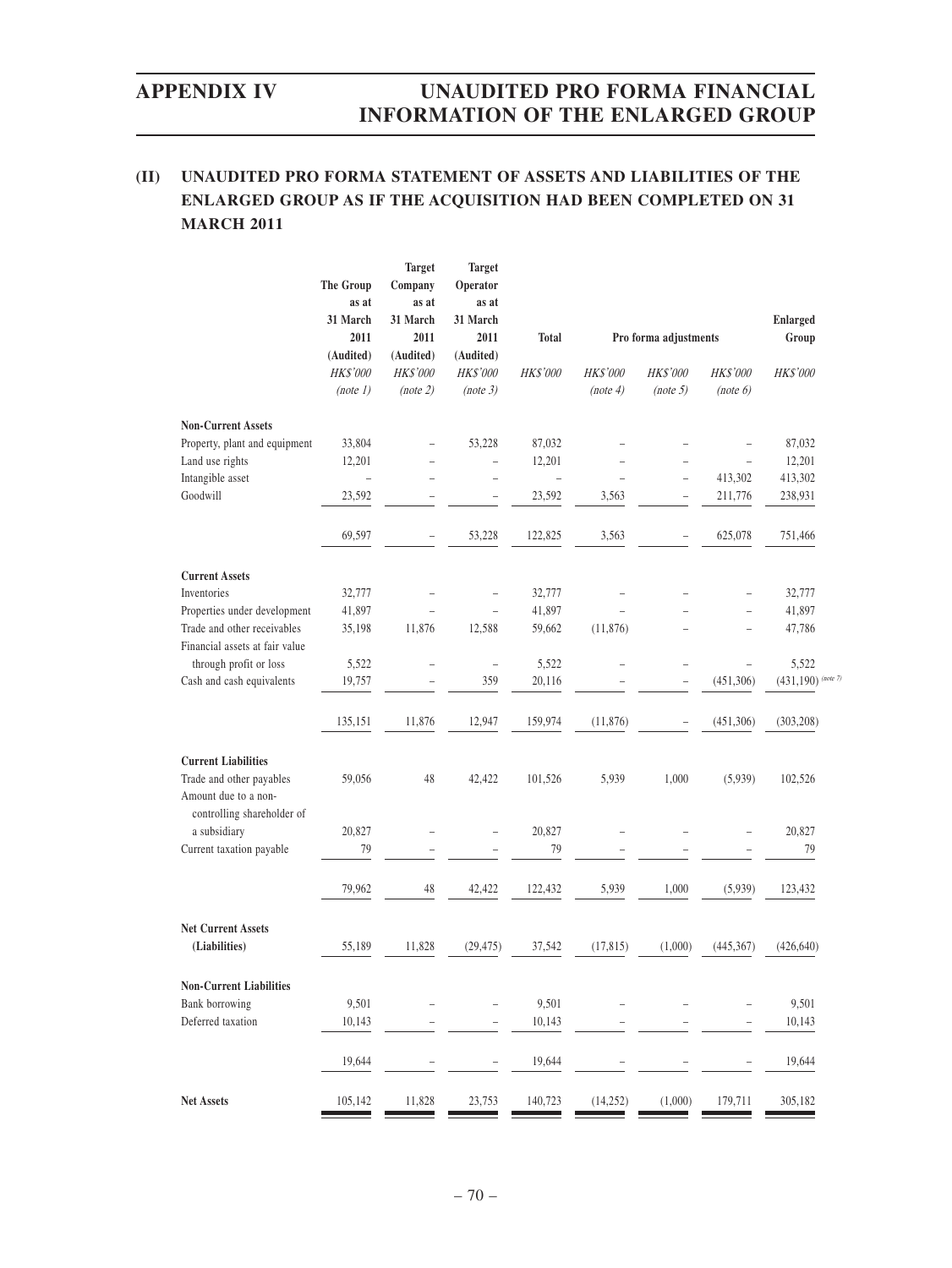#### **(III) NOTES:**

- **(1)** The financial information of the Group is extracted from the published annual report of the Company for the year ended 31 March 2011.
- **(2)** The figures are extracted from the Financial Information set out in Appendix II to this Circular.
- **(3)** The figures are extracted from the Financial Information set out in Appendix III to this Circular.

### **(4) Group Restructuring**

Under the Group Restructuring which has been completed, an equity holder of the Target Operator has transferred 60% equity interest in the Target Operator to the Target Company at a consideration of RMB15,000,000 (equivalent to approximately HK\$17,815,000) which has been credited against an amount due from a director of the Target Company of RMB10,000,000 (equivalent to approximately HK\$11,876,000) and an additional loan of RMB5,000,000 (equivalent to approximately HK\$5,939,000) from such director.

A goodwill of HK\$3,563,000 has arisen as a result of the excess of the consideration of RMB15,000,000 (equivalent to approximately HK\$17,815,000) under the Group Restructuring over the Target Company's share of 60% of the net assets value of the Target Operator of HK\$14,252,000 as at 31 March 2011.

#### **(5) Cost for the Acquisition**

Legal and professional fee of approximately HK\$1,000,000 has been accrued in respect of the Acquisition.

#### **(6) Acquisition of 90% equity interest in the Target Company**

Pursuant to a sale and purchase agreement signed on 11 May 2011 between Mr. Hu Zhengzhi and Beijing Gamma Corporate Management Company Limited, a wholly-owned subsidiary of the Company, cash consideration of RMB380,000,000 (equivalent to approximately HK\$451,306,000) will be paid to Mr. Hu Zhengzhi for 90% equity interest in the Target Company on the conditions, inter alia, that the Target Company has obtained 60% equity interest in the Target Operator. On 1 July 2011, an equity holder of the Target Operator completed the transfer of 60% equity interest in the Target Operator to the Target Company (as mentioned in note (4) above). Upon completion of the above transactions, the Company becomes the ultimate holding company of both the Target Company and the Target Operator.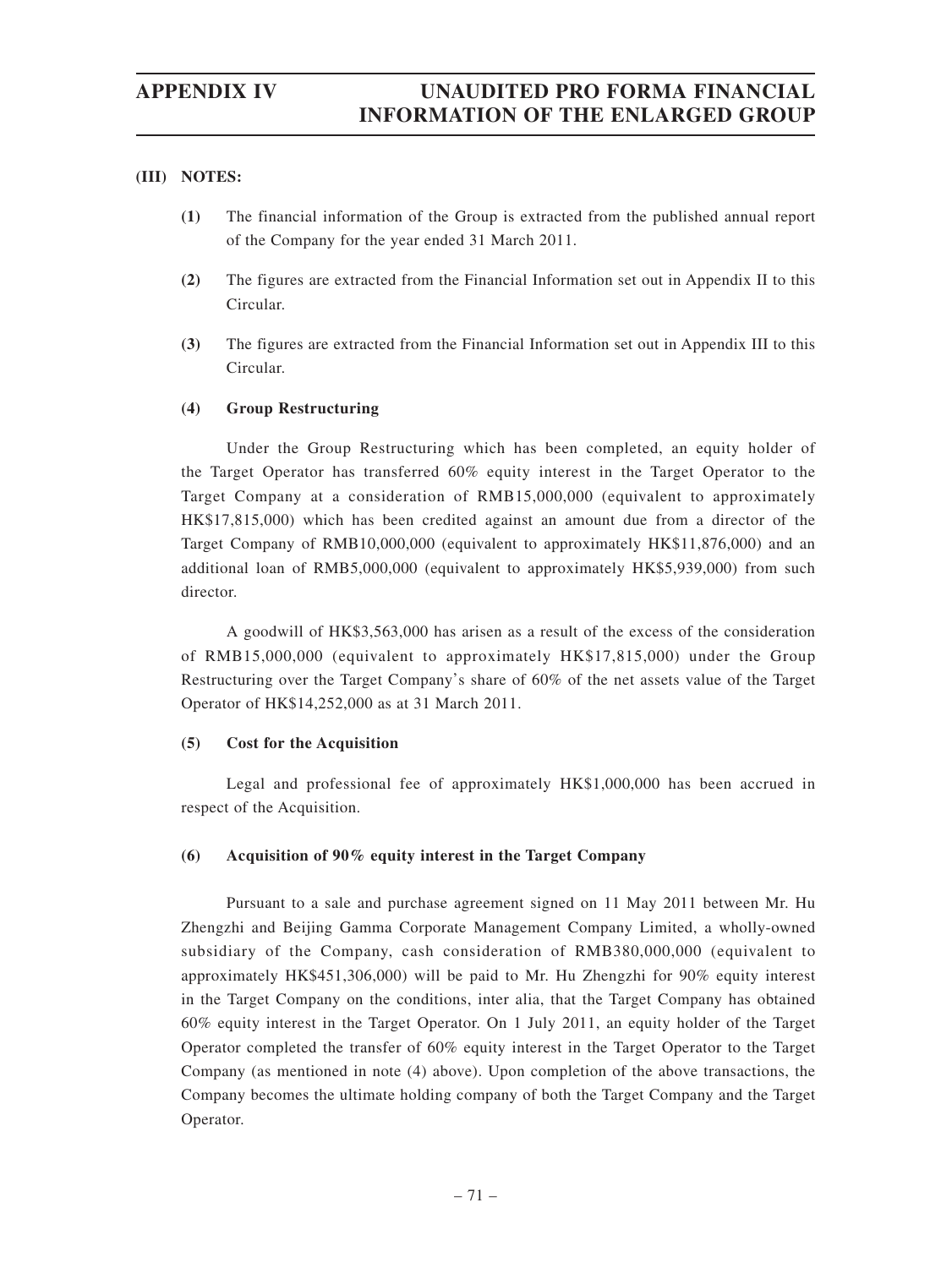### **(6) Acquisition of 90% equity interest in the Target Company** (Continued)

The pro forma adjustments reflect the following:

The goodwill of HK\$211,776,000 represents the excess of the cash consideration of HK\$451,306,000 over the fair value of the net identifiable assets to be acquired of HK\$239,530,000 at 31 March 2011.

An analysis of the fair value of net assets acquired of the Acquisition is as follows:

|                                                        | <b>HK\$'000</b> |
|--------------------------------------------------------|-----------------|
| Net assets of the Target Company                       | 21,330          |
| Investment in the Target Operator                      | (17, 815)       |
| Net assets of the Target Operator                      | 23,753          |
| Net carrying amount in the books of the Target Company | 27,268          |
| Fair value adjustment – intangible asset               | 413,302         |
| Net identifiable assets                                | 440,570         |
| Non-controlling interests                              | 201,040         |
| Net identifiable assets to be acquired                 | 239,530         |

- The net assets of the Target Company of HK\$21,330,000 shown in the above is the aggregate of the net assets of the Target Company before the completion of the Group Restructuring (note 4 above) of HK\$11,828,000, the Sale Loan of HK\$5,939,000 and a goodwill arising on acquisition of the Target Operator by the Target Company of HK\$3,563,000.
- The non-controlling interest of the Target Company and the Target Operator after the Group Restructuring (the "Target Group") to be recognised in the pro forma financial information of the Enlarged Group is as follows:

|                                                      | <b>HK\$'000</b> |
|------------------------------------------------------|-----------------|
| Non-controlling interests of the Target Group:       |                 |
| 10% non-controlling interests of the Target Company  | (5)             |
| 46% non-controlling interests of the Target Operator | 201,045         |
| Total                                                | 201,040         |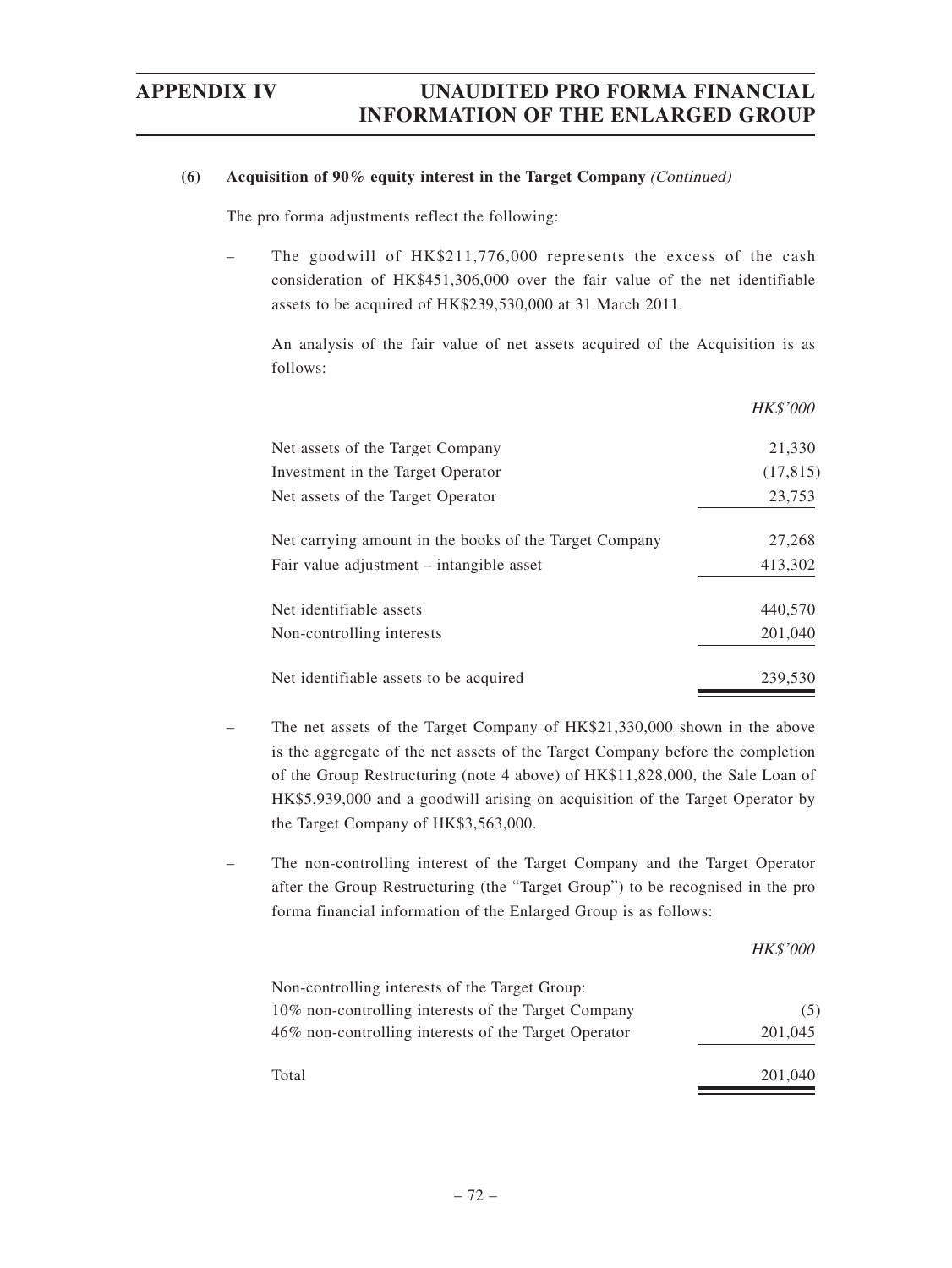### **(6) Acquisition of 90% equity interest in the Target Company** (Continued)

- The fair value adjustment on the intangible asset acquired (i.e. a technology to convert rare earth concentrate into products such as polishing powder, rare earth oxides and metals) of HK\$413,302,000 is determined by the directors of the Company with reference to the valuation report issued by Roma Appraisals Limited on 24 August 2011 which is set out in Appendix VI to this circular, an independent firm of professional valuers, where the basis of valuation adopted is income-based approach.
- The decrease of cash and cash equivalents of HK\$451,306,000, representing the cash consideration of RMB380,000,000 to be paid for the Acquisition.

In accordance with the accounting policies adopted by the Group, business combinations are accounted for using the acquisition method. The Group measures goodwill as the excess of the aggregate of the fair value of the consideration transferred over the net fair value of the acquiree's identifiable assets and liabilities measured as at the acquisition date.

An impairment test in respect of the goodwill acquired through a business combination conducted in accordance with HKAS 36 "Impairment of Assets" issued by the HKICPA involves the determination of the recoverable amount of the cash-generating unit to which the goodwill has been allocated, being the higher of the cash-generating unit's fair value less costs to sell and its value in use.

For the purpose of the preparation of the Statement, the directors of the Company consider the recoverable amount of the cash-generating unit to which the goodwill relates is greater than the carrying amount of such cash-generating unit. Accordingly, no impairment of goodwill existed as at 31 March 2011.

Since the fair values of the identifiable assets and liabilities of the Target Company and the Target Operator as at the date of completion of the transactions may be different from their fair values used in the preparation of this unaudited pro forma statement of assets and liabilities, the actual amount of goodwill may be different from those as shown above.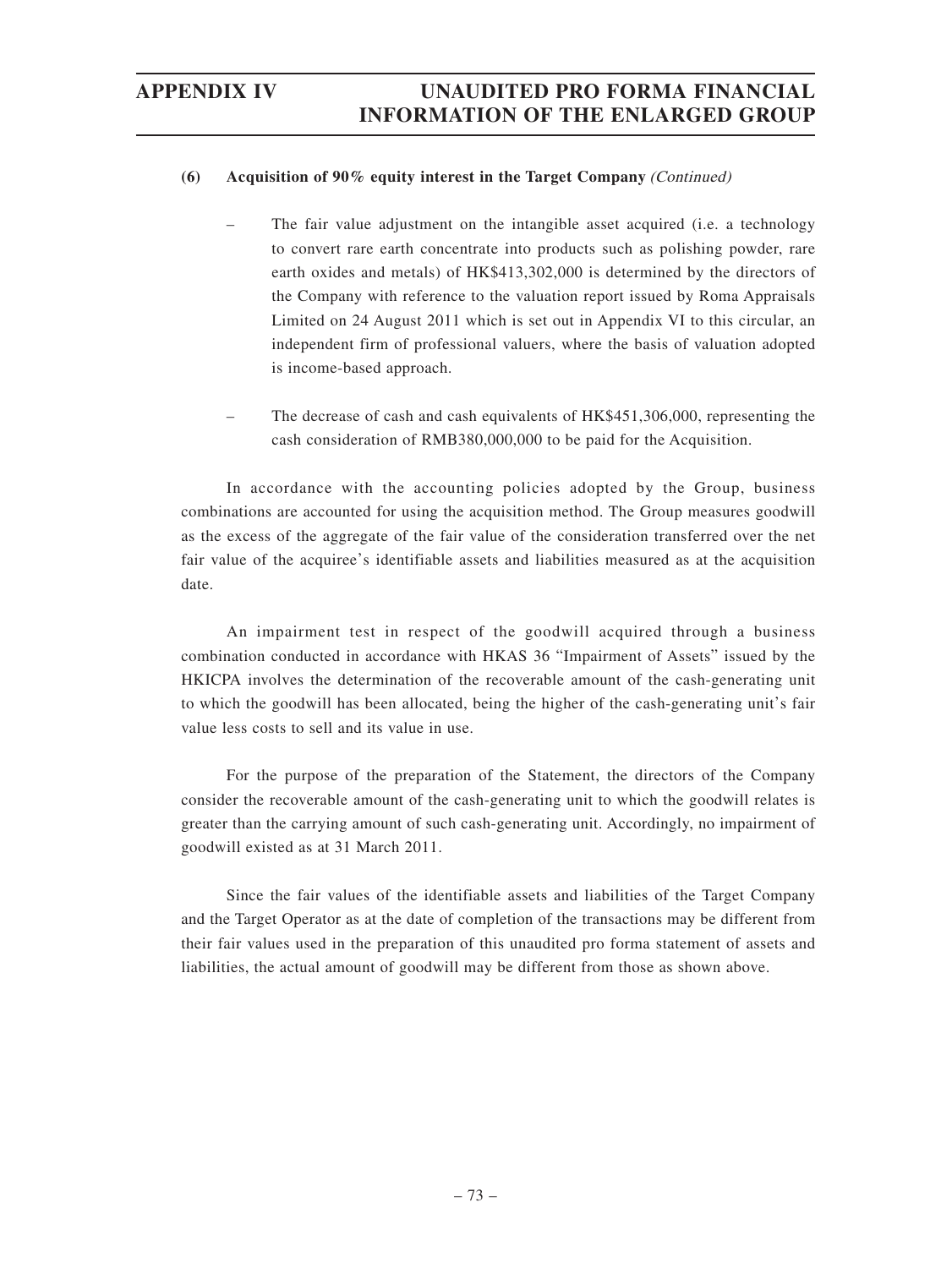**(7)** The deficit in cash and cash equivalents was caused by the consideration payable for the Acquisition of RMB380 million (equivalent to approximately HK\$451 million). Such amount is included as consideration payable for the preparation of this Statement. It is currently expected that part of the Consideration will be satisfied by way of proceeds from the issue of the Subscription CN in the amount of HK\$105 million (as disclosed on page 3 of this Circular), and to satisfy the balance of the Consideration payable of approximately HK\$346 million by way of a combination of equity and/or debt financing raised or arranged by the Group. As of 31 March 2011, the Group held a property under development and certain properties held for sale with an aggregate valuation of approximately HK\$90 million. The Group is in the process of arranging for the realization of such properties and the proceeds from such realization may be applied towards the partial satisfaction of the Consideration payable. Should that happen, the total amount that needs to be raised by way of equity and/or debts as mentioned herein may therefore be reduced accordingly.

### **(8) Impairment assessment on the intangible asset of the Enlarged Group**

The directors of the Company have assessed the recoverable amount of the cashgenerating unit to which the intangible asset relate to, is greater than the carrying amount of such cash-generating unit, taking into account the independent valuation report as disclosed in Appendix VI to this Circular. Based on their assessment and the valuation report, the directors of the Company consider that there is no indication that the value of the intangible asset of the Enlarged Group is impaired.

The directors of the Company confirmed that the Company will adopt the accounting policies, principal assumptions and valuation method consistent with those used in the preparation of the unaudited pro forma financial information in assessing impairment of the Enlarged Group's goodwill and intangible asset in the future.

### **(9) Financial effect of the Acquisition**

Upon Completion, both the Target Company and the Target Operator will become non wholly-owned subsidiaries of the Company and the financial results of both companies will be fully consolidated into the financial statements of the Group.

The unaudited consolidated total assets and total liabilities of the Enlarged Group as at 31 March 2011 will be increased from approximately HK\$204,748,000 to HK\$448,258,000 and from approximately HK\$99,606,000 to HK\$143,076,000 respectively.

In light of the potential prospects of the Target Group, the Directors are of the view that the Acquisition will likely to have a positive impact on the earnings of the Enlarged Group.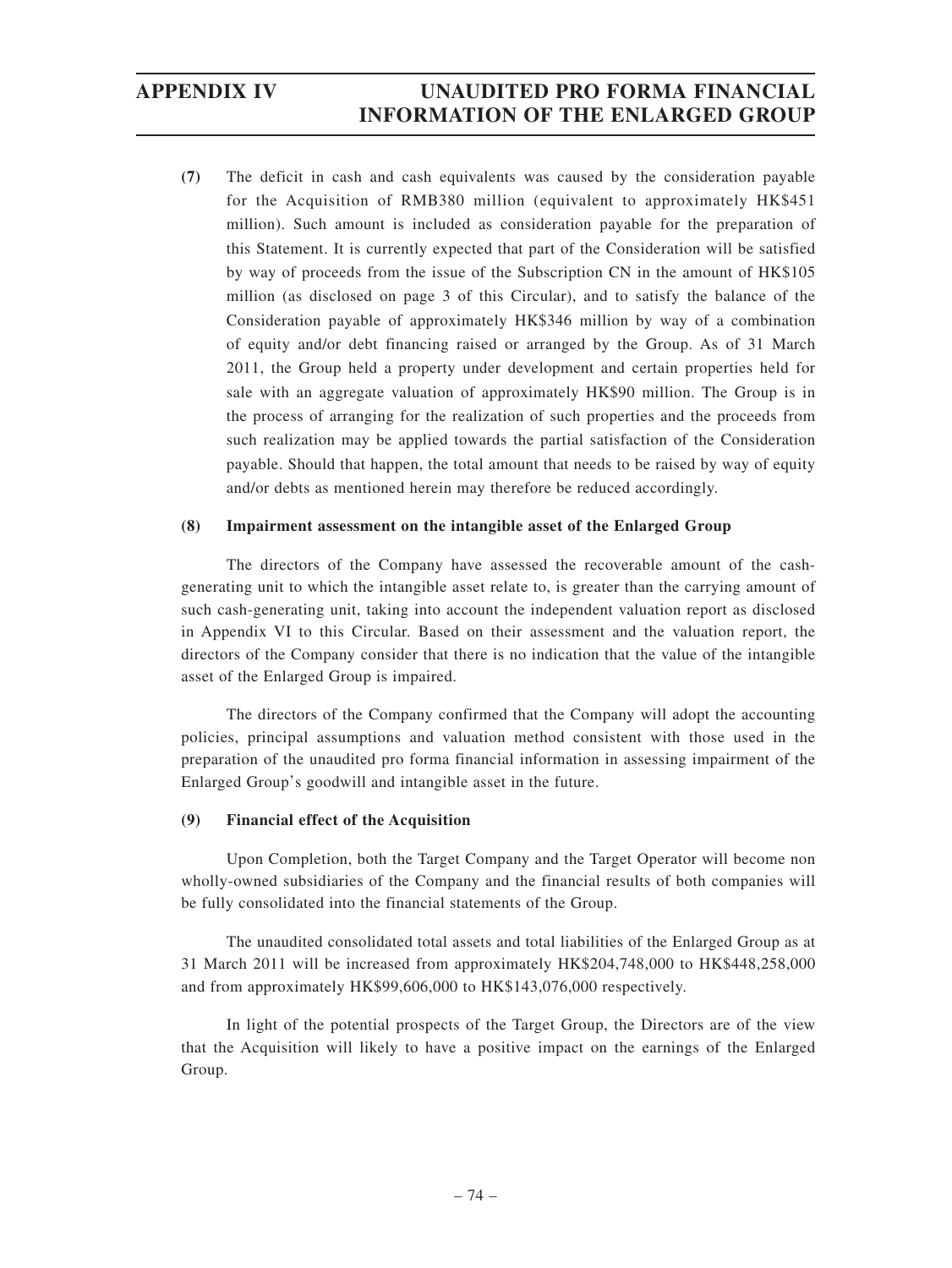The following is the text of a report, received from the independent reporting accountants, Ting Ho Kwan & Chan, Certified Public Accountants (Practising), Hong Kong, prepared for the sole purpose of incorporation in this circulars, in respect of the unaudited pro forma financial information of the Enlarged Group immediately after acquisition of the Target Group.

#### **TING HO KWAN & CHAN CERTIFIED PUBLIC ACCOUNTANTS (PRACTISING)**

9th Floor, Tung Ning Building 249-253 Des Voeux Road Central Hong Kong



24 August 2011

The Board of Directors **China Gamma Group Limited** Unit 3411, 34/F., COSCO Tower, Grand Millennium Plaza, 183 Queen's Road Central, Hong Kong.

Dear Sirs,

We report on the unaudited pro forma statement of assets and liabilities (the "Statement") of China Gamma Group Limited (the "Company") and its subsidiaries (hereinafter collectively referred to as the "Group"), which has been prepared by the directors of the Company, for illustrative purposes only, to provide information about how the proposed acquisition of the 90% direct interest in Yunnan He Da Investments Company Limited (the "Target Company") and 60% indirect interest in Mianning Mao Yuan Rare Earth Technology Company Limited (the "Target Operator") might have affected the assets and liabilities of the Group presented, for inclusion in Appendix IV to the circular of the Company dated 24 August 2011 (the "Circular"). The basis of preparation of the Statement is set out on pages 69 to 74 to the Circular.

### **RESPECTIVE RESPONSIBILITIES OF DIRECTORS OF THE COMPANY AND REPORTING ACCOUNTANTS**

It is the responsibility solely of the directors of the Company to prepare the Statement in accordance with paragraph 29 of Chapter 4 of the Rules Governing the Listing of Securities on The Stock Exchange of Hong Kong Limited (the "Listing Rules") and with reference to Accounting Guideline 7 "Preparation of Pro Forma Financial Information for Inclusion in Investment Circulars" issued by the Hong Kong Institute of Certified Public Accountants (the "HKICPA").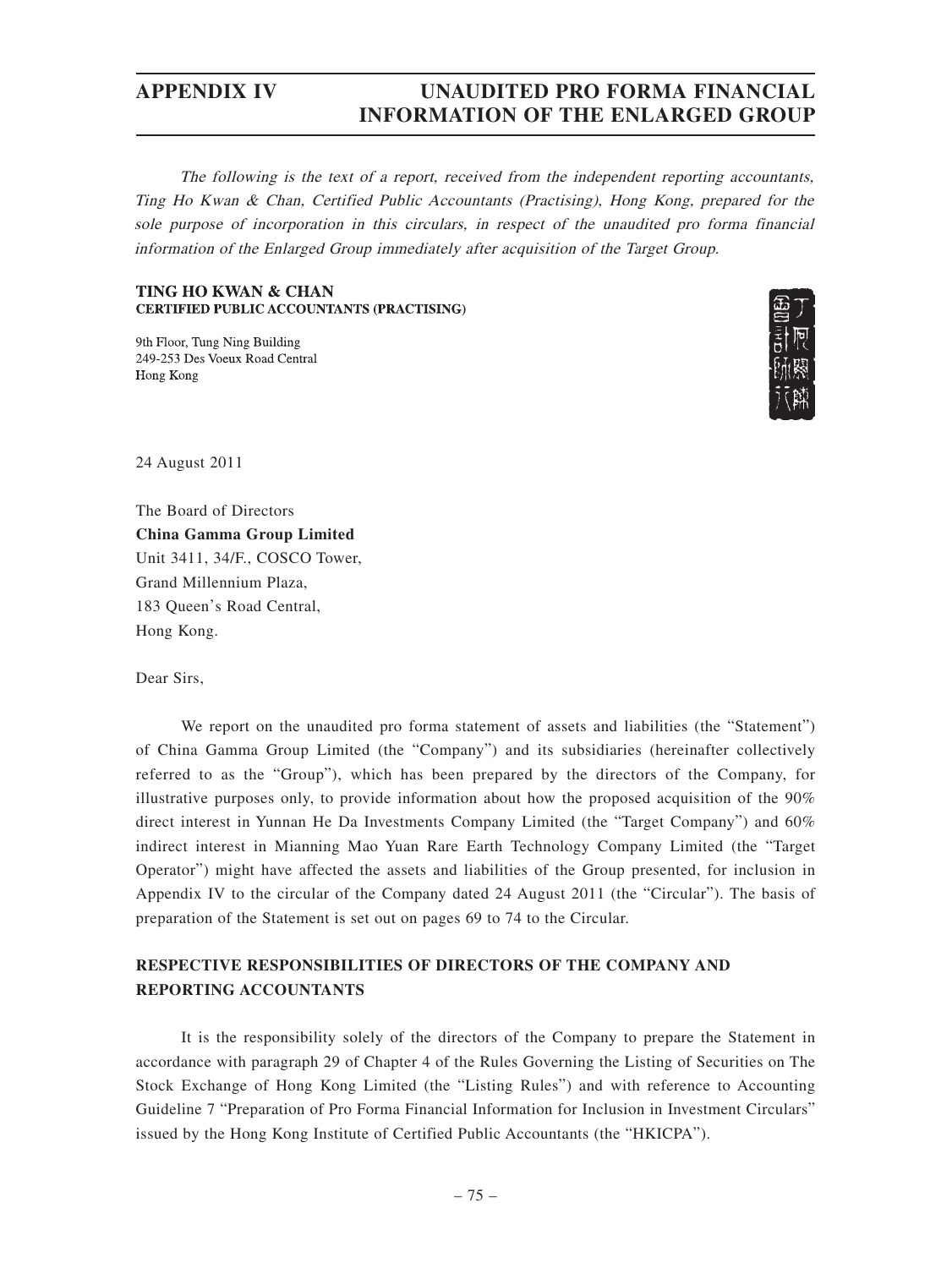It is our responsibility to form an opinion, as required by paragraph 29(7) of Chapter 4 of the Listing Rules, on the Statement and to report our opinion to you. We do not accept any responsibility for any reports previously given by us on any financial information used in the compilation of the Statement beyond that owed to those to whom those reports were addressed by us at the dates of their issue.

### **BASIS OF OPINION**

We conducted our engagement in accordance with Hong Kong Standard on Investment Circular Reporting Engagements 300 "Accountants' Reports on Pro Forma Financial Information in Investment Circulars" issued by the HKICPA. Our work consisted primarily of comparing the unadjusted financial information with source documents, considering the evidence supporting the adjustments and discussing the Statement with the directors of the Company. The engagement did not involve independent examination of any of the underlying financial information.

Our work did not constitute an audit or a review made in accordance with Hong Kong Standards on Auditing, Hong Kong Standards on Review Engagements or Hong Kong Standards on Assurance Engagements issued by the HKICPA, and accordingly, we do not express any such audit or review assurance on the Statement.

We planned and performed our work so as to obtain the information and explanations we considered necessary in order to provide us with sufficient evidence to give reasonable assurance that the Statement has been properly compiled by the directors of the Company on the basis stated, that such basis is consistent with the accounting policies of the Group and that the adjustments are appropriate for the purpose of the Statement as disclosed pursuant to paragraph 29(1) of Chapter 4 of the Listing Rules.

The Statement is for illustrative purpose only, based on the judgements and assumptions of the directors of the Company, and, because of its hypothetical nature, does not provide any assurance or indication that any event will take place in the future and may not be indicative of the financial position of the Group as at 31 March 2011 or at any future date.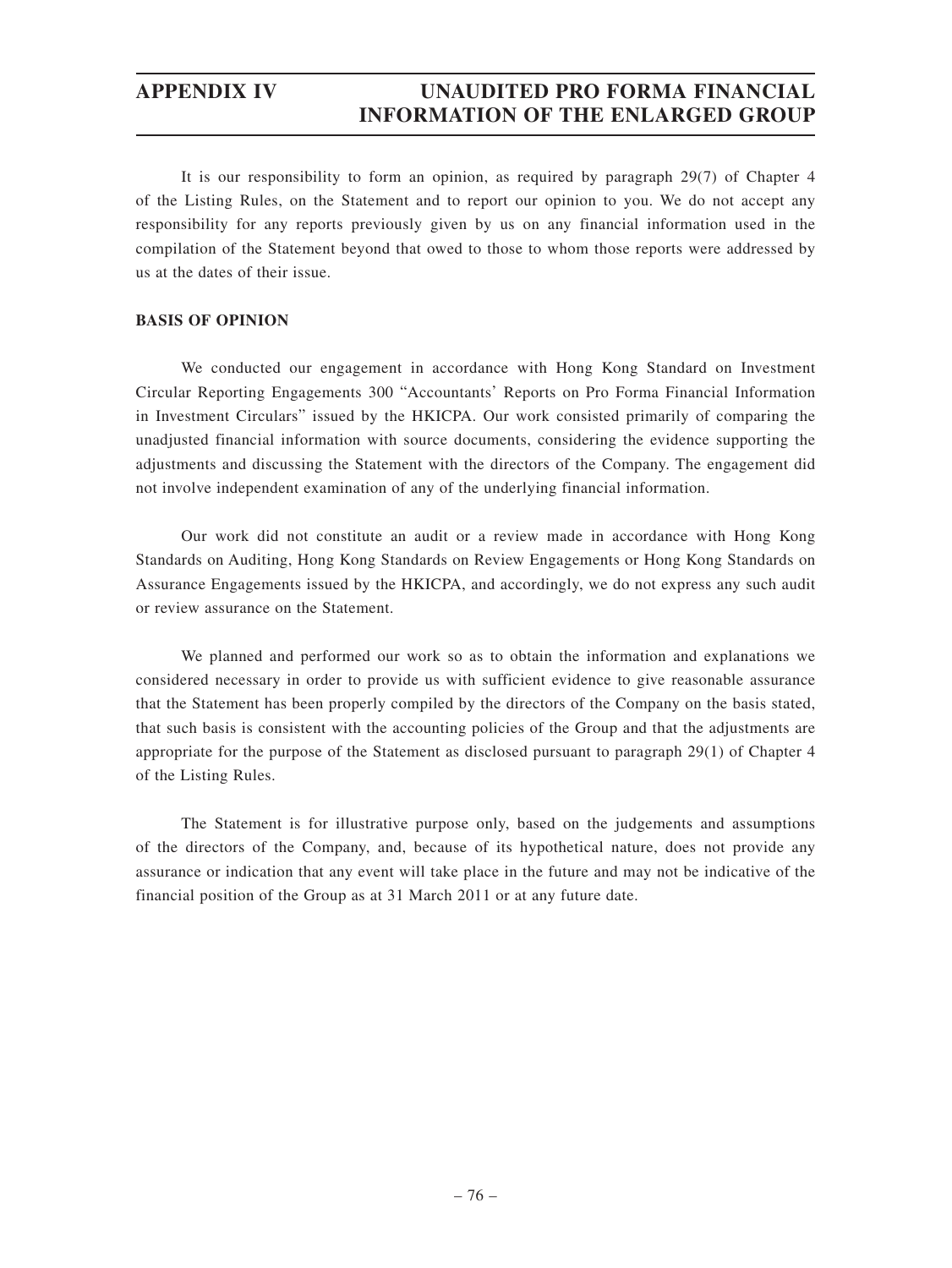### **OPINION**

In our opinion:

- (a) the Statement has been properly compiled by the directors of the Company on the basis stated;
- (b) such basis is consistent with the accounting policies of the Group; and
- (c) the adjustments are appropriate for the purposes of the Statement as disclosed pursuant to paragraph 29(1) of Chapter 4 of the Listing Rules.

Yours faithfully, **Ting Ho Kwan & Chan** Certified Public Accountants (Practising)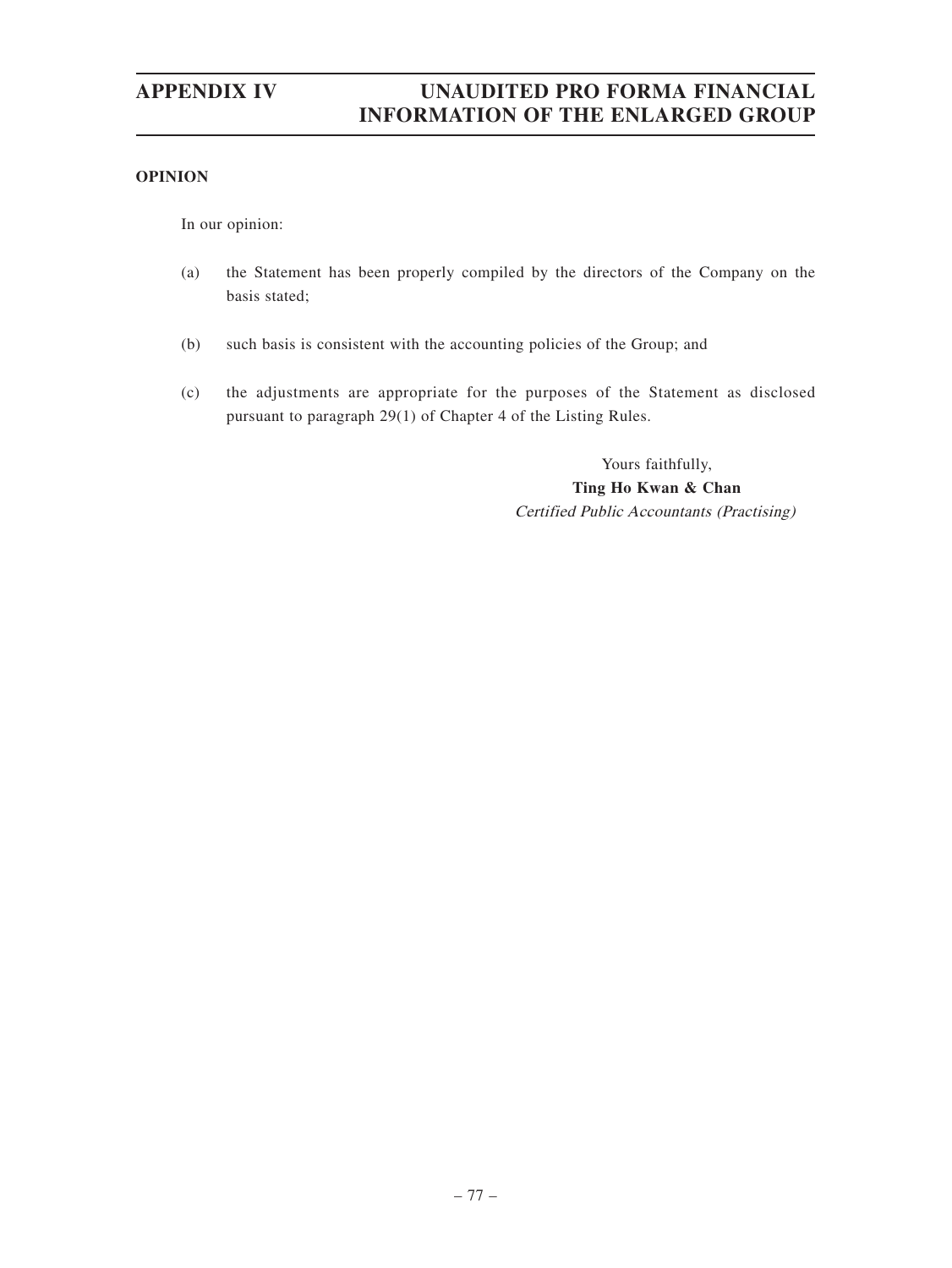## **APPENDIX V MANAGEMENT DISCUSSION AND ANALYSIS OF THE TARGET GROUP**

The Target Company is a company incorporated in the PRC on 8 November 2006 and is an investment holding company with no substantial operations save for incurring some administrative expenses for the three years ended 31 March 2009, 2010 and 2011.

The Target Operator is a company incorporated in the PRC on 12 June 2010 and is principally engaged in the refinery and processing of rare earth products in the PRC.

Given the incorporation date of the Target Company and the Target Operator being 8 November 2006 and 12 June 2010 respectively, and that for the period from 1 April 2008 to 11 June 2010, the Target Group do not have substantial operations, it is set out below the management discussion and analysis of the Target Group for the period from 12 June 2010 to 31 March 2011 (the "Relevant Period"). The exclusion of the management discussion and analysis from 1 April 2008 to 11 June 2010 do not affect the accuracy and completeness of the Target Group's information.

### **BUSINESS AND FINANCIAL REVIEW**

#### **Revenue, costs and operating results**

The Target Group has not yet commenced production but has been in the process of setting up the production facilities for the Relevant Period. Accordingly, for the Relevant Period, no revenue is recorded; all the expenses have been capitalized; and there is no profit or loss incurred.

#### **Income taxes**

The Target Group is subject to the uniform domestic and foreign enterprise income tax rate of 25% implemented under the PRC Enterprise Income Tax Law. Given the commercial operations being yet to commence for the Relevant Period, the Target Group has not incurred any income tax expenses.

#### **Financial resources and liquidity**

The bank and cash balances of the Target Group as at 31 March 2011 was approximately HK\$359,000. The current liabilities of the Target Group as at 31 March 2011 was approximately HK\$42,470,000. As the Target Group did not have any bank borrowings, no gearing ratio (being total bank borrowings divided by total assets) is determined.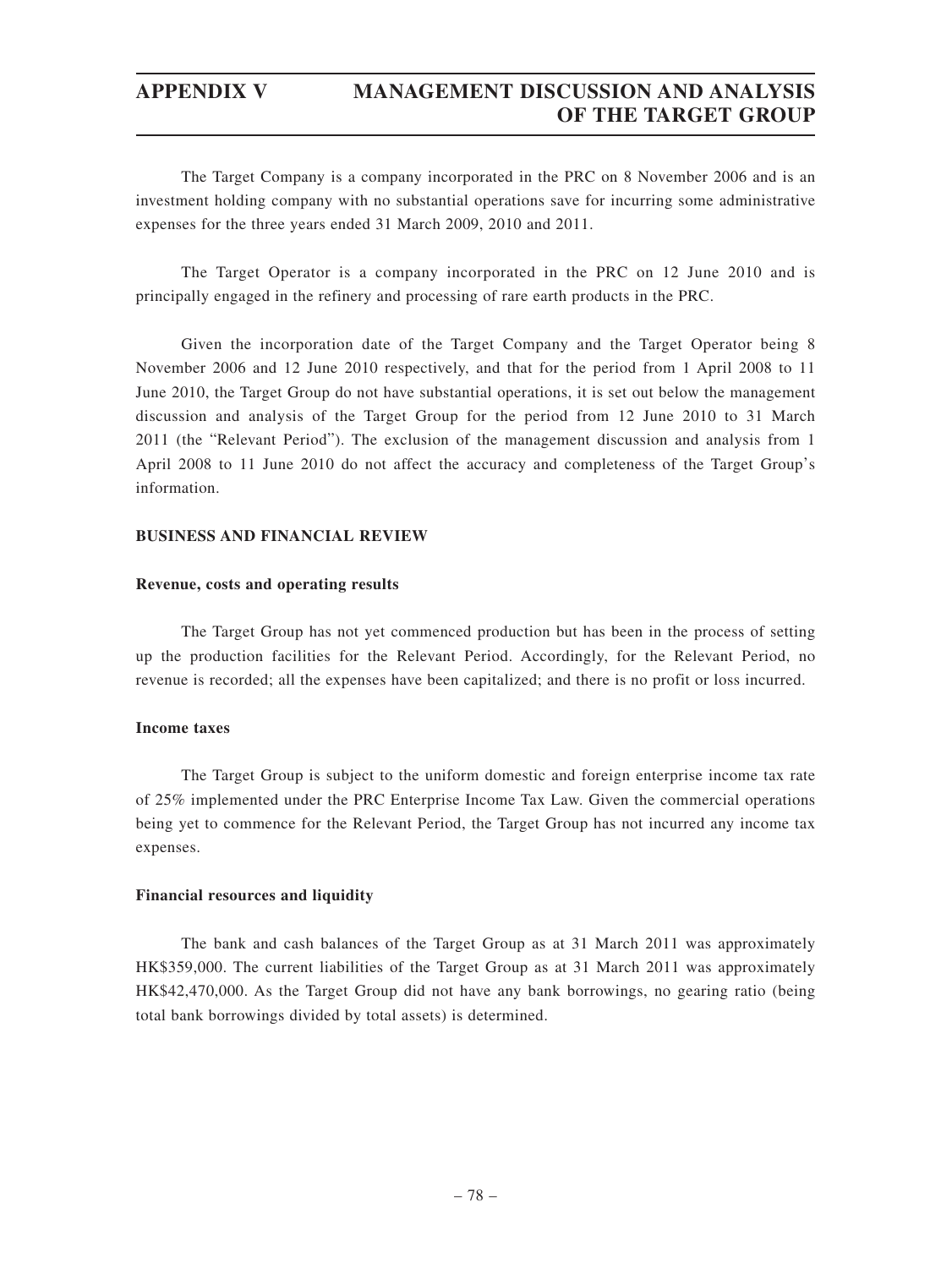# **APPENDIX V MANAGEMENT DISCUSSION AND ANALYSIS OF THE TARGET GROUP**

#### **Capital structure**

The capital structure as of 31 March 2011 of the Target Company and the Target Operator only consisted shareholders' equity of HK\$10,142,000 and HK\$23,753,000 respectively and there were no bank borrowings of the Target Group as at 31 March 2011.

#### **Material acquisitions and significant investments**

There was no material acquisition of subsidiary and investment during the Relevant Period.

#### **Analysis of segmental information**

No segment information is presented in respect of the Target Group's operating segment as the Target Group's principal activities are refining and processing of rare earth products in the PRC. The Target Group has not commenced operations in any geographical or other business segments for the Relevant Period.

#### **Employees**

As at 31 March 2011, the number of employees of the Target Group was approximately 44 and the total staff costs for the Relevant Period was approximately HK\$790,000 which has been capitalized in the property, plant and equipment.

#### **Charges on the assets**

As at 31 March 2011, the aggregate carrying value of the property, plant and equipment and land use right of the Target Group is approximately HK\$53,228,000. There are no charges on the assets as at the Latest Practicable Date.

#### **Gearing ratio**

As the Target Group did not have any bank borrowings, no gearing ratio (being total bank borrowings divided by total assets) is determined.

#### **Foreign exchange exposure**

The Target Group is not exposed to any foreign currency risk as all of its operations and transactions will be in the PRC with their functional currency of RMB.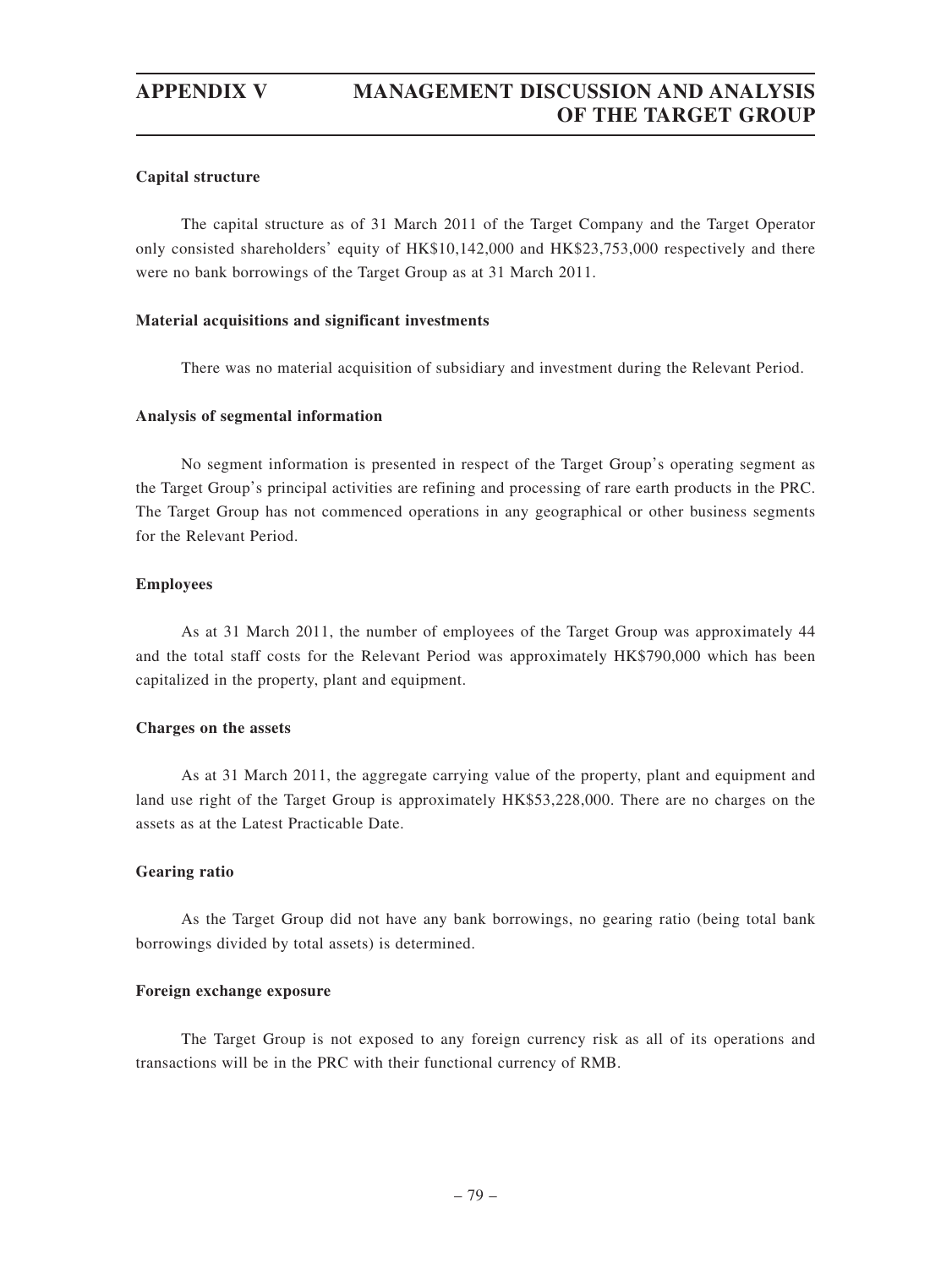## **APPENDIX V MANAGEMENT DISCUSSION AND ANALYSIS OF THE TARGET GROUP**

#### **Use of financial instruments for hedging purposes**

As at 31 March 2011, the Target Group did not use any financial instruments for hedging purposes.

### **Contingent liabilities**

As at 31 March 2011, the Target Group had no material contingent liabilities.

#### **Future plans for material investments**

As at the Latest Practicable Date, the Target Group planned to make further investments in plant and equipment of not more than RMB50,000,000.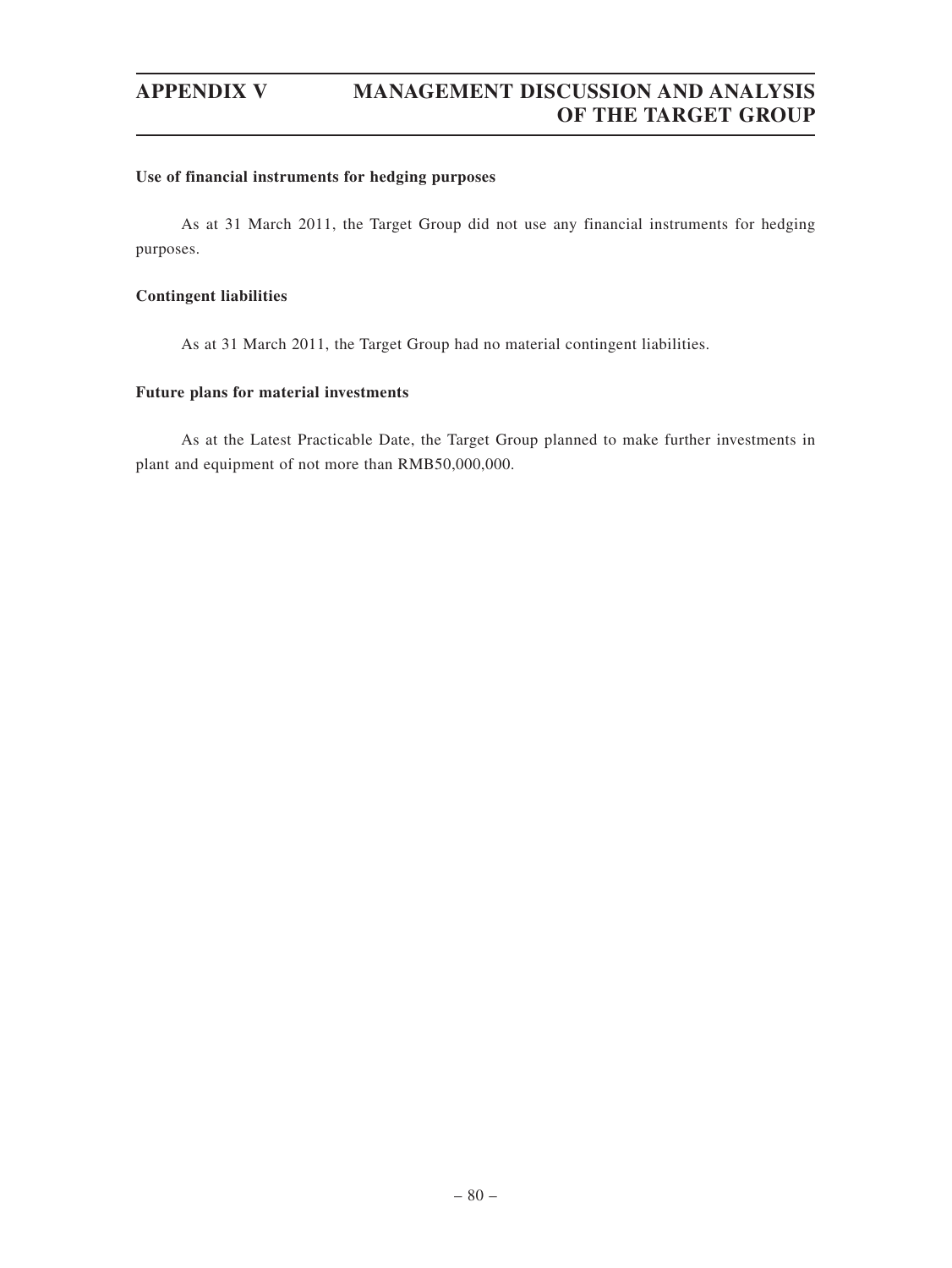## **APPENDIX VI VALUATION REPORT**

The following is the text of a letter prepared for the purpose of incorporation in this circular received from Roma Appraisals Limited, an independent valuer, in connection with its valuation of the fair value of the 100% interest in the intangible asset of the Target Operator.



Unit 3806, 38/F, China Resources Building, 26 Harbour Road, Wan Chai, Hong Kong Tel (852) 2529 6878 Fax (852) 2529 6806 E-mail info@roma-international.com http://www.roma-international.com

24 August 2011

**China Gamma Group Limited** Unit 3411, 34/F., COSCO Tower, Grand Millennium Plaza, 183 Queen's Road Central, Hong Kong

Dear Sir/Madam,

## **RE: FAIR VALUE OF THE 100% INTEREST IN THE INTANGIBLE ASSET OF 冕寧縣茂源稀土科技有限公司 (MIANNING MAO YUAN RARE EARTH TECHNOLOGY COMPANY LIMITED)**

In accordance with the instructions from China Gamma Group Limited (hereinafter referred to as the "Company"), we have performed the valuation of the fair value of the 100% interest in the intangible asset (hereinafter referred to as the "Intangible Asset") in connection with the rare earth refinery and processing plant owned by 冕寧縣茂源稀土科技有限公司 (Mianning Mao Yuan Rare Earth Technology Company Limited) (hereinafter referred to as the "Business Enterprise") situated in Mianning, Liangshan Zhou, Sichuan Province, the People's Republic of China ("PRC"), as at 31 March 2011 (hereinafter referred to as the "Date of Valuation").

This report states the purpose and basis of valuation, scope of work, economic and industry overviews, overviews of the Business Enterprise and the Intangible Asset, major assumptions, valuation methodology and limiting conditions, and presents our opinion of value.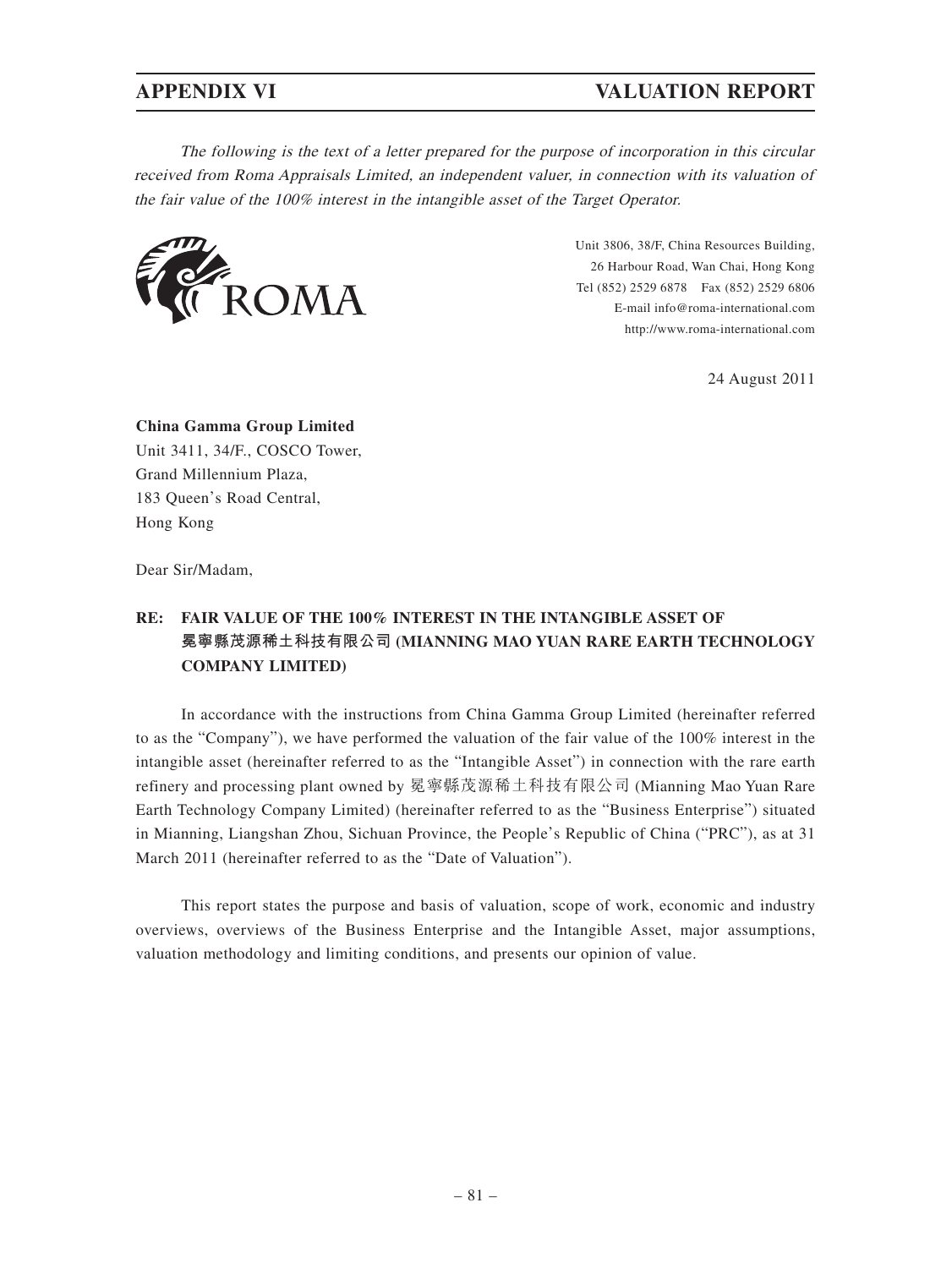### **1. PURPOSE OF VALUATION**

This report is prepared solely for the use of the directors and management of the Company. The Company is a public company listed on the Main Board of the Hong Kong Stock Exchange. In addition, Roma Appraisals Limited (hereinafter referred to as "Roma Appraisals") acknowledges that this report may be made available to the Company for public documentation purpose and the shareholders of the Company for inspection.

Roma Appraisals assumes no responsibility whatsoever to any person other than the Company in respect of, or arising out of, the contents of this report. If others choose to rely in any way on the contents of this report they do so entirely on their own risk.

### **2. SCOPE OF WORK**

Our valuation conclusion is based on the assumptions stated herein and the information provided by the management of the Company, the management of the Business Enterprise and/or its representative(s) (together referred as the "Management").

In preparing this report, we have had discussions with the Management in relation to the development and prospect of the rare earth industry in China, the development, operations and other relevant information of the Business Enterprise. As part of our analysis, we have reviewed such financial information and other pertinent data concerning the Business Enterprise provided to us by the Management and have considered such information and data as attainable and reasonable.

We have no reason to believe that any material facts have been withheld from us. However, we do not warrant that our investigations have revealed all of the matters which an audit or more extensive examination might disclose.

#### **3. ECONOMIC OVERVIEW**

#### **3.1 Overview of the Economy in China**

According to the National Bureau of Statistics of China, the nominal Gross Domestic Product ("GDP") in 2010 was RMB39,798.3 billion, an increase of 10.3% in real term over the previous year. China is the third largest economy in the world, ranked after the European Union and United States, in terms of nominal GDP measured by the International Monetary Fund in 2010. Despite the global financial crisis in late 2008, the Chinese economy continued to be supported by the Chinese government through spending in infrastructure and real estates.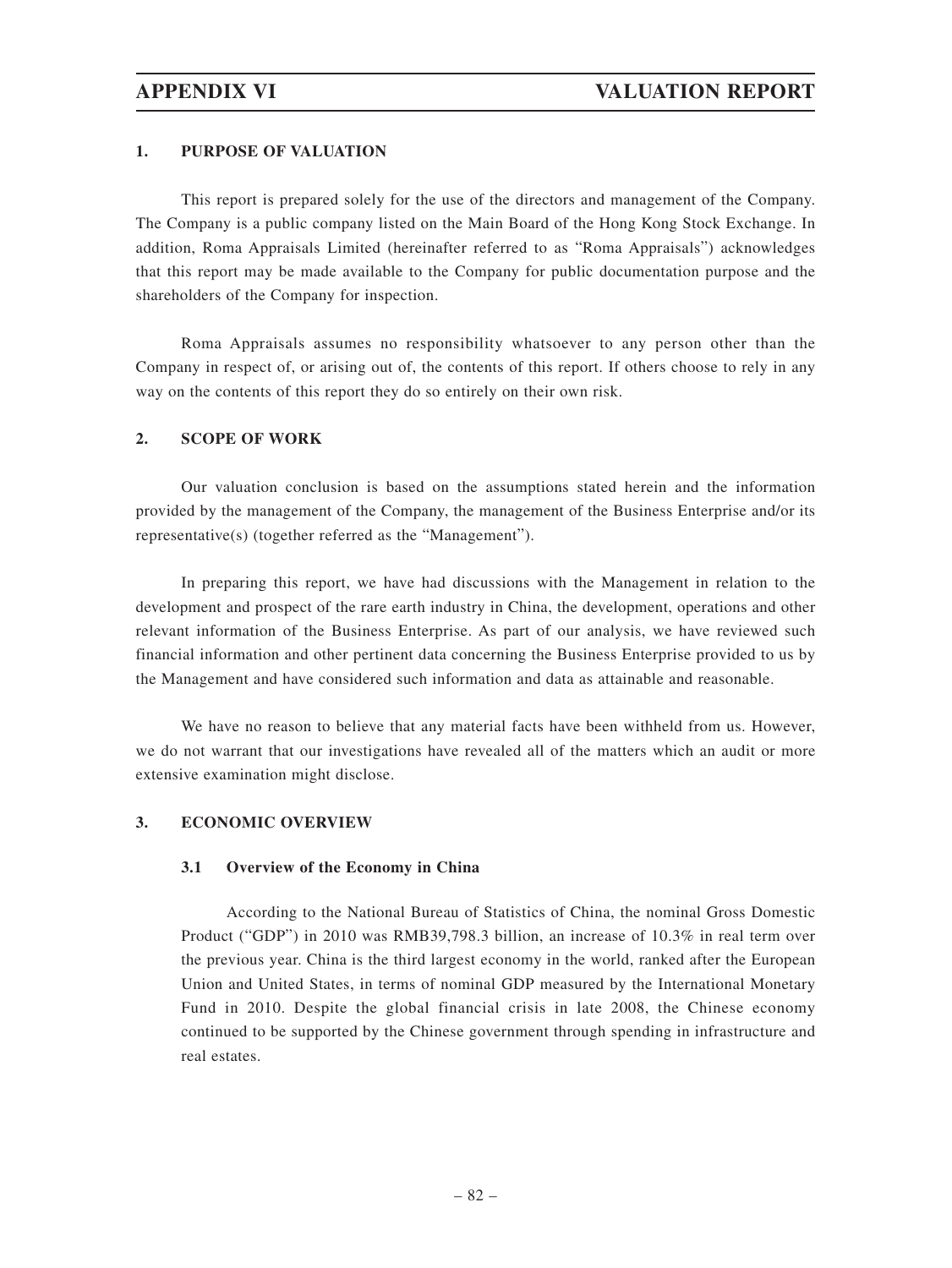Throughout 2009, the global economic downturn reduced foreign demand for Chinese exports for the first time in many years. The government vowed to continue reforming the economy and emphasized the need to increase domestic consumption in order to make China less dependent on foreign exports. China economy rebounded quickly in 2010, outperforming all other major economies with robust GDP growth and the economy appears to remain in strong growth in 2011.

Over the past decade from 2001 to 2010, compound annual growth rate of China's GDP was 9.3% and in the government's latest plan, it is targeted to grow at 7% for the period from 2011 to 2015. Figure 1 further illustrates the GDP from 2006 to 2010 in China.



**Figure 1 – China's Gross Domestic Product in 2006-2010**

Source: National Bureau of Statistics of China

### **4. INDUSTRY OVERVIEW**

#### **4.1 General Properties and Applications of Rare Earth**

Under the definition of International Union of Pure and Applied Chemistry ("IUPAC"), rare earth elements or rare earth metals are a set of seventeen chemical elements, including fifteen lanthanoids, scandium and yttrium.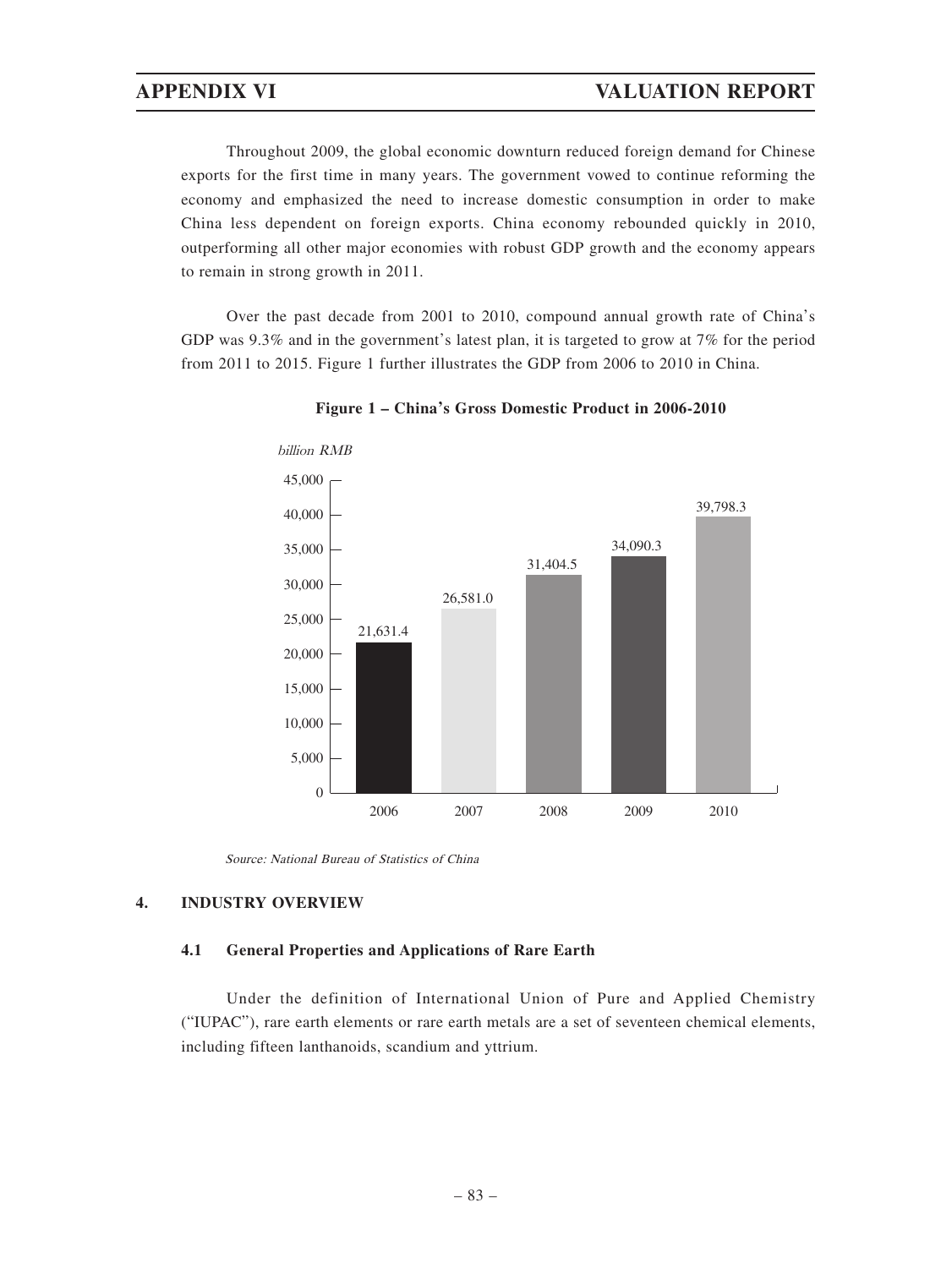Rare earth elements (with the exception of the radioactive promethium) are relatively plentiful in the earth crust, with cerium being the 25th most abundant element at 68 parts per million, similar to copper. However, due to their geochemical properties, rare earth elements are typically dispersed and not often found in concentrated and economically exploitable forms.

With reference to the report "Rare Earth Elements: The Global Supply Chain", the dominant end uses for rare earth elements in the United States are for auto catalysts and petroleum refining catalysts. The other major end uses for rare earth elements include phosphors in color television and flat panel displays in cell phones and laptops, permanent magnets which are used in numerous electrical and electronic components and generators for wind turbines, and rechargeable batteries for hybrid and electric vehicles. In addition, there are important defense applications, such as jet fighter engines, missile guidance systems and space-based satellites and communication systems.

### **4.2 Rare Earth Market in China**

### **4.2.1 Rare Earth Oxide Production**

According to the U.S. Geological Survey Mineral Commodity Summaries published in January 2011, China continues to be the largest rare earth producer of rare earth oxide, where it constituted over 95% of the total world production. In 2010, China produced 130,000 metric tons of rare earth oxide, followed by India with 2,700 metric tons and Brazil with 550 metric tons. The rare earth oxide mine productions of the four major producing countries in 2009 and 2010 are listed in figure 2.

#### **Figure 2 – Rare Earth Oxide Mine Production in 2009 and 2010**

| 2009        |             |
|-------------|-------------|
| metric tons | metric tons |
| 550         | 550         |
| 129,000     | 130,000     |
| 2,700       | 2,700       |
| 350         | 350         |
|             |             |

Source: U.S. Geological Survey, Mineral Commodity Summaries, January 2011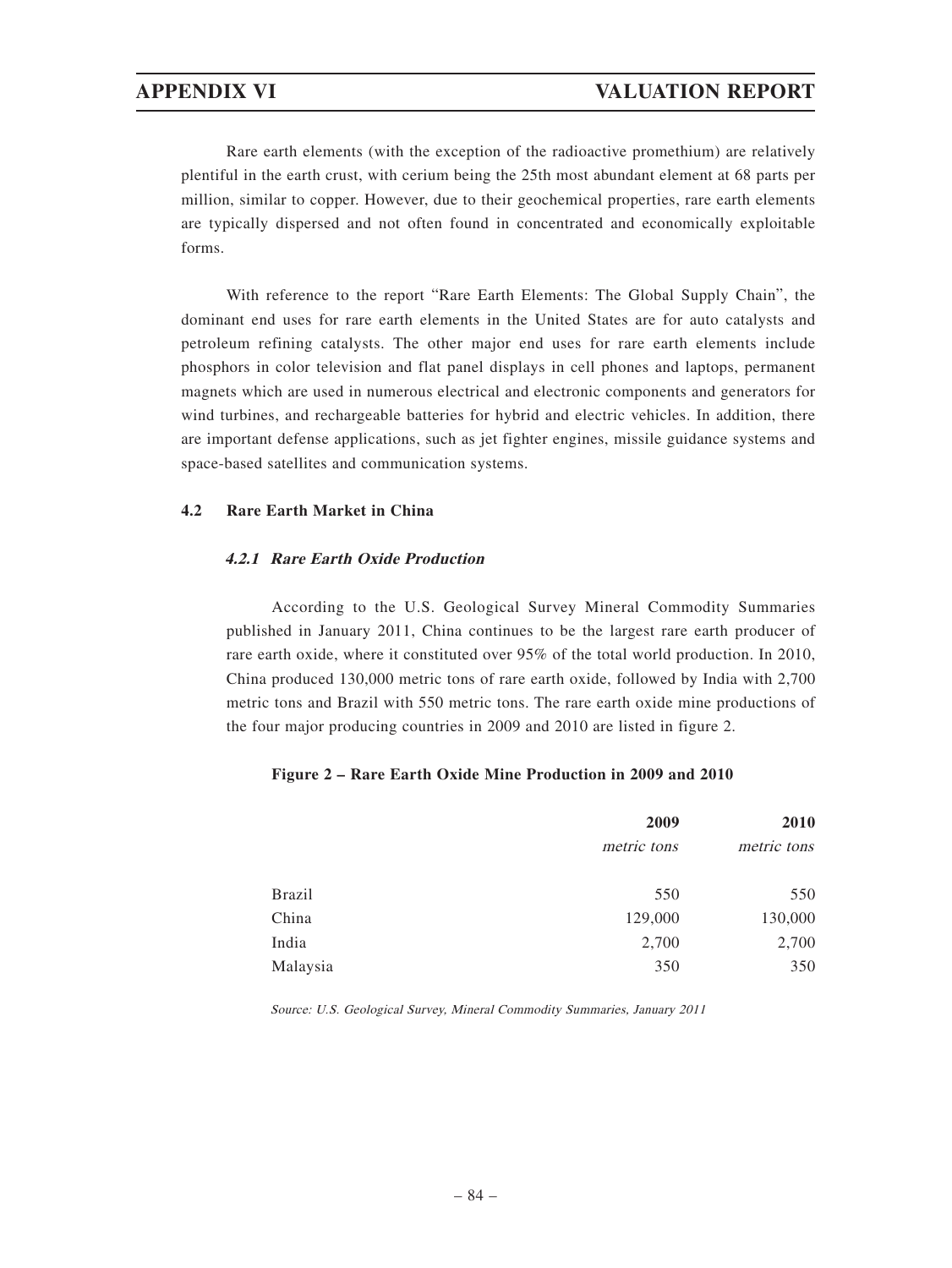### **4.2.2 Rare Earth Export**

The Chinese government usually issues two rounds of export quotas every year. According to an announcement made by the Ministry of Commerce of the PRC on the first round export quota for 2011, the government allotted 14,446 tonnes of rare earth exports among 31 domestic and foreign-invested companies; whereas the first round of allotment for 2010 was 22,282 tonnes, showing that the export quotas of 2011 decreased by about 35% when compared to previous year. This posed threat and concern to the world on the global shortage of the minerals used in the manufacture of disk drives, smart phones, hybrid cars and guided missiles.

The Ministry of Finance and State Administration of Taxation of the PRC announced a tax increase on rare earth resources starting 1 April 2011. The new tax rates will be RMB60 per ton for light rare earths, and RMB30 per ton for medium and heavy rare earths. In particular, export taxes for neodymium, which is used in production of batteries for hybrid cars, will increase from the 15% temporary export tax to 25%. Lanthanum, which is also used in hybrids, and cerium, which is used for polishing semiconductors, were not taxed in 2010, and will be taxed at 25% in 2011.

### **4.2.3 Rare Earth Carbonate Price**

As a result of the increasing demand and tightening restrictions on exports of the metals from China, rare earth carbonate price has soared over one quarter from RMB20,500 per metric ton in the last quarter of 2010 to RMB47,000 per metric ton in the first quarter of 2011. The year-end price of rare earth carbonate in 2009 was RMB10,600 per metric ton, a 48% increase over the year-end price last year. Figure 3 illustrates the quarterly closing price of rare earth carbonate from the first quarter of 2008 to the first quarter of 2011.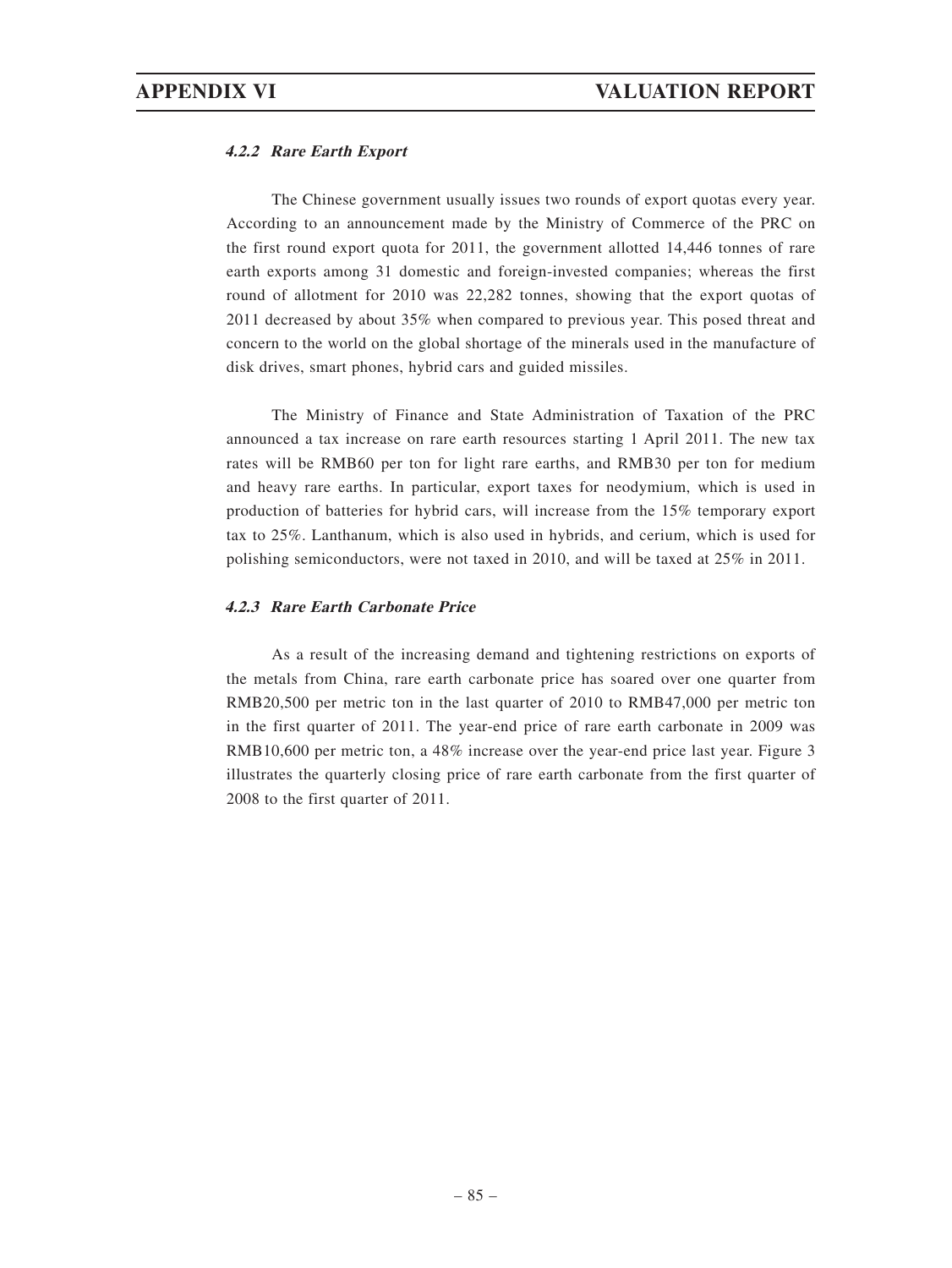

**Figure 3 – Quarterly Closing Price of Rare Earth Carbonate from the First Quarter of 2008 to the First Quarter of 2011**

#### **5. THE BUSINESS ENTERPRISE AND THE RARE EARTH REFINERY PLANT**

#### **5.1 The Business Enterprise**

The Business Enterprise is a company incorporated in the PRC and principally engaged in the refinery and processing of rare earth elements into products which have broad applications in industrial and consumer related industries including high-technology and green energy technologies.

The Business Enterprise owns the rare earth refinery plant located in Sichuan Province, the PRC. Sichuan Province is the second largest production hub of rare earth products in the PRC, accounting for 24% to 30% of the total national production, whereas the PRC is the largest supplier of rare earth products in the world and accounts for over 95% of the world production and dominates the supply. The operation of the Business Enterprise is situated in the vicinity of major rare earth mines regions. It started operations in May 2011.

The total processing capacity of the rare earth refinery plant is 10,000 tonnes of rare earth concentrates per annum, which is one of the largest rare earth refinery plants in Sichuan Province, the PRC.

Source: Shanghai Steelhome Information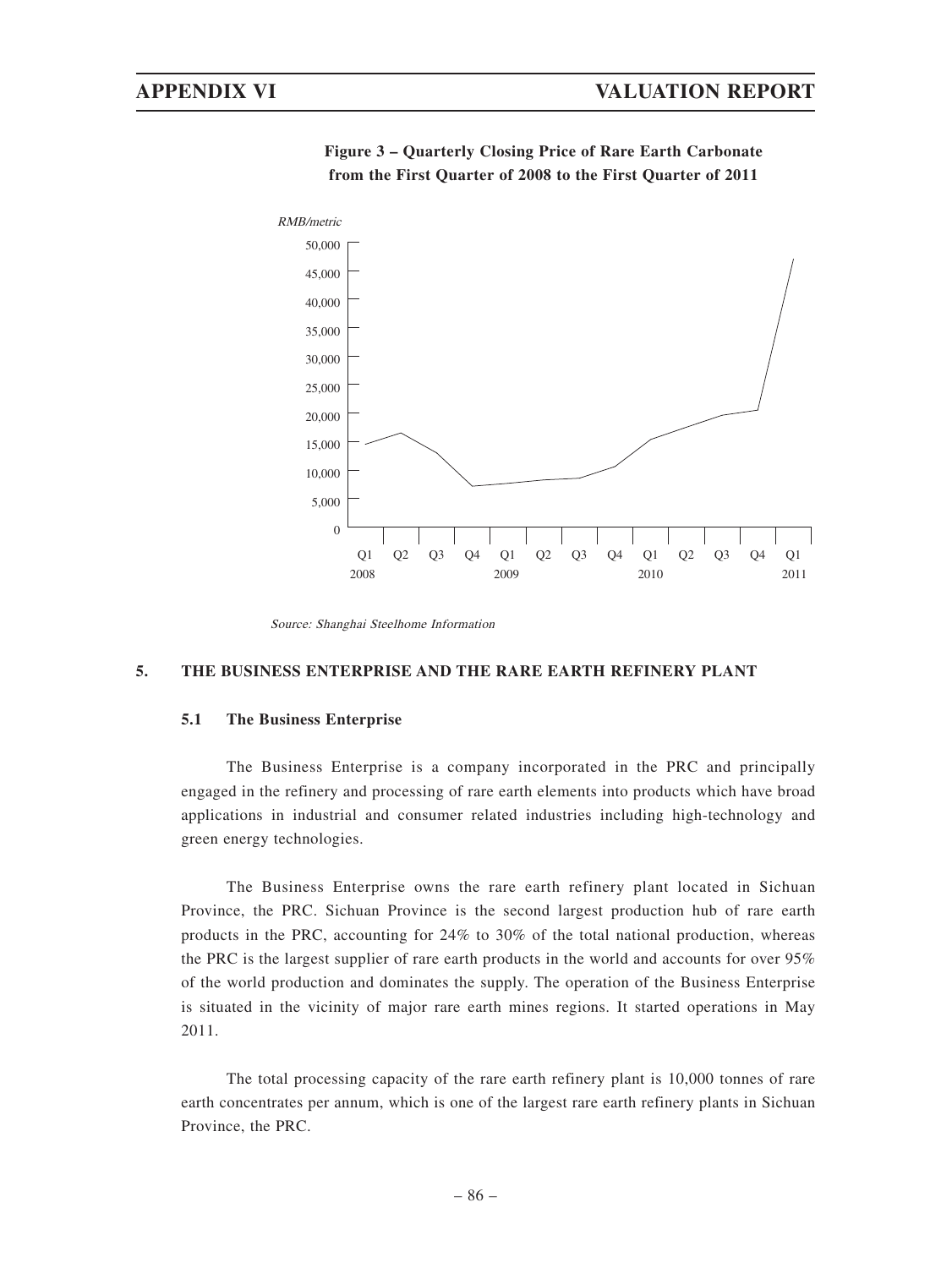#### **6. THE INTANGIBLE ASSET**

The International Valuation Standards define intangible assets as: "assets that manifest themselves by their economic properties; they do not have physical substance; they grant rights and privileges to their own; and usually generate income for their owner. Intangible assets can be categorized as arising from: rights; relationships; grouped intangibles; or intellectual property". Moreover, an intangible asset can also be defined as "a claim to future benefits that does not have a physical or financial embodiment."

#### **6.1 Technology**

Based on our review of the relevant information provided by the Company, we considered the following technology (hereinafter referred to as the "Technology") to be the material, separable and identifiable intangible asset:



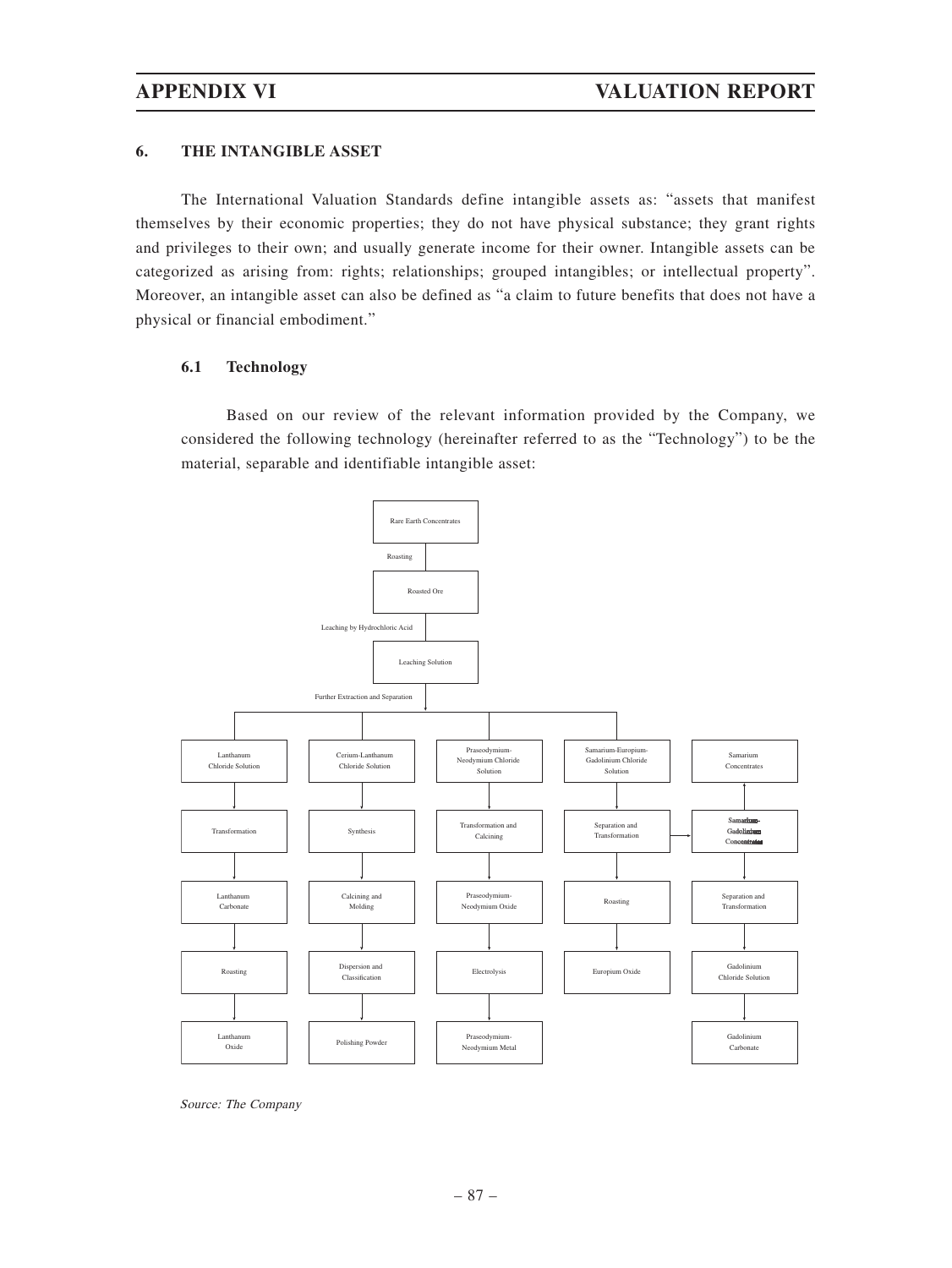The Technology converts rare earth concentrates to six major products, which include lanthanum oxide, polishing powder, praseodymium-neodymium metal, europium oxide, samarium concentrates and gadolinium carbonate.

According to the information provided by the Company, the Business Enterprise has obtained the following Chinese governmental approvals:

- Approval Reply Regarding High-performance Rare Earth Polishing Powder Project\*(關於高性能稀土拋光粉項目的批復)granted by the Office of Sichuan Provincial Development and Reform Commission\*(四川省發展和改 革委員會辦公室)on 11 February 2011;
- Approval Reply Regarding Environmental Impact Statement on Highperformance Rare Earth Polishing Powder Construction Project\* (關於高 性能拋光粉建設項目環境影響報告書的批復)granted by the Office of Environmental Protection Bureau of Sichuan Province\*(四川省環境保護廳辦 公室)on 29 December 2010;
- Approval Reply Regarding Water and Soil Conservation Program Report on High-performance Rare Earth Polishing Powder Project\* (關於高性能拋光粉 項目水土保持方案報告的批復)granted by the Office of Liangshan Prefecture Water Bureau\* (涼山州水務局辦公室) on 24 June 2010; and
- Approval Reply Regarding Original Company Business Scope to be retained by "Caogu Metallurgical Plant of Mianning Mao Yuan Rare Earth Technology Company Limited" After Restructuring\*(關於重組後「冕寧縣茂源稀土科技 有限公司曹古冶金廠」保留原公司經營範圍的批復)granted by Economics Bureau of Mianning County\* (冕寧縣經濟局) on 1 December 2010.

With both the Technology and the above Chinese governmental approvals, the Business Enterprise has the right and privilege to produce rare earth products and generate incomes from the rare earth processing business. Therefore, we considered the Technology as the material, separable and identifiable intangible asset for this valuation.

### **7. BASIS OF VALUATION**

Our valuation is conducted on a fair value basis. **Fair value** is defined as "the estimated amount for which an asset could be exchanged, or a liability settled, between willing parties in an arm's length transaction after proper marketing wherein the parties had each acted knowledgeably, prudently and without compulsion".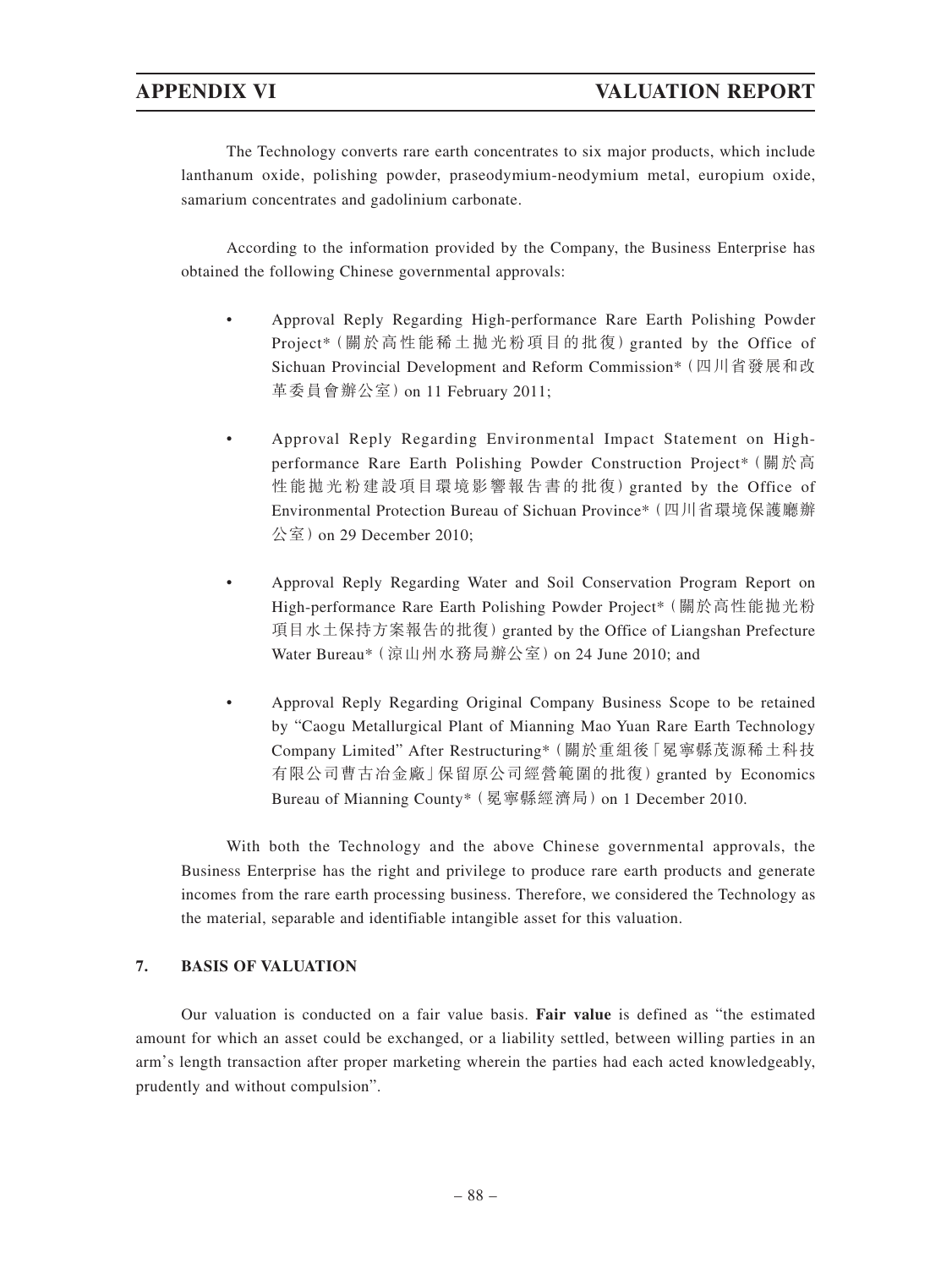### **8. INVESTIGATION AND ANALYSIS**

Our investigation included discussions with members of the Management in relation to the development and prospect of the rare earth industry in China, and the development, operations and other relevant information of the Business Enterprise and the Technology. In addition, we have made relevant inquiries and obtained further information and statistical figures regarding the rare earth industry from external public sources as we considered necessary for the purpose of the valuation.

As part of our analysis, we have reviewed such financial information and other pertinent data concerning the Business Enterprise provided to us by the Management and had considered such information and data as attainable and reasonable.

The valuation of the Intangible Asset requires consideration of all pertinent factors, which may or may not affect the operation of the business and its ability to generate future investment returns. The factors considered in our valuation include, but are not necessarily limited to, the following:

- The nature and prospect of the Business Enterprise;
- The financial condition of the Business Enterprise;
- The economic outlook in general and the specific economic environment and market elements affecting the business, industry and market;
- Relevant licenses and agreements;
- The business risk of the Business Enterprise such as the ability in maintaining competent technical and professional personnel; and
- Investment returns and market transactions of entities engaged in similar Intangible Asset.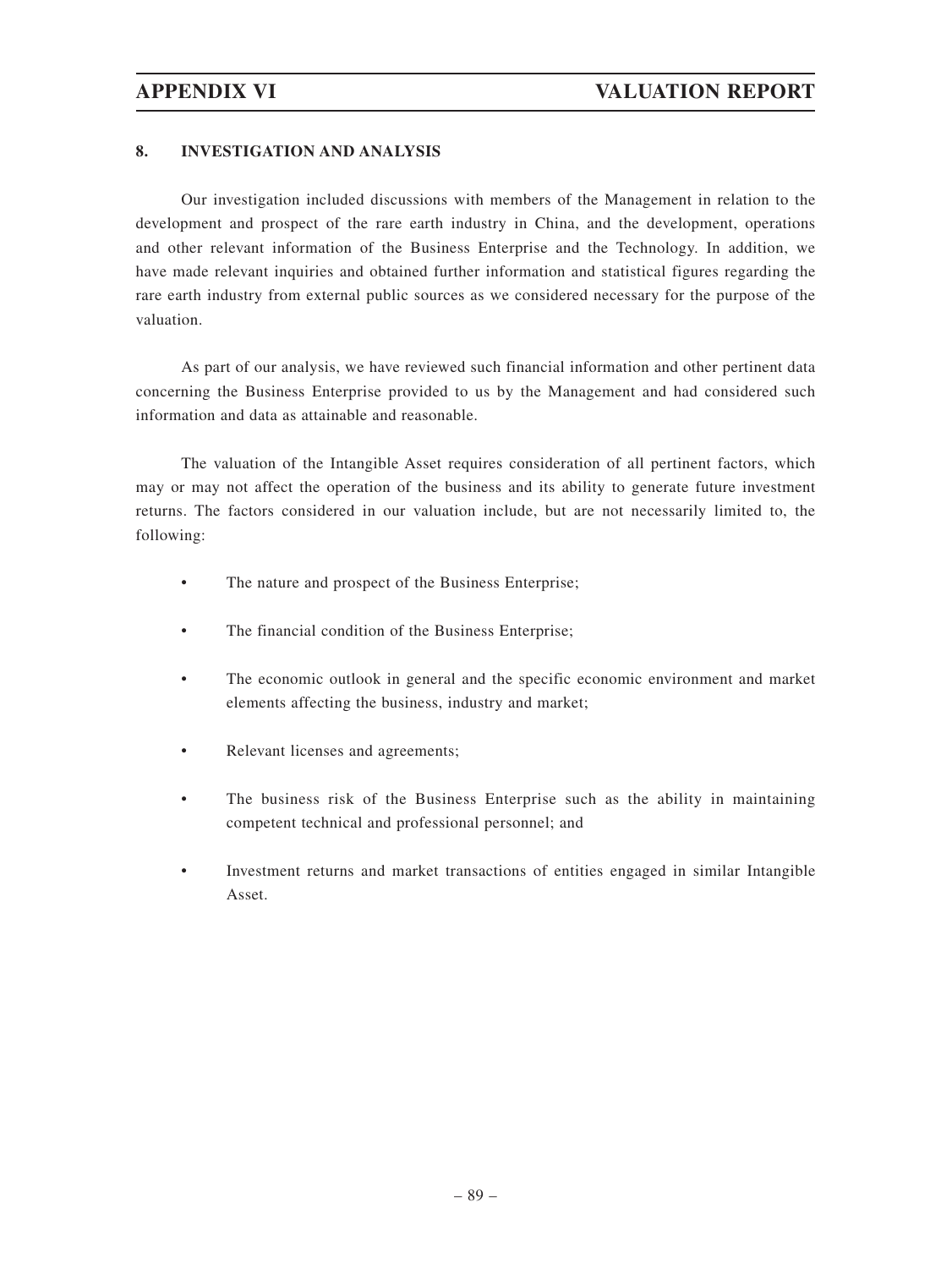### **9. VALUATION METHODOLOGY**

There are generally three accepted approaches to obtain the fair value of the Intangible Asset, namely the Market-Based Approach, Income-Based Approach and Asset-Based Approach. Each of these approaches is appropriate in one or more circumstances, and sometimes, two or more approaches may be used together. Whether to adopt a particular approach will be determined by the most commonly adopted practice in valuing business entities that are similar in nature.

### **9.1 Market-Based Approach**

The Market-Based Approach values a business entity by comparing prices at which other business entities in a similar nature changed hands in arm's length transactions. The underlying theory of this approach is that one would not pay more than one would have to for an equally desirable alternative. By adopting this approach, the valuer will first look for valuation indication of prices of other similar business entities in companies that have been sold recently.

The right transactions employed in analyzing indications of values need to be sold at an arm's length basis, assuming that the buyers and sellers are well informed and have no special motivations or compulsions to buy or to sell.

### **9.2 Income-Based Approach**

The Income-Based Approach focuses on the economic benefits due to the income producing capability of the business entity. The underlying theory of this approach is that the value of the business entity can be measured by the present worth of the economic benefits to be received over the useful life of the business entity. Based on this valuation principle, the Income-Based Approach estimates the future economic benefits and discounts them to their present values using a discount rate appropriate for the risks associated with realizing those benefits.

Alternatively, this present value can be calculated by capitalizing the economic benefits to be received in the next period at an appropriate capitalization rate. This is subject to the assumption that the business entity will continue to maintain stable economic benefits and growth rate.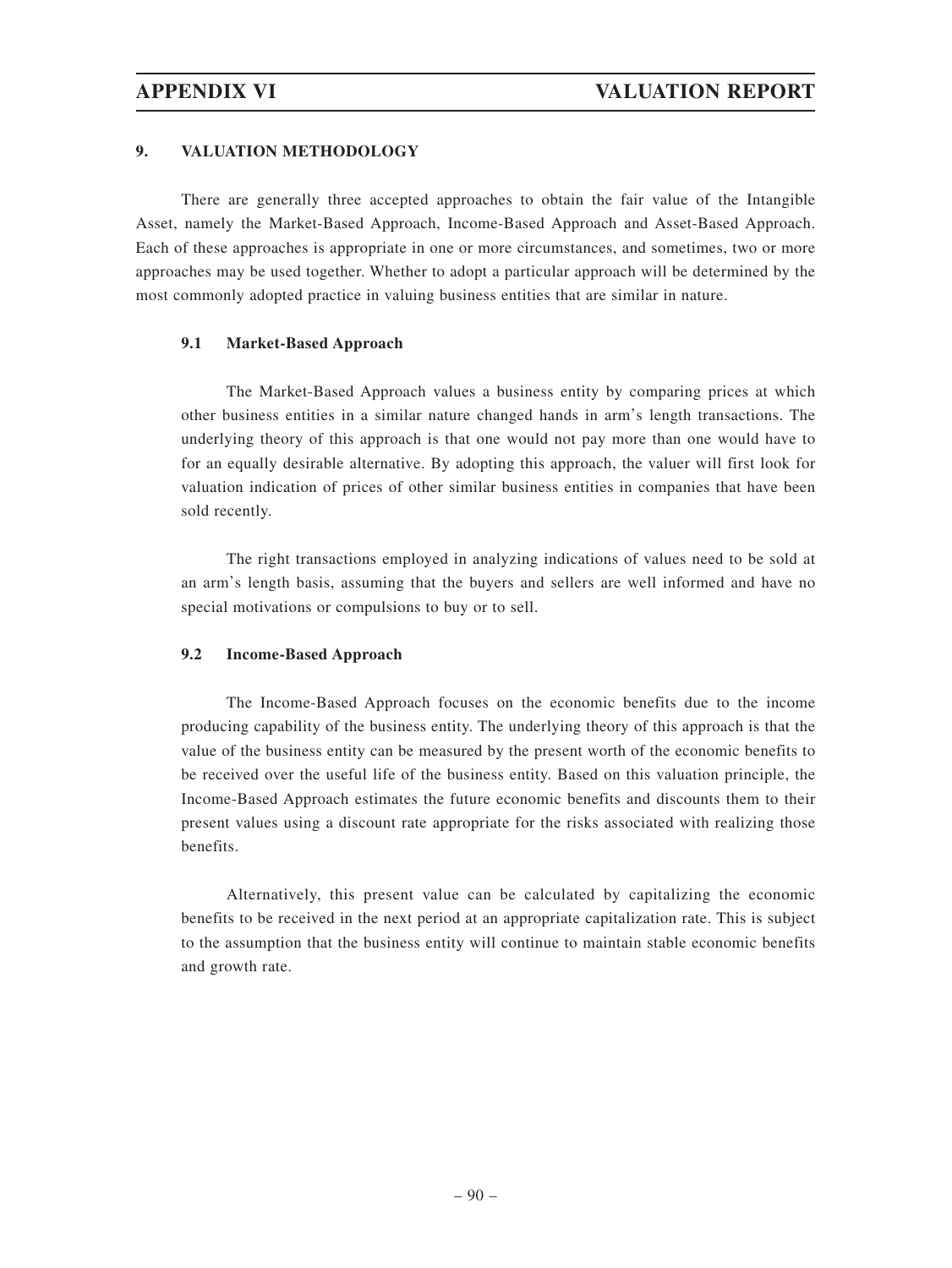### **9.3 Asset-Based Approach**

The Asset-Based Approach is based on the general concept that the earning power of a business entity is derived primarily from its existing assets. The assumption of this approach is that when each of the elements of working capital, tangible and intangible assets is individually valued, their sum represents the value of a business entity and equals to the value of its invested capital ("equity and long term debt"). In other words, the value of the business entity is represented by the money that has been made available to purchase the business assets needed.

This money comes from investors who buy stocks of the business entity ("equity") and investors who lend money to the business entity ("debt"). After collecting the total amounts of money from equity and debt, and converted into various types of assets of the business entity for its operation, their sum equals the value of the business entity.

### **9.4 Intangible Asset Valuation**

In the process of valuing the Intangible Asset, we have taken into account of the uniqueness of its operation and the industry it is participating. The Asset-Based Approach was not adopted because it cannot reflect the fair value of the Intangible Asset. The Market-Based Approach was not adopted because there are insufficient similar and relevant comparable intangible assets. We have therefore considered the adoption of Income-Based Approach in arriving at the fair value of the Intangible Asset of the Business Enterprise.

Under the Income-Based Approach, we have adopted the excess earning method in particular to obtain the value of the Intangible Asset in present value term. This method looks at the current value of the tangible assets and other intangible assets employed as the benchmark for an estimated rate of return. This is used to calculate the profits that are required in order to induce investors to invest into those tangible and other intangible assets. Any return over and above those profits required in order to induce investment is considered to be the excess return attributable to the Intangible Asset.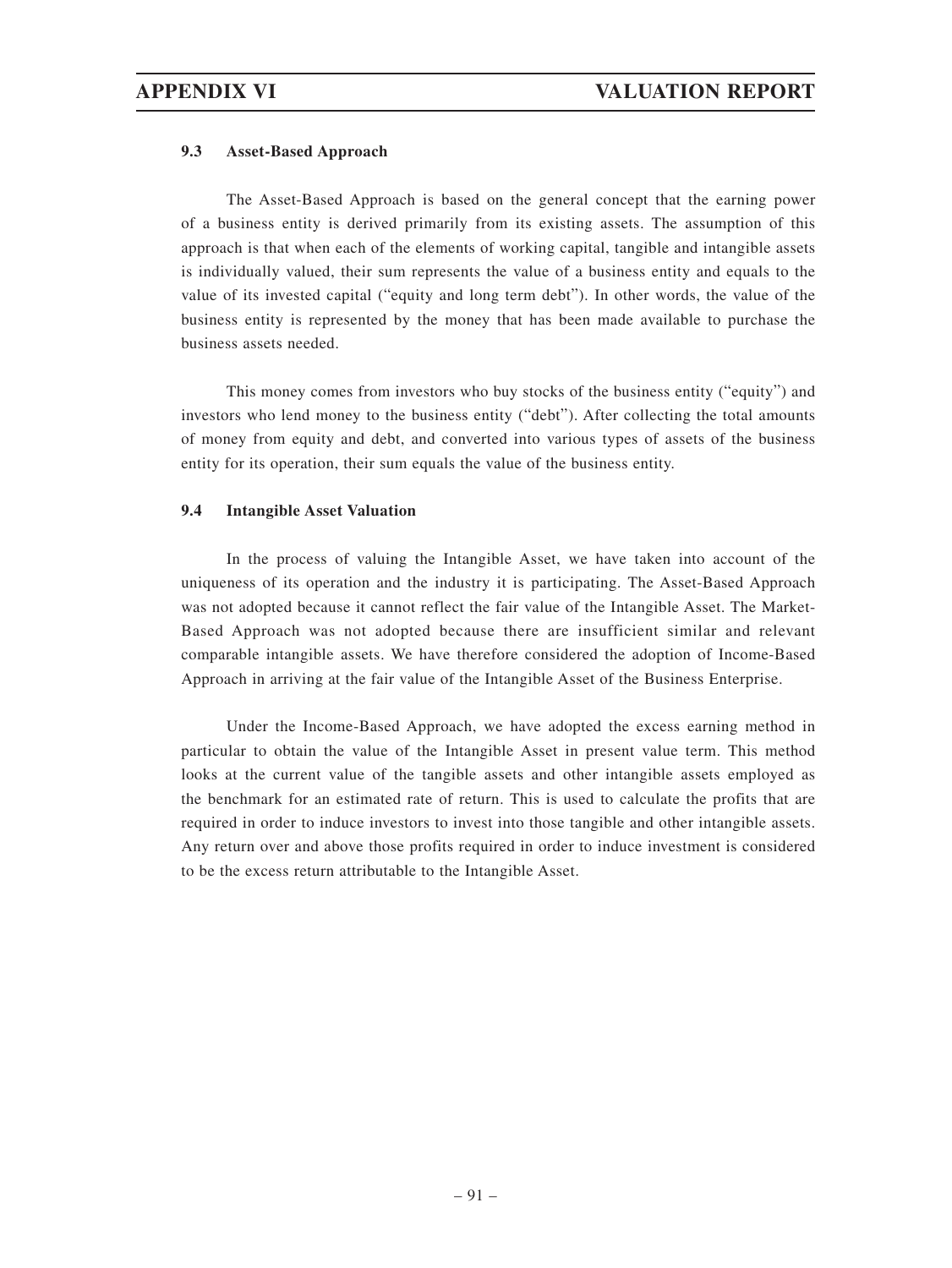#### **9.4.1 Discount Rate**

In calculating the discount rate, we first obtained the weighted average cost of equity ("WACC") of the Business Enterprise, which was calculated by the formula below:

WACC =  $W_e$  x R<sub>e</sub> + W<sub>d</sub> x R<sub>d</sub> x (1 – T<sub>c</sub>)

In which

| Re    |     | $=$ <i>Cost of equity;</i>                    |
|-------|-----|-----------------------------------------------|
| $R_d$ |     | $=$ Cost of debt:                             |
| $W_e$ | $=$ | Weight of equity value to enterprise value:   |
| $W_d$ | $=$ | Weight of debt value to enterprise value; and |
| $T_c$ | $=$ | Corporate tax rate.                           |
|       |     |                                               |

The cost of equity was calculated by using the following formula:

| $\rm Re$ |  |  |  |  | $R_f + \beta$ x Market Risk Premium + Other Risk Premium |  |  |  |
|----------|--|--|--|--|----------------------------------------------------------|--|--|--|
|----------|--|--|--|--|----------------------------------------------------------|--|--|--|

In which

| $R_{e}$ | $=$ | Cost of equity;            |
|---------|-----|----------------------------|
| $R_f$   | $=$ | <i>Risk-free rate; and</i> |
| - B     | $=$ | Beta coefficient.          |

The discount rate of the Technology was calculated by the following formula:

Discount Rate  $=$  WACC + Additional Premium for Intangible Asset

By adopting 3.91% as the risk-free rate, 13.64% as the market risk premium, 1.03 as the beta estimate of the Business Enterprise, 7.99% as the other risk premium of the Business Enterprise, we arrived at 25.93% of cost of equity.

With reference to the China above 5-year best lending rate, the cost of debt is 6.60%. By taking the average of the debt-to-equity ratios of the comparable companies, we adopted 29.75% as the weight of debt and 70.25% as the weight of equity, such that 19.69% of the WACC was obtained. Furthermore, we adopted 4.00% as the additional premium for intangible asset. Hence, the discount rate of the Intangible Asset was 23.69% as at the Date of Valuation.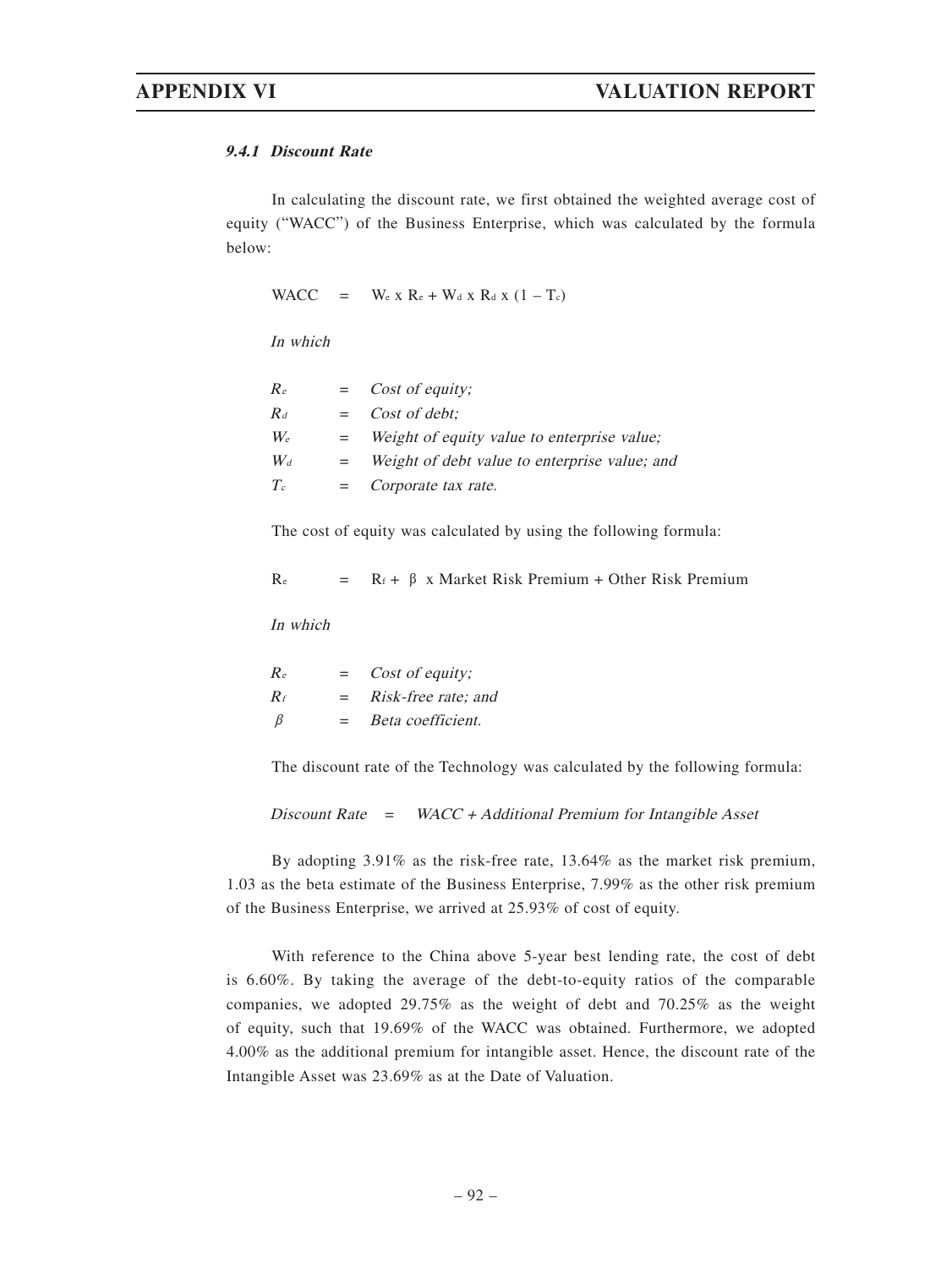### **10. MAJOR ASSUMPTIONS**

We have adopted certain specific assumptions in our valuation and the major ones are as follows:

- All relevant legal approvals and business certificates or licenses to operate the business in the localities in which the Business Enterprise operates or intends to operate are officially obtained;
- There will be sufficient supply of technical staff in the industry in which the Business Enterprise operates, and the Business Enterprise will retain competent management, key personnel and technical staff to support its ongoing operations and developments;
- The Business Enterprise has adopted reasonable and necessary security measures and has considered contingency plans against any disruption (such as fire, change of government policy, labour dispute, implementation of safety measures, and other types of unexpected accident or natural disasters of catastrophes) to the business operations;
- There exist reliable and adequate transportation network and capacity for processing the rare earth products;
- There will be no major changes in the current taxation laws in the localities in which the Business Enterprise operates or intends to operate and that the rates of tax payable shall remain unchanged and that all applicable laws and regulations will be complied with;
- There will be no major changes in the political, legal, economic or financial conditions in the localities in which the Business Enterprise operates or intends to operate, which would adversely affect the revenues attributable to and profitability of the Business Enterprise; and
- Interest rates and exchange rates in the localities for the operation of the Business Enterprise will not differ materially from those presently prevailing.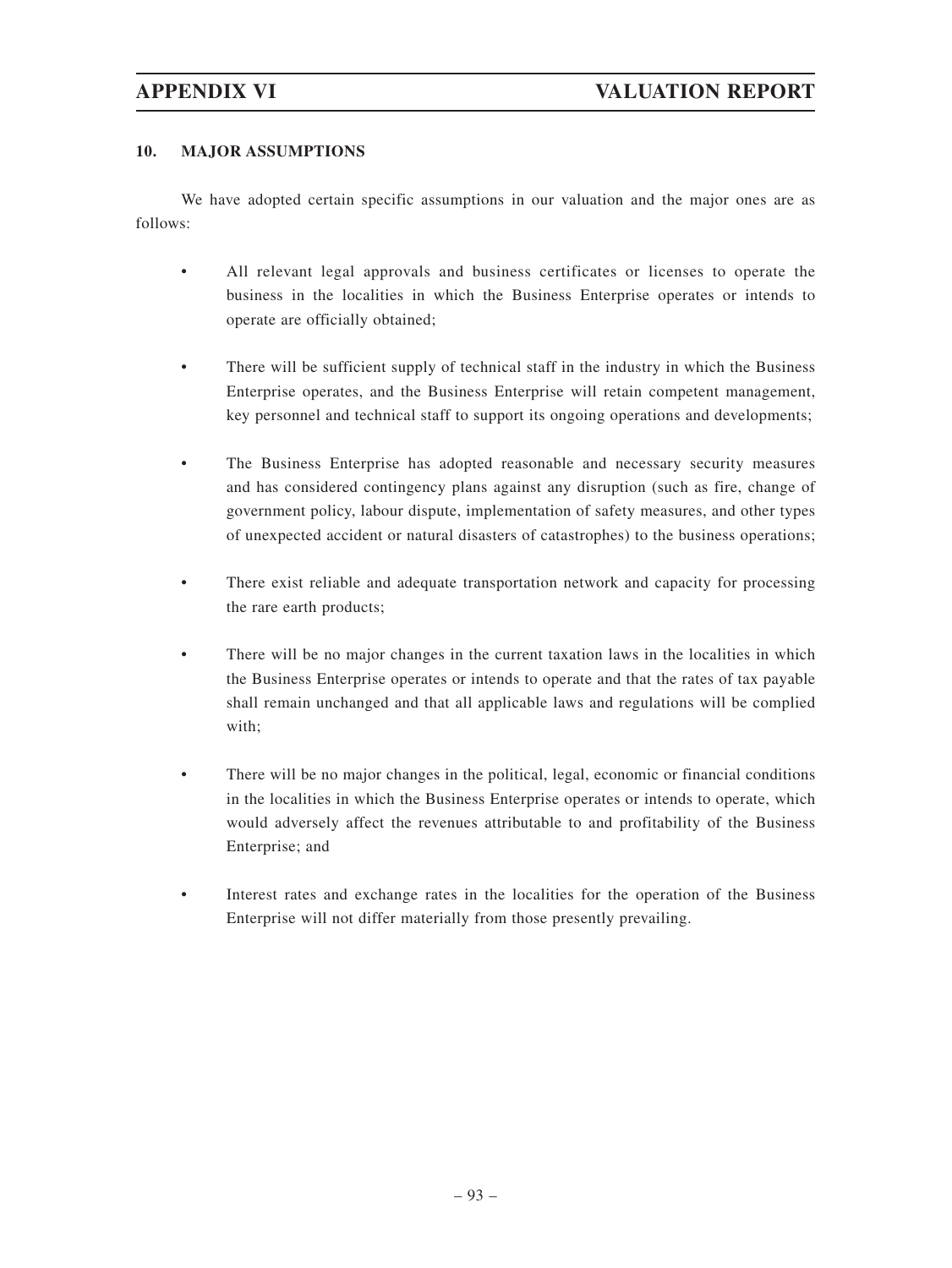### **11. INFORMATION REVIEWED**

Our opinion requires consideration of relevant factors and information affecting the fair value of the Intangible Asset. The factors and information considered included, but were not necessarily limited to, the following:

- Financial statements of the Business Enterprise;
- Historical information of the Business Enterprise;
- Approval Reply Regarding High-performance Rare Earth Polishing Powder Project\* (關於高性能稀土拋光粉項目的批復);
- Approval Reply Regarding Environmental Impact Statement on High-performance Rare Earth Polishing Powder Construction Project\*(關於高性能拋光粉建設項目環 境影響報告書的批復);
- Approval Reply Regarding Water and Soil Conservation Program Report on Highperformance Rare Earth Polishing Powder Project\*(關於高性能拋光粉項目水土保 持方案報告的批復);
- Approval Reply Regarding Original Company Business Scope to be retained by "Caogu Metallurgical Plant of Mianning Mao Yuan Rare Earth Technology Company Limited" After Restructuring\*(關於重組後「冕寧縣茂源稀土科技有限公司曹古冶 金廠」保留原公司經營範圍的批復);
- Market trends of the rare earth industry in China;
- Registrations and legal documents related to the Intangible Asset;
- General descriptions in relation to the Intangible Asset; and
- Economic outlook in China.

We have also conducted research from various sources to verify the reasonableness and fairness of information provided and we believe that such information is reasonable and reliable. We have assumed the accuracy of information provided and relied to a considerable extent on such information in arriving at our opinion.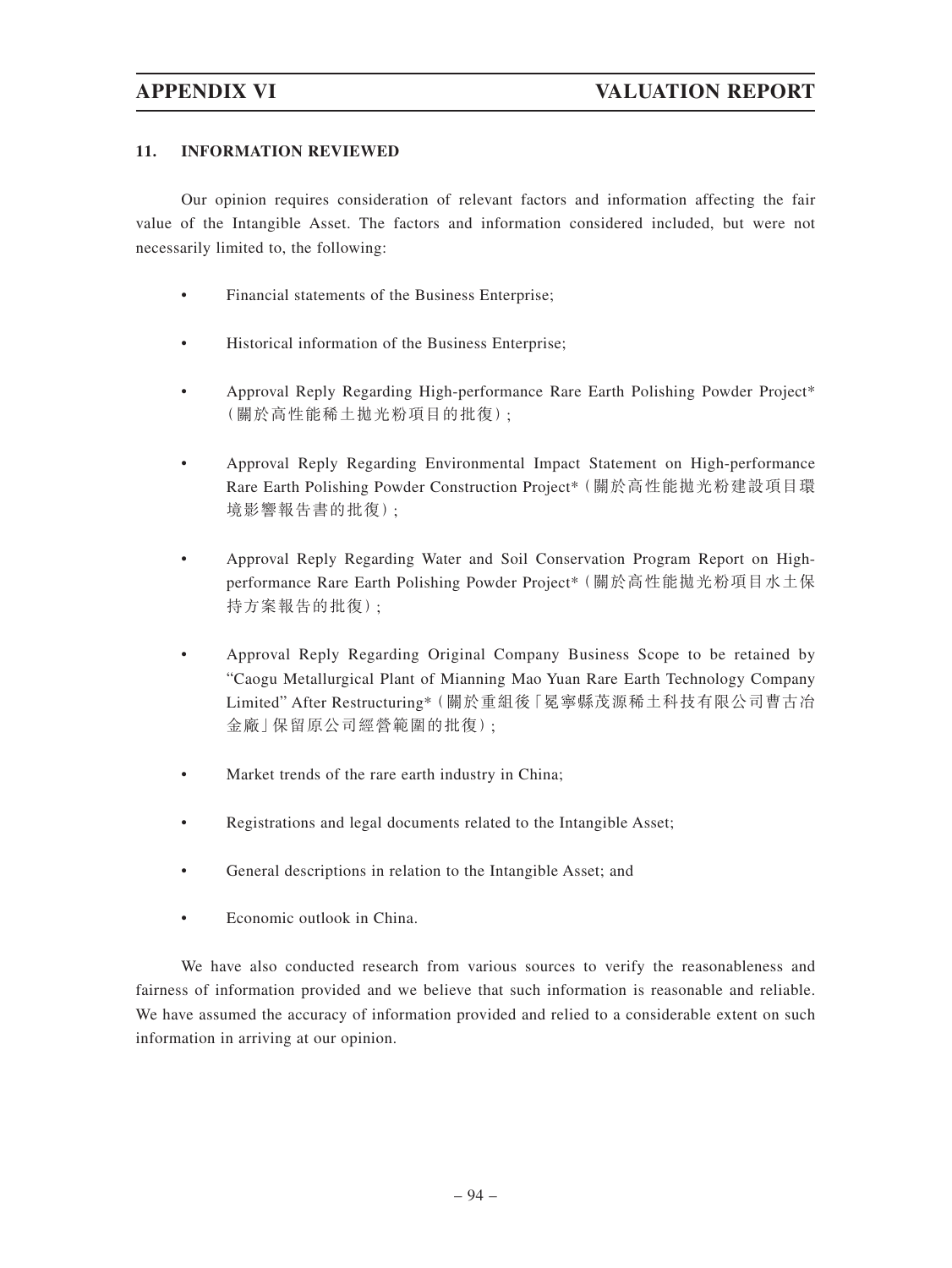### **12. LIMITING CONDITIONS**

The valuation reflects the facts and conditions existing at the Date of Valuation. Subsequent events have not been considered and we are not required to update our report for such events and conditions.

To the best of our knowledge, all data set forth in this report are reasonable and accurately determined. The data, opinions, or estimates identified as being furnished by others that have been used in formulating this analysis are gathered from reliable sources; yet, no guarantee is made nor liability assumed for their accuracy.

We have relied to a considerable extent on information provided by the Management and the technical report in arriving at our opinion of value. We are not in the position to verify the accuracy of all information provided to us. However, we have had no reason to doubt the truth and accuracy of the information provided to us and to doubt that any material facts have been omitted from the information provided. No responsibilities for the operation and financial information that have not been provided to us are accepted.

We have not investigated the title to or any legal liabilities of the Intangible Asset and have assumed no responsibility for the title to the Intangible Asset appraised.

Our conclusion of the fair value was derived from generally accepted valuation procedures and practices that rely substantially on the use of various assumptions and the consideration of many uncertainties, not all of which can be easily quantified or ascertained.

#### **13. REMARKS**

Unless otherwise stated, all monetary amounts stated in this valuation report are in Renminbi  $(RMB)$ .

We hereby confirm that we have neither present nor prospective interests in the Company, the Business Enterprise and its holding companies, subsidiaries and associated companies, or the value reported herein.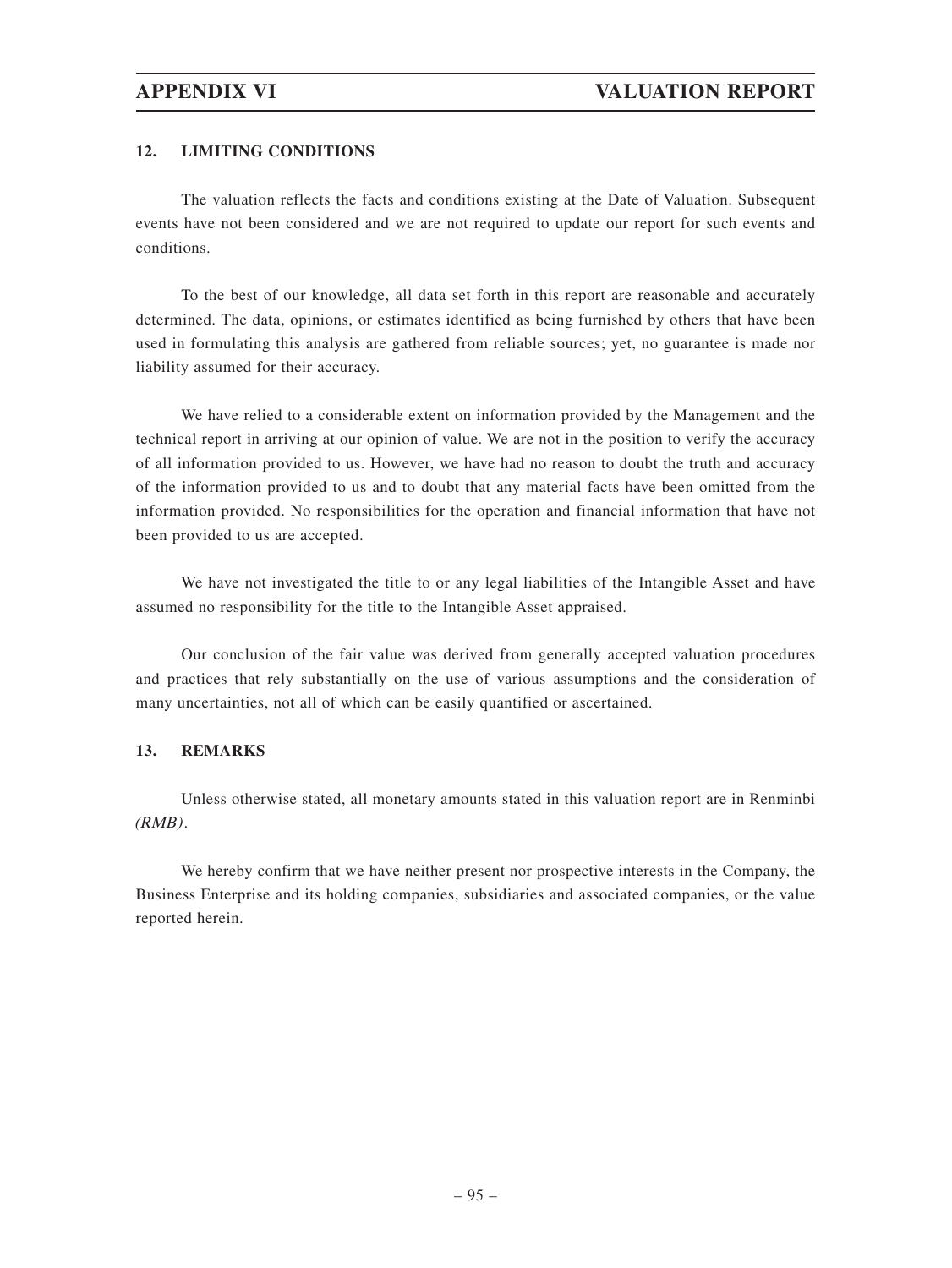#### **14. OPINION OF VALUE**

Based on the investigation and analysis stated above and on the valuation method employed, the fair value of the 100% interest in the Intangible Asset as at the Date of Valuation, in our opinion, was reasonably stated as **RMB348,000,000 (RENMINBI THREE HUNDRED AND FORTY EIGHT MILLION ONLY)**.

> Yours faithfully, For and on behalf of **Roma Appraisals Limited**

**Kelvin Luk Kwan Hoi Cheung** MIBA CFA Director Head of Valuation

Note:

Mr. Luk is a member of the Institute of Business Appraisers. He has over 5 years of experience in valuation and consultation related to similar assets or companies engaged in similar business activities worldwide as that of the Business Enterprise.

Mr. Kwan is a member of the CFA Institute. He has over 10 years of experience in valuation of similar assets or companies engaged in similar business activities as that of the Business Enterprise.

This report is co-authored by Angela Kwan, Terry Hui, and Winnie Lam.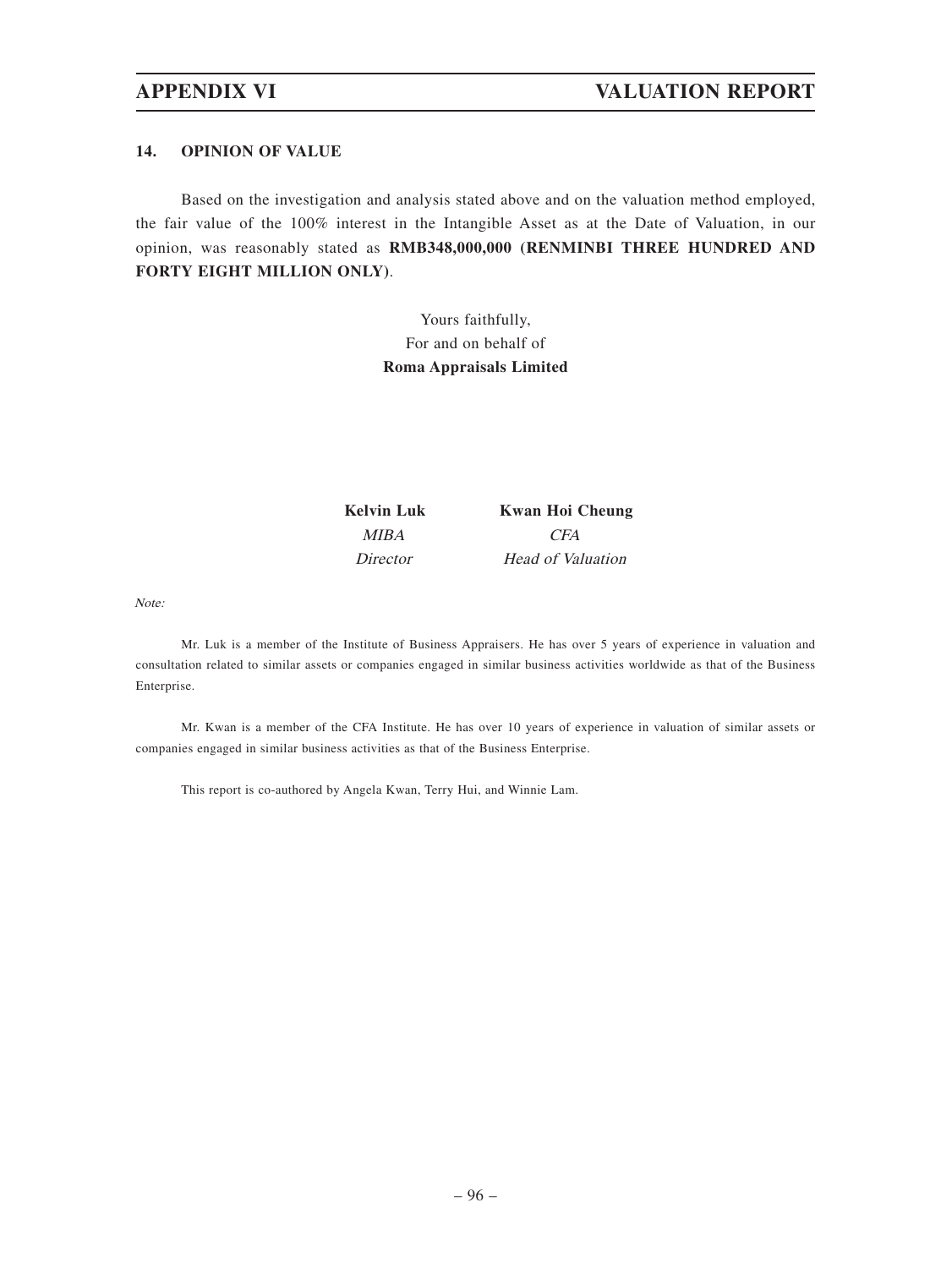## **APPENDIX VI VALUATION REPORT**

#### **(I) LETTER FROM TING HO KWAN & CHAN**

The following is the text of a report, prepared for inclusion in this circular, from the auditors of the Company, Ting Ho Kwan & Chan, Certified Public Accountants, Hong Kong.

#### **TING HO KWAN & CHAN CERTIFIED PUBLIC ACCOUNTANTS (PRACTISING)**

9th Floor, Tung Ning Building 249-253 Des Voeux Road Central Hong Kong



24 August 2011

The Board of Directors **China Gamma Group Limited** Unit 3411, 34/F., COSCO Tower, Grand Millennium Plaza, 183 Queen's Road Central, Hong Kong.

Dear Sirs,

We have been engaged to report on the calculations of the discounted future estimated cash flows (the "Valuation") underlying the intangible asset valuation as at 31 March 2011 set out in the valuation report dated 24 August 2011 prepared by Roma Appraisals Limited. The Valuation is set out in Appendix VI of the circular of China Gamma Group Limited (the "Company") dated 24 August 2011 (the "Circular") in connection with the proposed acquisition of the 90% direct interest in Yunnan He Da Investments Company Limited and 60% indirect interest in Mianning Mao Yuan Rare Earth Technology Company Limited (the "Target Operator") by a subsidiary of the Company. The Valuation based on the discounted future estimated cash flows is regarded as a profit forecast under Rule 14.61 of the Rules Governing the Listing of Securities on The Stock Exchange of Hong Kong Limited (the "Listing Rules").

## **DIRECTORS' RESPONSIBILITY FOR THE DISCOUNTED FUTURE ESTIMATED CASH FLOWS**

The directors of the Company are responsible for the preparation of the discounted future estimated cash flows in accordance with the bases and assumptions determined by the directors and as set on pages 88 to 93 of the Circular. This responsibility includes carrying out appropriate procedures relevant to the preparation of the discounted future estimated cash flows for the Valuation and applying an appropriate basis of preparation; and making estimates that are reasonable in the circumstances.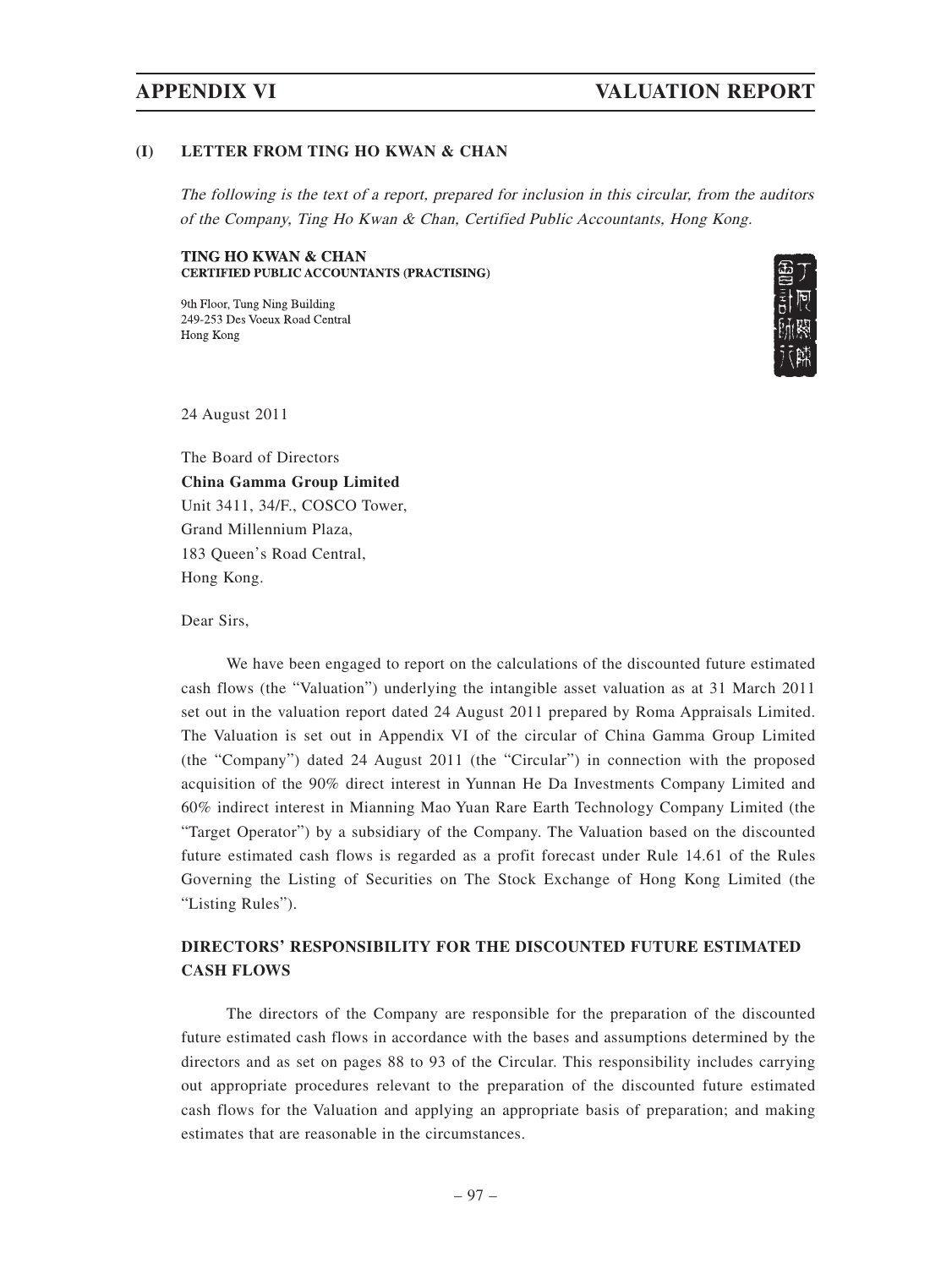#### **REPORTING ACCOUNTANT'S RESPONSIBILITY**

It is our responsibility to report, as required by paragraph 14.62(2) of the Listing Rules, on the calculations of the discounted future estimated cash flows on which the Valuation is based. We are not reporting on the appropriateness and validity of the bases and assumptions on which the discounted future estimated cash flows are based and our work does not constitute any valuation of the Target Operator.

We conducted our work in accordance with the Hong Kong Standard on Assurance Engagements 3000 "Assurance Engagements Other Than Audits or Reviews of Historical Financial Information". This standard requires that we comply with ethical requirements and plan and perform the assurance engagement to obtain reasonable assurance on whether the discounted future estimated cash flows, so far as the calculations are concerned, have been properly compiled in accordance with the bases and assumptions as set out on pages 88 to 93 of the Circular. We reviewed the arithmetical calculations and the compilation of the discounted future estimated cash flows in accordance with the bases and assumptions.

The discounted future estimated cash flows do not involve the adoption of accounting policies. The discounted future estimated cash flows depend on future events and on a number of assumptions which cannot be confirmed and verified in the same way as past results and not all of which may remain valid throughout the period. Our work has been undertaken for the purpose of reporting solely to you under paragraph 14.62(2) of the Listing Rules and for no other purpose. We accept no responsibility to any other person in respect of our work, or arising out of or in connection with our work.

#### **OPINION**

Based on the foregoing, in our opinion, the discounted future estimated cash flows, so far as the calculations are concerned, have been properly compiled in all material respects in accordance with the bases and assumptions made by directors of the Company as set out on pages 88 to 93 of the Circular.

> Yours faithfully, **Ting Ho Kwan & Chan** Certified Public Accountants (Practising)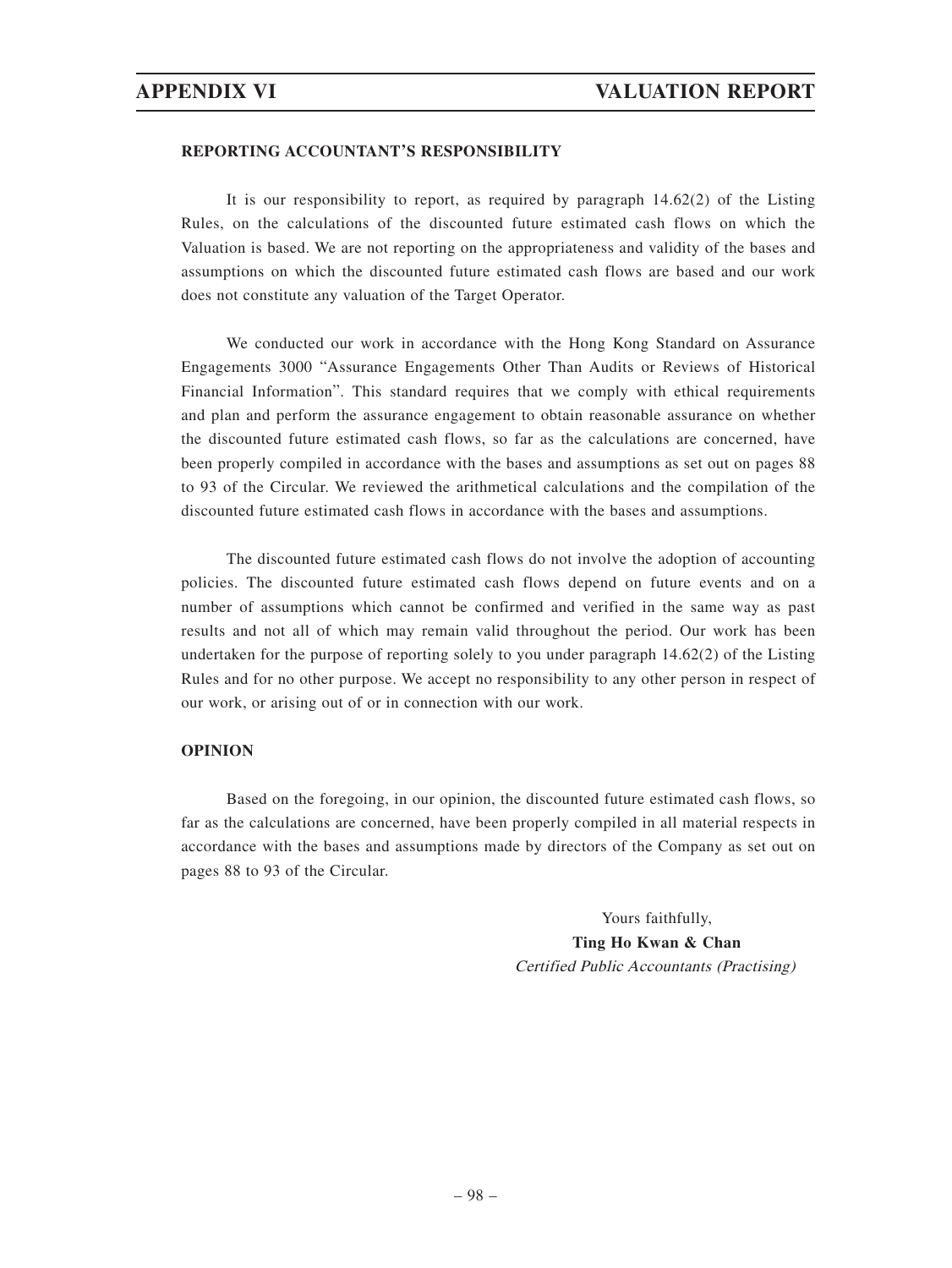### **(II) LETTER FROM AMPLE CAPITAL**

The following is the text of a letter, prepared for the purpose of incorporation in this circular, issued by the financial adviser, Ample Capital, in connection with the profit forecasts underlying the valuation of the intangible assets in the valuation report prepared by Roma Appraisals Limited.



24 August 2011

The Board of Directors **China Gamma Group Limited** Unit 3411, 34/F Cosco Tower Grand Millennium Plaza 183 Queen's Road Central Hong Kong

Dear Sirs,

We refer to the valuation report dated 24 August 2011 prepared by Roma Appraisals Limited (the "Valuer") in relation to the appraisal of the market value of the technology as at 31 March 2011 (the "Valuation"). As stated in the valuation report from the Valuer, the Valuation has been arrived at and based on the income approach, which takes into account the cash flow projection of the business relating to the technology for the period from 2011 to 2021 (the "Projection"). As such, the Projection is regarded as a profit forecast under Rule 14.61 of the Listing Rules. Terms used in this letter have the same meanings as defined elsewhere in the circular dated 24 August 2011 (the "Circular"), of which this letter forms part, unless the context requires otherwise.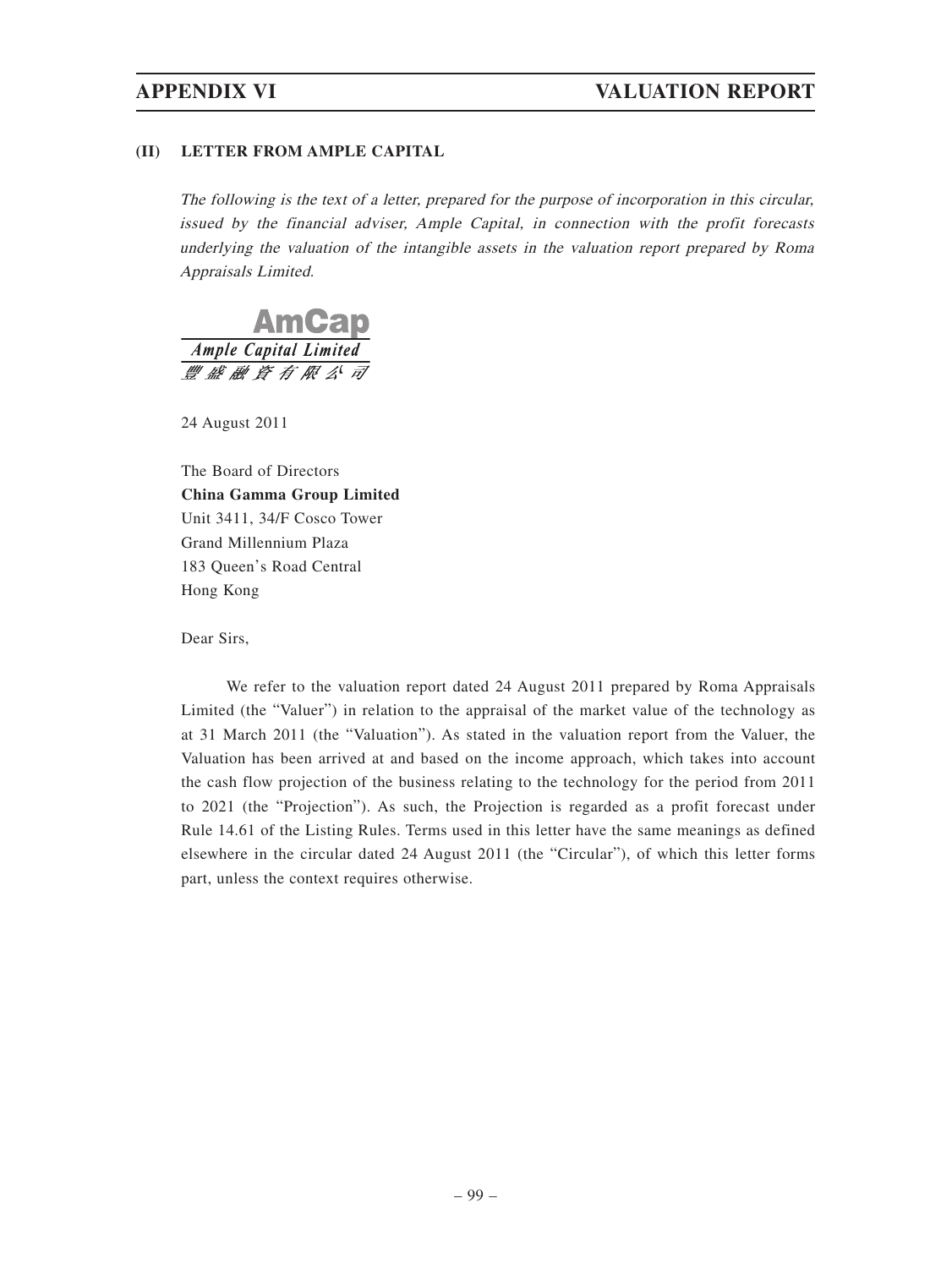We have reviewed the Projection upon which the Valuation has been made, and have discussed with you and the Valuer the information and documents provided by you, which formed part of the bases and assumptions upon which the Projection have been made. We have also considered, and relied upon, the letter addressed to the Board from Ting Ho Kwan & Chan Certified Public Accountants, as set out in Appendix VI to the Circular regarding the calculations for the Projection also have been made.

On the basis of the foregoing, we are satisfied that the Projection for which the directors of the Company are solely responsible, have been made after due and careful enquiry.

> Yours faithfully, For and on behalf of **Ample Capital Limited H.W.Tang** President

\* The English translation of Chinese names or words are for information purpose only, and should not be regarded as the official English translation of such Chinese names or words.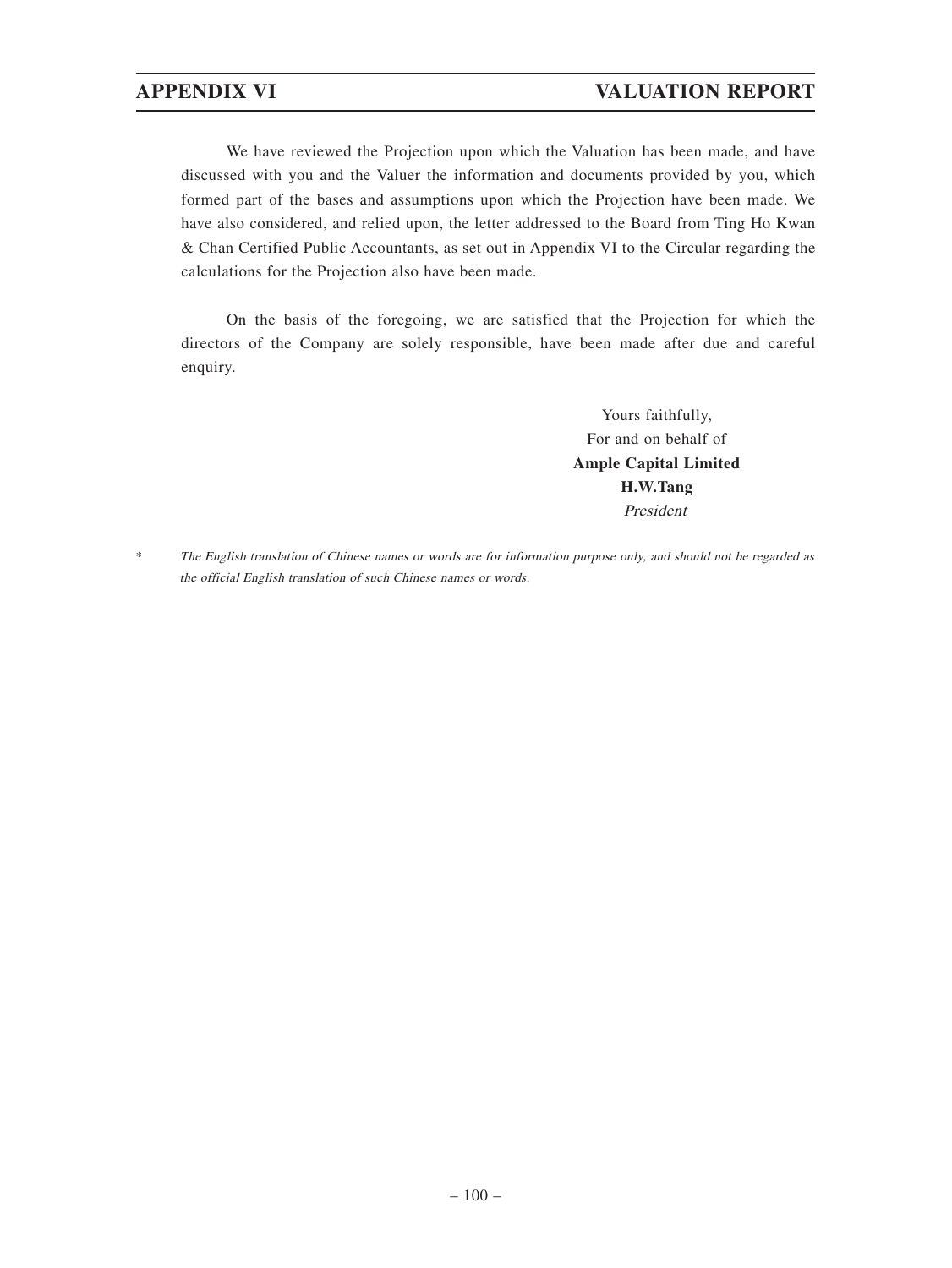### **1. RESPONSIBILITY STATEMENT**

This circular, for which the Directors collectively and individually accept full responsibility, includes particulars given in compliance with the Listing Rules for the purpose of giving information with regard to the Company. The Directors, having made all reasonable enquiries, confirm that to the best of their knowledge and belief the information contained in this circular is accurate and complete in all material respects and not misleading or deceptive, and there are no other matters the omission of which would make any statement herein or this circular misleading.

### **2. DISCLOSURE OF INTERESTS**

As at the Latest Practicable Date, the interests and short positions of the Directors and chief executive of the Company in the shares, underlying shares and debentures of the Company and its associated corporation(s) (within the meaning of Part XV of the SFO) which were required to be notified to the Company and the Stock Exchange pursuant to the provisions of Divisions 7 and 8 of Part XV of the SFO (including interests and short positions which they were taken or deemed to have under such provisions of the SFO) or were required, pursuant to section 352 of the SFO, to be entered in the register referred to therein or were required, pursuant to the Model Code for Securities Transactions by Directors of Listed Issuers of the Listing Rules, to be notified to the Company and the Stock Exchange were as follows:

#### **Long position in the Shares**

| <b>Name of Director</b> | <b>Nature of interest</b> | Number of<br><b>Shares held</b> | Approximate<br>percentage of<br>existing<br>issued share<br>capital of<br>the Company |
|-------------------------|---------------------------|---------------------------------|---------------------------------------------------------------------------------------|
| Ho Chi Ho               | Beneficial owner          | 75,000,000                      | $2.33\%$                                                                              |
| Ma Kwok Hung, Warren    | Beneficial owner          | 3,000,000                       | $0.09\%$                                                                              |
| Hung Hing Man           | Beneficial owner          | 500,000                         | $0.02\%$                                                                              |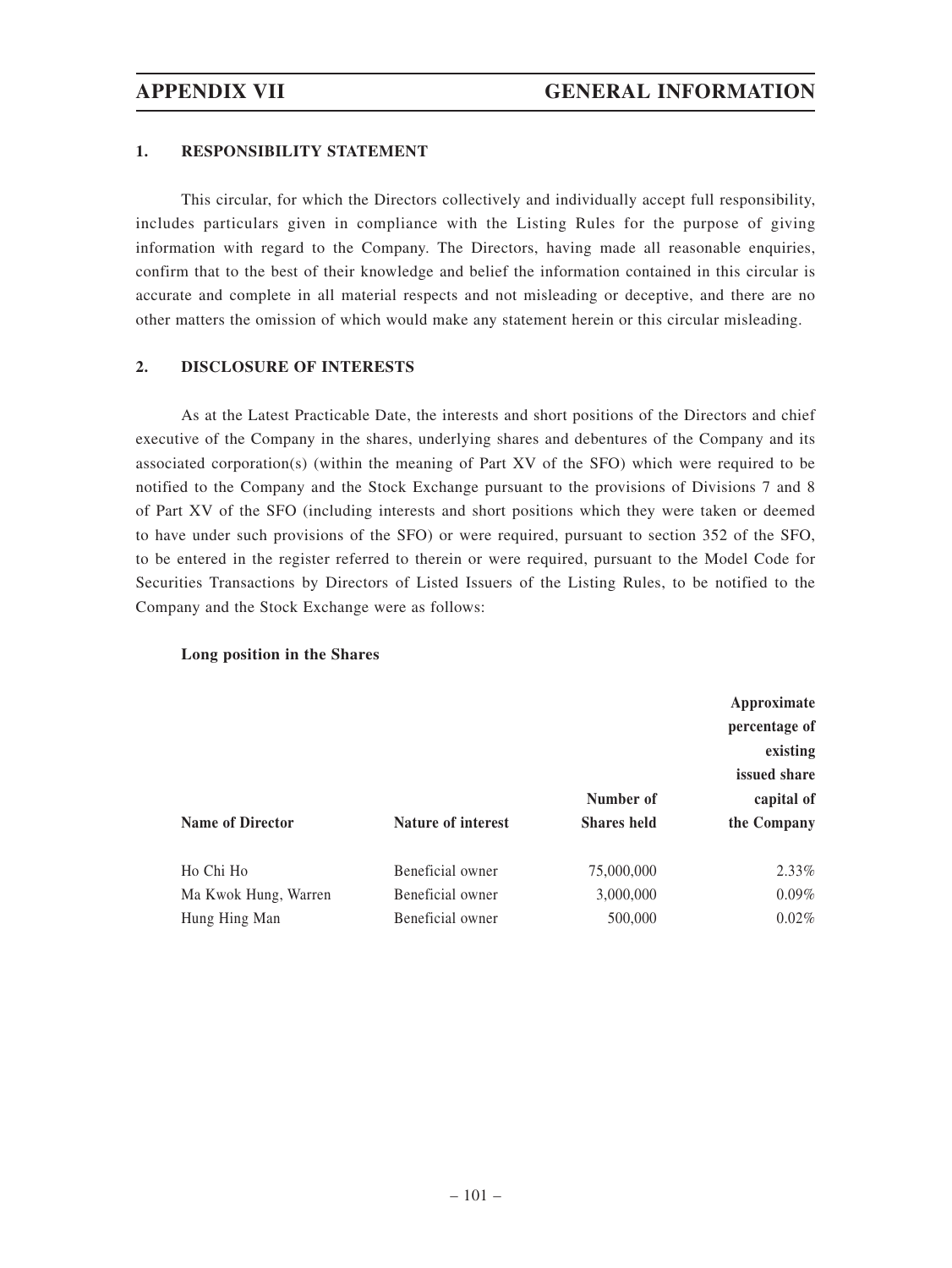### **Long position in underlying shares**

| Approximate                       |
|-----------------------------------|
| percentage of                     |
| Number of<br>existing issued      |
| share capital of<br>share options |
| held<br>the Company               |
|                                   |
| $4.65\%$<br>150,000,000           |
| $0.09\%$<br>3,000,000             |
| $0.09\%$<br>3,000,000             |
|                                   |

Save as disclosed above, as at the Latest Practicable Date, none of the Directors or chief executive of the Company held any interests or short positions in the shares, underlying shares or debentures of the Company or any of its associated corporation(s) (within the meaning of Part XV of the SFO) which were required to be notified to the Company and the Stock Exchange pursuant to the provisions of Divisions 7 and 8 of Part XV of the SFO (including interests and short positions which they were taken or deemed to have under such provisions of the SFO) or were required, pursuant to section 352 of the SFO, to be entered in the register referred to therein or were required, pursuant to the Model Code for Securities Transactions by Directors of Listed Issuers of the Listing Rules, to be notified to the Company and the Stock Exchange.

#### **3. DIRECTORS' SERVICE CONTRACTS**

As at the Latest Practicable Date, none of the Directors had any existing or proposed service contracts with the Company or any of its subsidiaries other than contracts expiring or determinable by the Group within one year without payment of compensation (other than statutory compensation).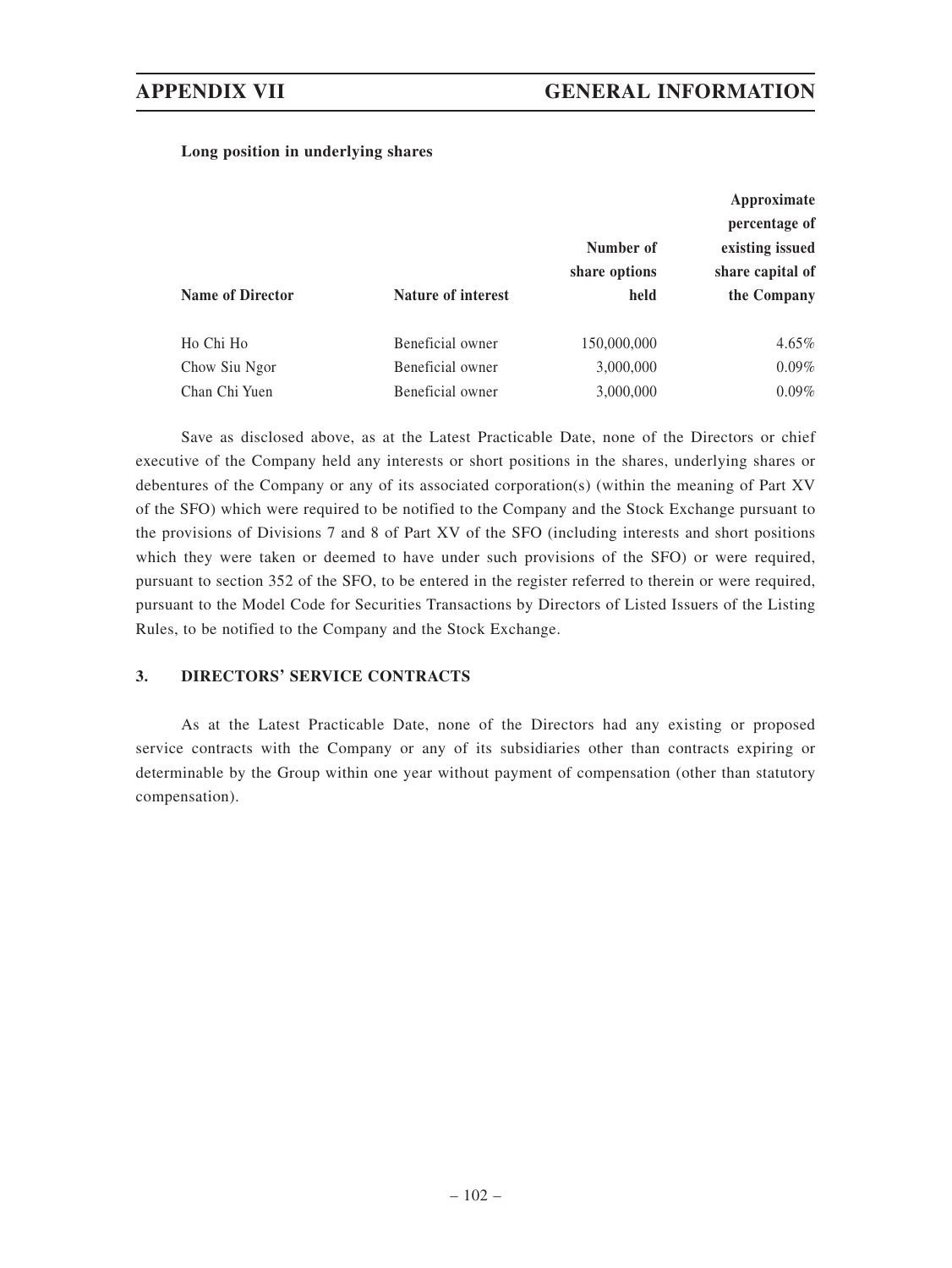### **4. EXPERTS AND CONSENTS**

The following are the qualifications of the experts who have given their opinion or reports which are contained or referred to in this circular:

| <b>Name</b>             | <b>Qualifications</b>                     |
|-------------------------|-------------------------------------------|
| Ample Capital           | <b>Financial Adviser</b>                  |
| Ting Ho Kwan & Chan     | Certified Public Accountants (Practising) |
| Roma Appraisals Limited | Independent Professional Valuer           |

Each of Ting Ho Kwan & Chan, Roma Appraisals Limited and Ample Capital has given and has not withdrawn their written consent to the issue of this circular with the inclusion herein of their letter and/or report (as the case may be) and/or references to their name in the form and context in which it appears.

As at the Latest Practicable Date, none of Ting Ho Kwan & Chan, Roma Appraisals Limited and Ample Capital had any shareholding in any member of the Group or any rights (whether legally enforceable or not) to subscribe for or to nominate persons to subscribe for securities in any member of the Group.

## **5. DIRECTORS' AND EXPERTS' INTEREST IN ASSETS, CONTRACTS OR ARRANGEMENT**

As at the Latest Practicable Date, none of the Directors, Ting Ho Kwan & Chan, Roma Appraisals Limited and Ample Capital has any direct or indirect interest in any assets which have been or are proposed to be acquired, disposed of by or leased to, any member of the Group since 31 March 2011, the date to which the latest published audited financial statements of the Company were made up. None of the Directors, Ting Ho Kwan & Chan, Roma Appraisals Limited and Ample Capital is materially interested in any contract or arrangement subsisting at the Latest Practicable Date which is significant in relation to the business of the Group.

#### **6. COMPETING INTERESTS**

As at the Latest Practicable Date, none of the Directors or their respective associate(s) was interested in any business which competes or is likely to compete, either directly or indirectly, with the business of the Group.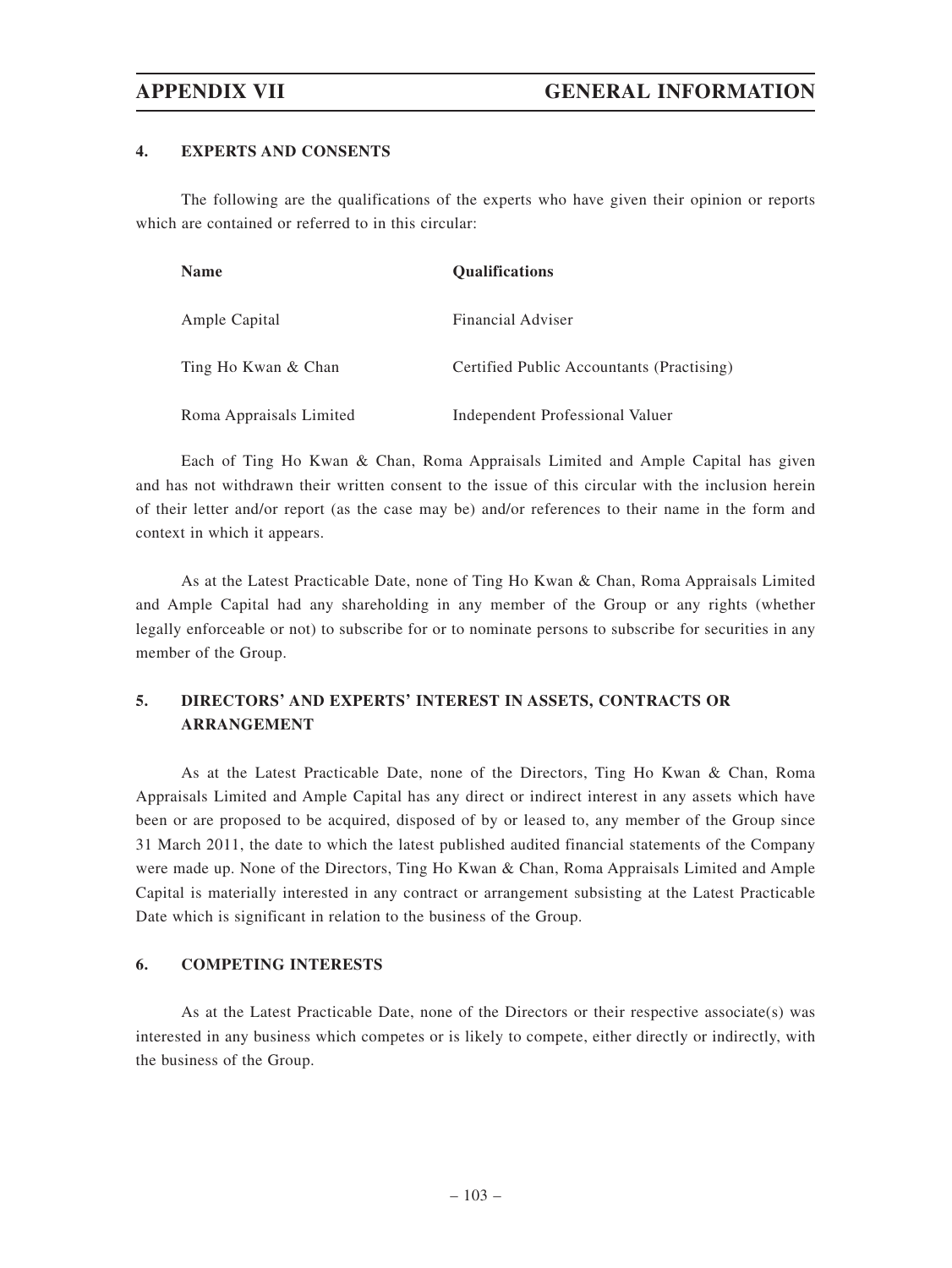### **7. LITIGATION**

On 24 October 2007, Silver Wind International Limited ("Silver Wind"), a wholly-owned subsidiary of the Company, entered into a conditional agreement (the "Acquisition Agreement") with Stronway Development Limited ("Stronway Development"), pursuant to which Silver Wind agreed to acquire from Stronway Development the entire equity interest in Winmax Asia Investment Limited ("Winmax Asia"). Under the arrangement, Winmax Asia will in turn acquire the entire equity interest in Beijing Jianxing Real Estate Development Co. ("Jianxing") along with Jianxing's standalone villas development project in Beijing known as "新星花園". The aggregate consideration payable for the acquisition was RMB433,000,000 which was to be settled in cash and two villas. In December 2007, RMB20,000,000 was paid under the Acquisition Agreement to Stronway Development by Silver Wind as deposit (the "Deposit"). Details of the acquisition are set out in the Company's circular dated 14 December 2007.

In April 2008, on the grounds, amongst other things, that the subject matter under the Acquisition Agreement was frustrated, Silver Wind decided to terminate the Acquisition Agreement and, through its legal representative has served a notice of termination to Stronway Development. In order to protect the position of Silver Wind and to recover, amongst other things, the Deposit from Stronway Development, legal proceedings were instigated against Stronway Development on this matter in the High Court of Hong Kong on 15 April 2008.

Save as disclosed herein, no member of the Enlarged Group is engaged in any litigation or claims of material importance and no litigation or claims of material importance is known to the Directors to be pending or threatened by or against any member of the Enlarged Group as at the Latest Practicable Date.

### **8. MATERIAL CONTRACTS**

The following contracts (not being contracts entered into in the ordinary course of business) have been entered into by members of the Enlarged Group within two years immediately preceding the date of this circular and are or may be material:

- (i) The equity transfer agreement dated 27 April 2011 entered into between the Target Company and Mr. Gao Chenggang (高成剛) in relation to the transfer of 60% equity interest in the Target Operator to the Target Company at a consideration of RMB15,000,000. Please also refer to Note (4) - Group Restructuring in the Unaudited Pro Forma Financial Information of the Enlarged Group as set out in Appendix IV to this circular.
- (ii) The subscription agreement dated 8 March 2011 (as amended by the supplemental agreement dated 3 May 2011) entered into between the Company and Mega Market Assets Limited in relation to the issue of the convertible notes in the principal amount of HK\$105,000,000 by the Company. Details of the agreement are set out in the circular of the Company dated 17 June 2011.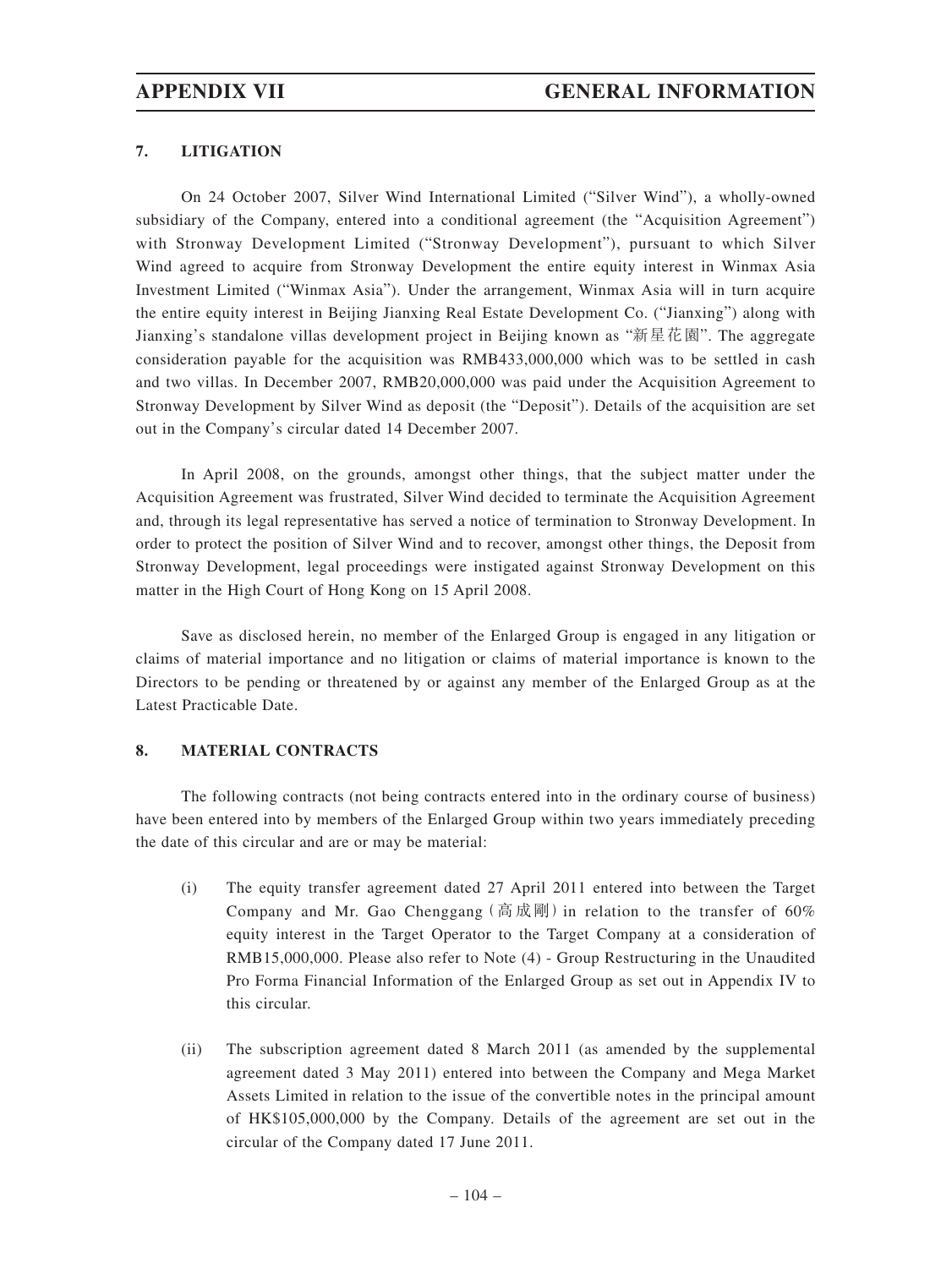- (iii) The sale and purchase agreement dated 8 March 2011 (as replaced in its entirety by a memorandum of understanding dated 3 May 2011) entered into amongst Grand Surplus International Limited, a wholly-owned subsidiary of the Company, Citi Wonder Limited, the Company and Mr. Zhuang Xu in relation to the proposed acquisition of all the issued share capital of Park Target Limited at a consideration of HK\$350,000,000 (to be finalized and agreed between the parties if a formal sale and purchase agreement will be entered into). Details of the memorandum of understanding are set out in the announcement of the Company dated 3 May 2011.
- (iv) The sale and purchase agreement dated 21 January 2011 entered into amongst 北京 德邦富策劃諮詢有限公司 (Beijing De Bang Fu Strategic Consultancy Company Limited\*), a wholly-owned subsidiary of the Company, 北京巨鼎源房地產開發有限 公司 (Beijing Ju Din Yuen Property Development Company Limited\*), a non whollyowned subsidiary of the Company and 北京福發房地產開發有限公司 (Beijing Fu Fa Property Development Company Limited\*) in relation to the disposal of the entire issued share capital of 北京友聯房地產開發有限公司 (Beijing Yo Luan Property Development Company Limited\*) at the consideration of RMB38,000,000. Details of the agreement are set out in the announcement of the Company dated 21 January 2011.
- (v) The cooperation agreement dated 18 December 2009 entered into between Top Field Technology Limited, a wholly-owned subsidiary of the Company and 中國人民解 放軍軍事醫學科學院 (The Academy of Military Medical Sciences\*) for the further development of gamma ray technologies and applications. Details of the agreement are set out in the announcement of the Company dated 18 December 2009.
- (vi) The acquisition agreement dated 11 September 2009 entered into between Top Field Technology Limited, a wholly-owned subsidiary of the Company and Mr. Wu Jiang in relation to the acquisition of 80% equity interest in 淄博利源高科輻照技術有 限公司 (Zibo Liyuan Gamma Ray Technologies Co. Limited\*) at the consideration of RMB44,000,000. Details of the agreement are set out in the announcement of the Company dated 11 September 2009.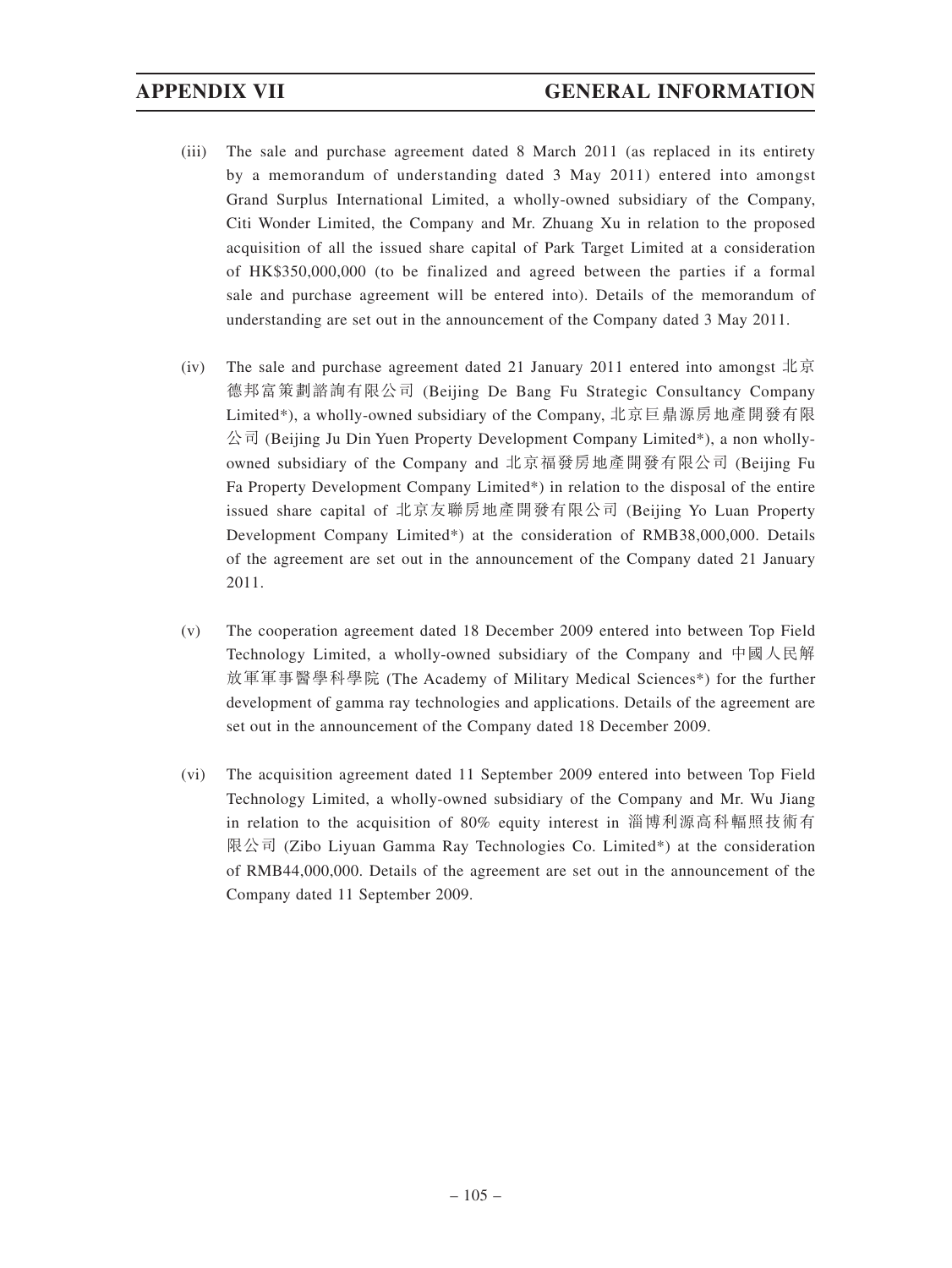### **9. MISCELLANEOUS**

- (i) The company secretary of the Company is Mr. Chan Chun Lam, who is a fellow member of both The Association of Chartered Certified Accountants and The Hong Kong Institute of Certified Public Accountants.
- (ii) The registered office of the Company is located at Clarendon House, Church Street, Hamilton HM11, Bermuda. The principal place of business of the Company is located at Unit 3411, 34/F., COSCO Tower, Grand Millennium Plaza, 183 Queen's Road Central, Hong Kong.
- (iii) The Hong Kong branch share registrar and transfer office of the Company is Tricor Secretaries Limited, at 26/F., Tesbury Centre, 28 Queen's Road East, Wanchai, Hong Kong.
- (iv) The English text of this circular shall prevail over the Chinese text in case of inconsistency.

### **10. DOCUMENTS AVAILABLE FOR INSPECTION**

Copies of the following documents will be available for inspection at the principal place of business of the Company in Hong Kong, Unit 3411, 34/F., COSCO Tower, Grand Millennium Plaza, 183 Queen's Road Central, Hong Kong during normal business hours on any Business Day from the date of this circular up to and including the date of the SGM:

- (i) the Sale and Purchase Agreement;
- (ii) the letter from Ting Ho Kwan & Chan in respect of the unaudited pro forma financial information of the Enlarged Group, the text of which is set out in Appendix IV to this circular;
- (iii) the letter from Ting Ho Kwan & Chan in relation to the valuation report dated 24 August 2011 as set out in Appendix VI to this circular;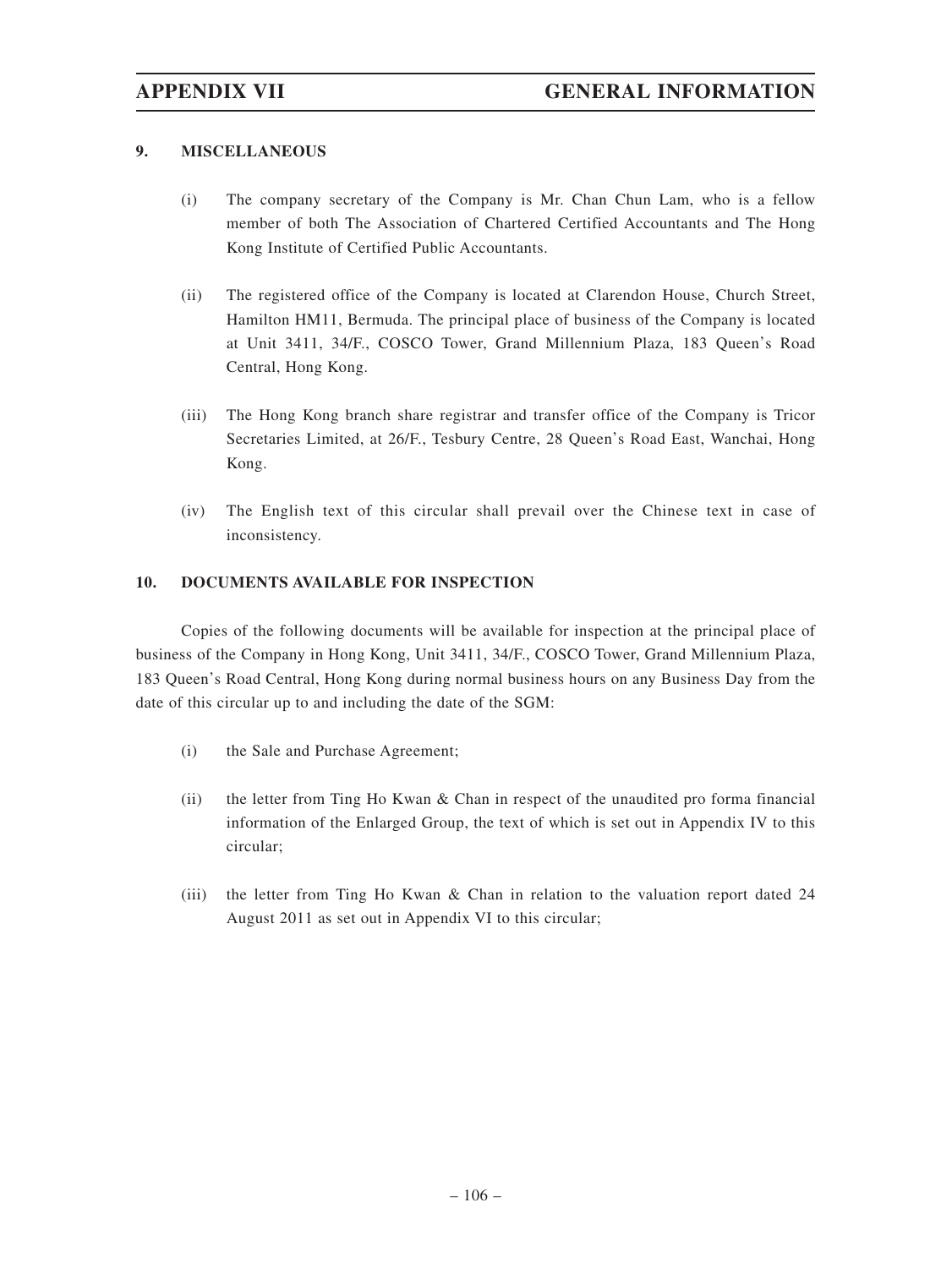- (iv) the valuation report issued by Roma Appraisals Limited on 24 August 2011 in relation to the fair value of the intangible asset owned by the Target Operator as set out in Appendix VI to this circular;
- (v) the written consent of the experts referred to in the section headed "Expert and Consent" in this appendix;
- (vi) the letter from Ample Capital in respect of the valuation report dated 24 August 2011 as set out in Appendix VI to this circular;
- (vii) memorandum of association and bye-laws of the Company;
- (viii) the material contracts referred to in section 8 of this Appendix;
- (ix) the annual reports of the Company for the two financial years ended 31 March 2011 and 31 March 2010;
- (x) the circular dated 17 June 2011 for a connected transaction in relation to the subscription agreement for convertible notes (as supplemented); and
- (xi) this circular.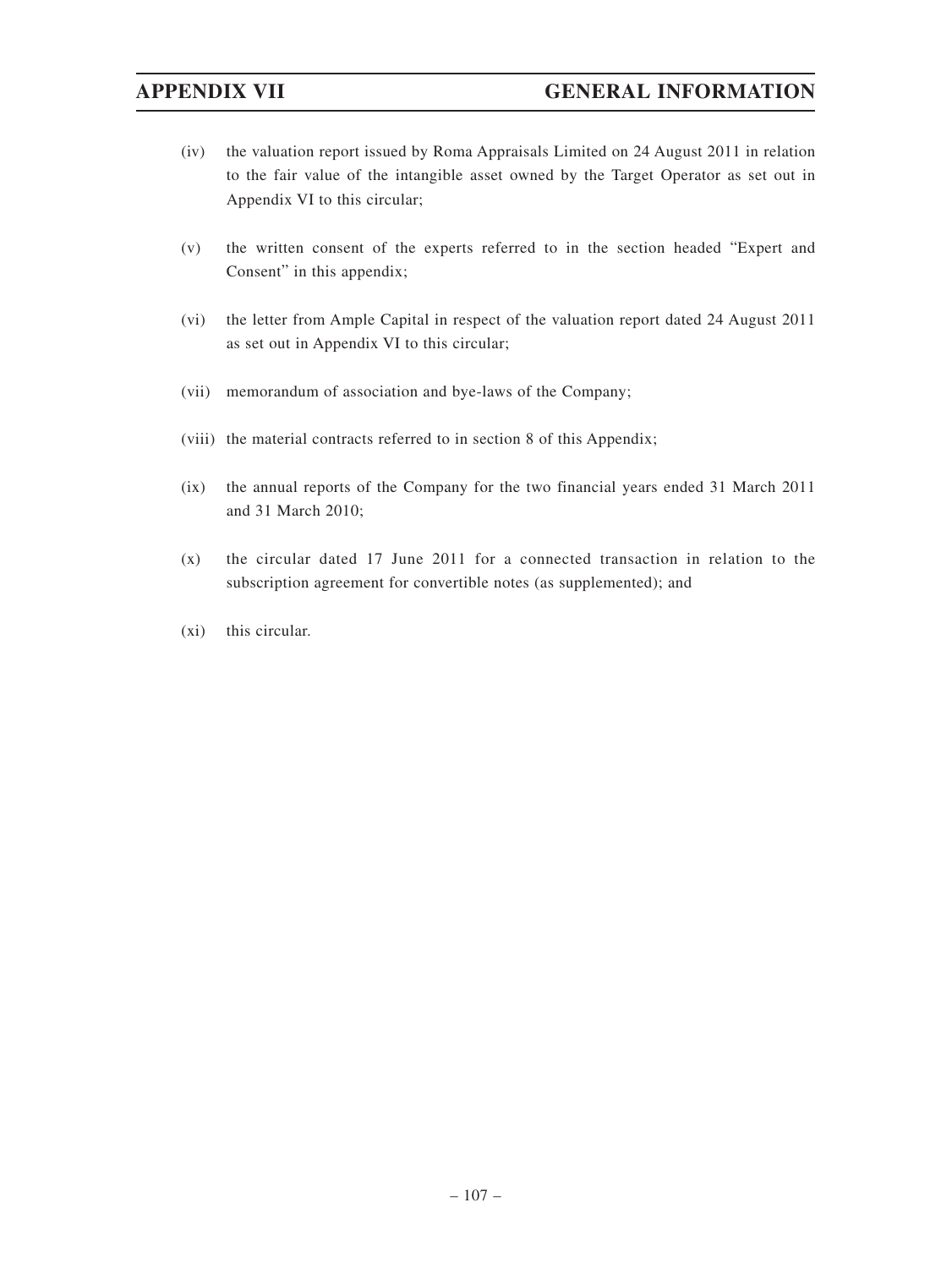# **NOTICE OF SPECIAL GENERAL MEETING**

# **China Gamma Group Limited 中國伽瑪集團有限公司**

(Incorporated in Bermuda with limited liability) **(Stock Code: 164)**

**NOTICE IS HEREBY GIVEN** that the special general meeting (the "**Meeting**") of China Gamma Group Limited (the "**Company**") will be held at Unit 3411, 34/F., COSCO Tower, Grand Millennium Plaza, 183 Queen's Road Central, Hong Kong on Thursday, 8 September 2011 at 4:30 p.m. for the purpose of considering and, if thought fit, passing with or without amendments, the following resolution as an ordinary resolution:

### **ORDINARY RESOLUTION**

### "**THAT**

- (a) the sale and purchase agreement dated 11 May 2011 (the "**Sale and Purchase Agreement**") entered into between Beijing Gamma Corporate Management Limited (北京伽瑪企業管理有限公司), a wholly-owned subsidiary of the Company, and Mr. Hu Zhengzhi (the "**Vendor**") in relation to the acquisition (through a wholly-owned subsidiary of the Company to be incorporated in the People's Republic of China) of 90% of the equity interest of Yunnan He Da Investments Company Limited(雲南和 達投資有限公司)(the "**Target Company**") and all debts, disbursements or other liabilities owing or incurred by the Target Company and its subsidiary to the Vendor (a copy of the Sale and Purchase Agreement is marked "A" and produced to this Meeting and signed by the chairman of the Meeting for identification purposes) and the transactions contemplated thereunder be and are hereby ratified, confirmed and approved; and
- (b) any one or more of the directors of the Company be and is/are hereby authorised for and on behalf of the Company to sign, seal, execute, perfect and deliver all such documents and do all such acts, deeds, matters and things and execute all such documents which he/they consider necessary, desirable or expedient for the purpose of, or in connection with, the implementation of and giving effect to the Sale and Purchase Agreement and the transactions contemplated thereunder."

By order of the Board **CHINA GAMMA GROUP LIMITED Ho Chi Ho** Executive Director

Hong Kong, 24 August 2011